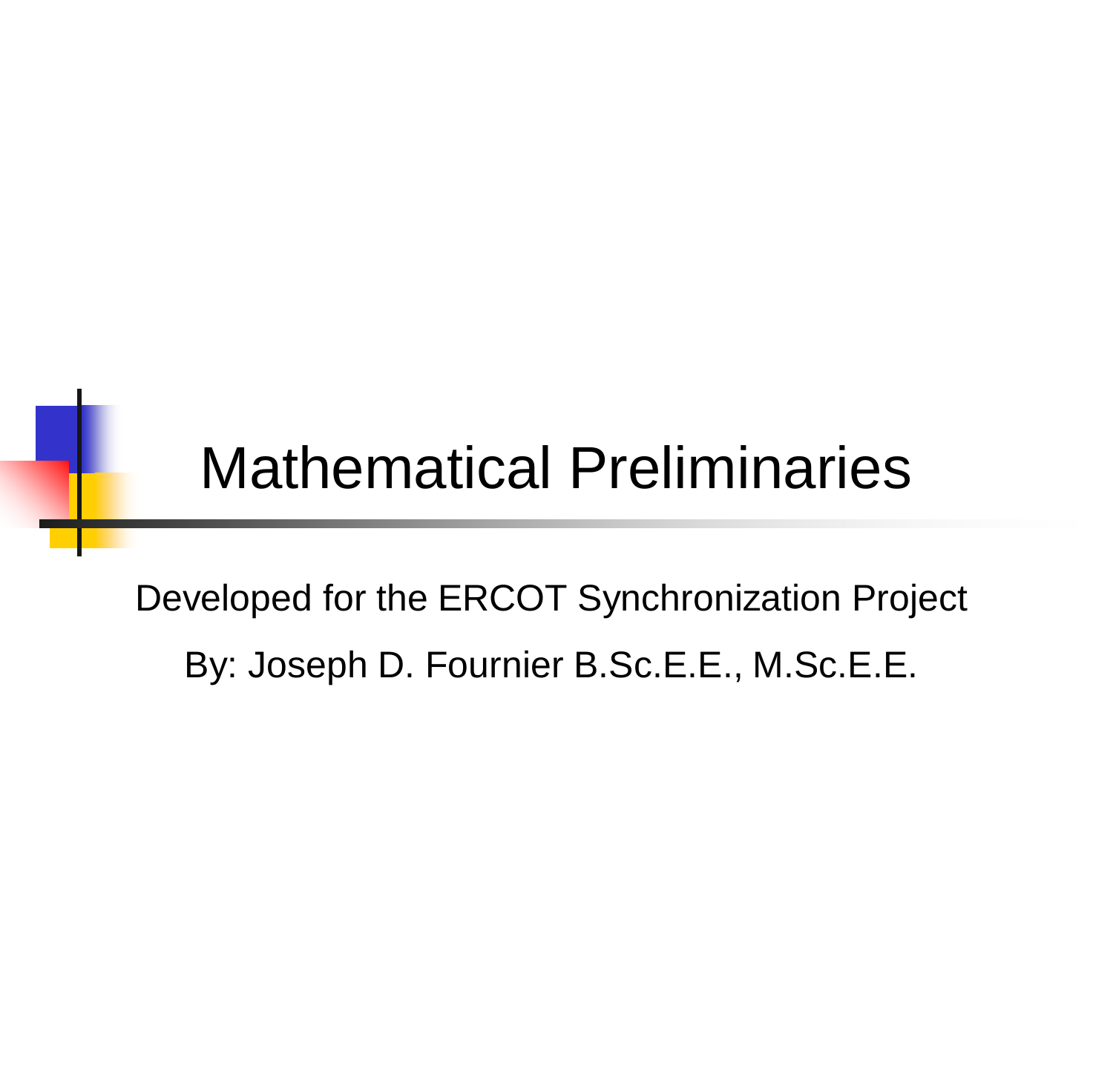#### **Outline**

- Chapter One, Sets: Slides: 3-27
- **Chapter Two: Introduction to functions** Slides: 28-
- Chapter Three: Logarithms
- Chapter Four: Trigonometry
- Chapter Five: Introduction to Vectors
- Chapter Six: Differential Calculus
- **EXA** Chapter Seven: Partial Differentiation
- Chapter Eight: Integral Calculus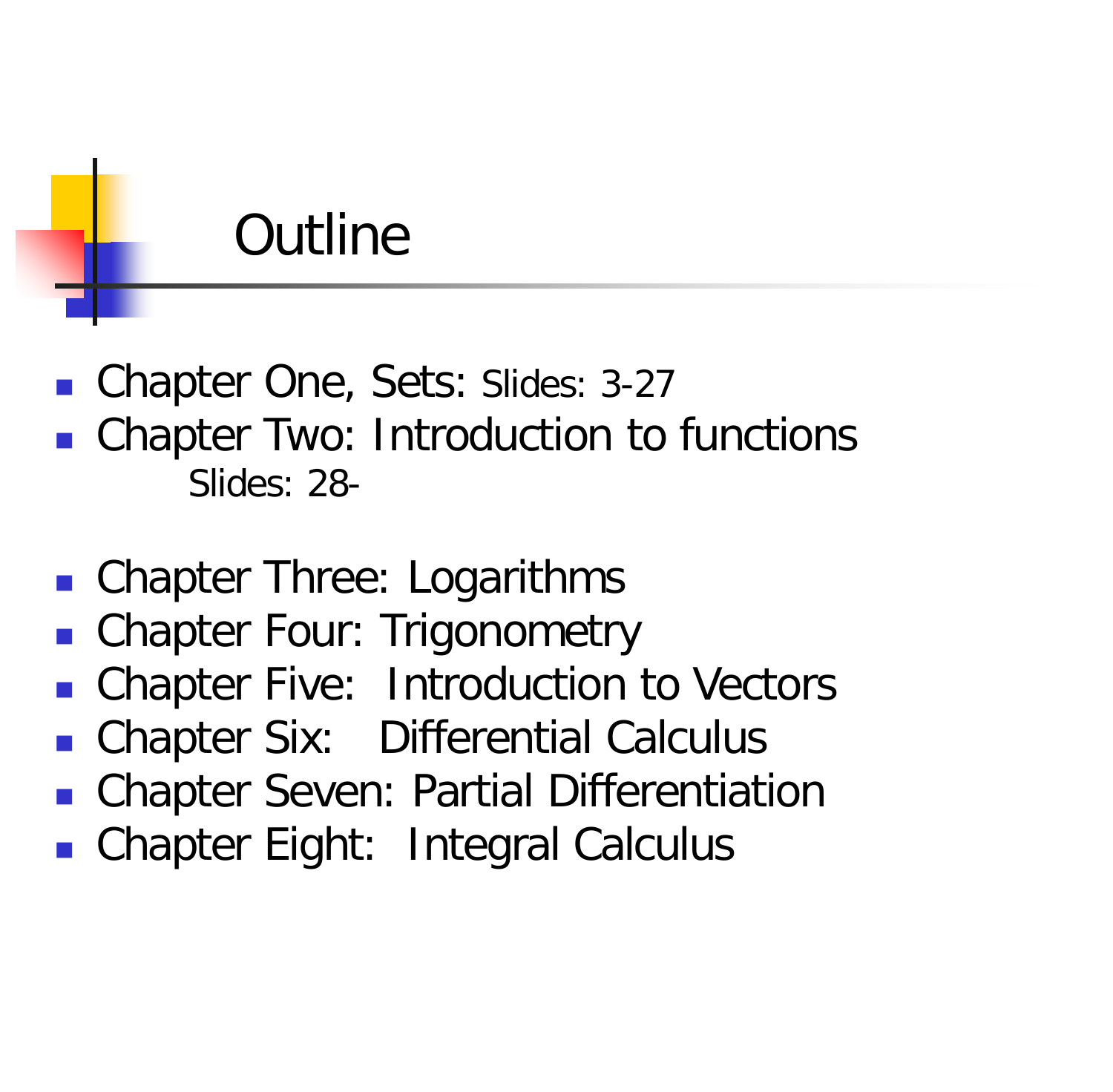

Developed for the Members of Azera Global By: Joseph D. Fournier B.Sc.E.E., M.Sc.E.E.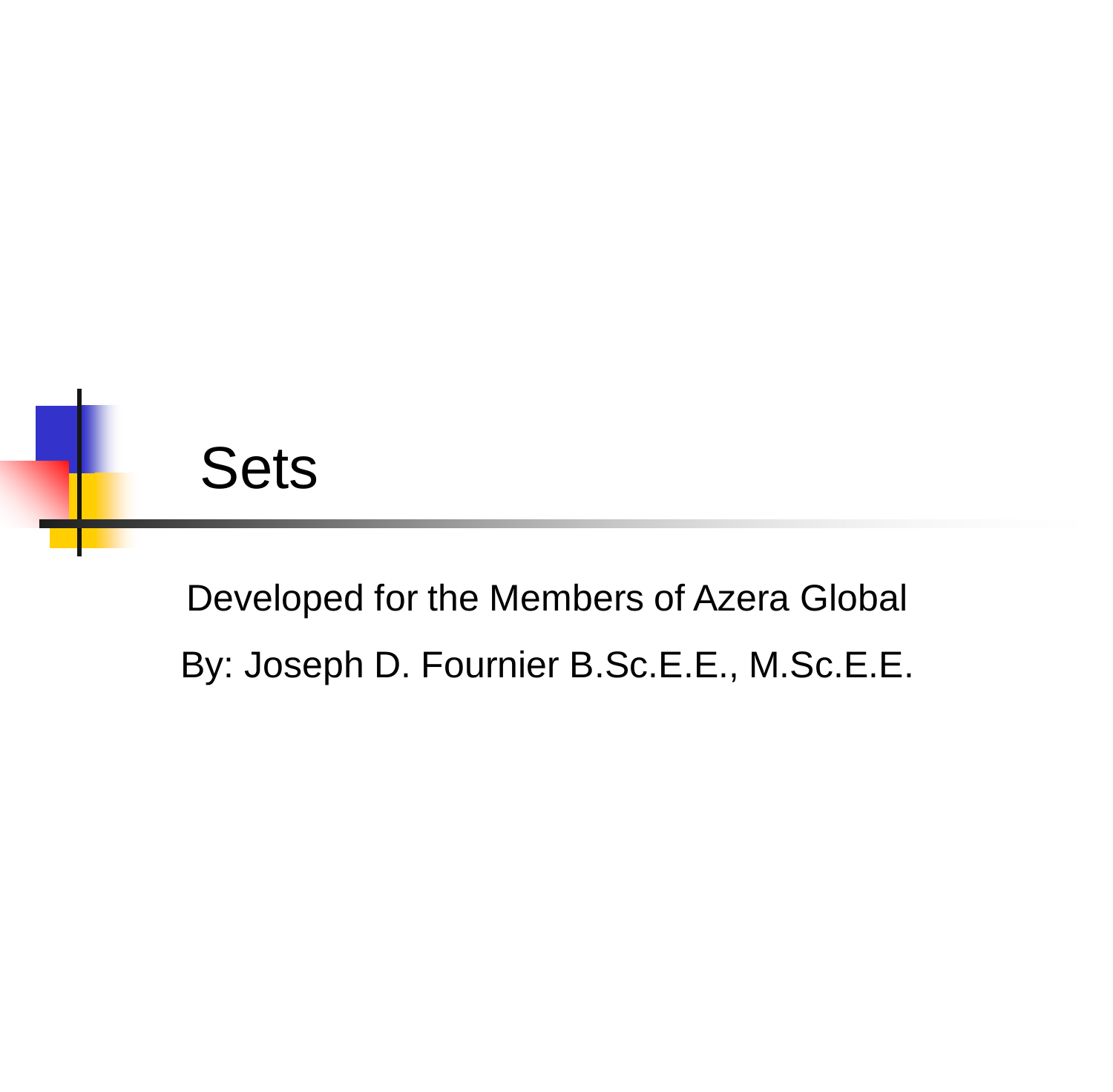#### **Outline**

- Slide 5-Introduction: Part One
- Slide 6-Introduction: Part Two
- Slide 7-Properties: Part One
- **Slide 8-Properties: Part Two**
- **Slide 9-Terminology**
- **Slide 10-Venn Diagrams**
- **Slide 11-Properties and Notation: Part One**
- **Slide 12-Properties and Notation: Part Two**
- **Slide 13-Properties and Notation: Part Three**
- **Slide 14-Equivalence: Part One**
- **Slide 15-Equivalence: Part Two**
- Slide 16-Power Sets
- **Slide 17-Tuples**
- Slide 18-Cartesian Products
- **Slide 19-Notation and Quantifiers**
- Slide 20-Set Operations
- **Slide 21-Set Operations: Unions**
- **Slide 22-Set Operations: Intersections**
- **Slide 23-Disjoint Sets**
- Slide 24-Set Differences
- Slide 25-Set Complements
- Slide 26-Generalized Unions
- Slide 27-Generalized Intersections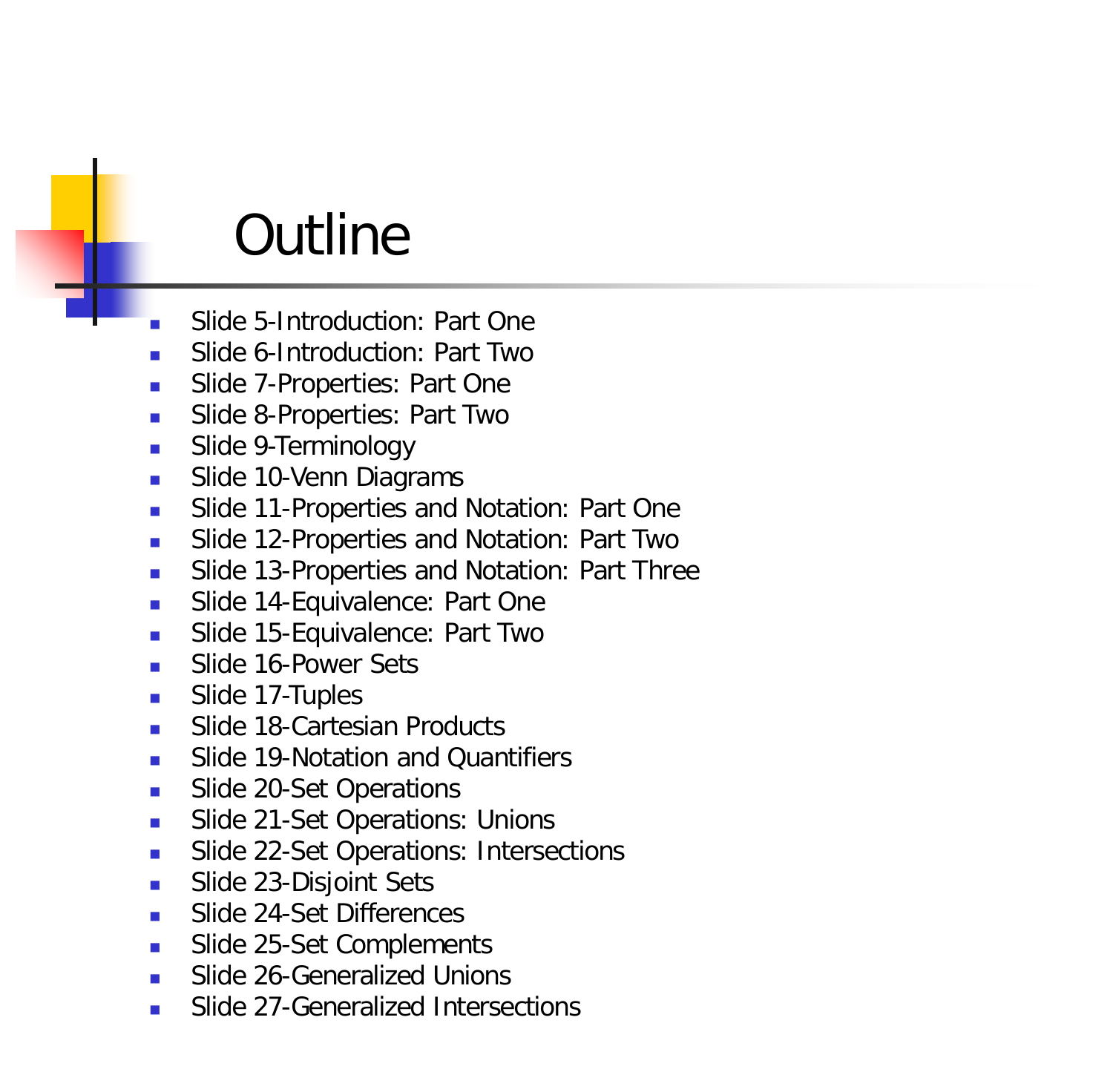#### Introduction: Part One

- We have all implicitly dealt with sets
	- Integers  $(Z)$ , rationals  $(Q)$ , naturals  $(N)$ , reals  $(R)$ , etc.
- **Notainal Memorial We will develop more fully** 
	- The definitions of sets
	- The properties of sets
	- **The operations on sets**
- **Definition**: A set is an *unordered* collection of (*unique*) objects
- Sets are fundamental discrete structures and for the basis of more complex discrete structures like graphs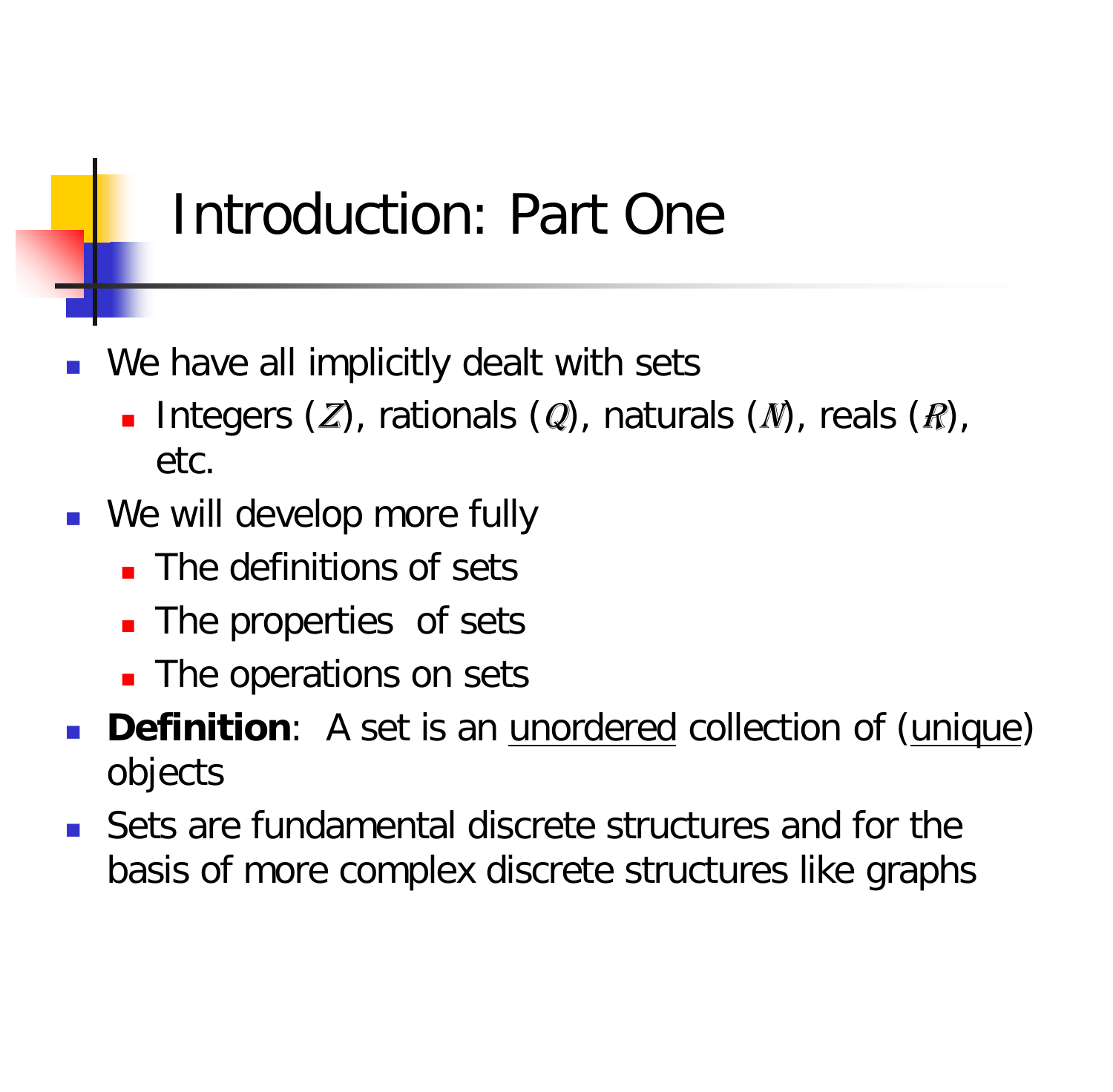

- **The objects in a set are called elements or** members of a set. A set is said to contain its elements
- **Notation, for a set A:** 
	- $x \in A$ : x is an element of A
	- $\bullet$  x  $\notin$  A: x is not an element of A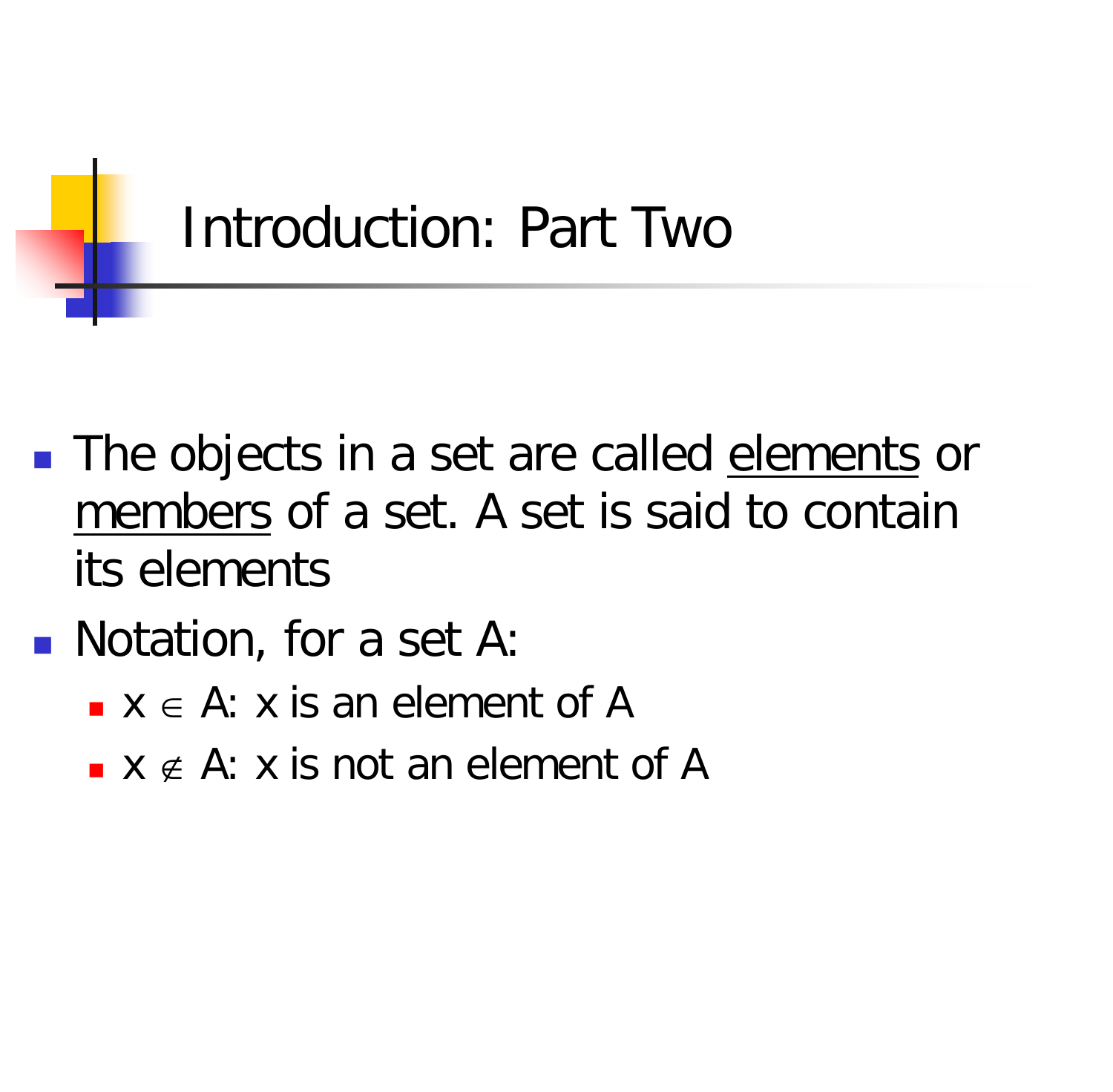### Properties: Part One

- Two sets, A and B, are equal is they contain the same elements. We write  $A = B$ .
- **Example:** 
	- $\{2,3,5,7\} = \{3,2,7,5\}$ , because a set is unordered
	- Also,  $\{2,3,5,7\} = \{2,2,3,5,3,7\}$  because a set contains unique elements
	- **However,**  $\{2,3,5,7\} \neq \{2,3\}$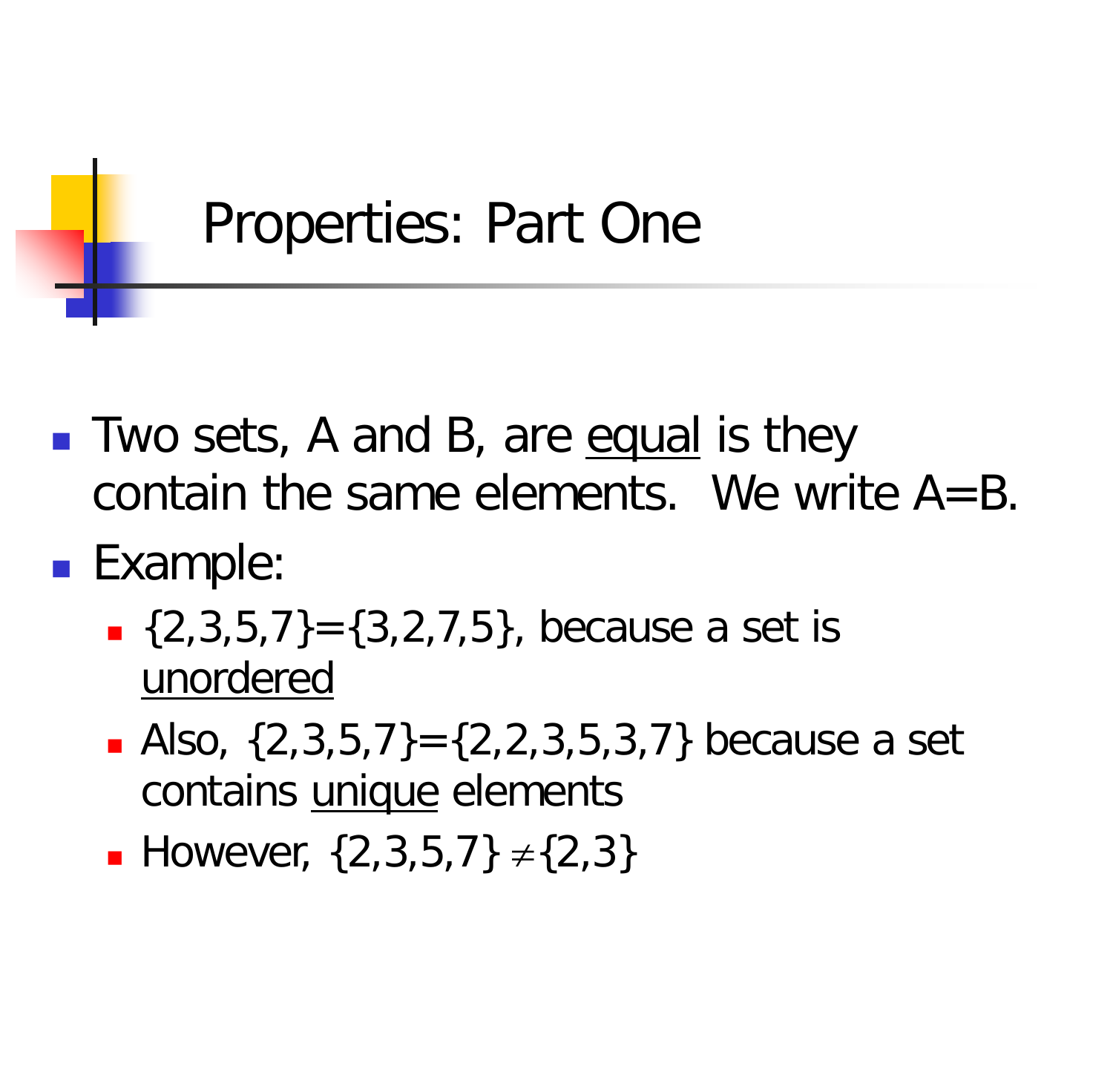#### Properties: Part Two

- A multi-set is a set where you specify the number of occurrences of each element:  ${m_1·a_1, m_2·a_2,...,m_r·a_r}$  is a set where
	- m<sub>1</sub> occurs  $a_1$  times
	- $\blacksquare$  m<sub>2</sub> occurs a<sub>2</sub> times
	- $\blacksquare$
	- $m_r$  occurs  $a_r$  times
- **In Databases, we distinguish** 
	- A set: elements cannot be repeated
	- A bag: elements can be repeated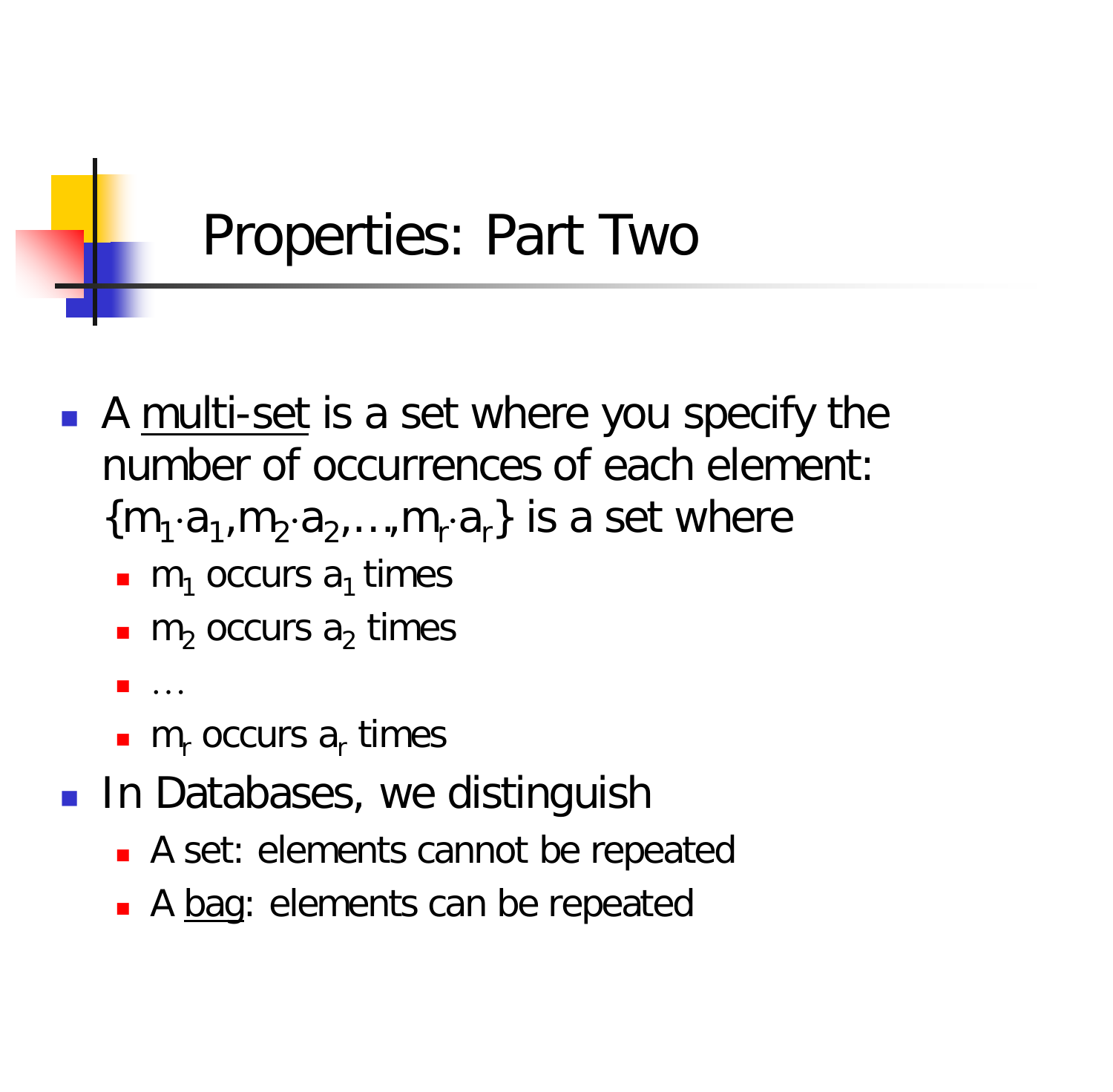# Terminology

#### **The set-builder** notation

O={ x | ( $x \in \mathbb{Z}$ )  $\wedge$  ( $x=2k$ ) for some k $\in \mathbb{Z}$ }

reads: O is the set that contains all x such that x is an integer and x is even

 A set is defined in **intension** when you give its set-builder notation

O={ x | ( $x \in \mathbb{Z}$ )  $\wedge$  ( $0 \le x \le 8$ )  $\wedge$  ( $x = 2k$ ) for some  $k \in \mathbb{Z}$  }

 A set is defined in **extension** when you enumerate all the elements:

 $Q = \{0, 2, 4, 6, 8\}$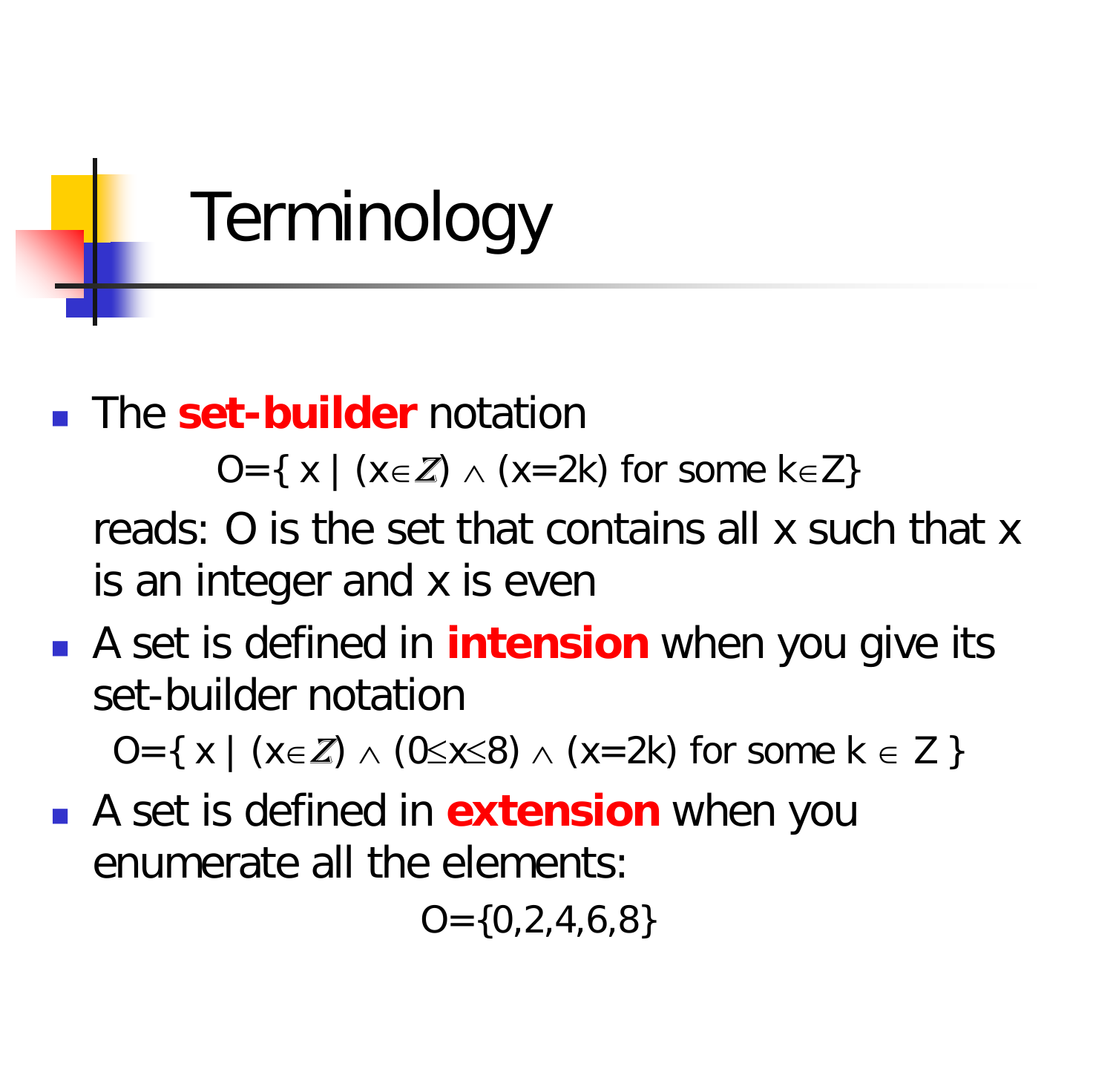

A set can be represented graphically using a Venn Diagram

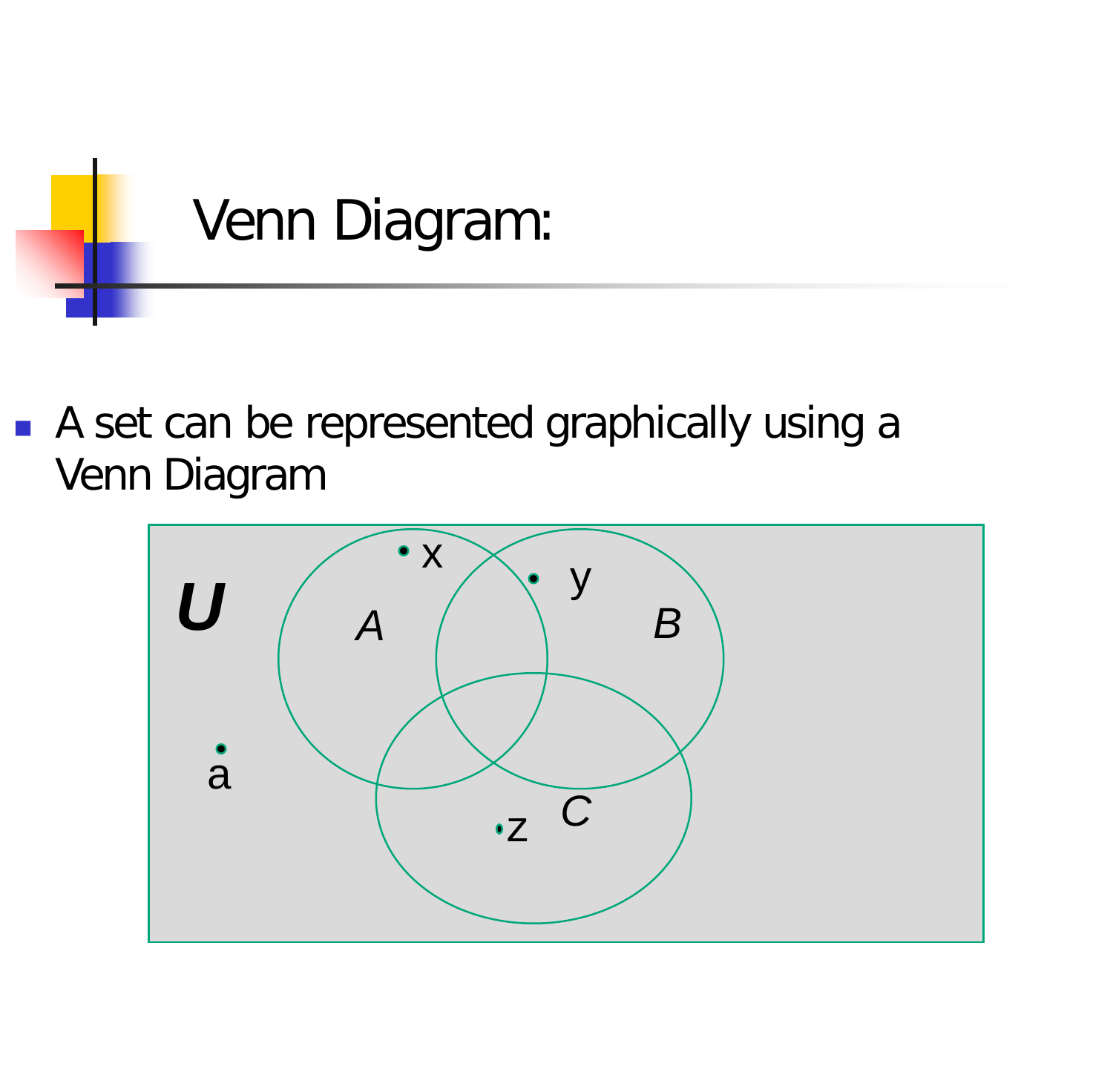### Properties and Notation: Part One

- A set that has no elements is called the **empty set** or **null set** and is denoted ∅
- A set that has one element is called a **singleton set**.
	- **For example:**  $\{a\}$ , with brackets, is a singleton set
	- a, without brackets, is an element of the set  $\{a\}$
- Note the subtlety in  $\emptyset \neq \{\emptyset\}$ 
	- The left-hand side is the empty set
	- The right hand-side is a singleton set, and a set containing a set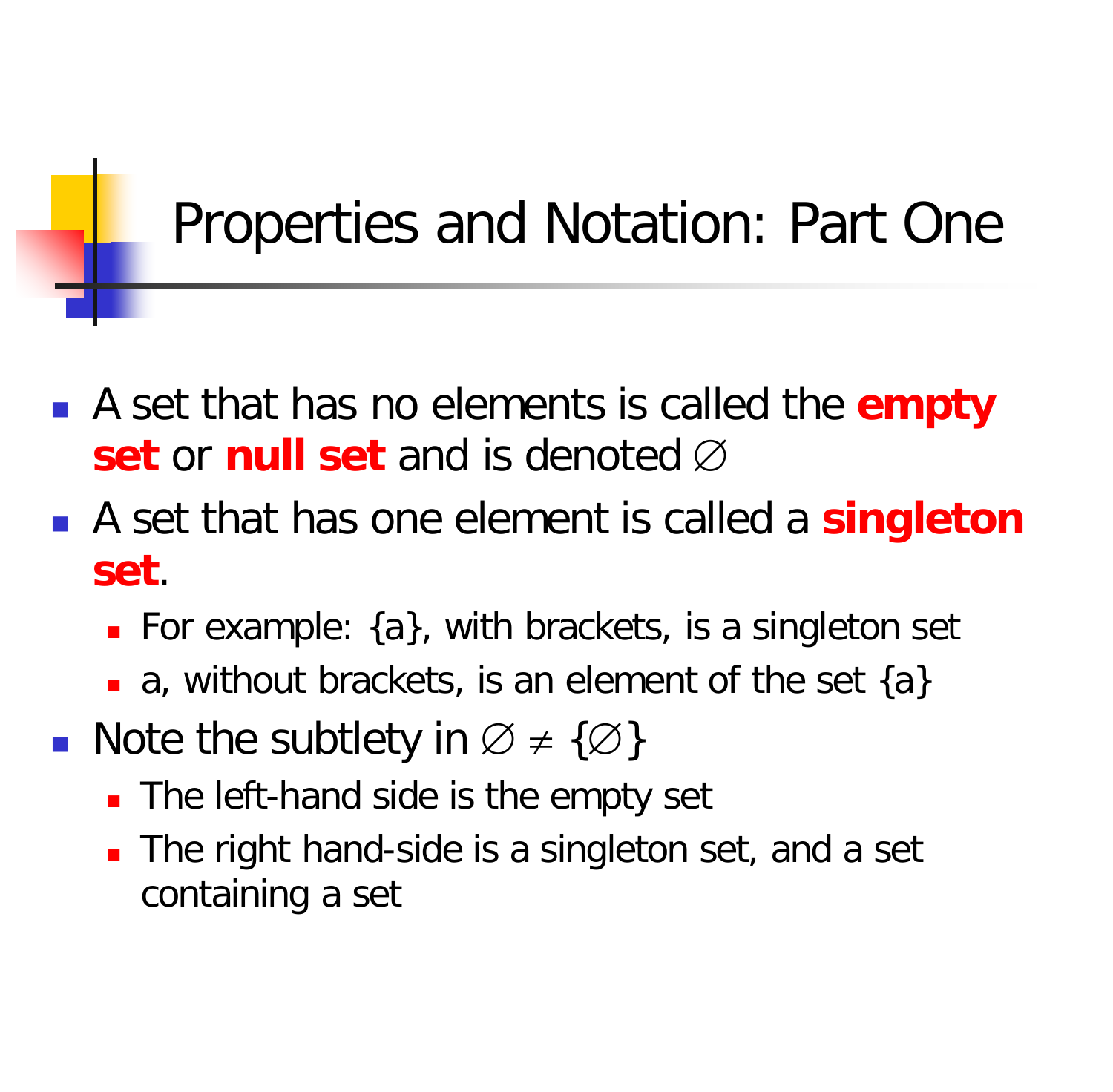### Properties and Notation: Part Two

- **For any set S** 
	- $\Box$   $\varnothing \subset S$  and
	- $S \subset S$
- A is said to be a **subset** of B, and we write  $A \subseteq B$ , if and only if every element of A is also an element of B
- **That is, we have the equivalence:**

 $A \subset B \iff \forall \times (x \in A \implies x \in B)$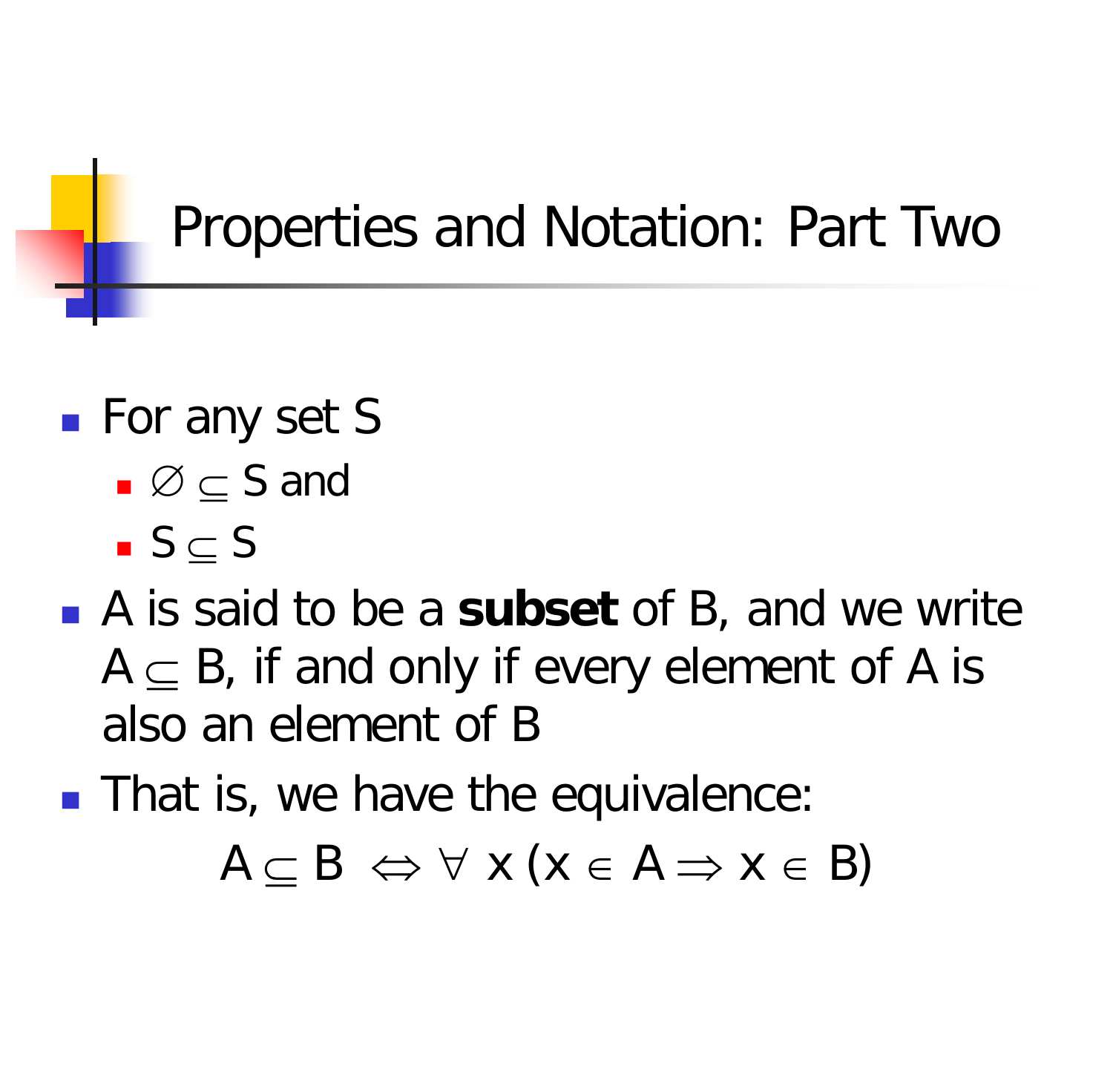Properties and Notation: Part Three

- A set A that is a subset of a set B is called a **proper subset** if  $A \neq B$ .
- That is there is an element x∈B such that x∉A
- We write:  $A \subset B$ ,

If there are exactly n distinct elements in a set S, with n a nonnegative integer, we say that:

S is a finite set, and

The cardinality of S is n. Notation:  $|S| = n$ . A set that is not finite is said to be infinite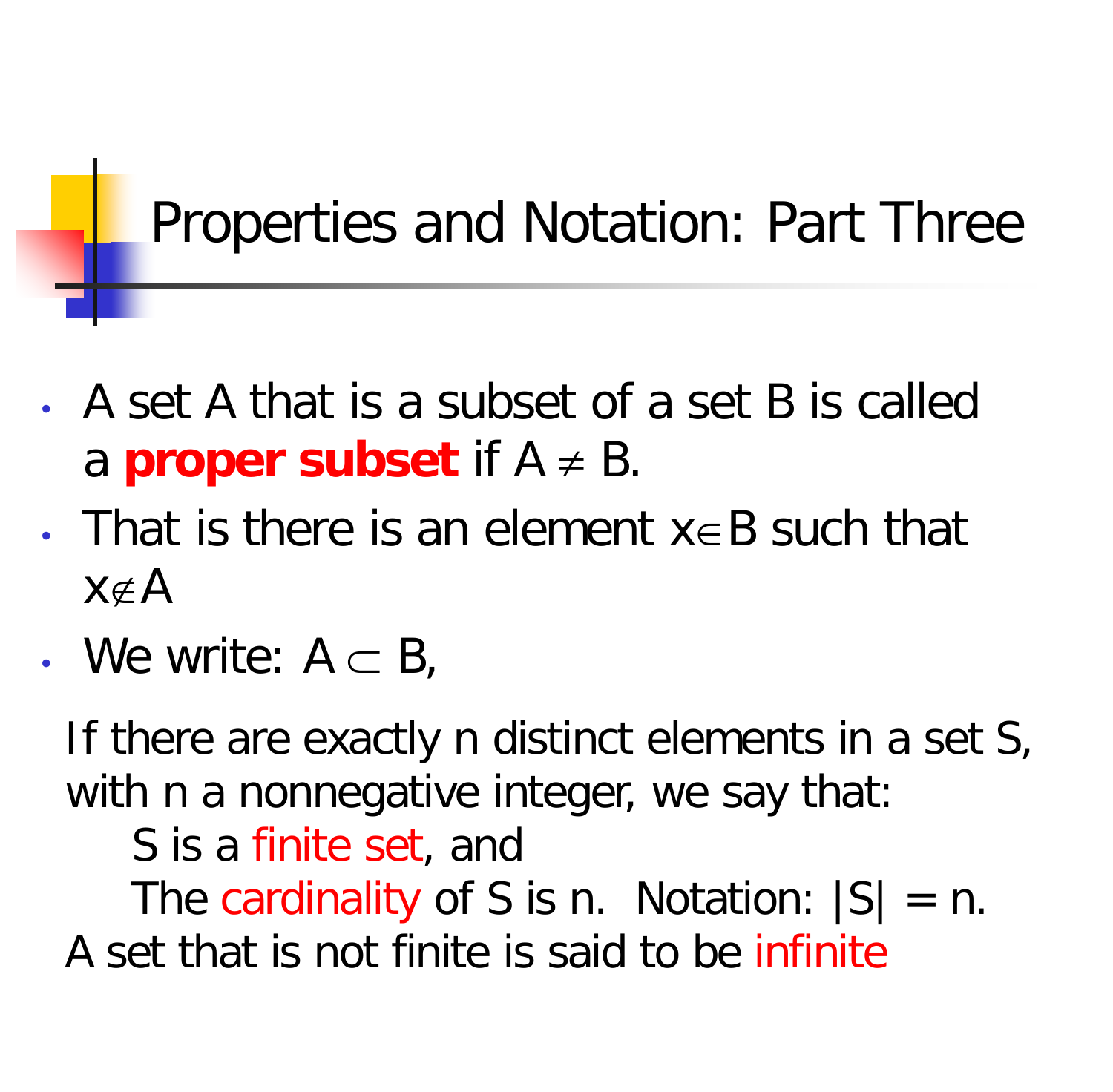## Equivalence: Part One

- To show that a set is
	- $\blacksquare$  a subset of,
	- **proper subset of, or**
	- $\blacksquare$  equal to another set.
- To prove that A is a subset of B, use the equivalence discussed earlier  $A \subset B \Leftrightarrow \forall x(x \in A \Rightarrow x \in B)$ 
	- To prove that  $A \subset B$  it is enough to show that for an arbitrary (nonspecific) element x,  $x \in A$  implies that x is also in B.
- To prove that A is a proper subset of B, you must prove
	- A is a subset of B **and**
	- $\blacksquare$   $\exists$ x (x∈B)  $\wedge$  (x∉A)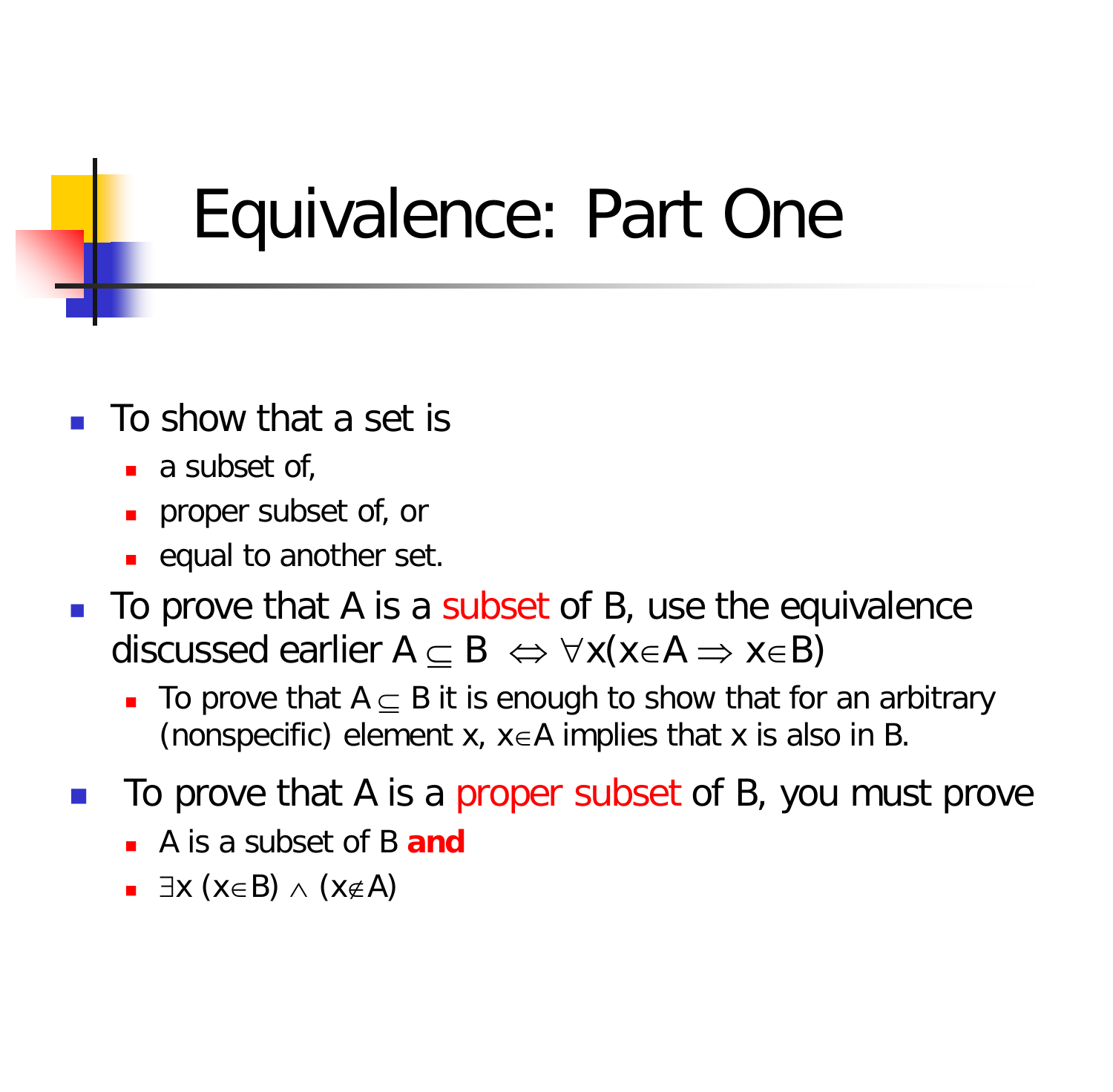#### Equivalence: Part Two

- To show that two sets are equal, it is sufficient to show independently (much like a biconditional) that
	- $A \subset B$  and
	- $\blacksquare$  B  $\subseteq$  A
- **Logically speaking, you must show the following** quantified statements:

 $(\forall x (x \in A \Rightarrow x \in B)) \land (\forall x (x \in B \Rightarrow x \in A))$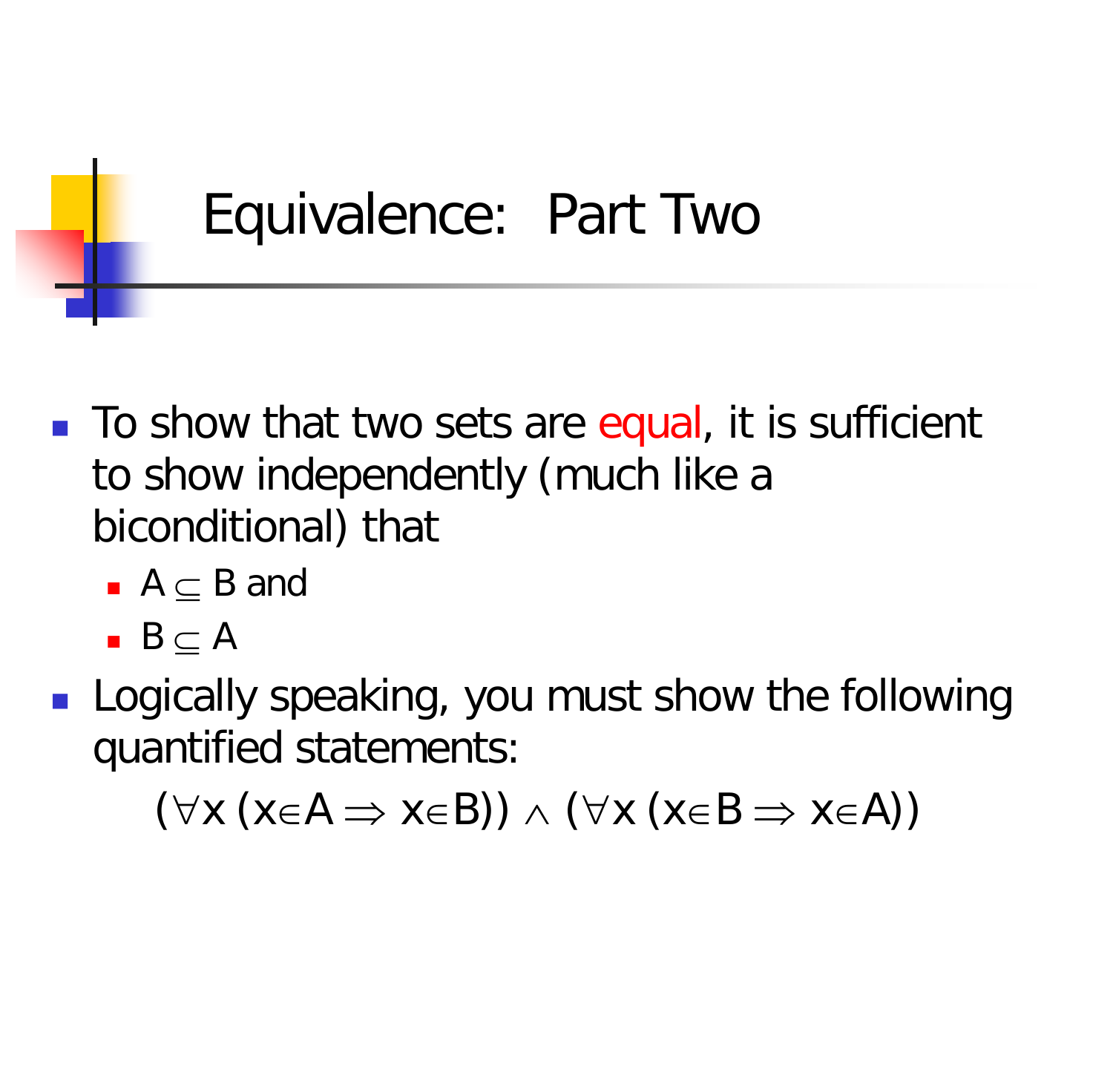#### Power Set

- The power set of a set S, denoted P(S), is the set of all subsets of S.
- **Examples** 
	- Let  $A = \{a,b,c\}$ ,  $P(A) = \{\emptyset, \{a\}, \{b\}, \{c\}, \{a,b\}, \{b,c\}, \{a,c\}, \{a,b,c\}\}\$
	- Let A={{a,b},c}, P(A)={ $\emptyset$ , {{a,b}}, {c}, {{a,b}, c}}
- Note: the empty set  $\varnothing$  and the set itself are always elements of the power set.
- The power set is a fundamental combinatorial object useful when considering all possible combinations of elements of a set
- Let S be a set such that  $|S|=n$ , then

 $|P(S)| = 2^n$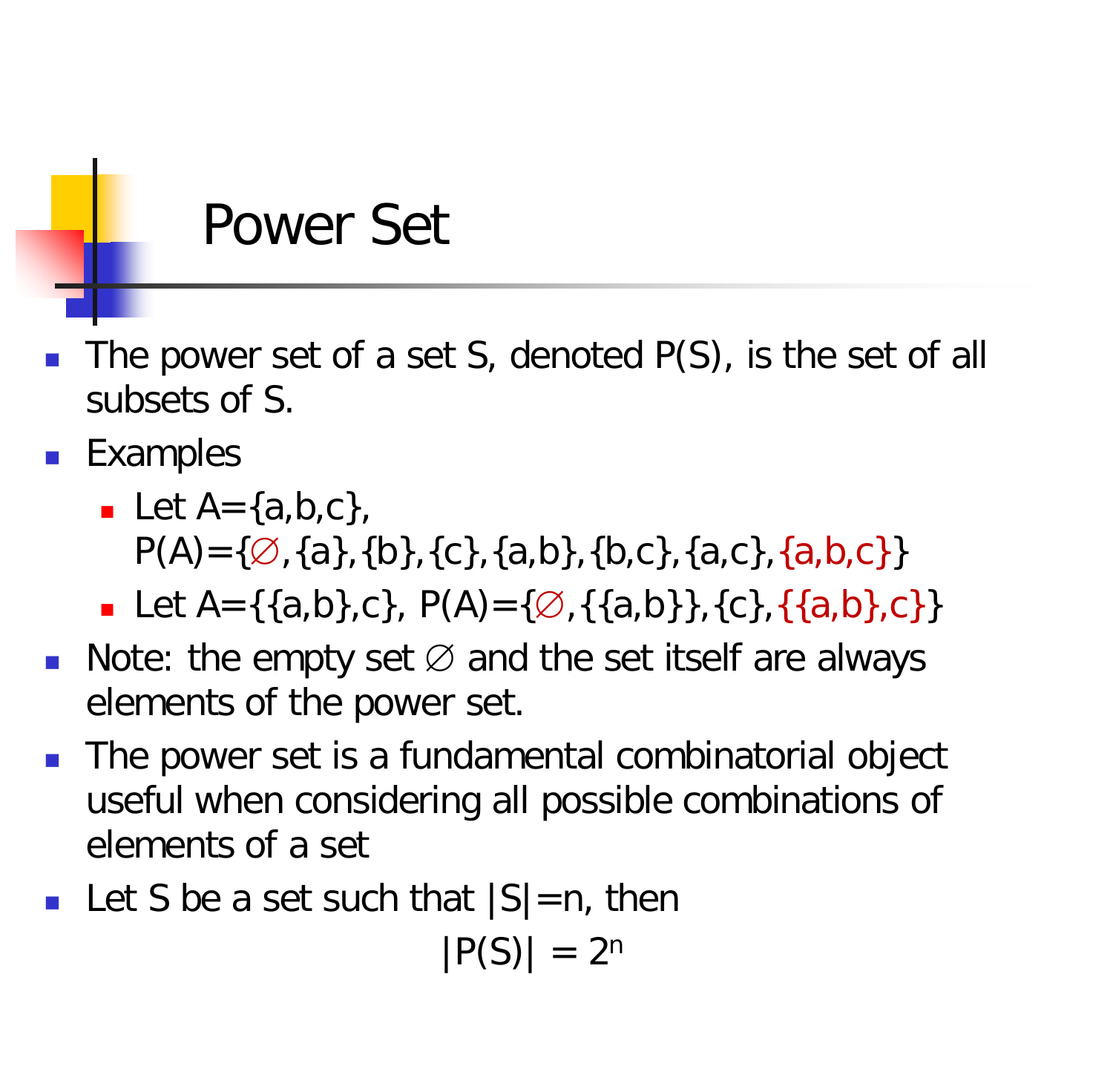## Tuples

- Sometimes we need to consider ordered collections of objects
- **The ordered n-tuple**  $(a_1, a_2, ..., a_n)$  **is the** ordered collection with the element  $a_i$  being the i-th element for  $i=1,2,...,n$
- A 2-tuple (n=2) is called an ordered pair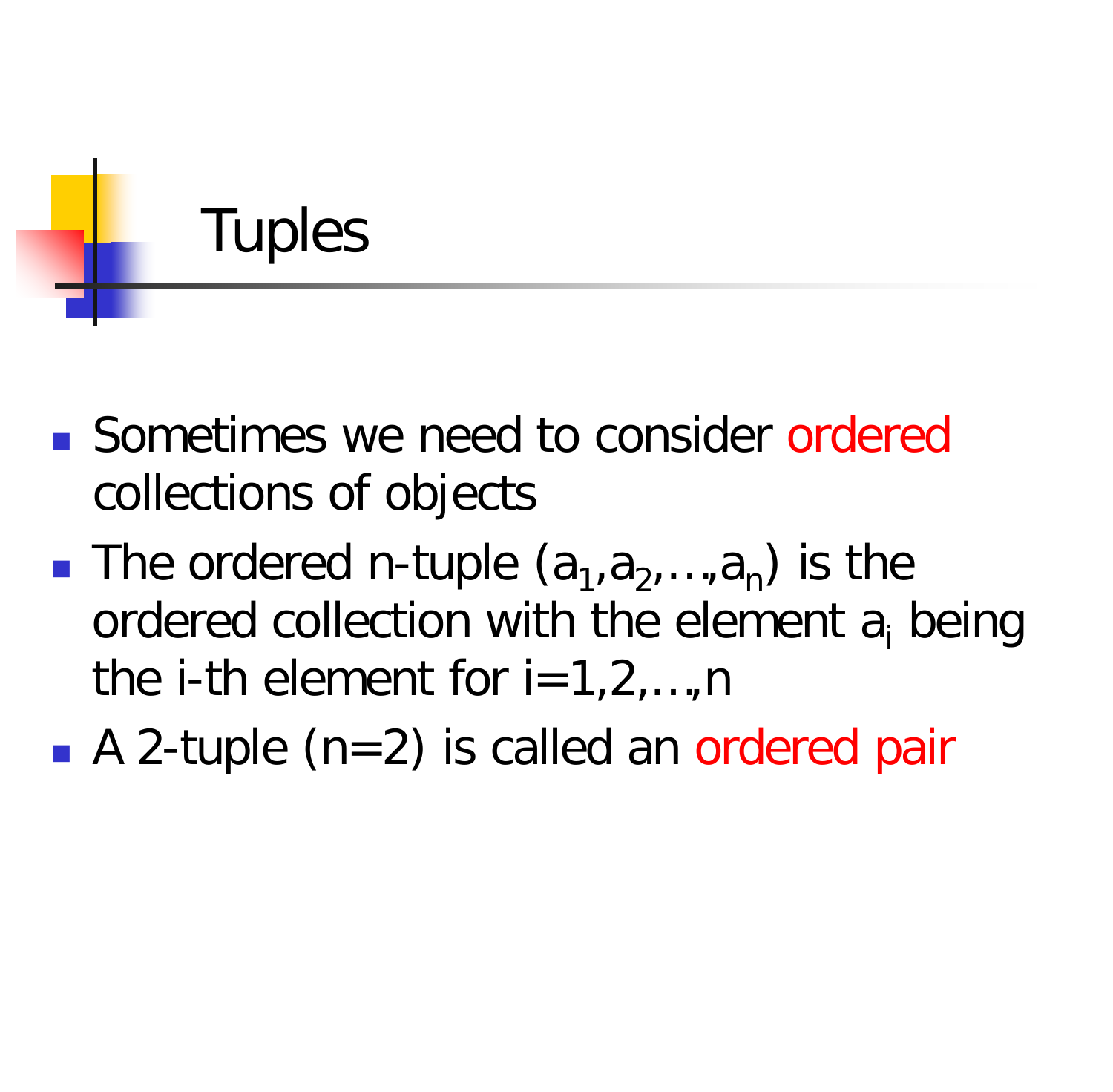#### Cartesian Product

 Let A and B be two sets. The Cartesian product of A and B, denoted AxB, is the set of all ordered pairs (a,b) where a∈A and b∈B

 $AxB = \{ (a,b) | (a \in A) \land (b \in B) \}$ 

- **The Cartesian product is also known as the cross** product
- A subset of a Cartesian product, R  $\subseteq$  AxB is called a relation.
- Note:  $AxB \neq BxA$  unless  $A=\emptyset$  or  $B=\emptyset$  or  $A=B$
- Cartesian Products can be generalized for any n-tuple
- The Cartesian product of n sets,  $A_1, A_2, ..., A_n$ , denoted  $A_1\times A_2\times ... \times A_n$ , is

 $A_1 \times A_2 \times ... \times A_n = \{ (a_1, a_2, ..., a_n) | a_i \in A_i \text{ for } i = 1, 2, ..., n \}$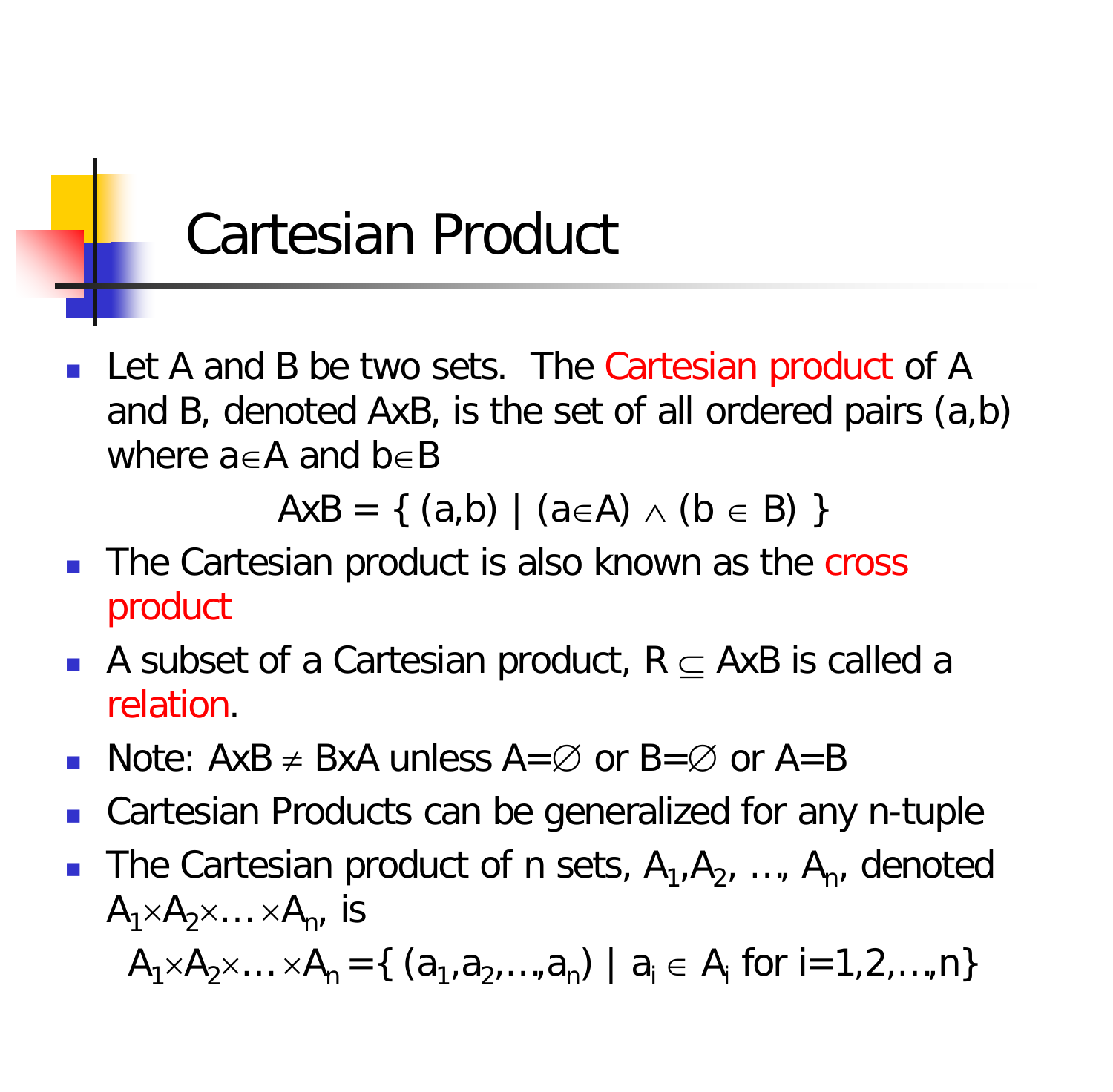## Notation with Quantifiers

- Whenever we wrote  $\exists xP(x)$  or  $\forall xP(x)$ , we specified the universe of discourse using explicit English language
- Now we can simplify things using set notation!
- Example
	- $\blacksquare$   $\forall$  X  $\in$  R (x<sup>2</sup> ≥0)
	- $\blacksquare$   $\exists$   $X \in Z(x^2=1)$
	- **Also mixing quantifiers:**

 $\forall a,b,c \in \mathbb{R} \exists x \in \mathbb{C}$  (ax<sup>2</sup>+bx+c=0)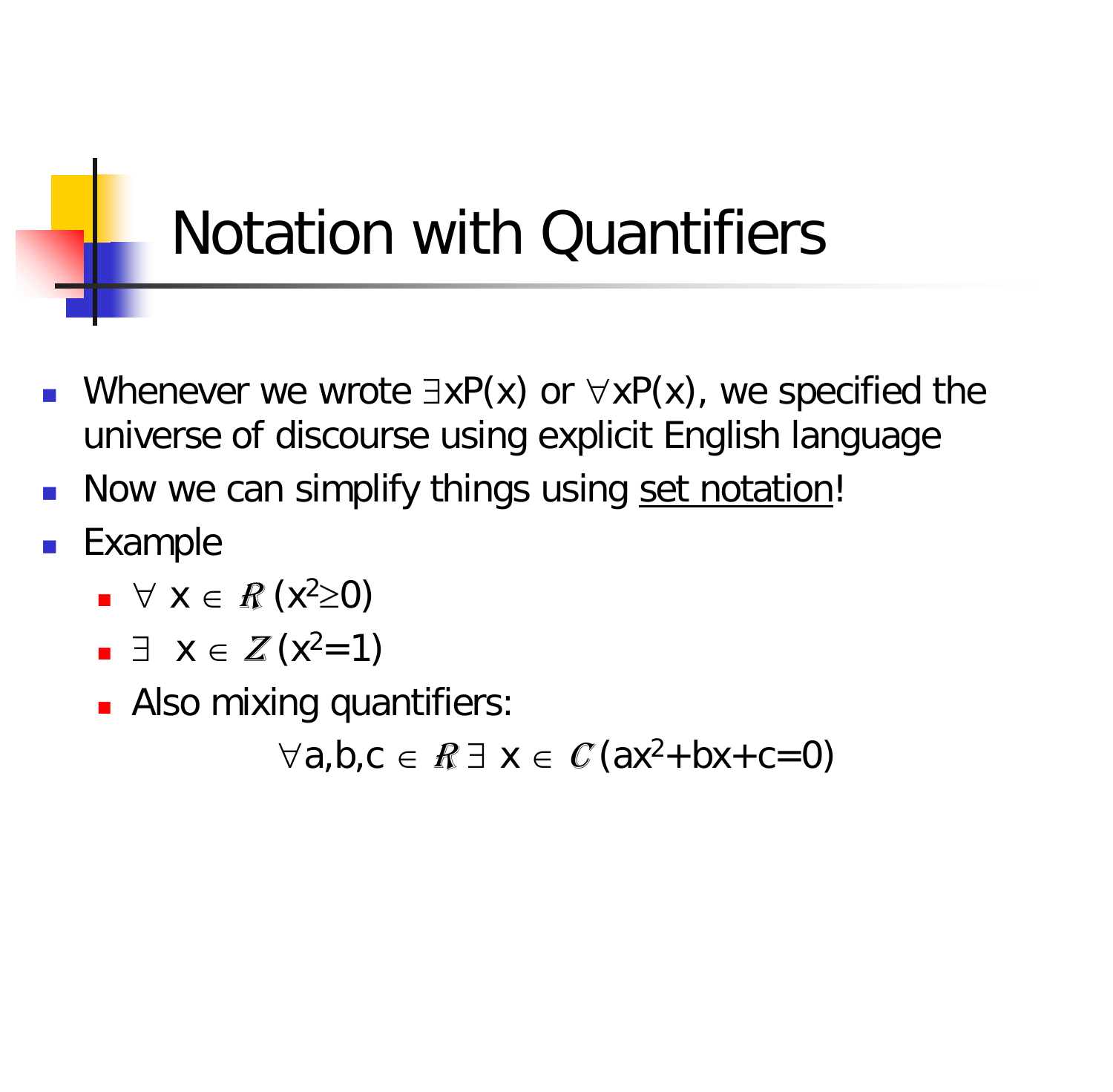

- Arithmetic operators  $(+,-, \times, \div)$  and set operators exist and act on two sets to give us new sets
	- Union
	- Intersection
	- Set difference
	- Set complement
	- Generalized union
	- Generalized intersection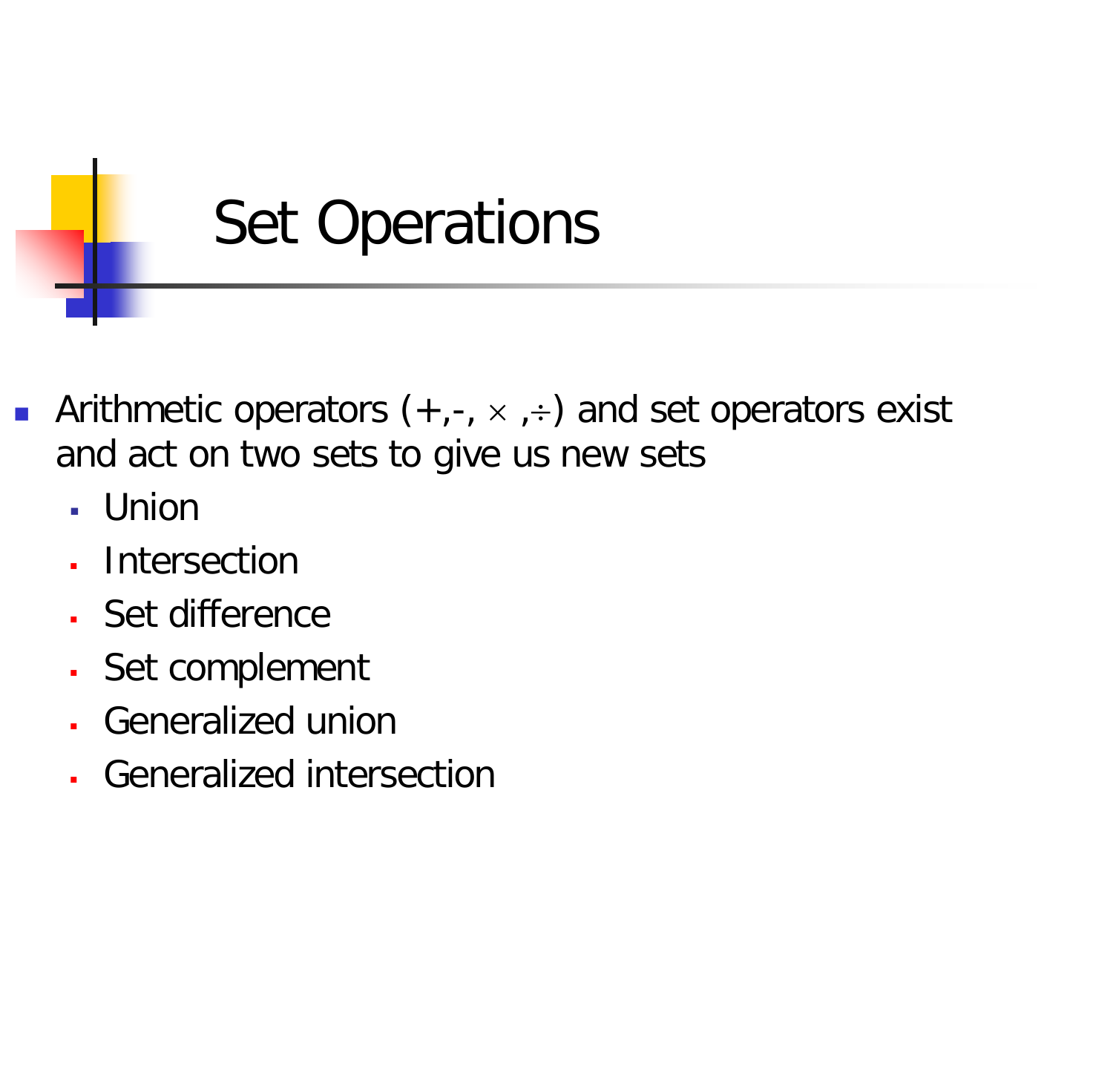## Set Operators: Union

The union of two sets A and B is the set that contains all elements in A, B, r both. We write:

$$
A \cup B = \{ x \mid (x \in A) \lor (x \in B) \}
$$

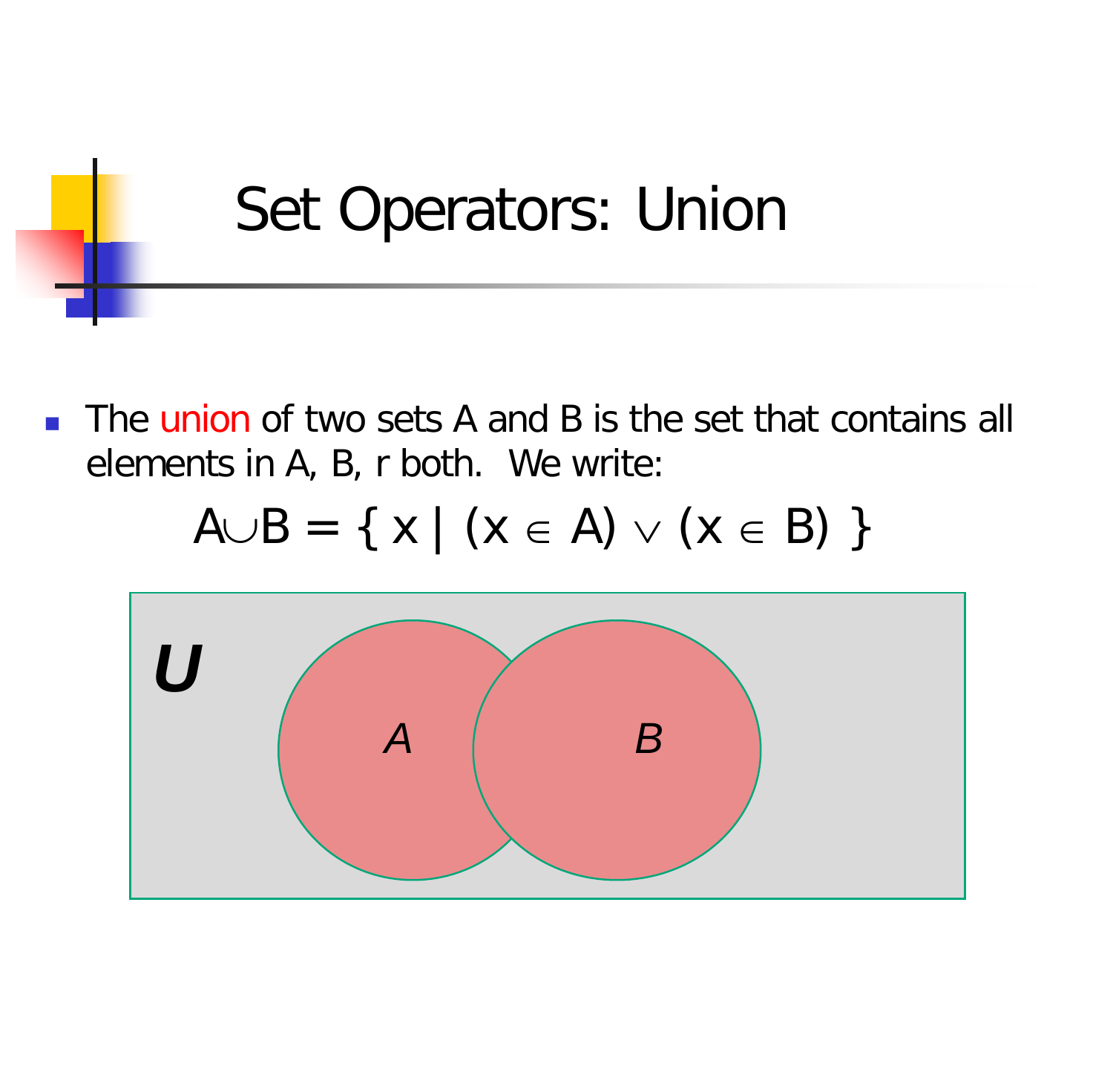# Set Operators: Intersection

**The intersection of two sets A and B is the set that** contains all elements that are element of both A and B. We write:



 $A \cap B = \{ x \mid (x \in A) \land (x \in B) \}$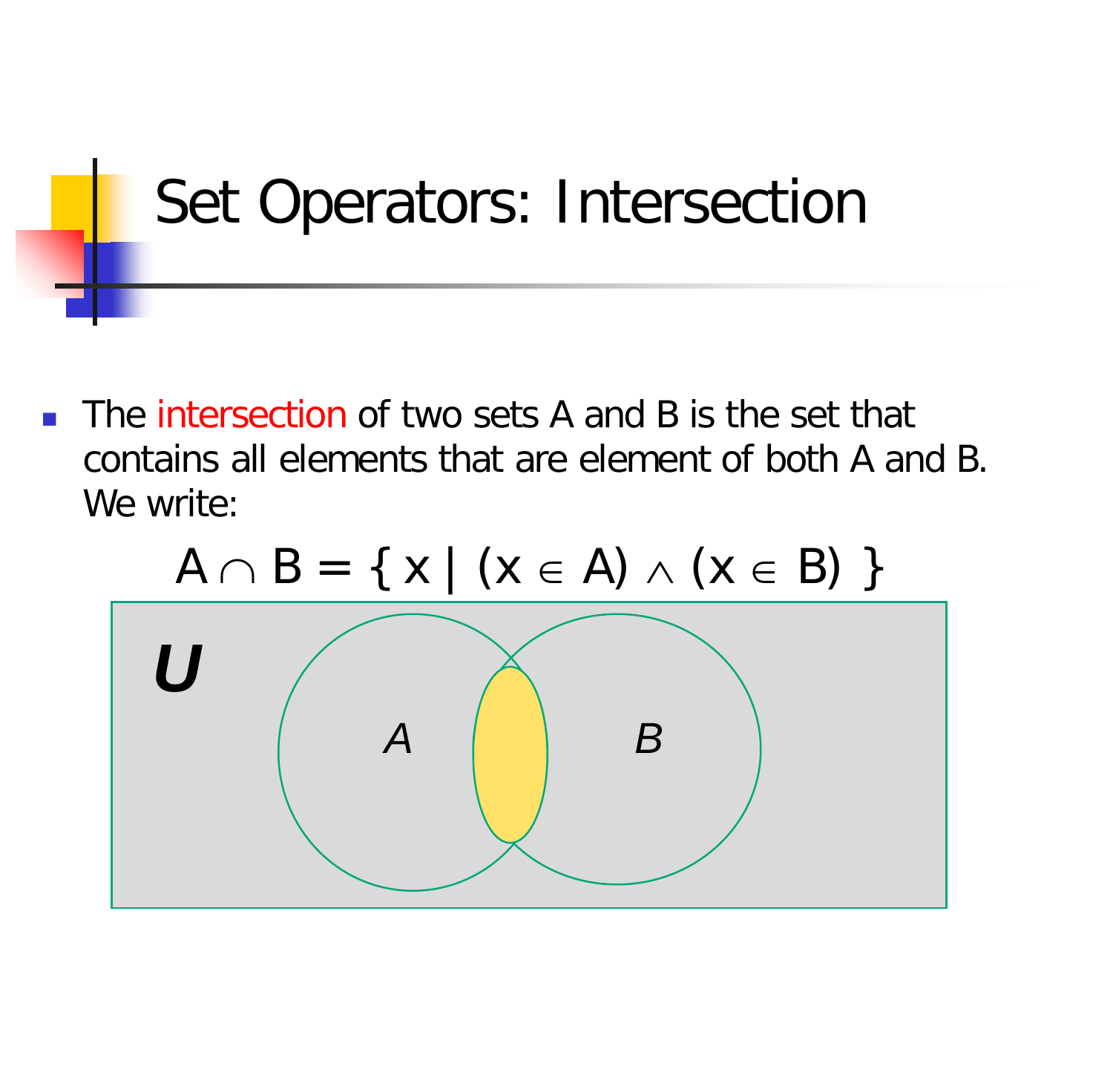

**Two sets are said to be disjoint if their** intersection is the empty set:  $A \cap B = \emptyset$ 

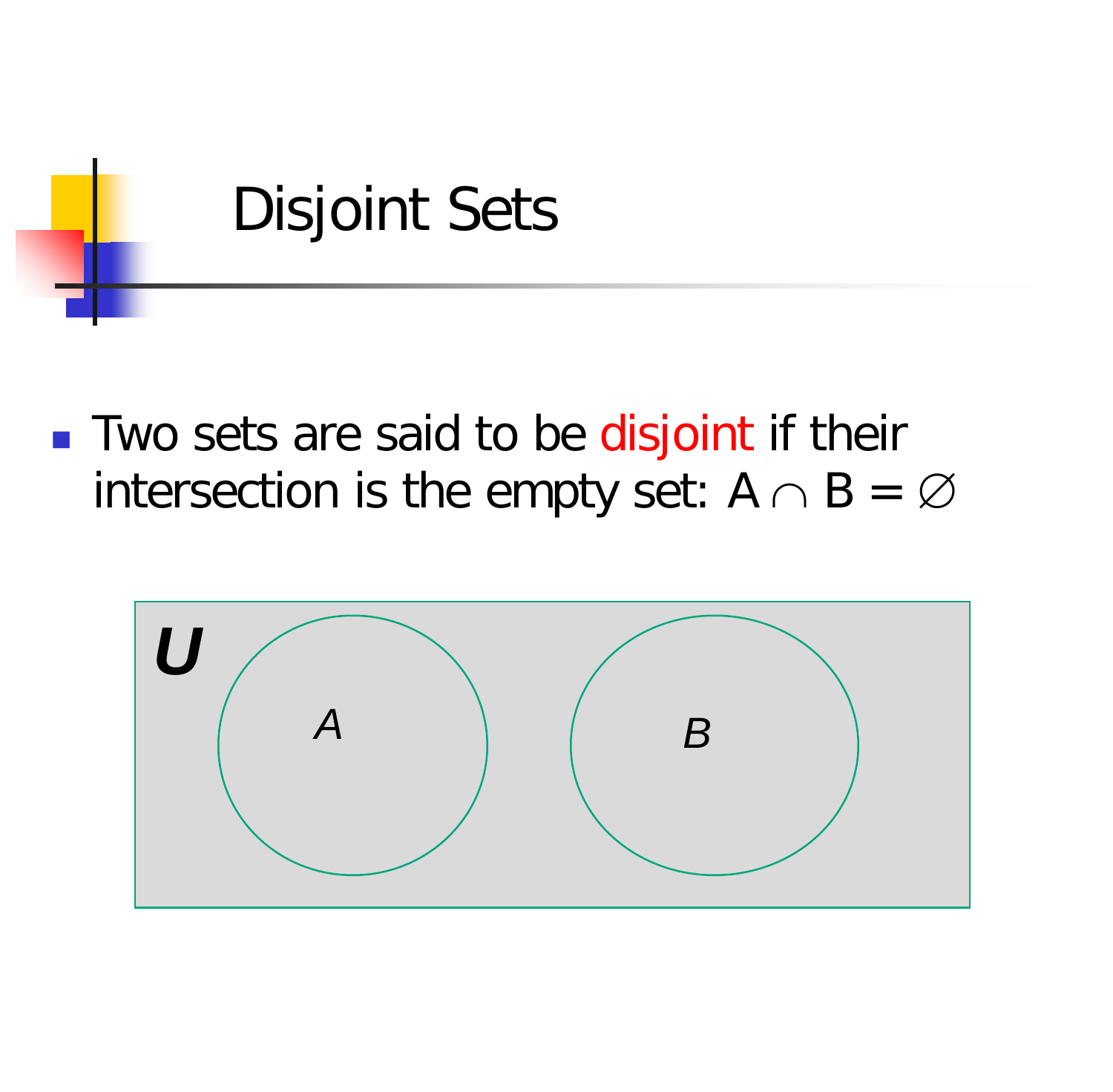

■ The difference of two sets A and B, denoted A\B or A-B, is the set containing those elements that are in A but not in B

$$
A-B=\{X \mid (X \in A) \land (X \notin B)\}
$$

A - B = {  $x + 1/x = 0$ } {  $(x + 0)$ }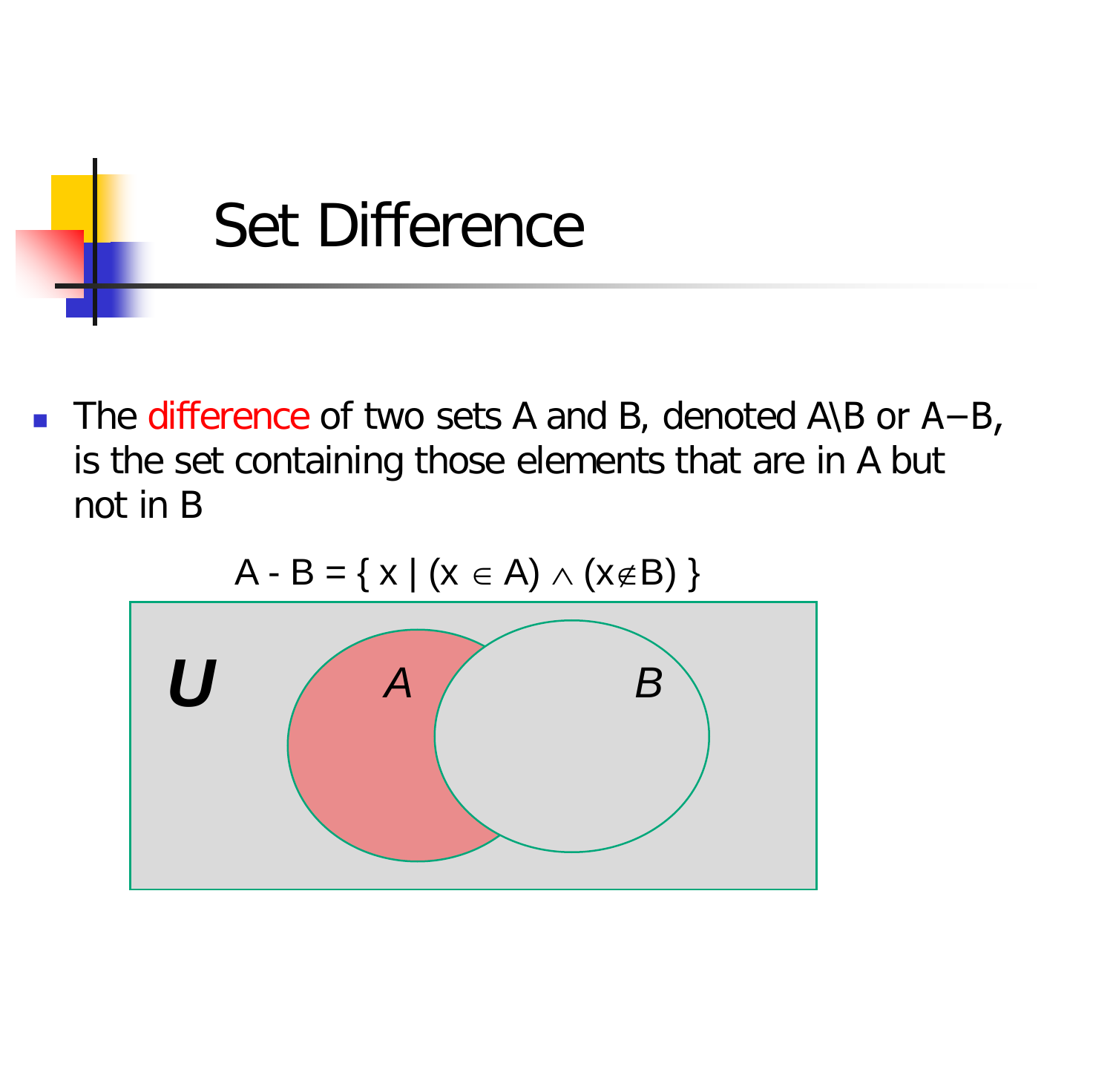

**Definition**: The complement of a set A, denoted A, consists of all elements not in A. That is the difference of the universal set and U: U\A

$$
A = \overline{A} = \{x \mid x \notin A\}
$$

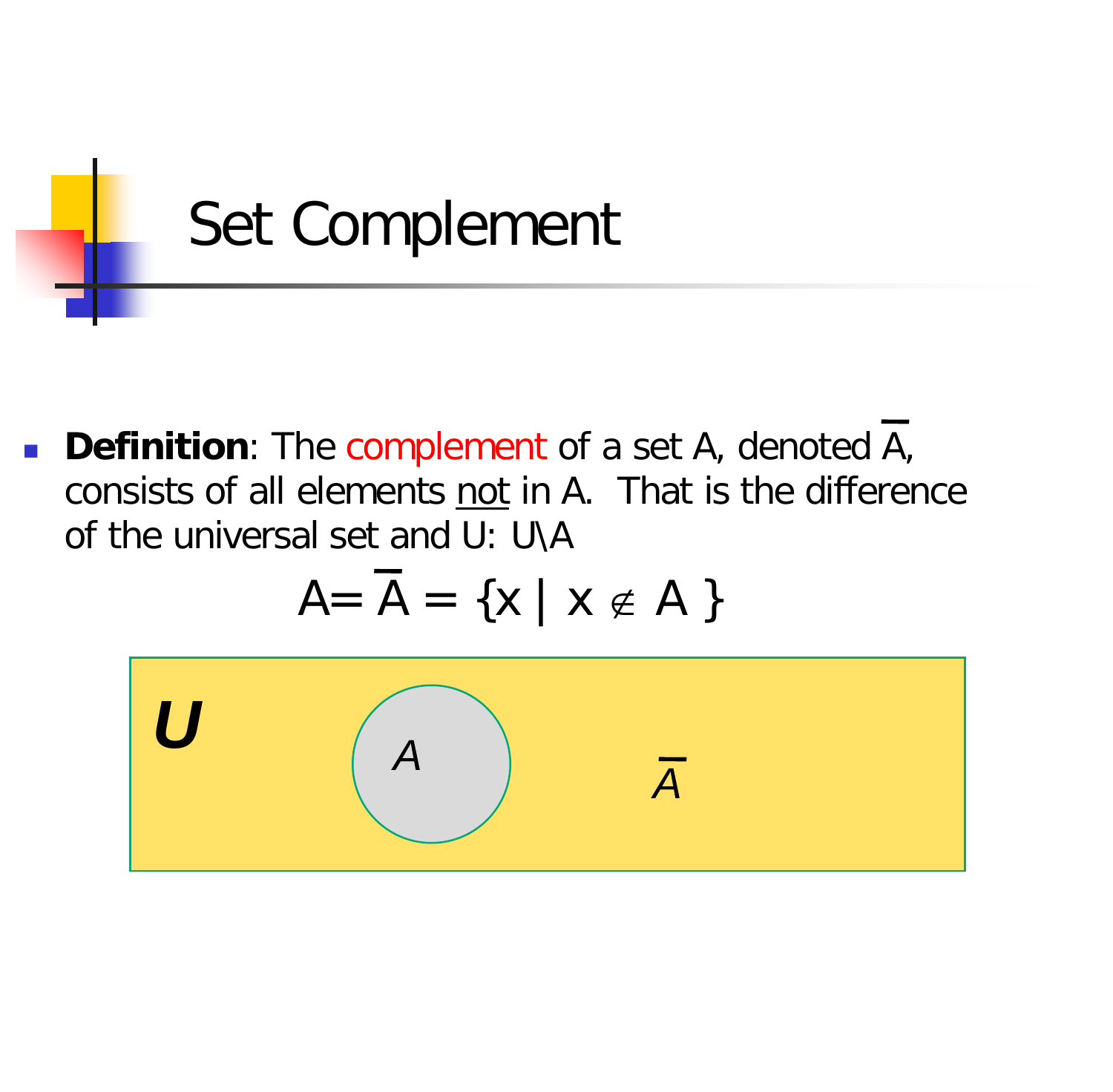

The union of a collection of sets is the set that contains those elements that are members of at least one set in the collection

$$
\bigcup_{i=1}^{n} A_i = A_1 \cup A_2 \cup \ldots \cup A_n
$$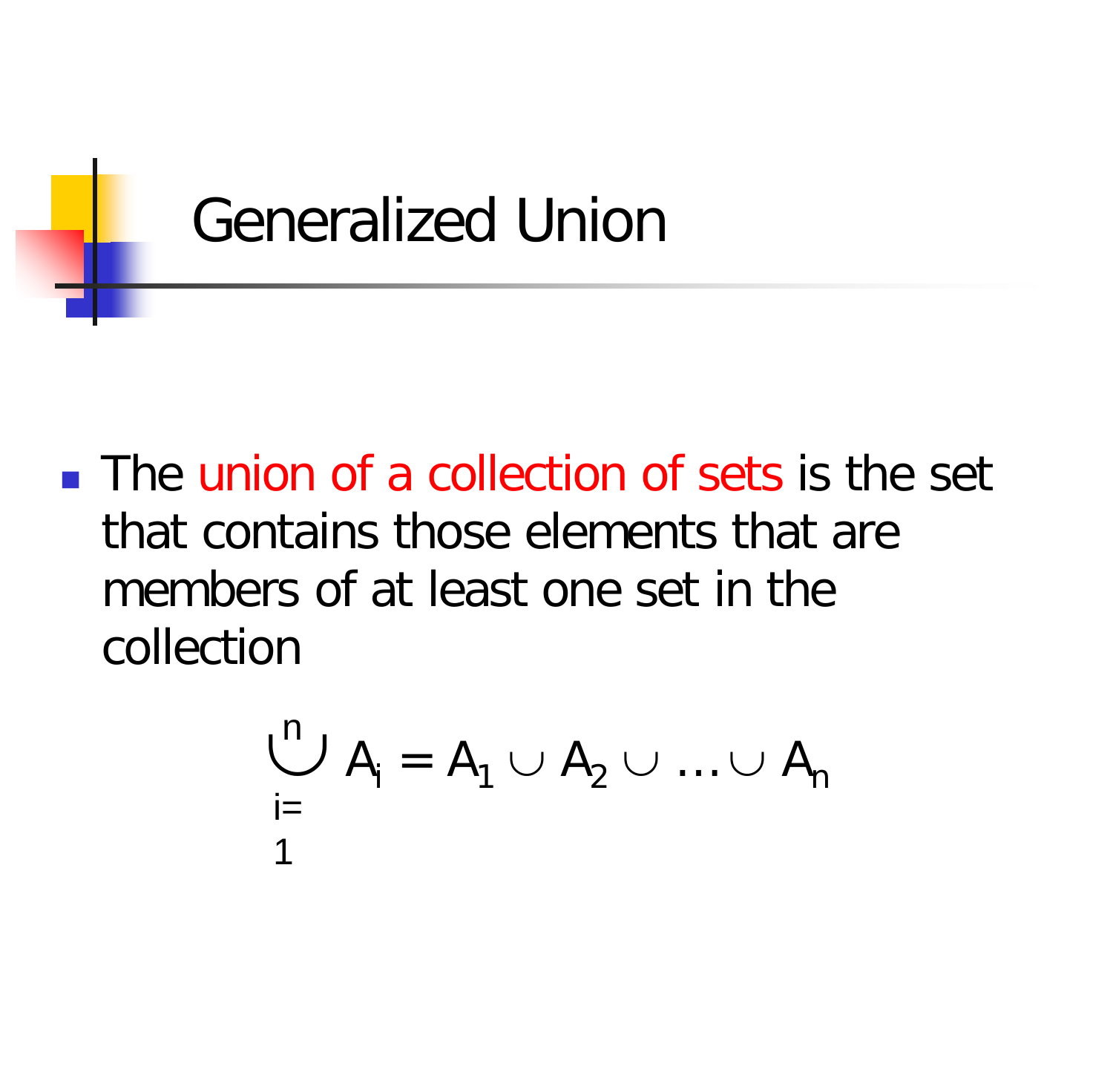### Generalized Intersection

**The intersection of a collection of sets is the** set that contains those elements that are members of every set in the collection

$$
\bigcap_{i=1}^n A_i = A_1 \cap A_2 \cap ... \cap A_n
$$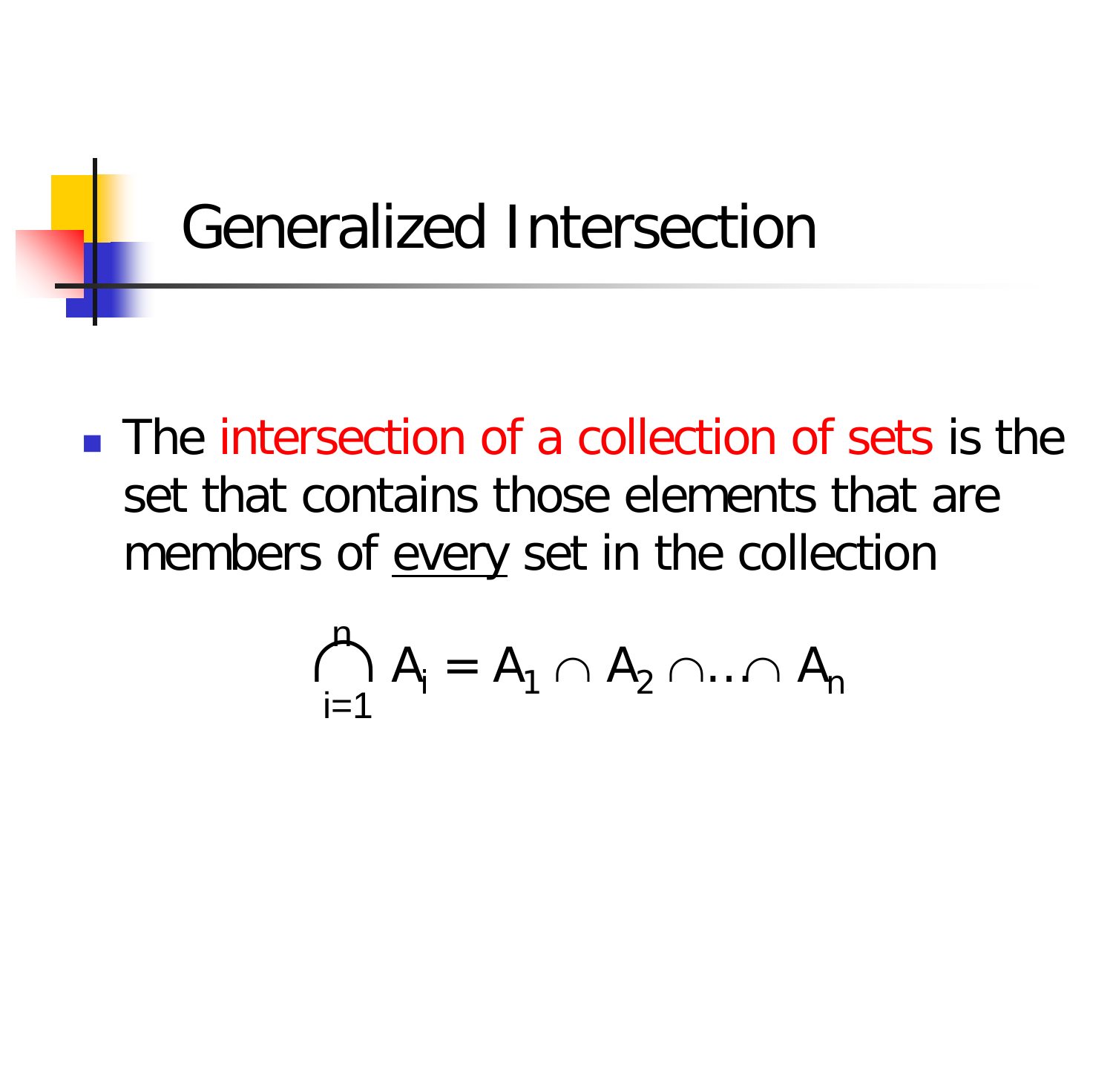#### Chapter Two: Introduction to Functions

Developed for Azera Global By: Joseph D. Fournier B.Sc.E.E., M.Sc.E.E.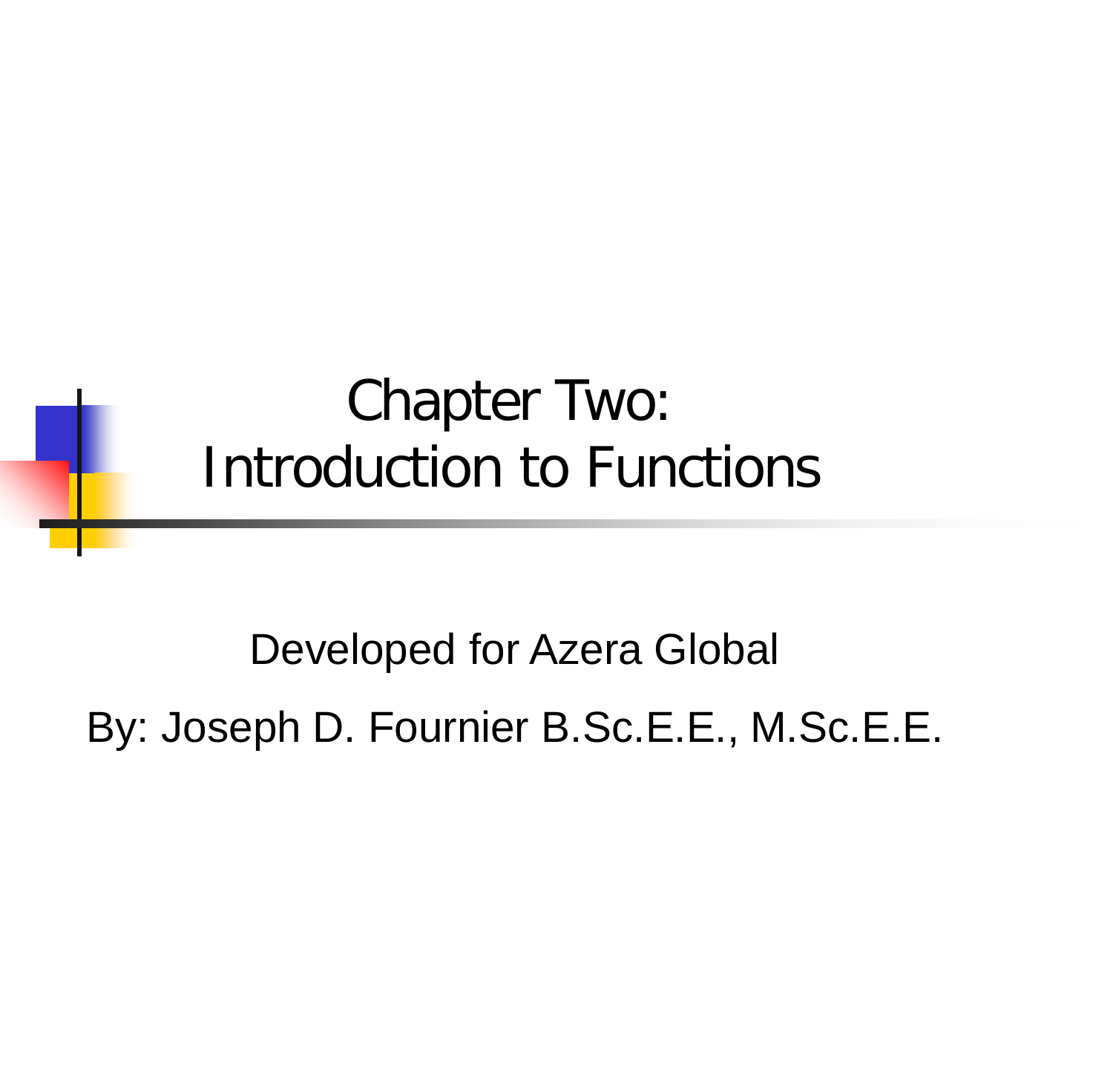### **Outline**

- **Slide 30-Relations and Functions**
- **Slide 31-Introduction to Functions**
- **Slide 32-Tables and Graphs**
- **Slide 33-Function Notation**
- **Slide 34-Linear Functions**
- **Slide 35-The Co-ordinate Plane**
- Slide 36-Graphing a Function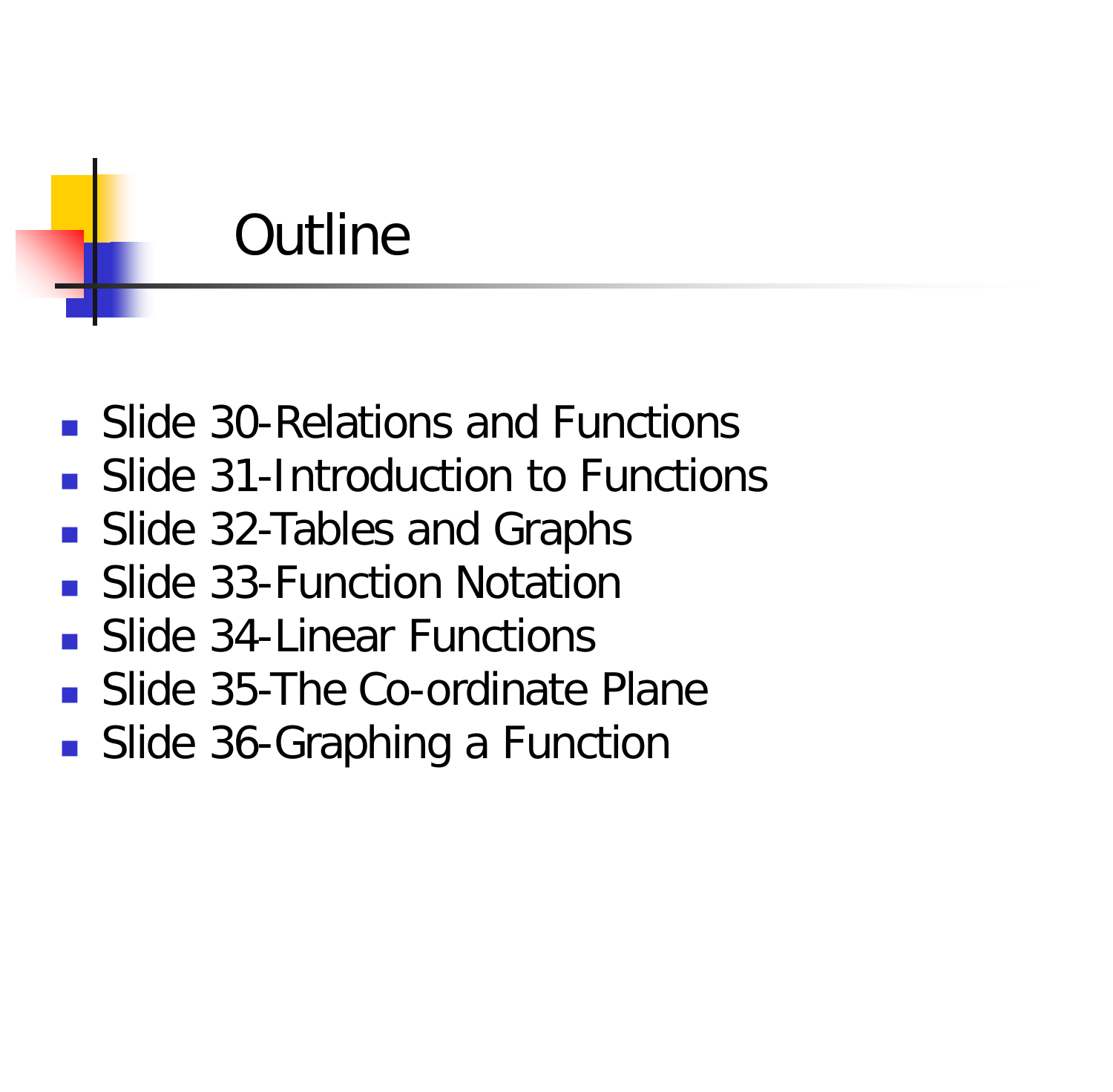### Relations and Functions

#### **Relation** A **relation** is any set of ordered pairs.

A special kind of relation, called a *function*, is very important in mathematics and its applications.

#### **Function**

- A **function** is a relation in which, for each value of the first component of the ordered pairs, there is exactly one value of the second component.
- In a relation, the set of all values of the independent variable (*x*) is the **domain**.

The set of all values of the dependent variable (*y*) is the **range**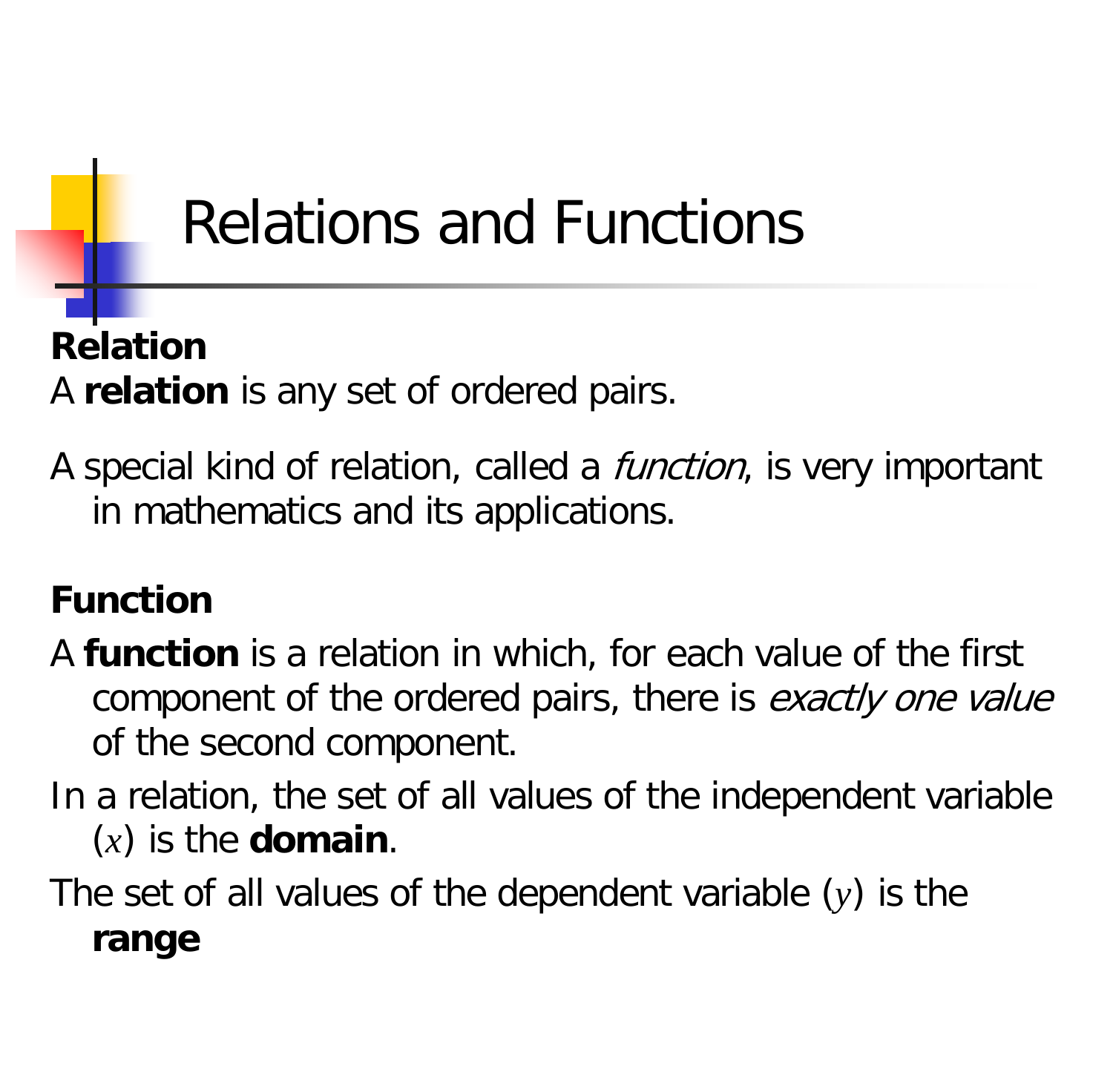#### Introduction to Functions



*F* is a function.





*G* is not a function.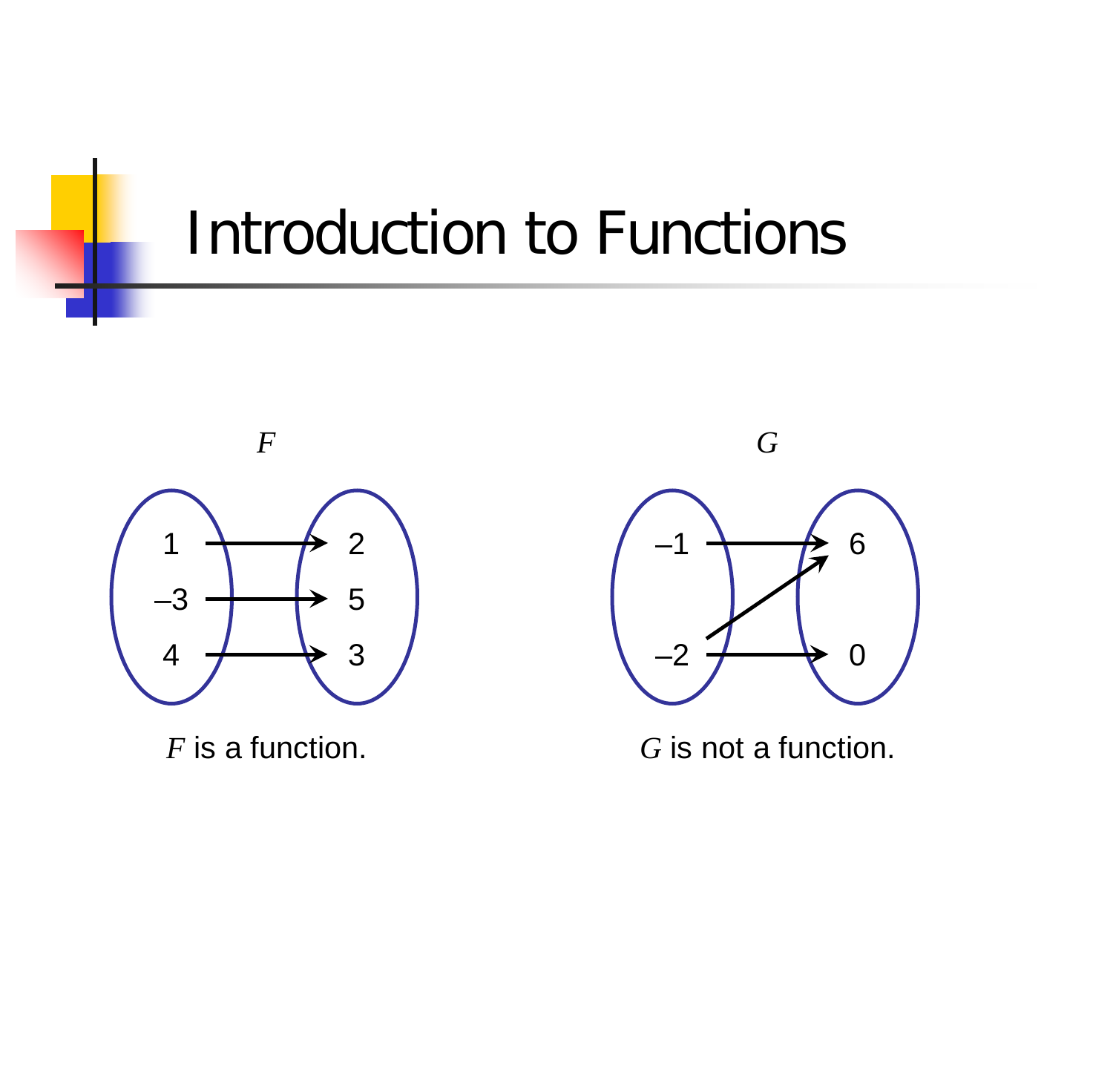### Tables and Graphs



Table of the function, *F*

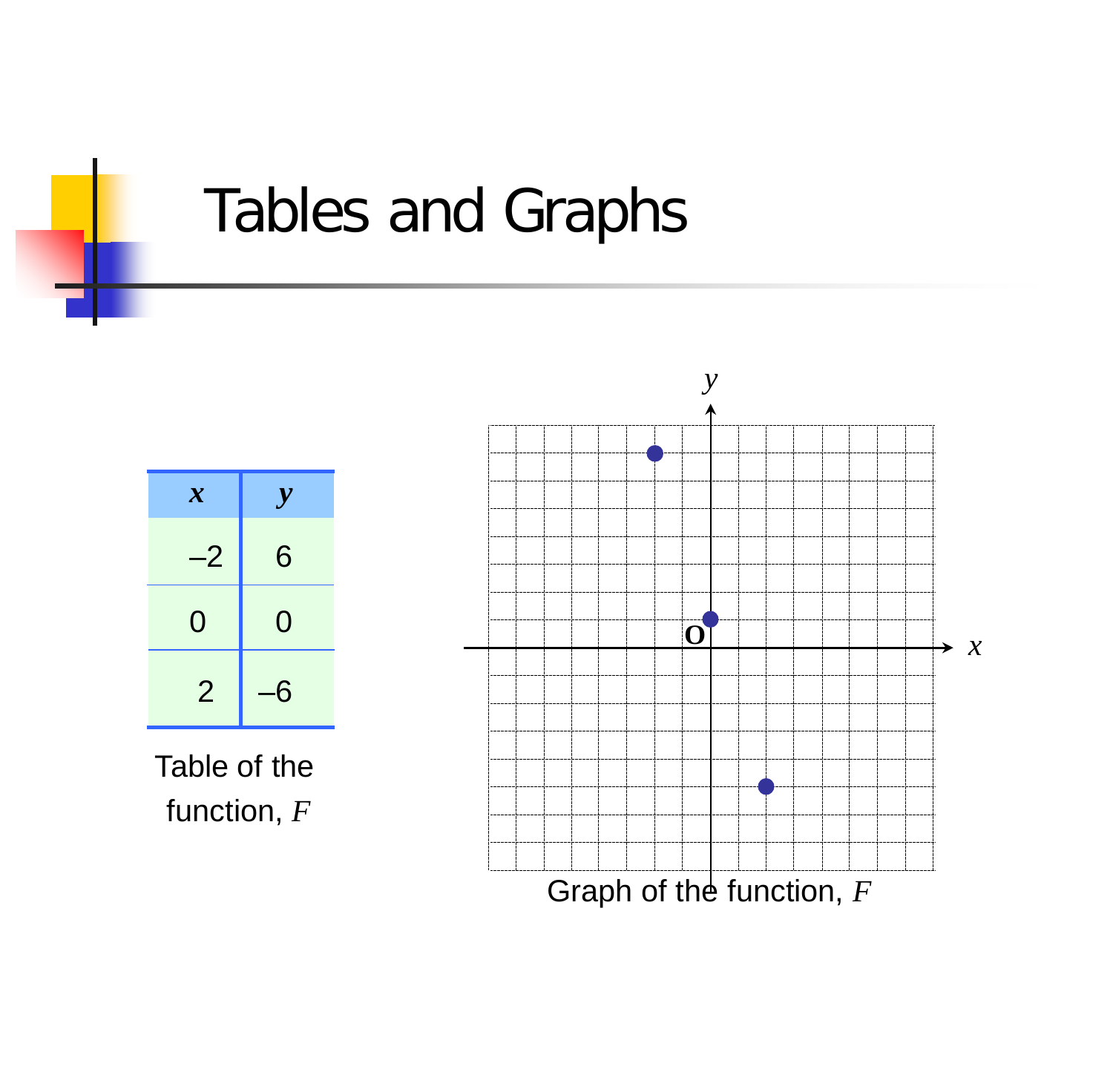

When a function *f* is defined with a rule or an equation using *x* and *y* for the independent and dependent variables, we say "*y* is a function of *x*" to emphasize that *y depends on x*. We use the notation

*y = f (x),*

called **function notation**, to express this and read  $f(x)$ , as "*f* of x".

The letter *f* stands for *function*. For example, if  $y = 5x - 2$ , we can name this function *f* and write

$$
f(x)=5x-2.
$$

Note that  $f(x)$  is just another name for the dependent variable  $y$ .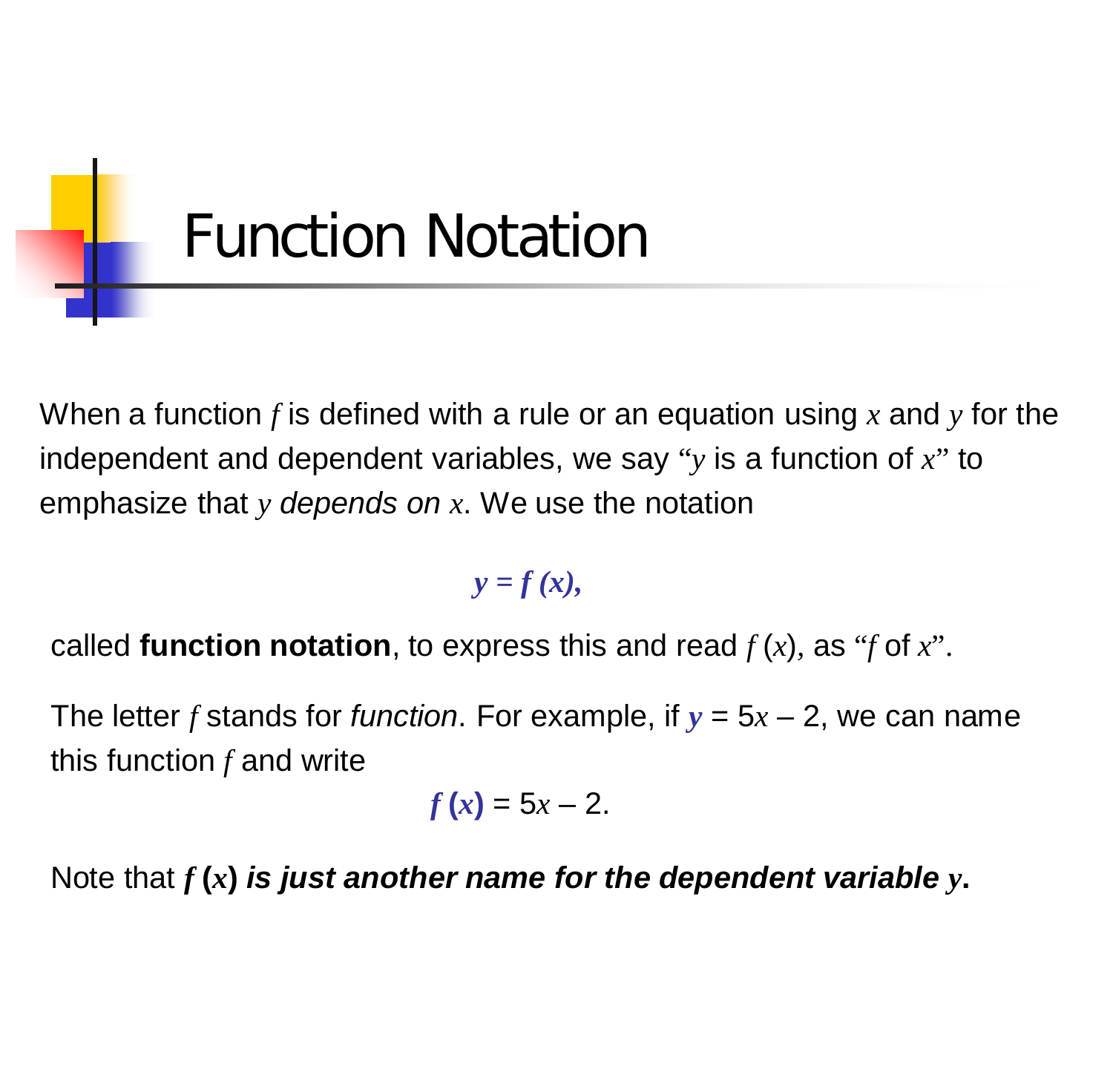

A function that can be defined by

$$
f(x) = ax + b,
$$

for real numbers *a* and *b* is a **linear function.** 

The value *of a* is the slope of *m* of the graph of the function. Before we can draw a graph of our function we must look at the co-ordinate plane or the Cartesian Co-ordinate plane.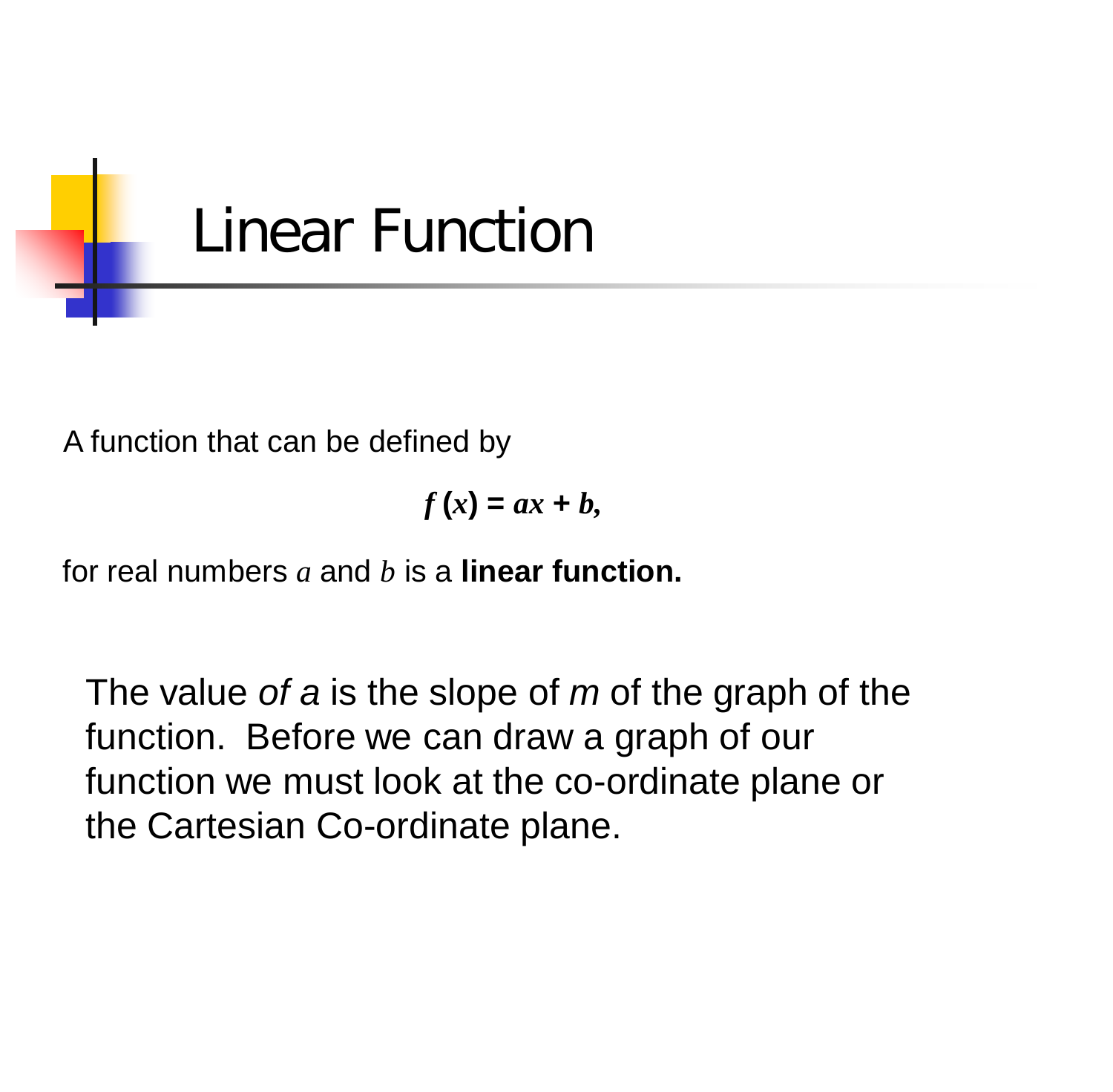#### The Co-ordinate Plane

A function that can be defined by  $f(x) = ax + b$ ,

The plane of the grid is called the coordinate plane.

The horizontal number line is called the x-axis.

The vertical number line is called the  $y-axis$ .</u>

The point of intersection of the two axes is called the origin

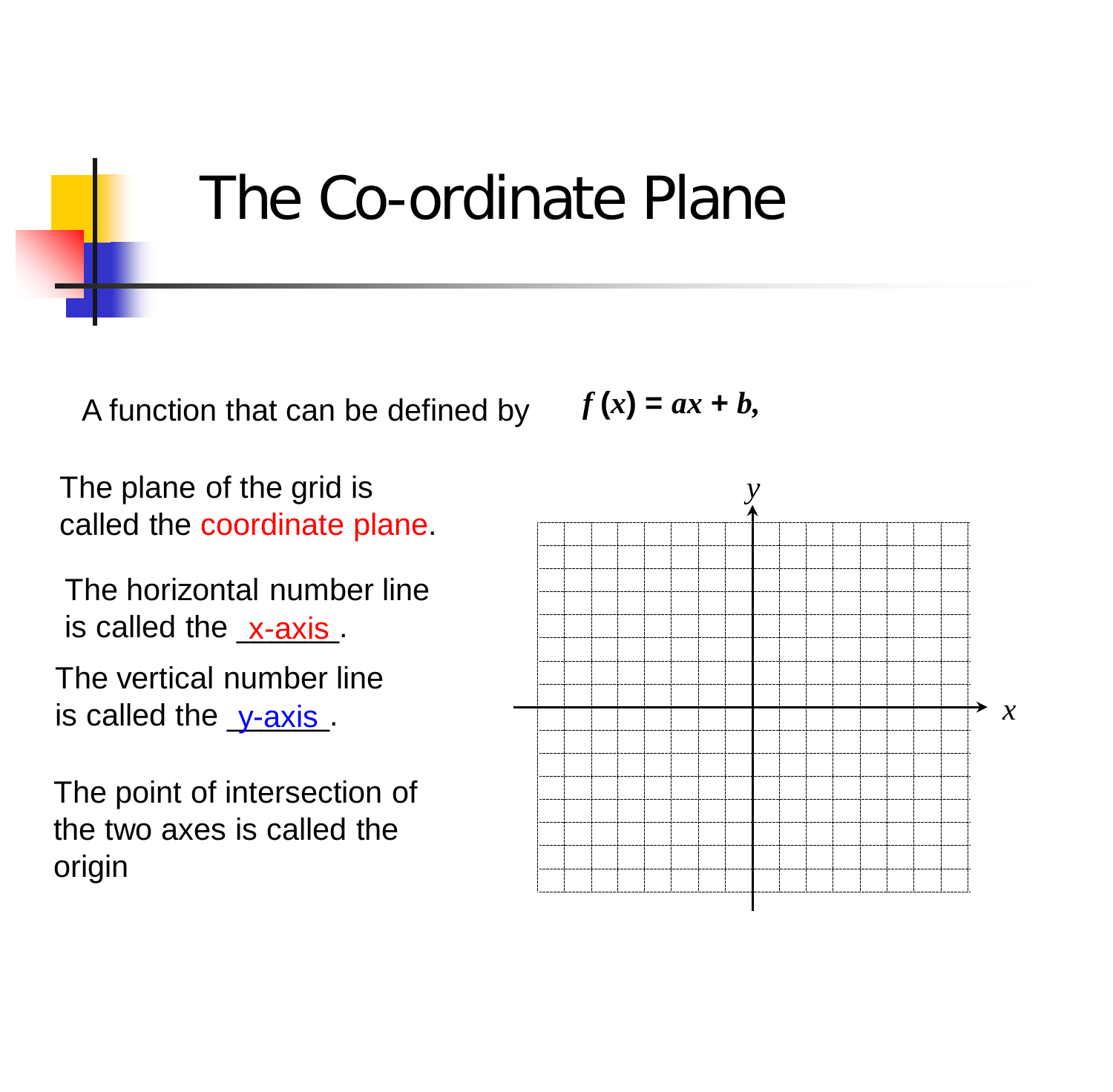

An ordered pair of real numbers, called coordinates of a point, locates a point in the coordinate plane.

Each ordered pair corresponds to EXACTLY one point in the coordinate plane.

The point in the coordinate plane is called the graph of the ordered pair.

Locating a point on the coordinate plane is called graphing the ordered pair.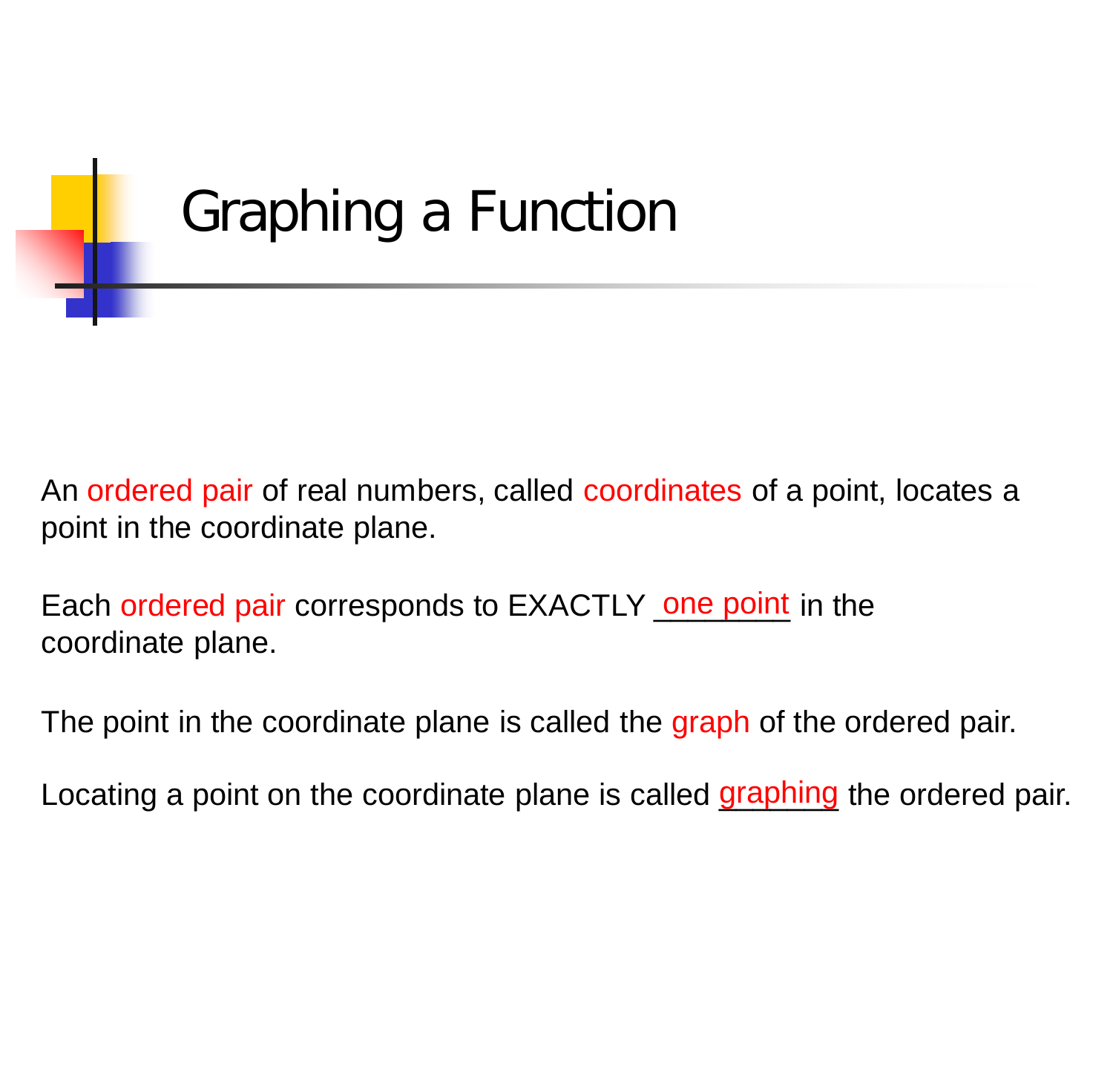#### Chapter Three: Logarithmic Functions

Developed for Azera Global

By: Joseph D. Fournier B.Sc.E.E., M.Sc.E.E.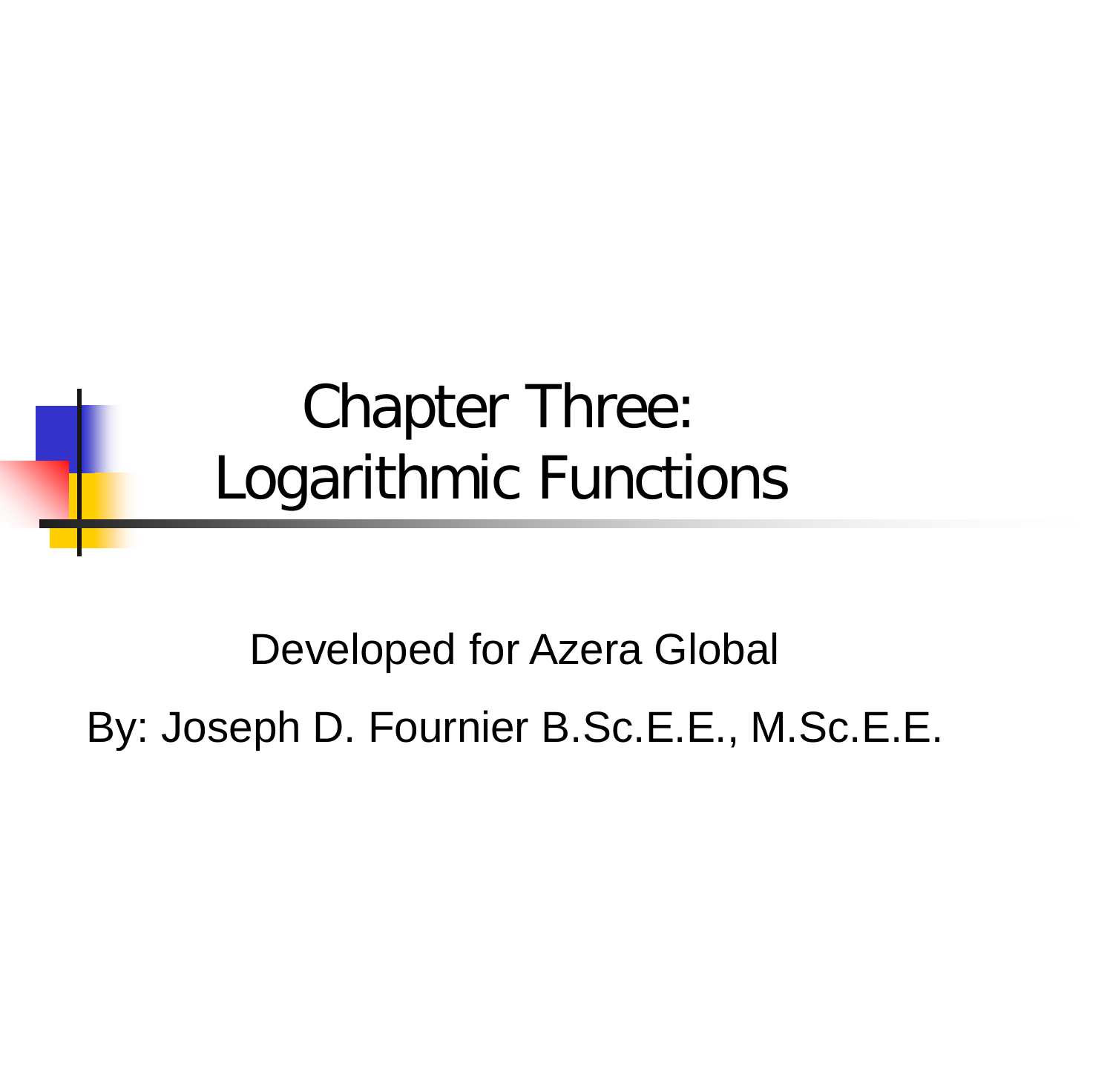#### **Outline**

- **Slide 39-Definition: Logarithmic Functions**
- Slide 40-Properties of Logarithms
- Slide 41-Properties of Natural Logarithms
- **Slide 42-Properties of Natural Logarithms**
- Slide 43-Characteristics of  $f(x) = log_b x$
- **Slide 44-Domain of Logarithmic Functions**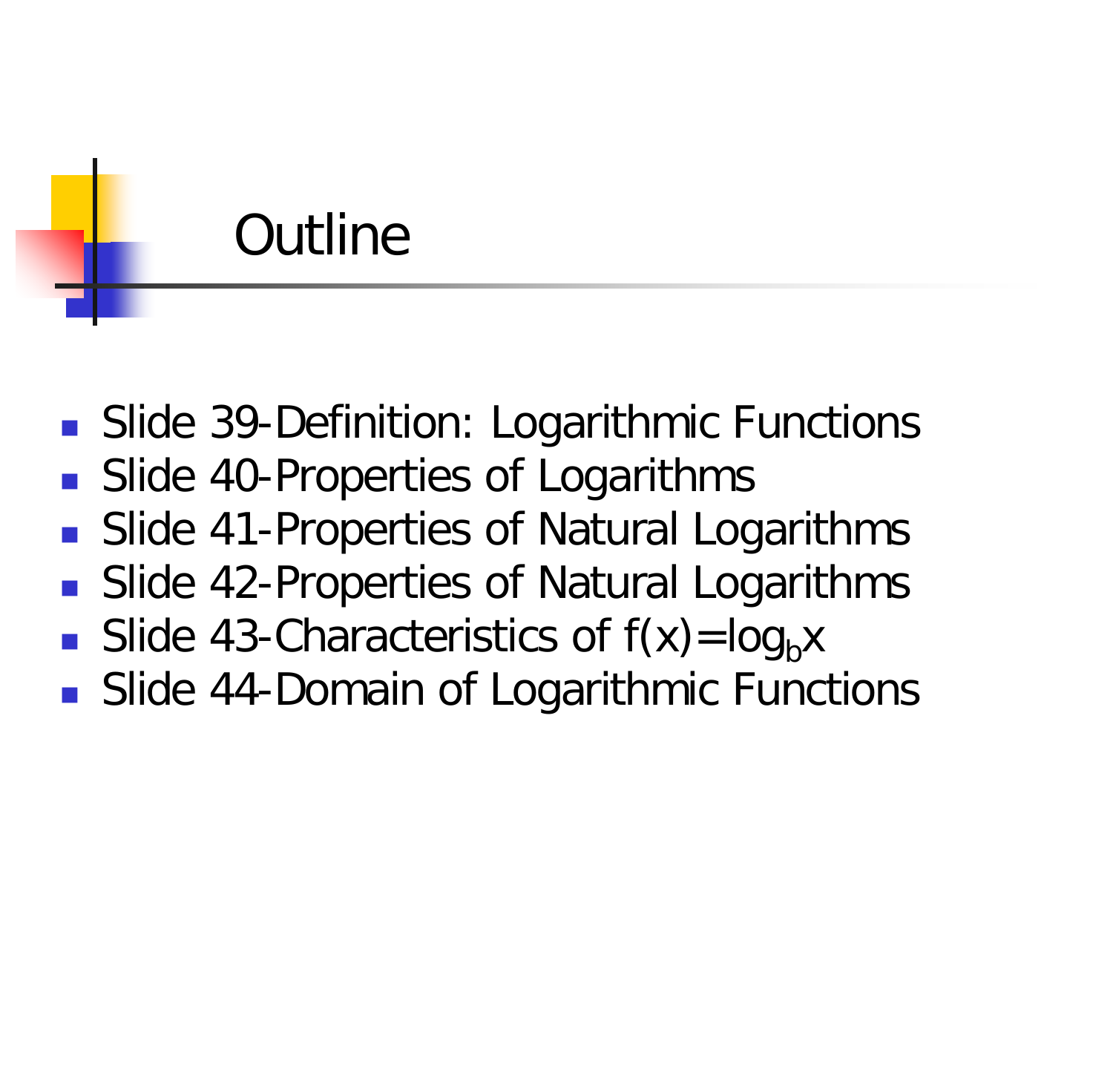## Definition: Logarithmic Function

For  $x > 0$  and  $b > 0$ ,  $b = 1$ ,

 $y = log_b x$  is equivalent to  $b^y = x$ .

The function  $f(x) = log_b x$  is the logarithmic function with base b.

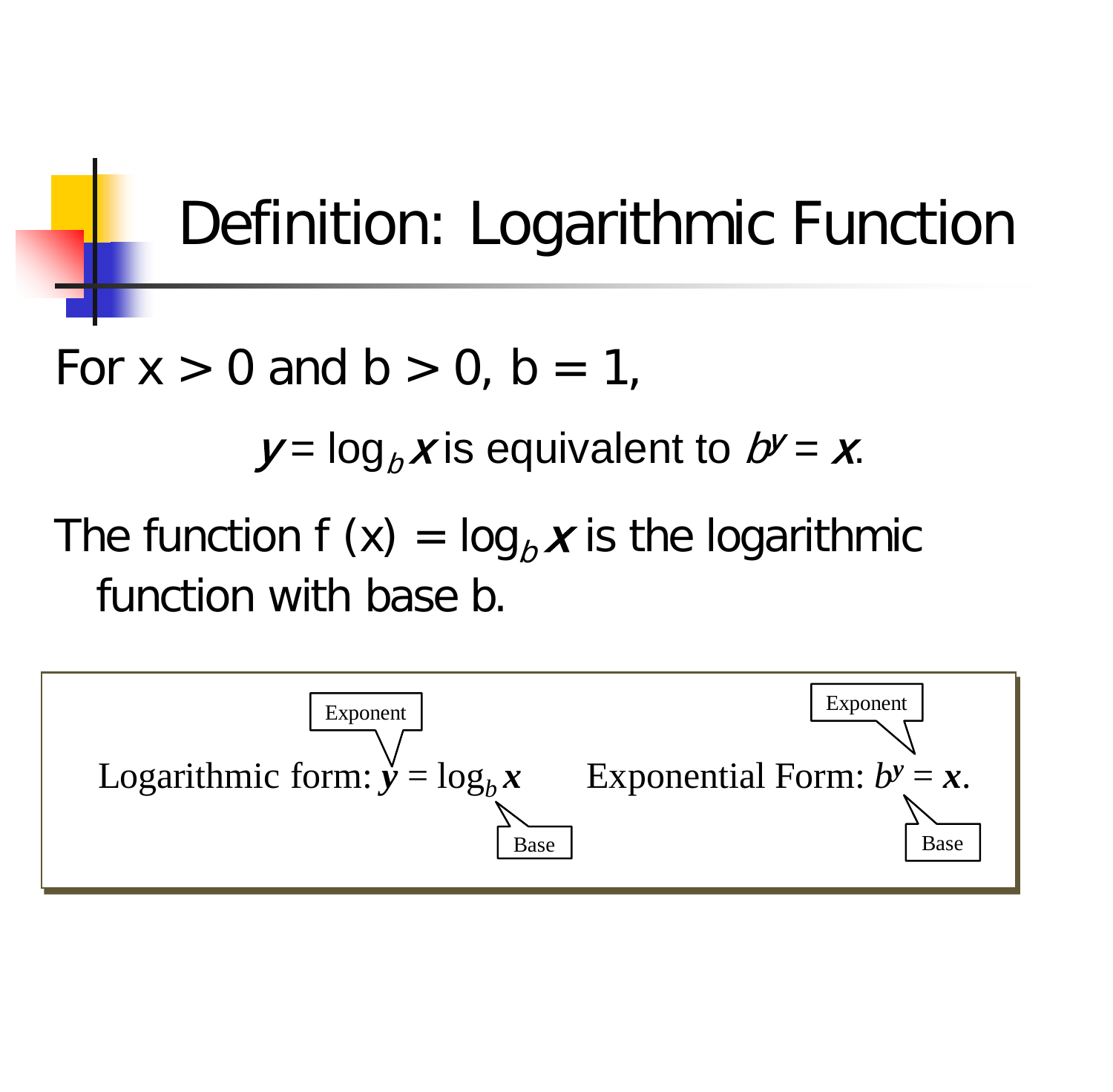## Properties of Logarithms

#### For  $x > 0$  and  $b \ne 1$ ,

 $\log_b D^x = x$  The logarithm with base b of b raised to a power equals that power.

 $b^{\log_b x} = x$  b raised to the logarithm with base b of a number equals that number.

#### **General Properties: Common Logarithms**

- 1.  $\log_b 1 = 0$  1.  $\log 1 = 0$ 2.  $\log_b b = 1$  2.  $\log 10 = 1$
- 3.  $\log_b b^x = 0$  3.  $\log 10^x = x$
- 
- 4. b  $\log_b x = x$  4. 10  $\log x = x$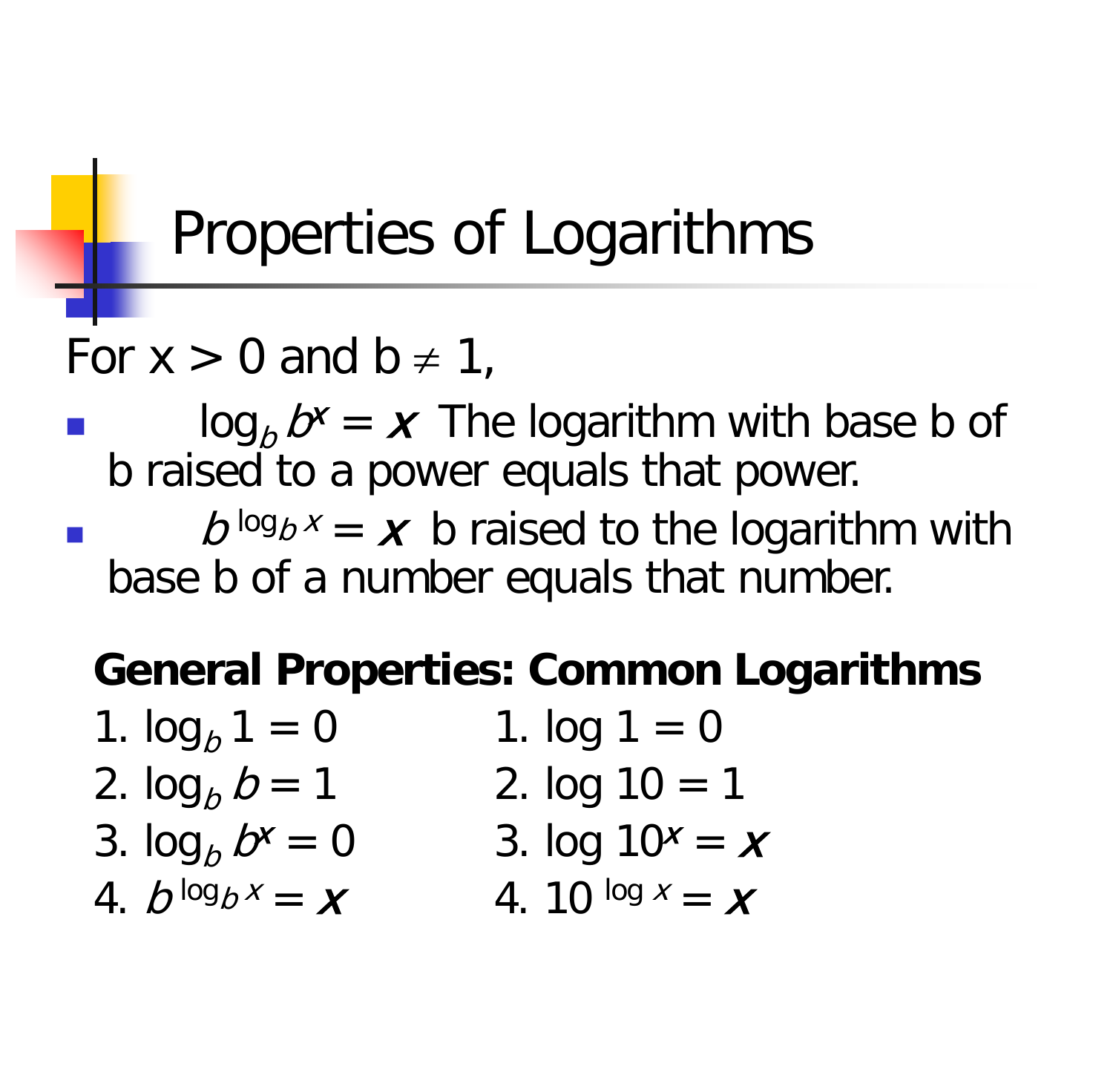#### Properties of Natural Logarithms

- 1.  $log_b 1 = 0$  1.  $ln 1 = 0$ 2.  $\log_b b = 1$  2. In  $e = 1$
- 3.  $\log_b b^x = 0$  3. In  $e^x = x$
- 4.  $b^{\log_b x} = x$  4.  $e^{\ln x} = x$

#### **General Properties Natural Logarithms**

- 
- 
- 

The function  $y=e^x$  has an inverse called the Natural Logarithmic Function.

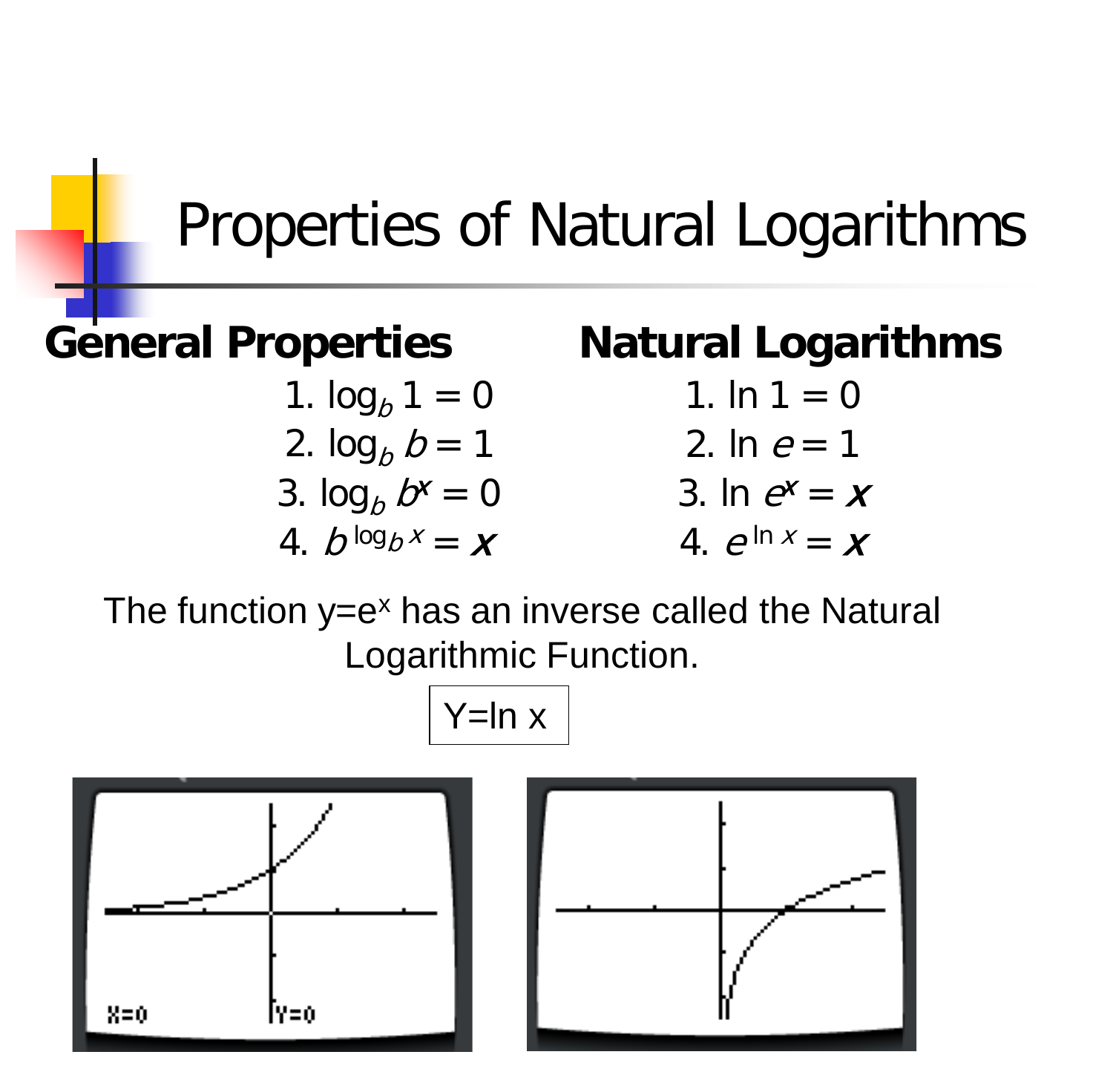#### Properties of Natural Logarithms



 $y=e^x$  and  $y=ln x$  are inverses of each other!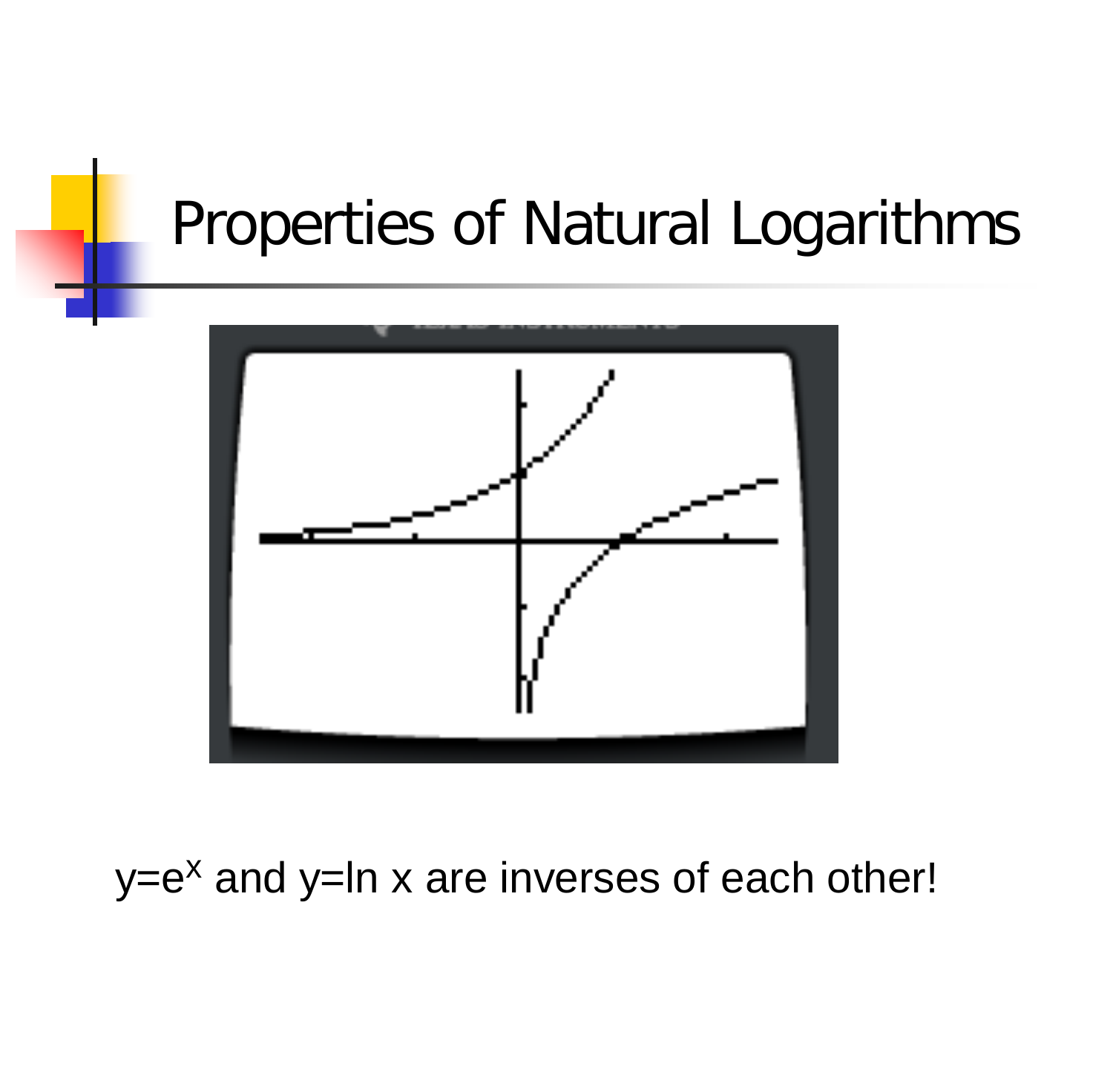### Characteristics of  $f(x) = log_b x$

- The x-intercept is 1. There is no y-intercept.
- The y-axis is a vertical asymptote.  $(x = 0)$
- If  $0 < b < 1$ , the function is decreasing. If  $b > 1$ , the function is increasing.
- The graph is smooth and continuous. It has no sharp corners or edges.

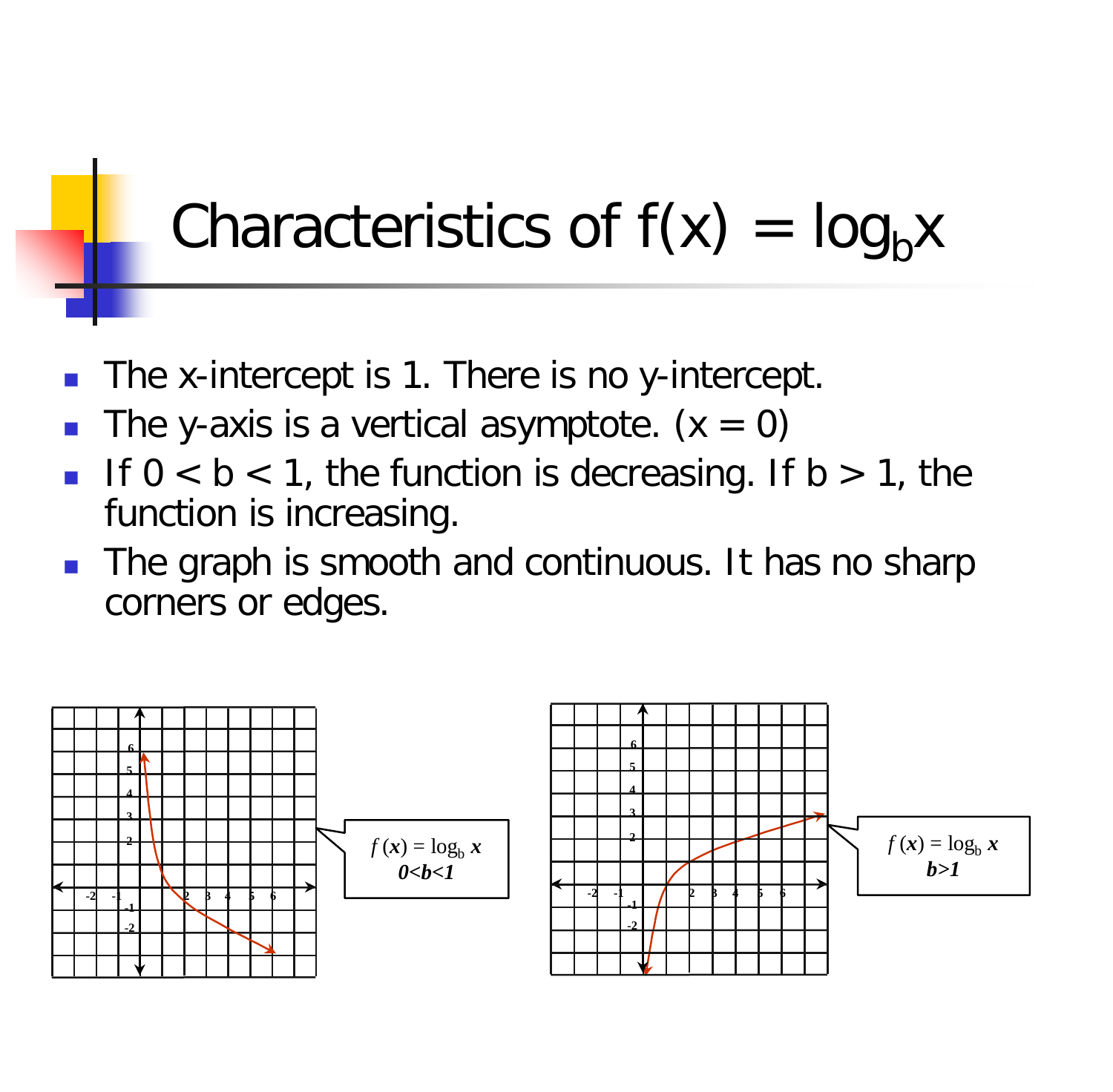## Domain of Logarithmic Functions

Because the logarithmic function is the inverse of the exponential function, its domain and range are the reversed.  $f(x) = \log_b(x+c)$ The domain is  $\{ x | x > 0 \}$  and the range will be all real numbers.

For variations of the basic graph, say the domain will consist of all  $x$  for which  $x + c > 0$ .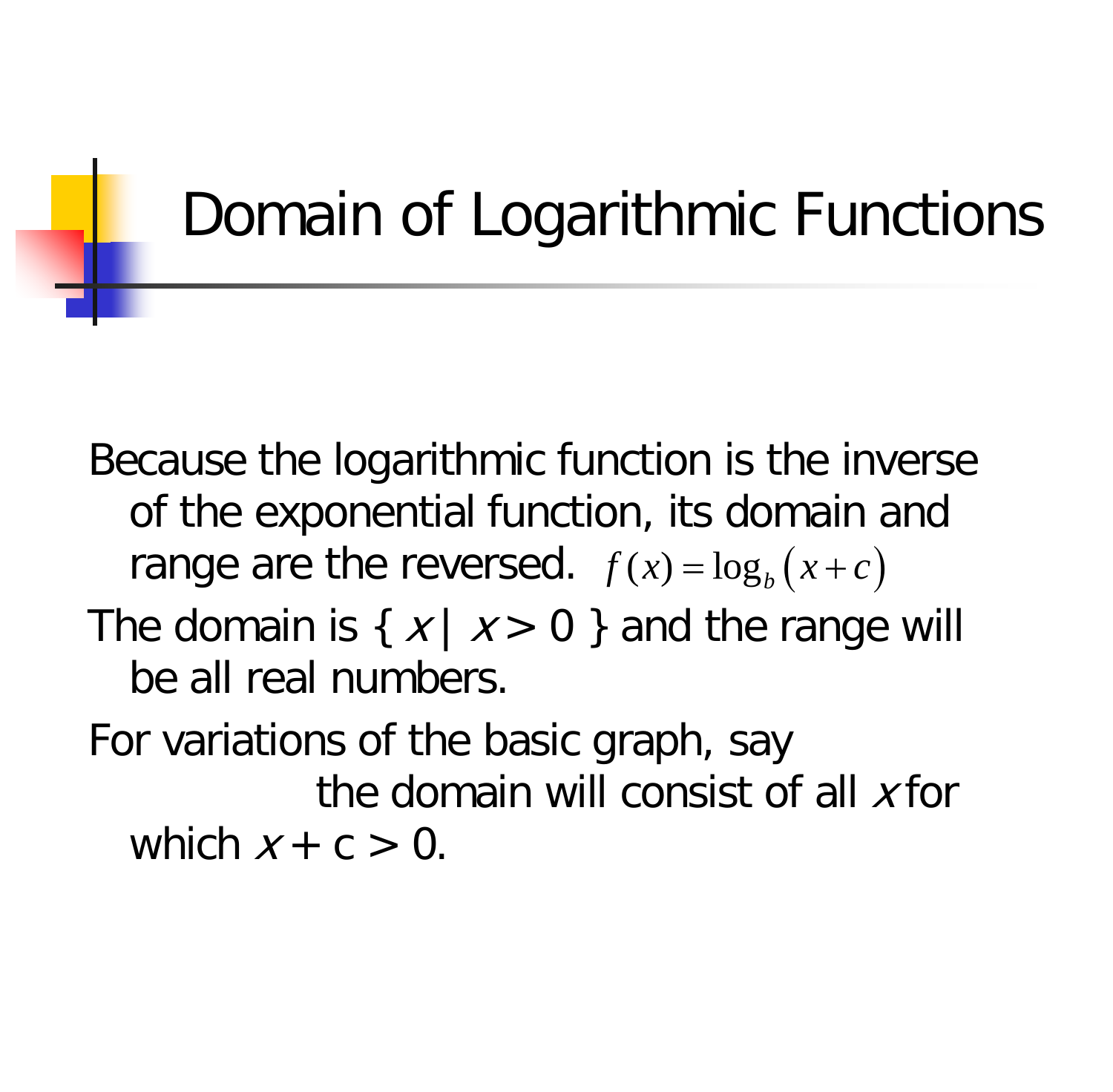Chapter Four: **Trigonometry** 

Developed for Azera Global By: Joseph D. Fournier B.Sc.E.E., M.Sc.E.E.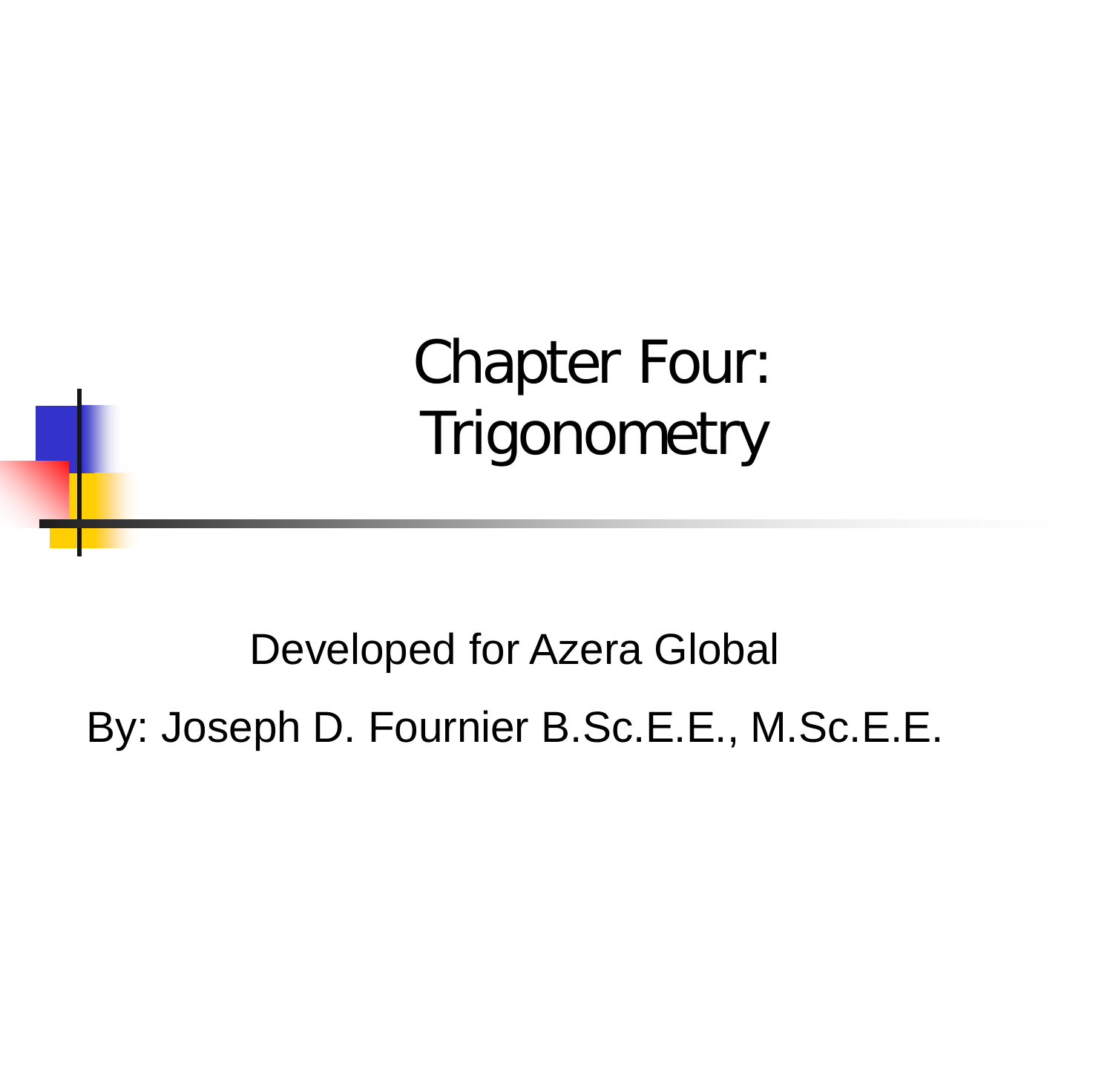#### **Outline**

- **Slide 47-Right Triangle Trigonometry**
- **Slide 48-Right Triangle Trigonometry**
- **Slide 49-Trigonometric Ratios**
- **Slide 50-Reciprocal Functions**
- Slide 51-Important Trigonometric Identities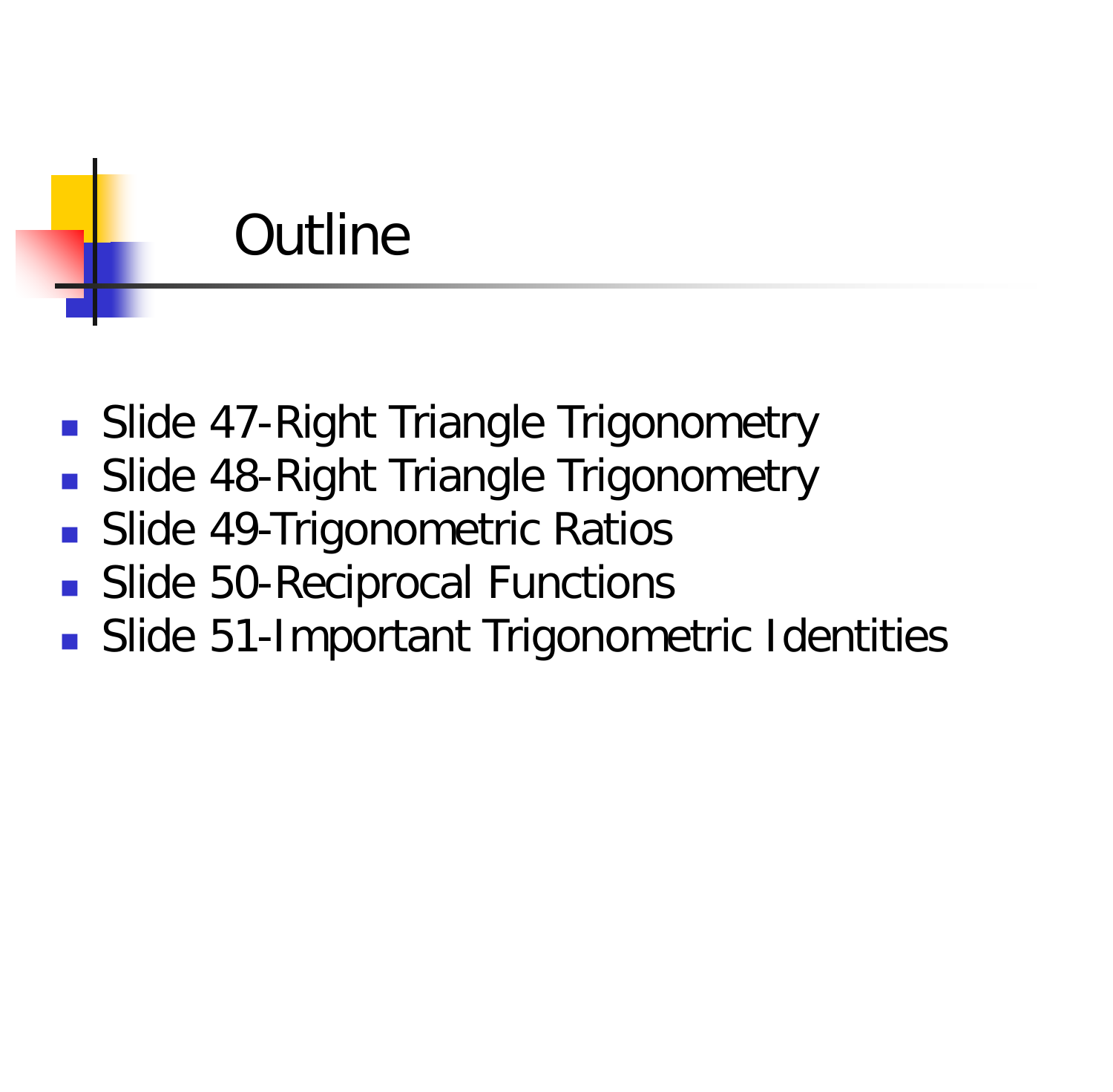## Right Triangle Trigonometry

Trigonometry is based upon ratios of the sides of right triangles.

The six **trigonometric functions** of a right triangle, with an acute angle, are defined by **ratios** of two sides of the triangle.

The sides of the right triangle are:

- **opposite**
- **adjacent**
- **hypotenuse**

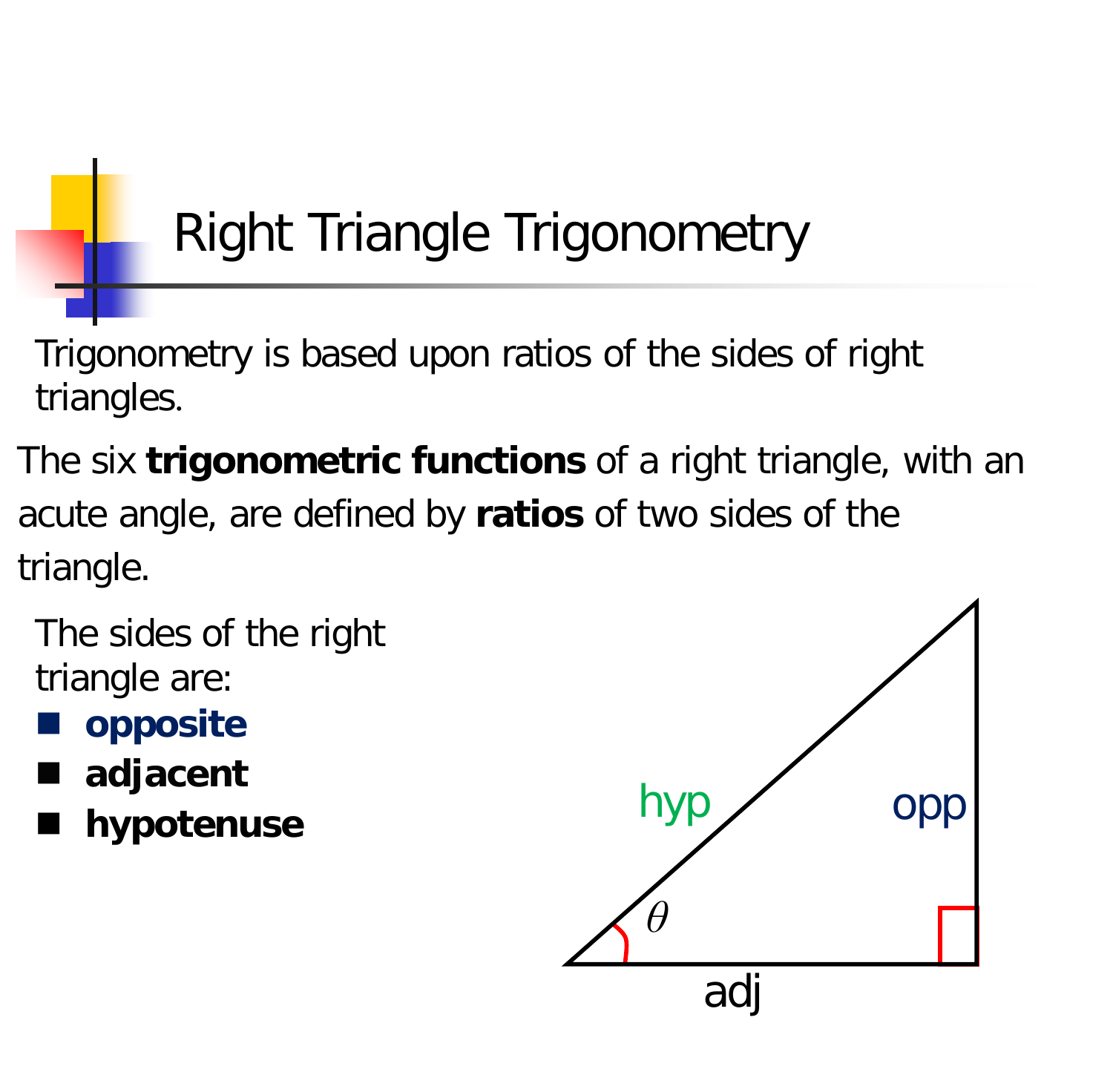# Right Triangle Trigonometry

The hypotenuse is the longest side and is always opposite the right angle.

The opposite and adjacent sides refer to another angle, other than the 90o.

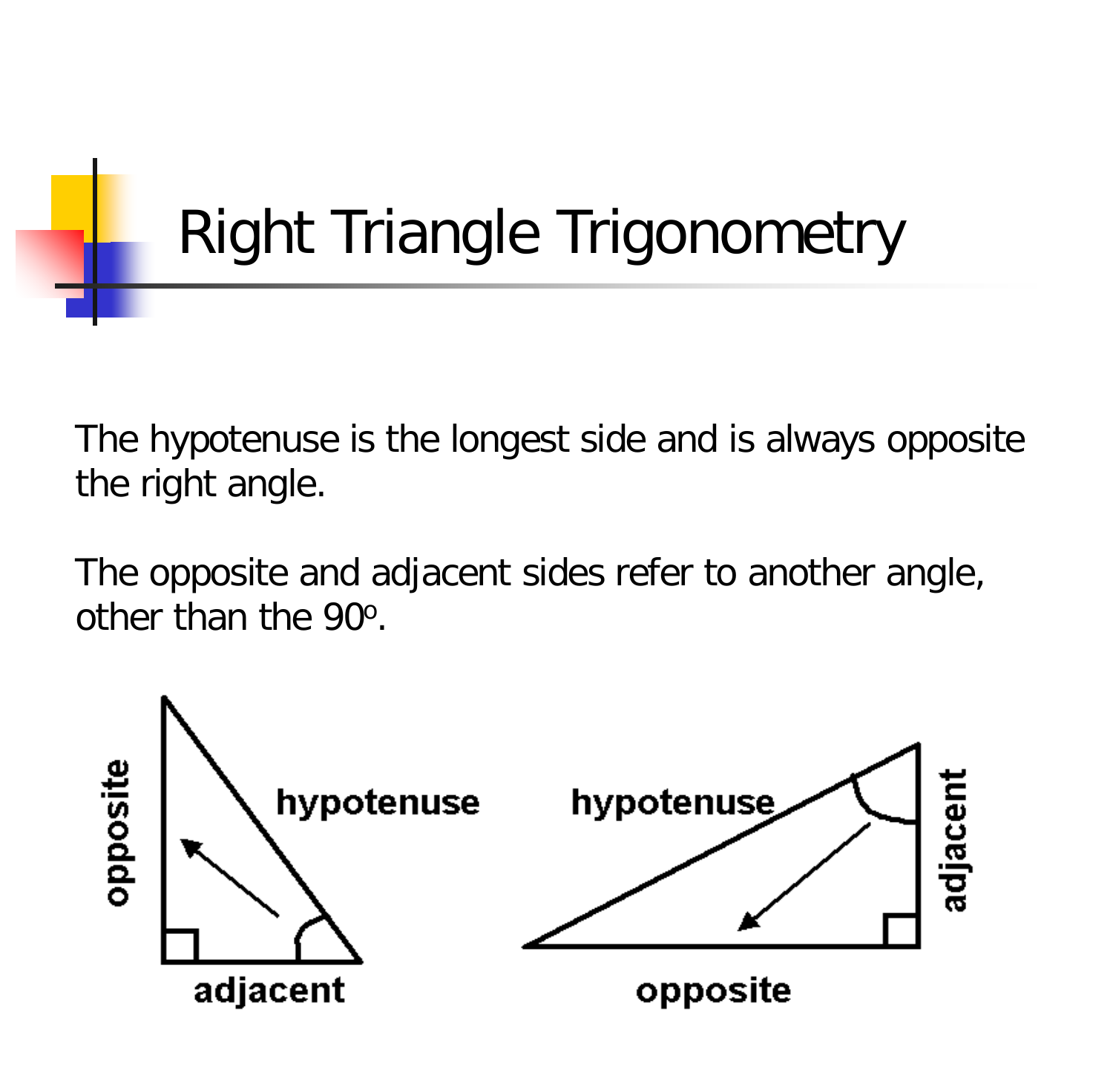

sine, cosine, tangent,

cotangent, secant, and cosecant.

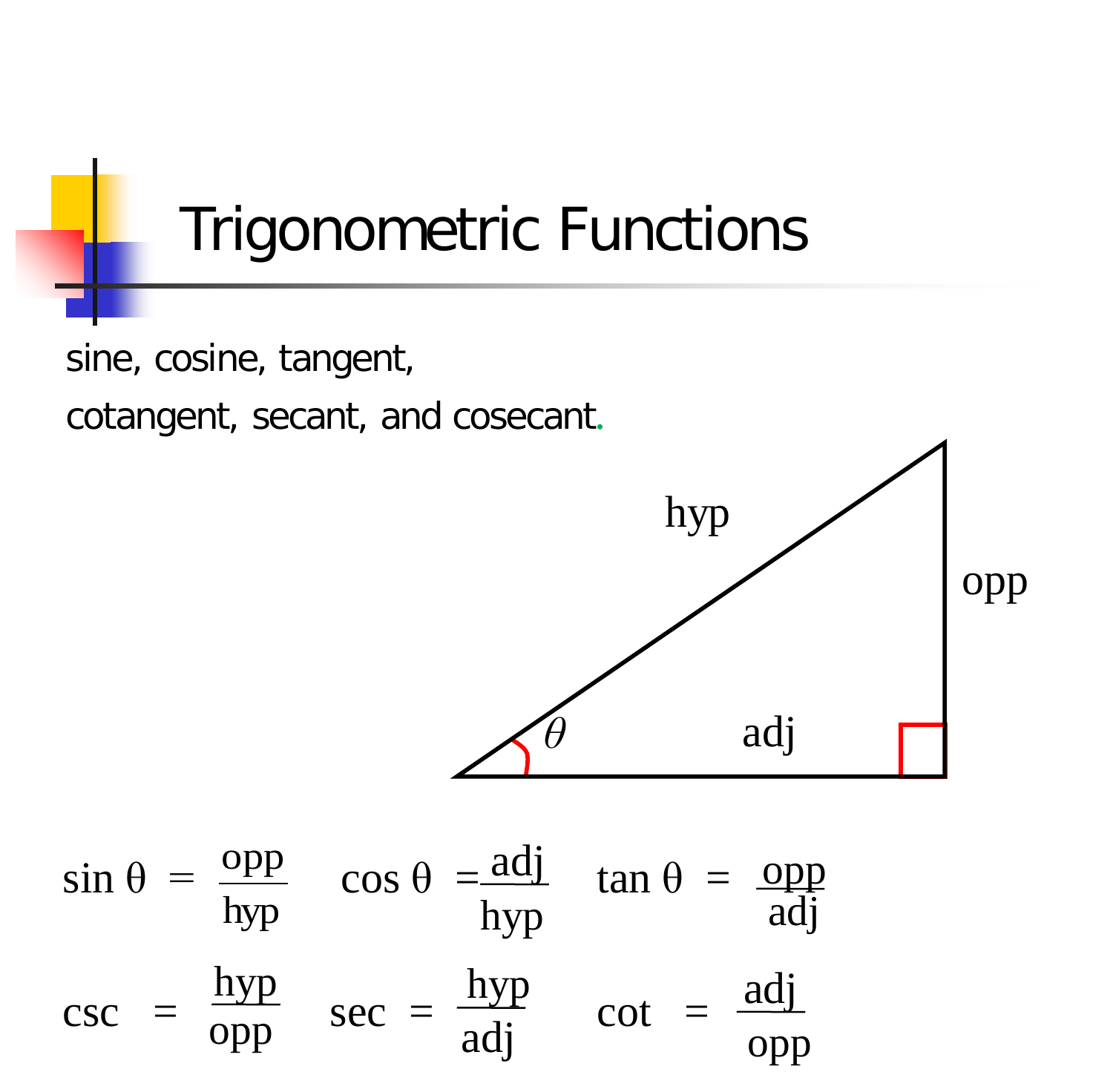

 $\sin \theta = 1/\csc \theta$  csc  $\theta = 1/\sin \theta$ cos  $\theta = 1/\text{sec }\theta$  sec  $\theta = 1/\text{cos }\theta$ tan  $\theta = 1/cot \theta$  cot  $\theta = 1/tan \theta$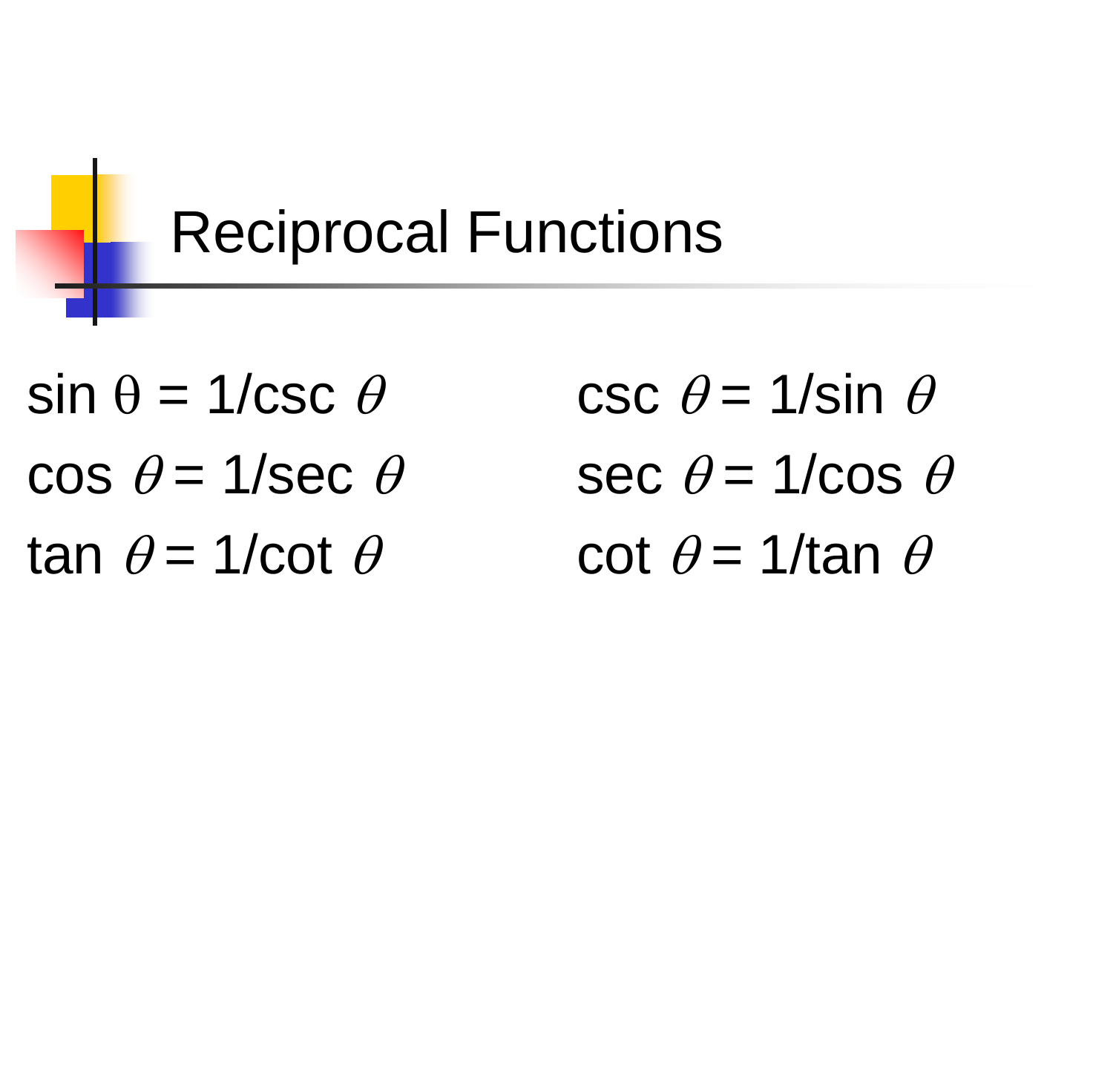## Important Trigonometric Identities

#### **Reciprocal Identities**

sin  $\theta = 1/\csc \theta$  cos  $\theta = 1/\sec \theta$  tan  $\theta = 1/\cot \theta$ cot  $\theta = 1/\tan \theta$  sec  $\theta = 1/\cos \theta$  csc  $\theta = 1/\sin \theta$ 

#### **Co function Identities**

 $\sin \theta = \cos(90 - \theta)$  cos  $\theta = \sin(90 - \theta)$  $\sin \theta = \cos (\pi/2 - \theta)$  cos  $\theta = \sin (\pi/2 - \theta)$ tan  $\theta$  = cot(90–  $\theta$ ) cot  $\theta$  = tan(90–  $\theta$ ) tan  $\theta$  = cot (π/2–  $\theta$ ) cot  $\theta$  = tan (π/2–  $\theta$ ) sec  $\theta = \csc(90 - \theta)$  csc  $\theta = \sec(90 - \theta)$ sec  $\theta$  = csc ( $\pi/2-\theta$ ) csc  $\theta$  = sec ( $\pi/2-\theta$ )

#### **Quotient Identities**

 $\tan \theta = \sin \theta / \cos \theta$  cot  $\theta = \cos \theta / \sin \theta$ 

#### **Pythagorean Identities**

 $\sin^2 \theta + \cos^2 \theta = 1$   $\tan^2 \theta + 1 = \sec^2 \theta$   $\cot^2 \theta + 1 = \csc^2 \theta$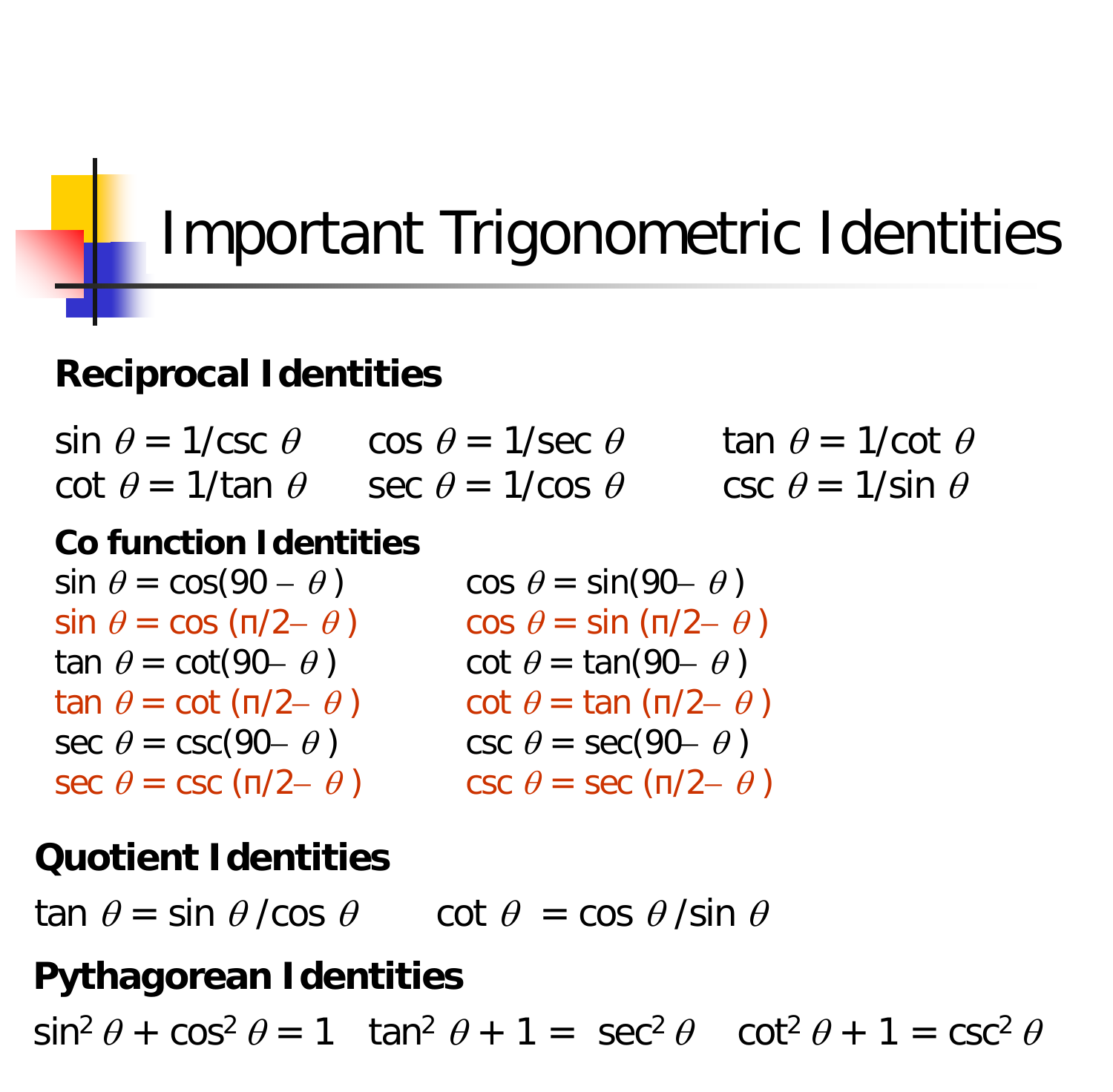## Introduction to Vectors

Developed for Azera Global By: Joseph D. Fournier B.Sc.E.E., M.Sc.E.E.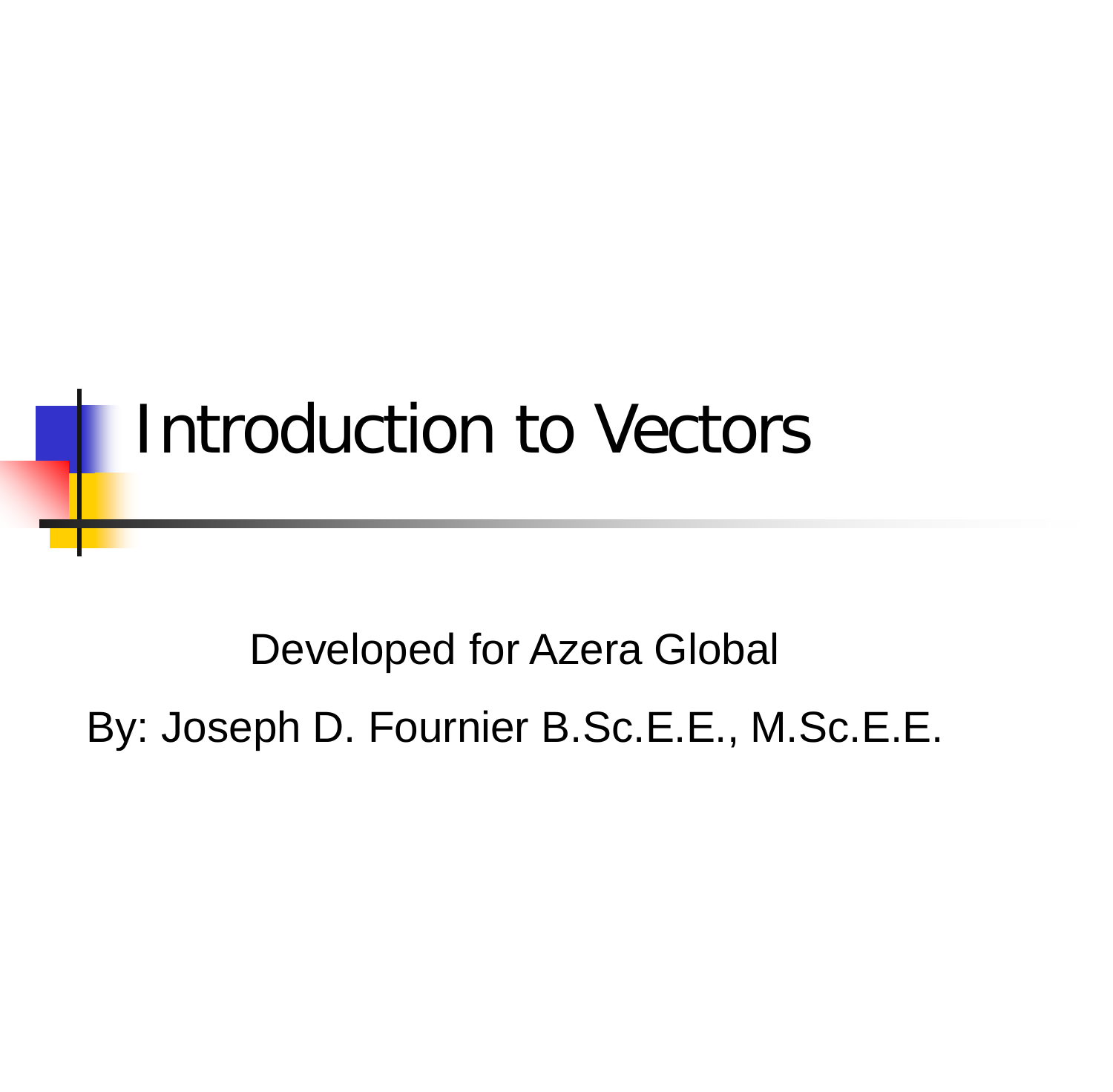

- Slide 54-Definition
- Slide 55-Unit Vector: Part One
- Slide 56-Unit Vector: Part Two
- Slide 57-Coordinate Systems
- **Slide 58-Polar Coordinate Systems**
- **Slide 59-Polar to Cartesian Coordinates**
- **Slide 60-Vector Addition**
- **Slide 61-Vector Multiplication: Part One**
- **Slide 62-Vector Multiplication: Part Two**
- **Slide 63-Vector Multiplication: Part Three**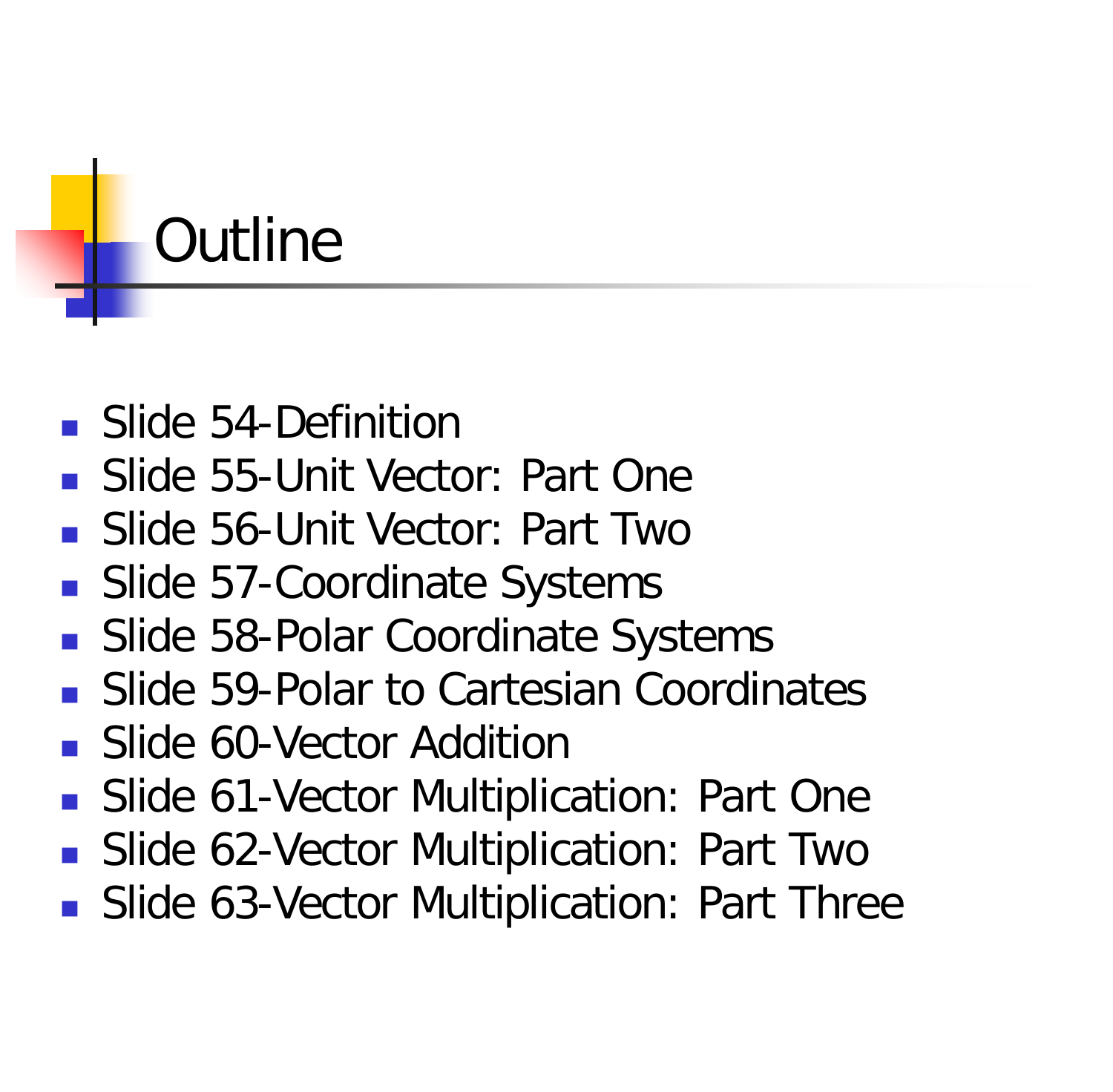## Definition

Vector analysis is a mathematical tool with which electromagnetic (EM) concepts are most conveniently expressed and best comprehended.

- A quantity is called a scalar if it has only magnitude (e.g., mass, temperature, electric potential, population).
- A quantity is called a vector if it has both magnitude and direction (e.g., velocity, force, electric field intensity).

The  $magnitude$  of a vector  $A$  is a scalar written as A</u>

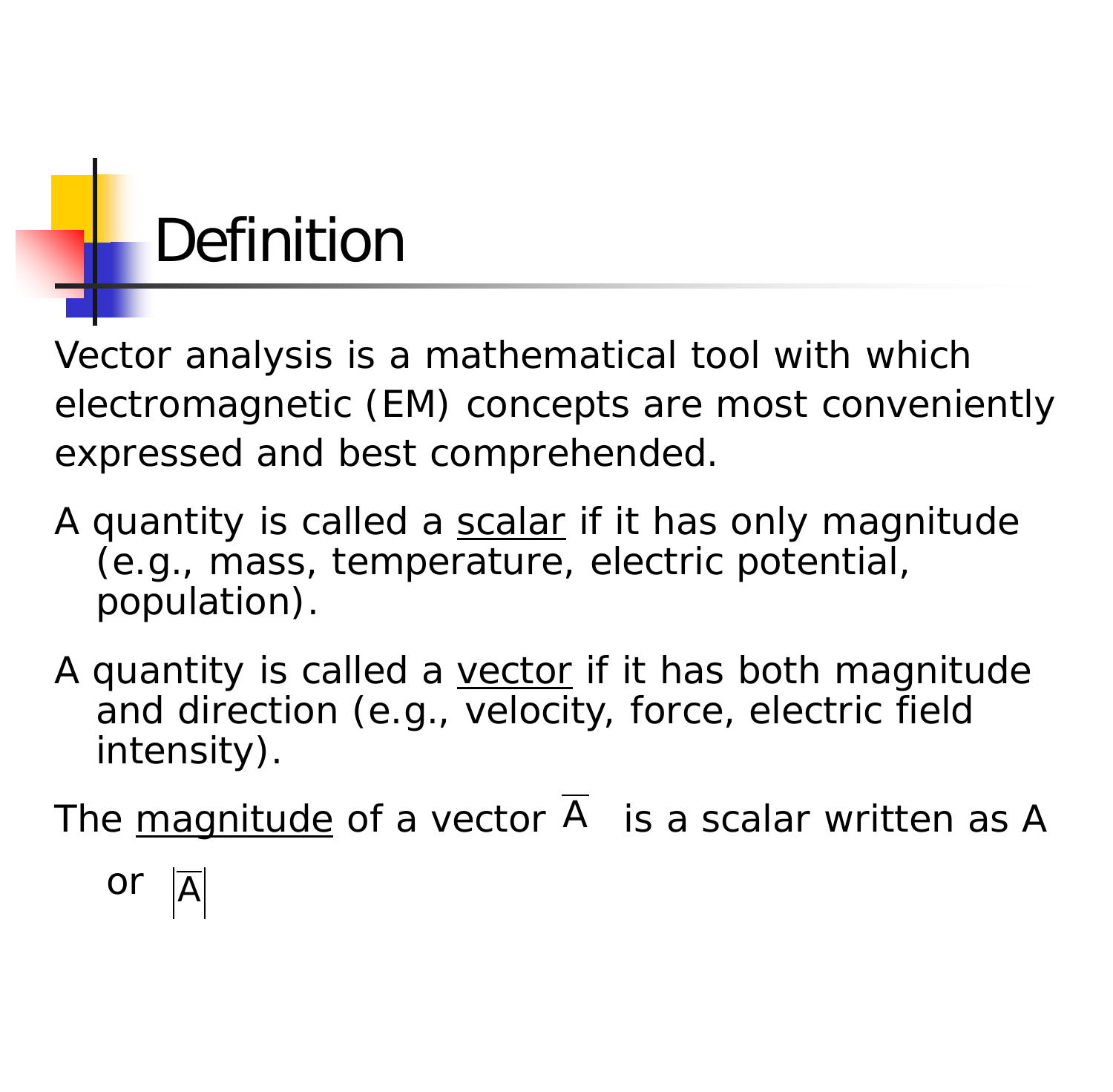#### Unit Vector: Part One

A unit vector  $\overline{e}_A$  along  $|A|$ is defined as a vector whose magnitude is unity (that is, 1) and its direction is along

$$
\overline{e}_A = \frac{\overline{A}}{|\overline{A}|} = \frac{\overline{A}}{A} \qquad (|\overline{e}_A| = 1)
$$

Thus:  $\overline{A} = A \overline{e}_A$ 

which completely specifies A in terms of A and its direction  $\overline{e}_A$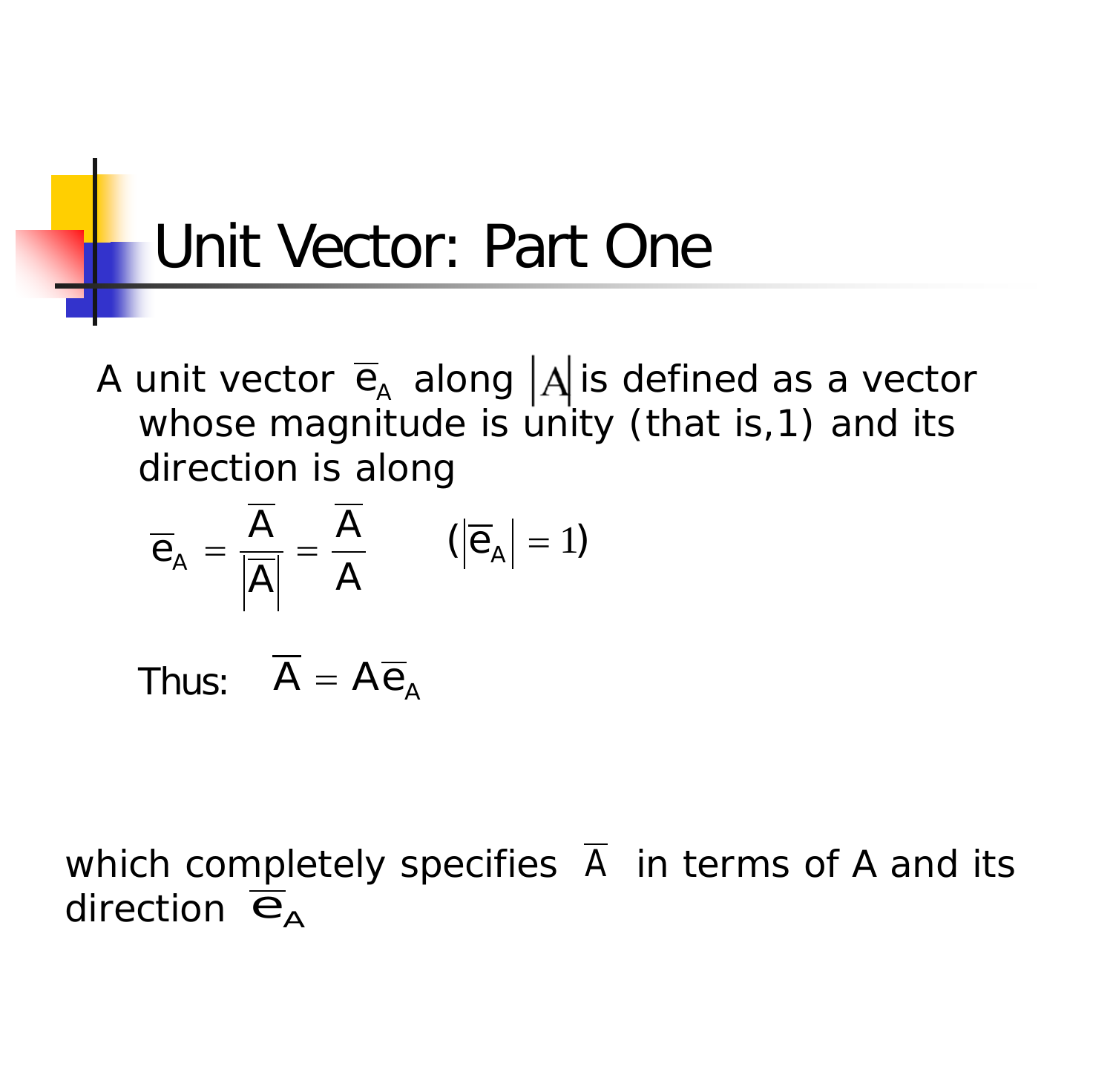#### Unit Vector: Part Two

A unit vector  $\overline{e}_A$  along  $|_A|$  is defined as a vector whose magnitude is  $\hat{\mathsf{u}}$ nity (that is,1) and its direction is along  $\overline{e}_{\text{\tiny A}}$ 

$$
\overline{e}_A = \frac{A}{|\overline{A}|} = \frac{A}{A} \quad (|\overline{e}_A| = 1) \quad \text{Thus:} \quad \overline{A} = A \overline{e}_A
$$

which completely specifies  $A$  in terms of  $A$  and its direction  $\overline{\mathbf{e}}_{\mathsf{A}}$ 

A vector A in Cartesian (or rectangular) coordinates may be represented as

 $(A_x, A_y, A_z)$  Where:  $A_x \overline{e}_x + A_y \overline{e}_y + A_z \overline{e}_z$ 

where  $\mathsf{A}_{\mathsf{X}^{\prime}}$   $\mathsf{A}_{\mathsf{y}^{\prime}}$  and  $\mathsf{A}_{\mathsf{Z}}$  are called the components of  $\overline{\mathsf{A}}$ in the x, y, and z directions, respectively;  $\overline{e_x}$ ,  $\overline{e_y}$ , and  $\overline{e_x}$  are unit vectors in the x, y and z directions. are unit vectors in the x, y and z directions, respectively. *ez*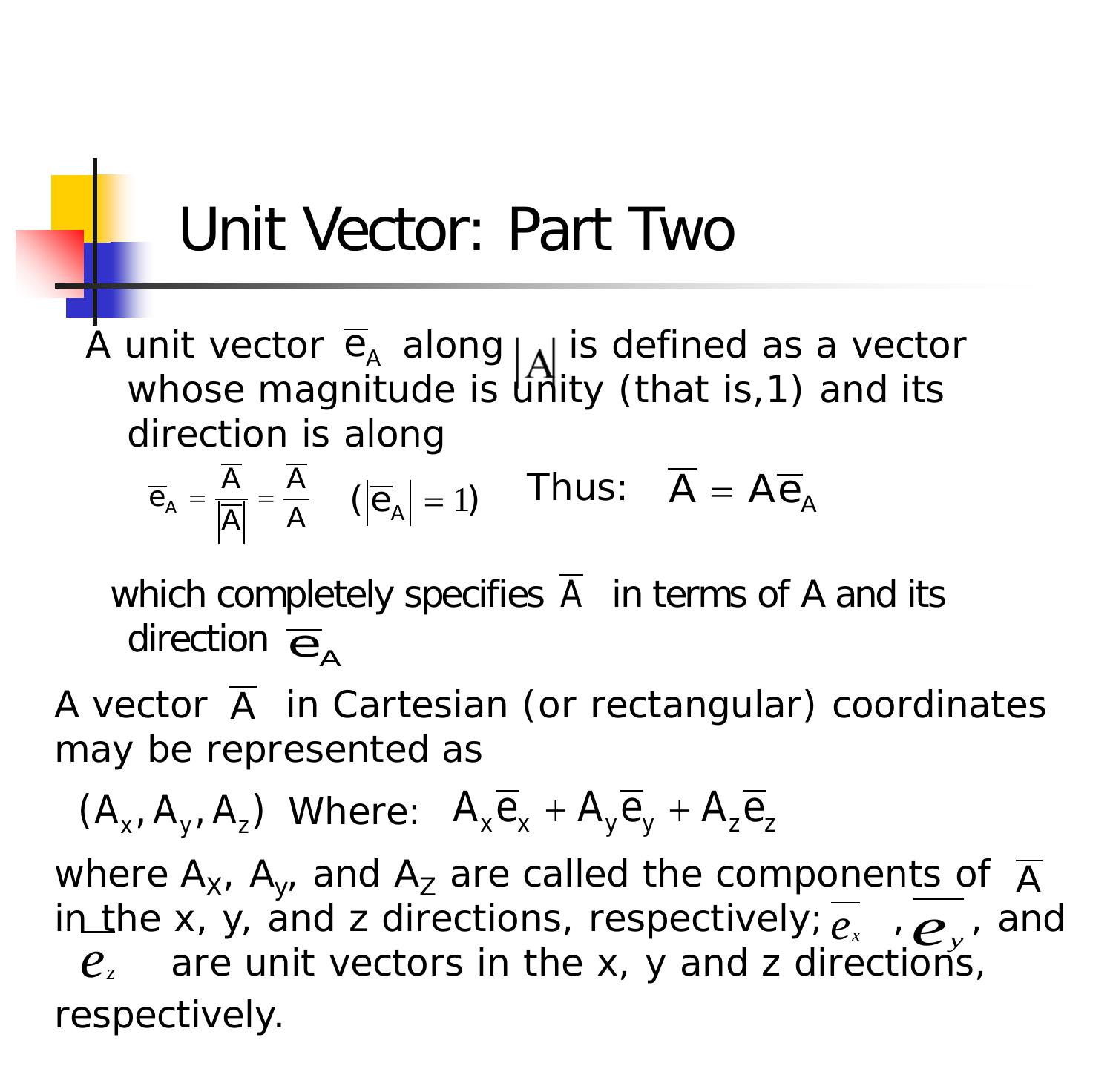## Coordinate Systems

#### Common coordinate systems are:

- **Cartesian**
- Polar

Also called rectangular coordinate system

 $\blacktriangleright$  and  $\blacktriangleright$  axes intersect at the origin

Points are labeled  $(x, y)$ 

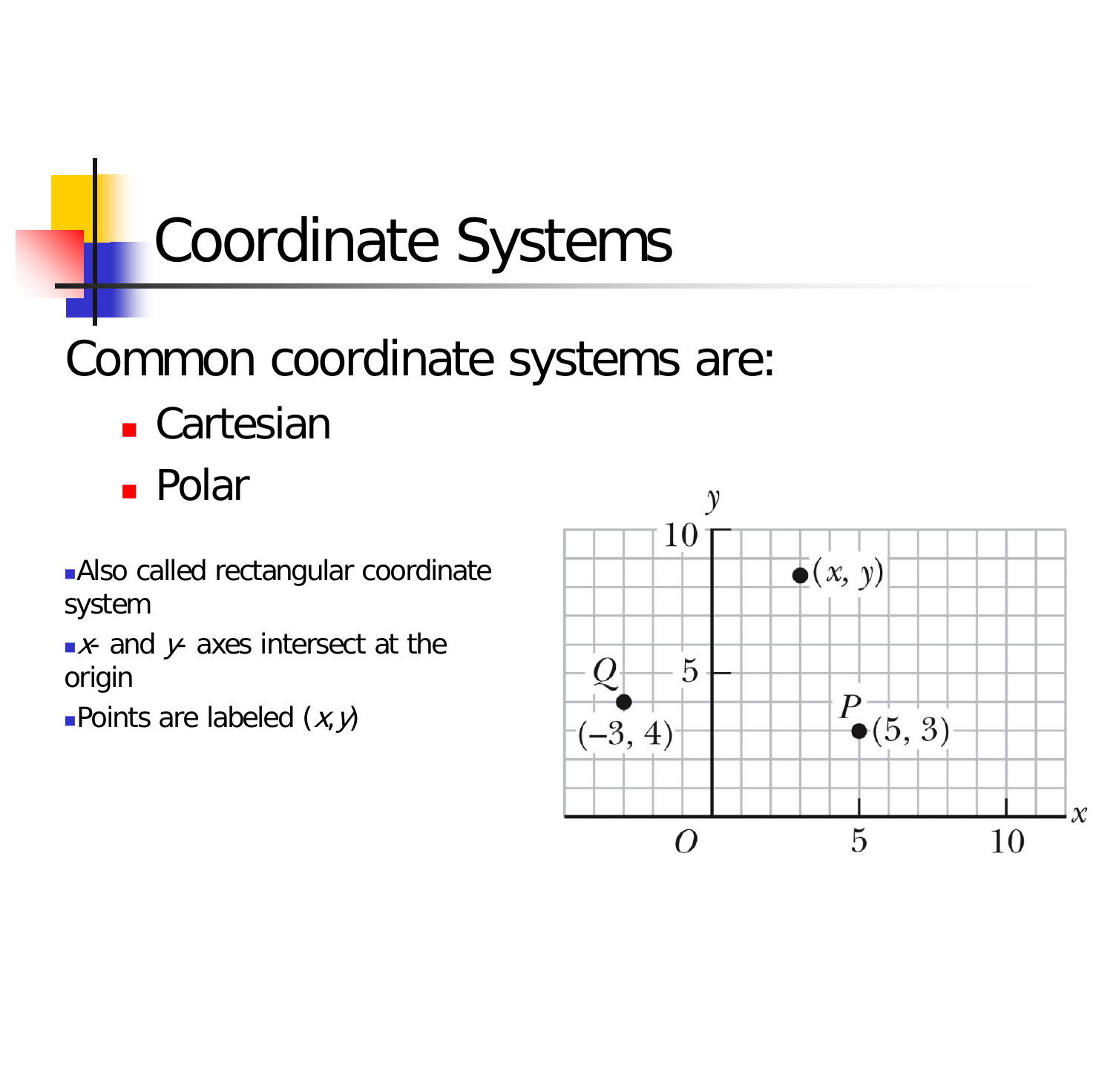## Polar Coordinate System

Origin and reference line are noted

**Point is distance**  $r$  **from** the origin in the direction of angle  $\theta$ , ccw from reference line

- **The reference line is** often the x-axis.
- **-Points are labeled**  $(r, \theta)$

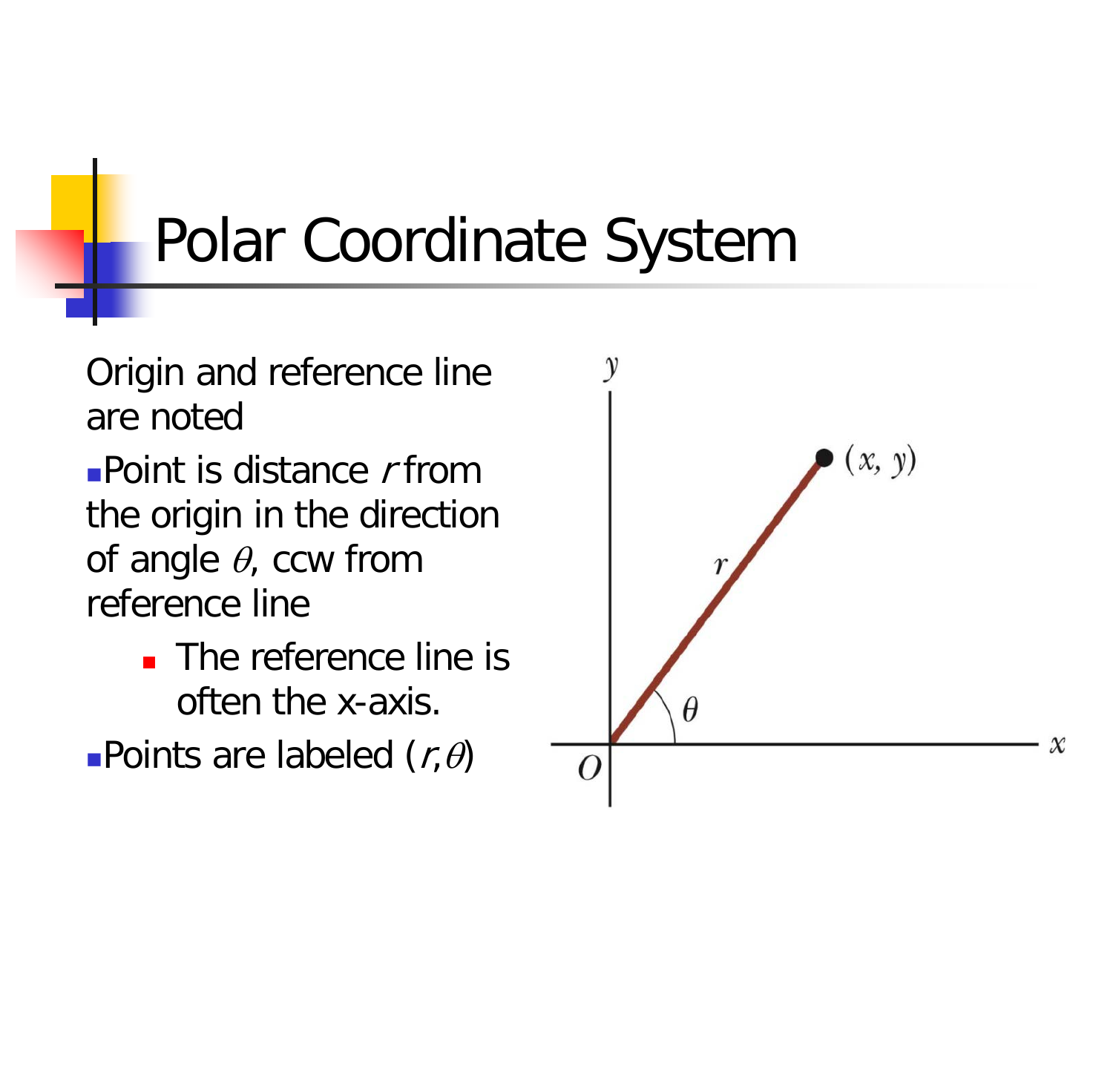#### Polar to Cartesian Coordinates

Based on forming a right triangle from  $r$  and  $\theta$ 

$$
x = r \cos \theta \qquad \qquad \sin \theta = \frac{y}{r}
$$

$$
y = r \sin \theta
$$

If the Cartesian coordinates are known:

$$
\cos \theta = \frac{x}{r}
$$
  

$$
\tan \theta = \frac{y}{x}
$$



$$
\tan \theta = \frac{y}{x}
$$

$$
r = \sqrt{x^2 + y^2}
$$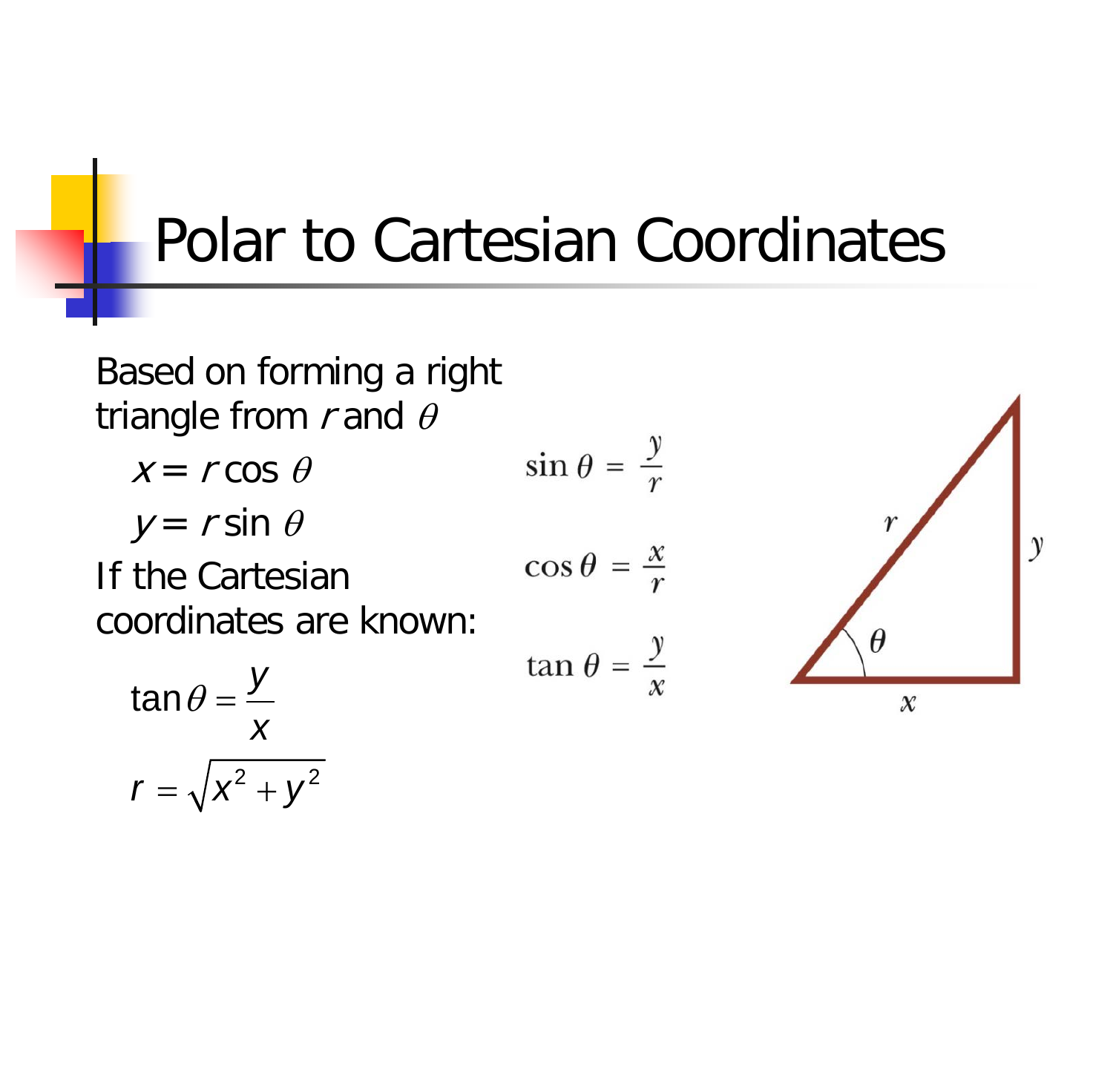#### Vector Addition, Rules

- The three basic laws of algebra obeyed by any given vector
- **A, B**, and **C,** are summarized as follows:
- Commutative  $A + B = B + A$  $k\overline{A} = \overline{A}k$ 
	- Associative  $\overline{A} + (\overline{B} + \overline{C}) = (\overline{A} + \overline{B}) + \overline{C}$  k(IA) = (kI)A
	- Distributive  $k(A + B) = kA + kB$

where k and l are scalars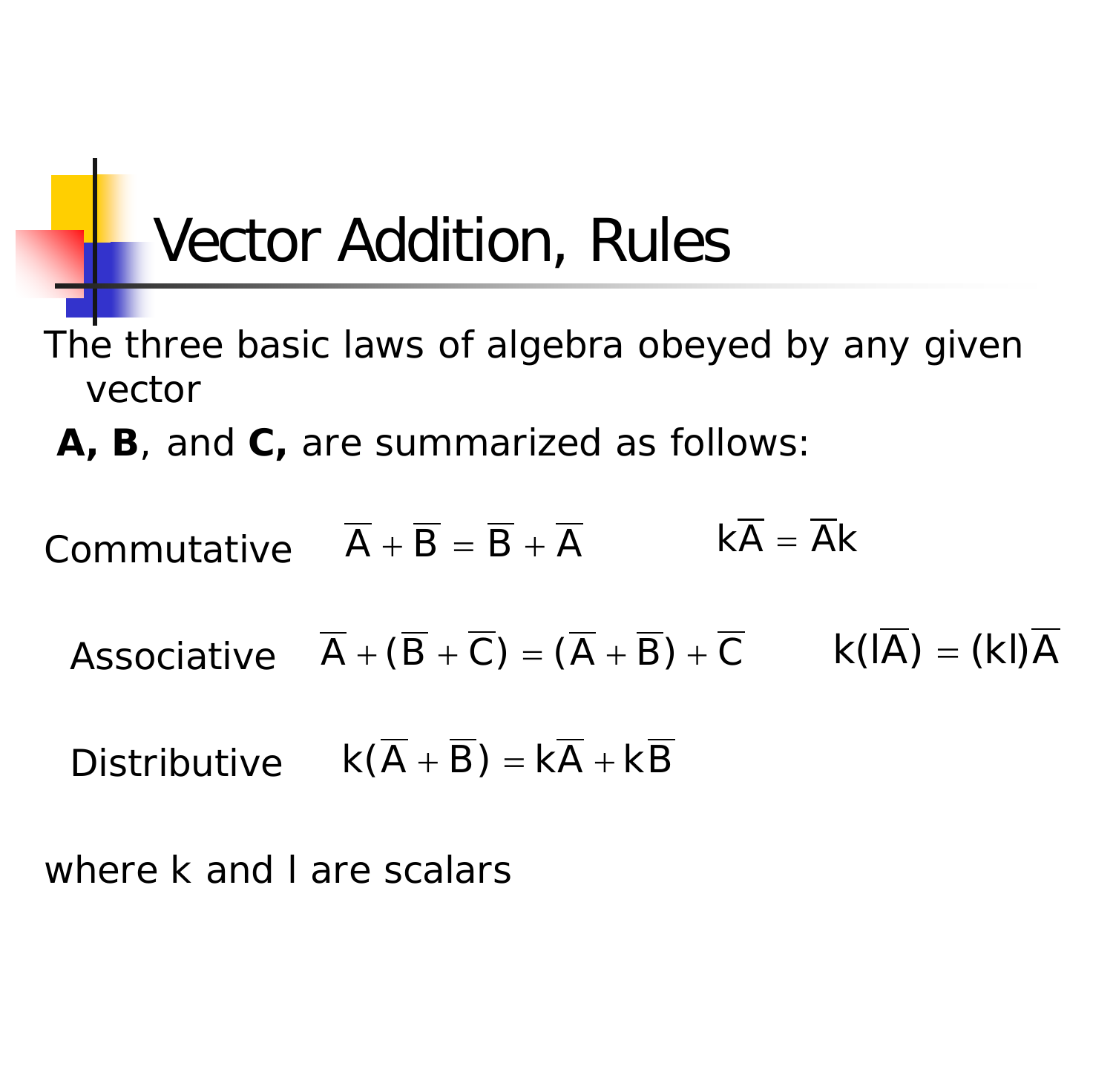## **Vector Multiplication: Part One**

When two vectors A and B are **multiplied**, the result is either a scalar or a vector depending on how they are multiplied. The two types of vector multiplication:

1. Scalar (or dot) product:  $\overline{A} \cdot \overline{B}$ 

2.Vector (or cross) product:

 $\overline{A} \times \overline{B}$ 

The dot product of the two vectors  $\overline{A}$  and  $\overline{R}$  is defined geometrically as the product of the magnitude of  $\overline{B}$  and The projection of  $\overline{A}$  onto  $\overline{B}$  (or vice versa): A  $\frac{d \ln \theta}{d}$  B

$$
\overline{A} \cdot \overline{B} = AB \cos \theta_{AB}
$$

where  $_{\Theta_{\sf AB}}$  is the smaller angle between  ${\overline{\sf A}}$  and  $\overline{\sf B}$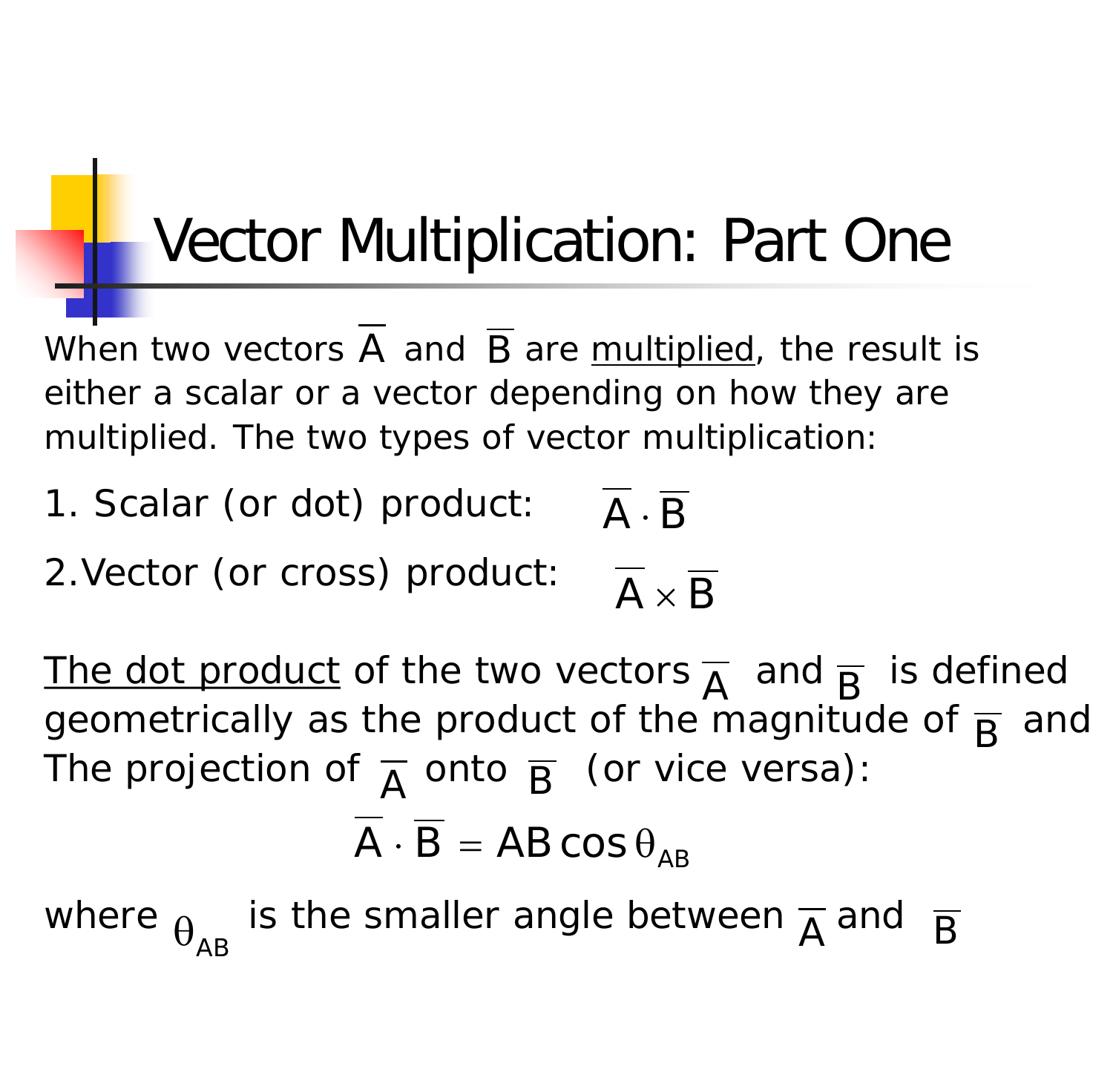#### Vector Multiplication: Part Two

The cross product of two vectors  $\overline{A}$  and  $\overline{B}$  is defined as  $\overline{A} \times \overline{B} = AB \sin \theta_{AB} \overline{e}_{n}$ 

where  $\overline{\mathrm{e}}_{\textrm{n}}$  is a unit vector normal to the plane containing  $\overline{\mathrm{A}}$ and  $\overline{\mathsf{B}}$  . The direction of  $\overline{\mathsf{e}}_\mathsf{n}$  is determined using the righthand rule or the right-handed screw rule.

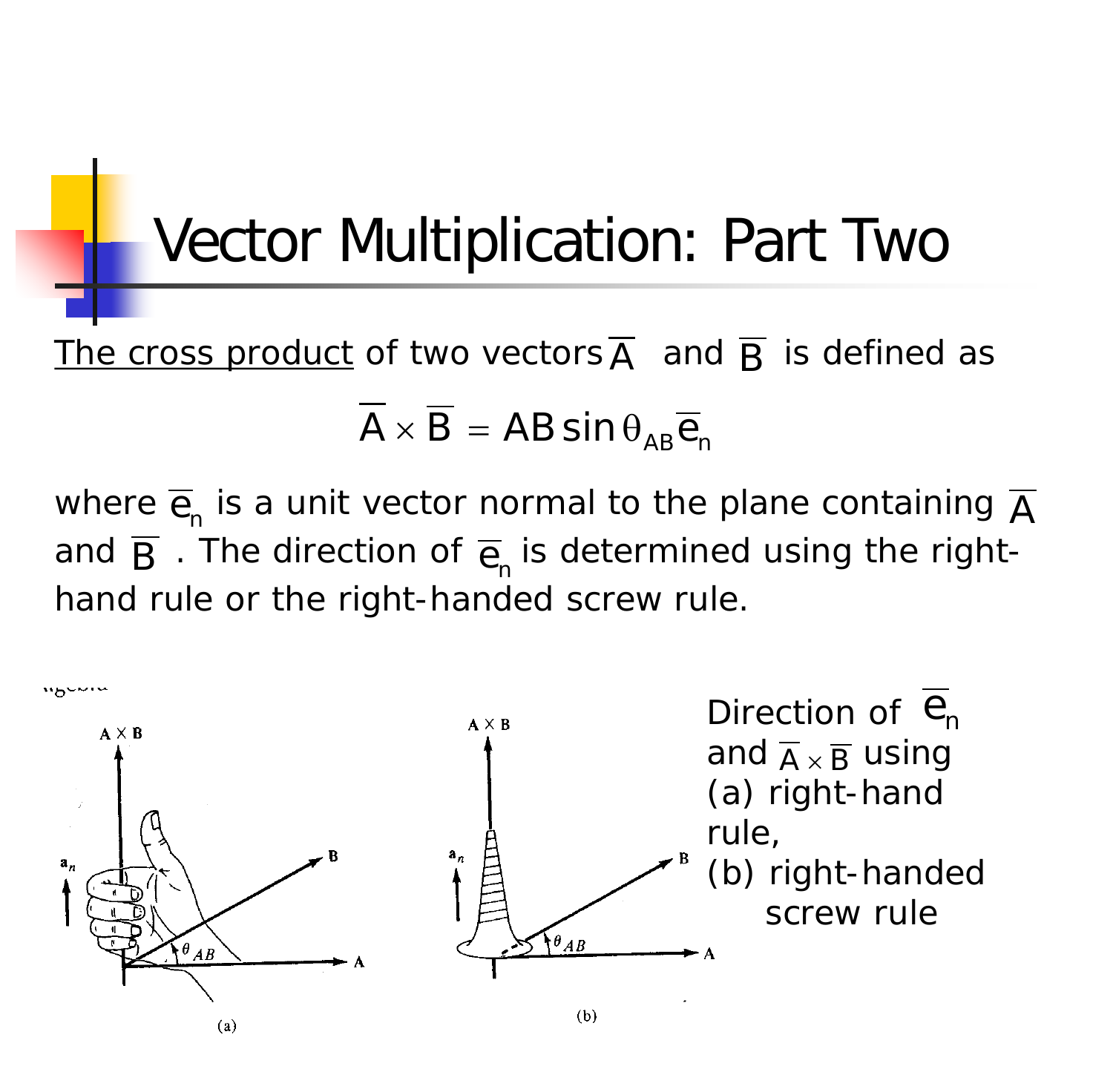### Vector Multiplication: Part Three

Note that the cross product has the following basic properties:

- (i) It is not commutative:
	- It is anticommutative:

(ii) It is not associative:

(iii) It is distributive:

$$
\overline{A} \times \overline{B} \neq \overline{B} \times \overline{A}
$$

$$
\overline{A} \times \overline{B} = -\overline{B} \times \overline{A}
$$

$$
\overline{A} \times (\overline{B} \times \overline{C}) \neq (\overline{A} \times \overline{B}) \times \overline{C}
$$

$$
\overline{A} \times (\overline{B} + \overline{C}) = \overline{A} \times \overline{B} + \overline{A} \times \overline{C}
$$

(iv)  $\overline{A} \times \overline{A} = 0$  (sin  $\theta = 0$ )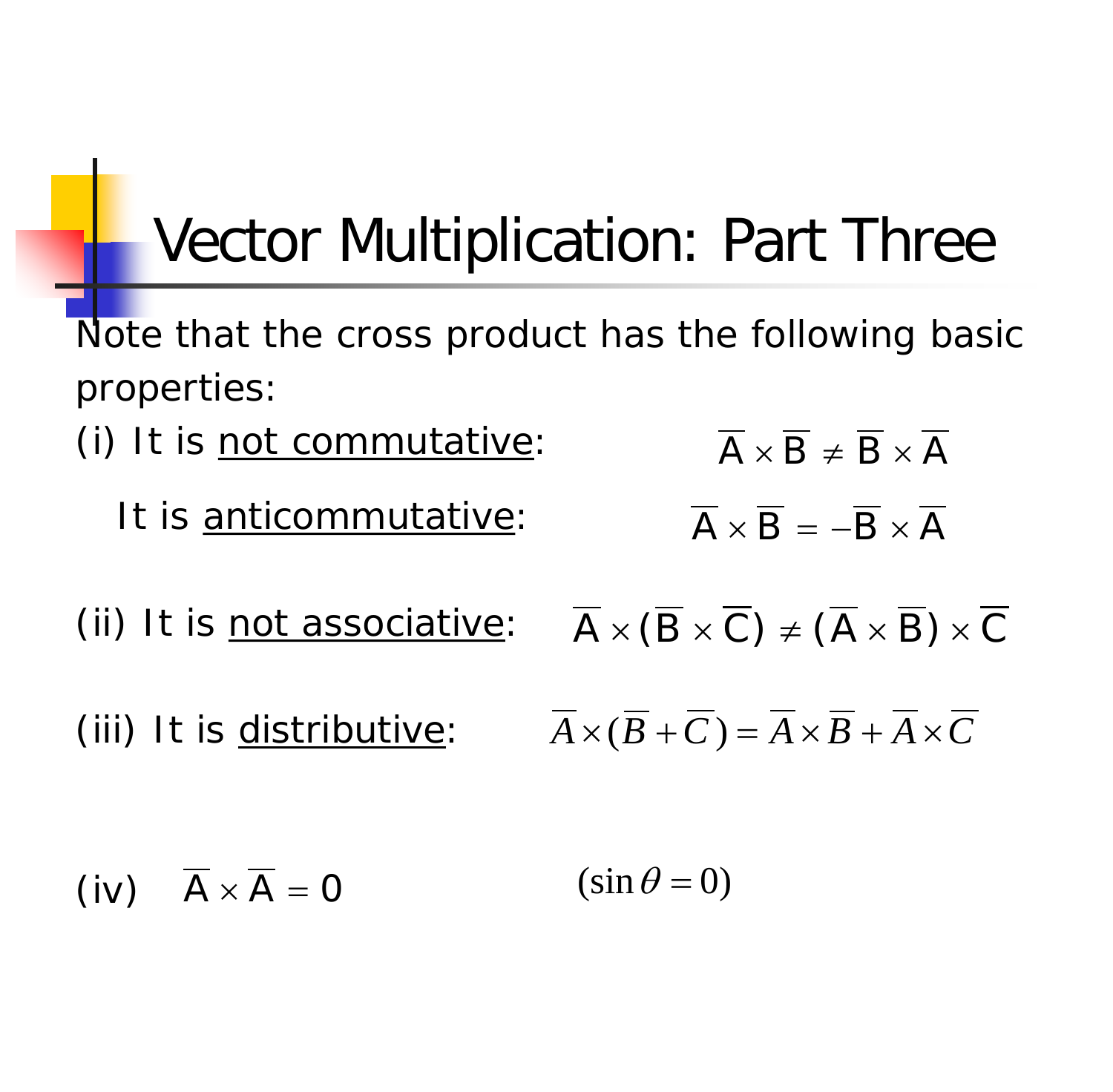#### Chapter Five Differential Calculus

#### Developed for Azera Global By: Joseph D. Fournier B.Sc.E.E., M.Sc.E.E.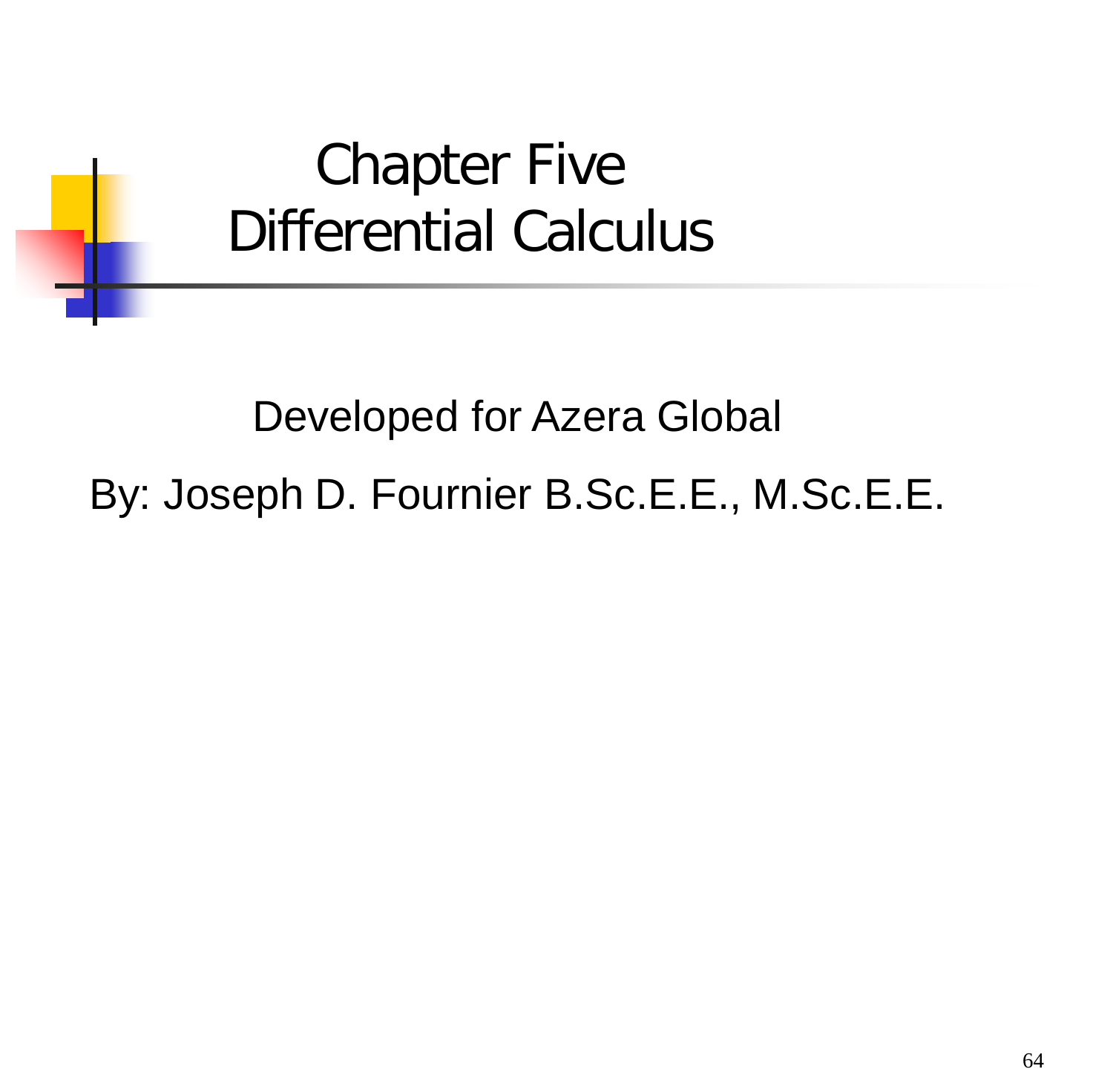#### **Outline**

- Slide 66-Differential Calculus
- Slide 67-Differentiation and the Derivative
- Slide 68-Definition of Derivative
- Slide 69-Various Symbols for Derivative
- Slide 70-Piecewise Linear Segments
- Slide 71-Example of Simple Derivatives
- Slide 72-Chain Rule of Differentiation
- Slide 73-Table of Derivative: Part One
- **Slide 74-Table of Derivative: Part Two**
- Slide 75-Higher Order Derivatives
- Slide 76-Application: Max and Min
- Slide 77-Displacement and Velocity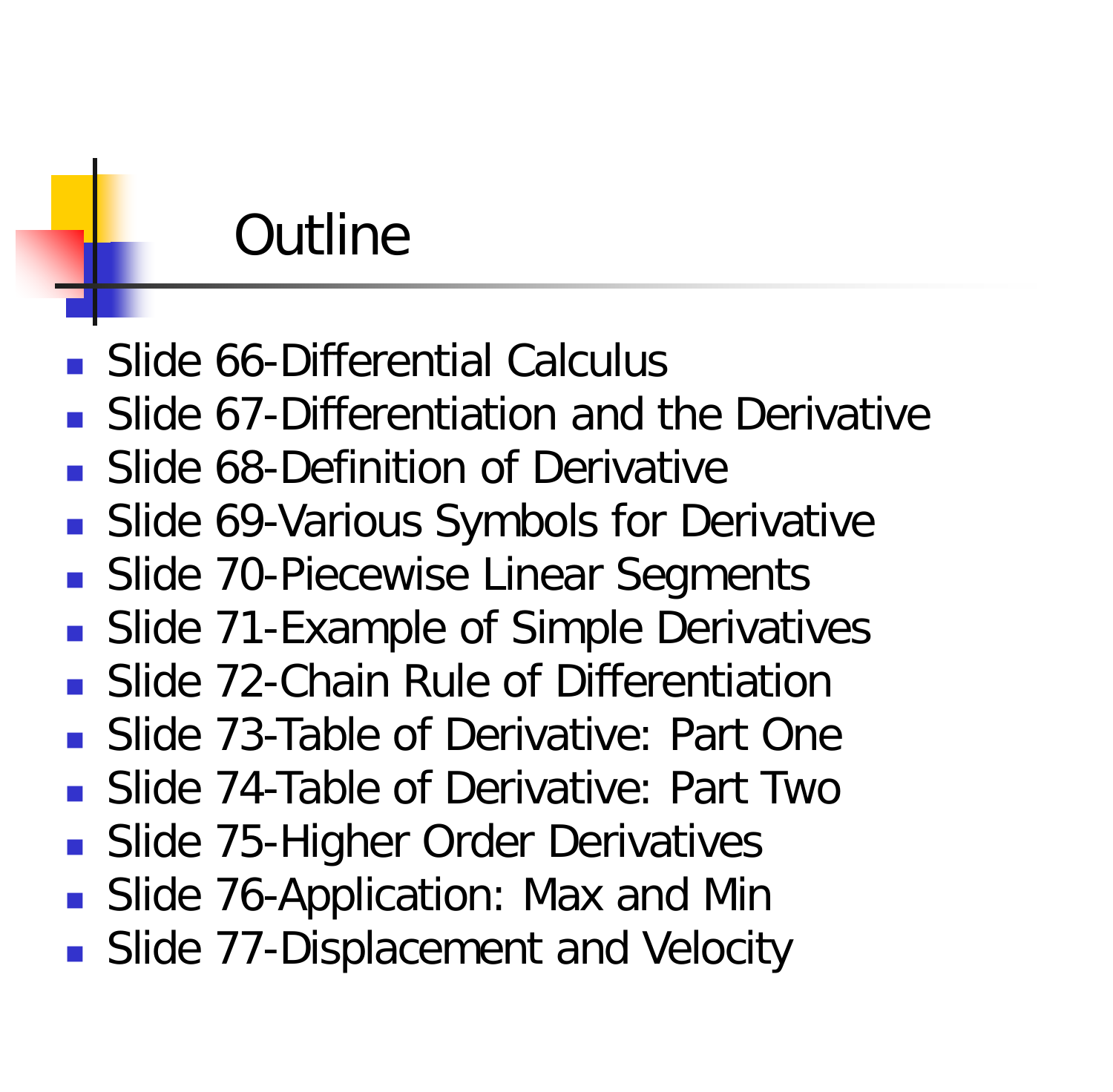

The two basic forms of calculus are

**differential calculus and** 

ntegral calculus.

This lecture will be devoted to the former. Integral Calculus will be presented in another lecture.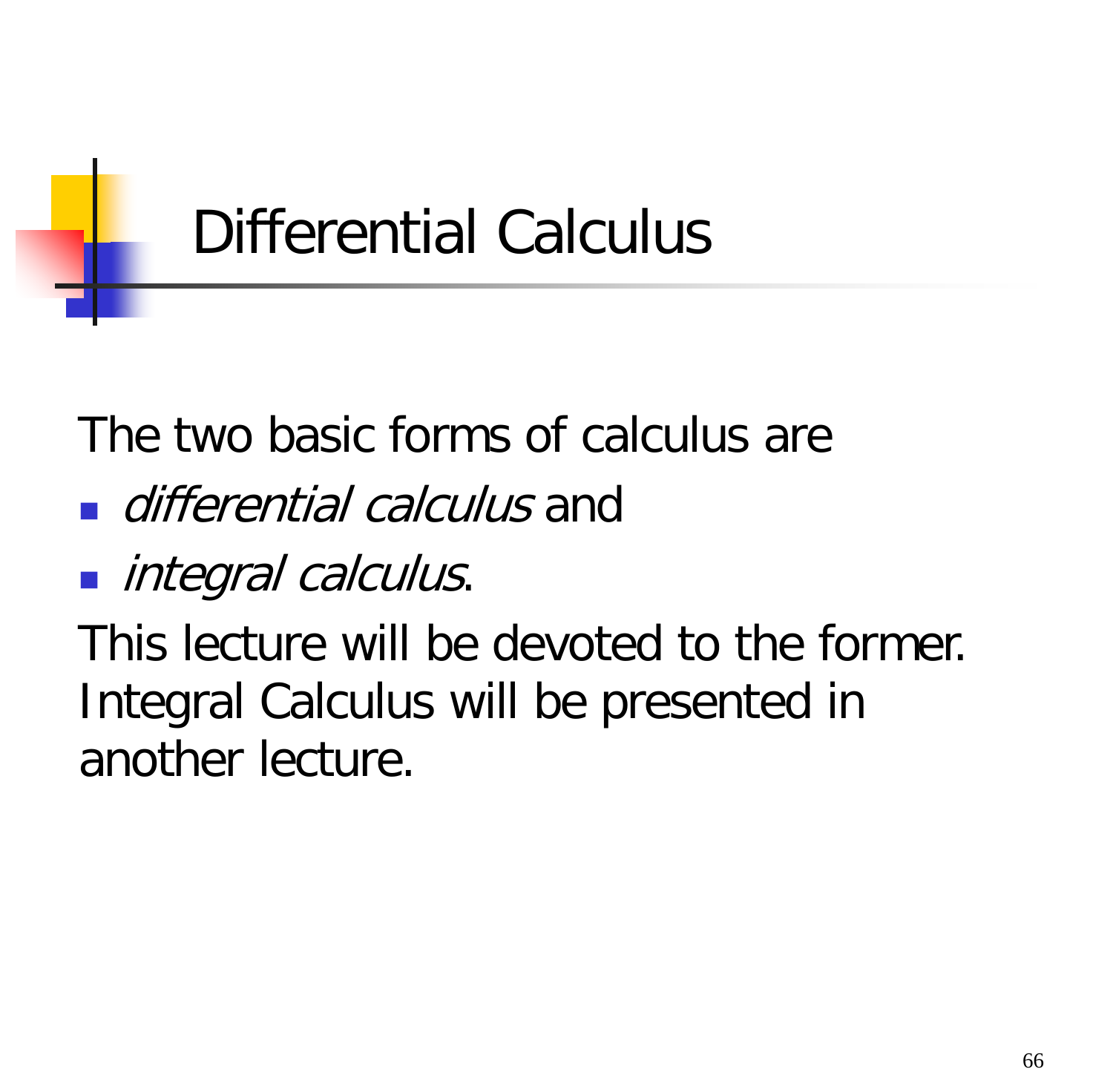## Differentiation and the Derivative

The study of calculus begins with the basic definition of a *derivative*. A derivative is obtained through the process of *differentiation*, and the study of all forms of differentiation is collectively referred to as *differential* calculus.

If we begin with a function and determine its derivative, we arrive at a new function called the *first derivative*.

**If** we differentiate the *first derivative*, we arrive at a new function called the *second derivative*, and so on.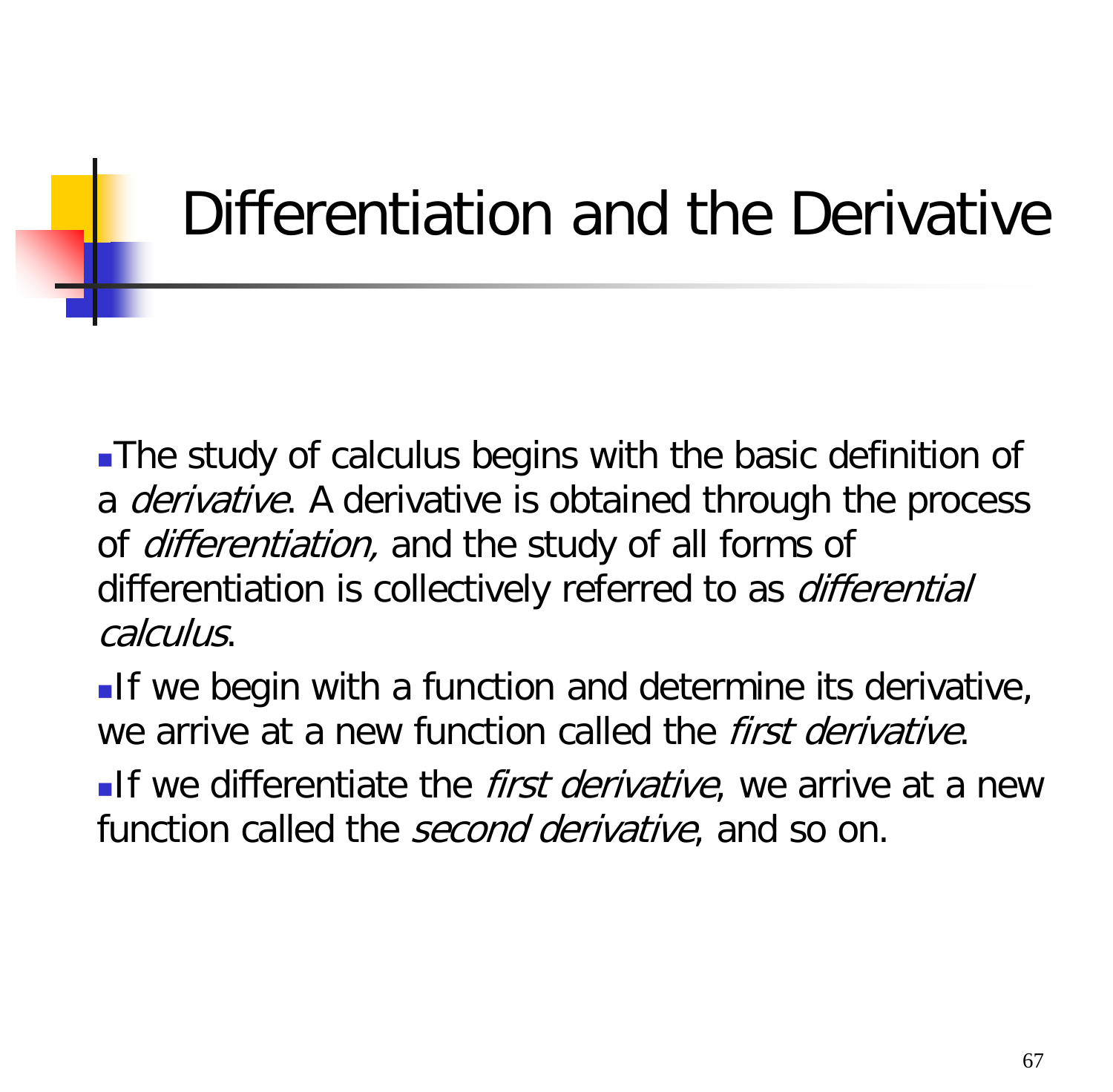

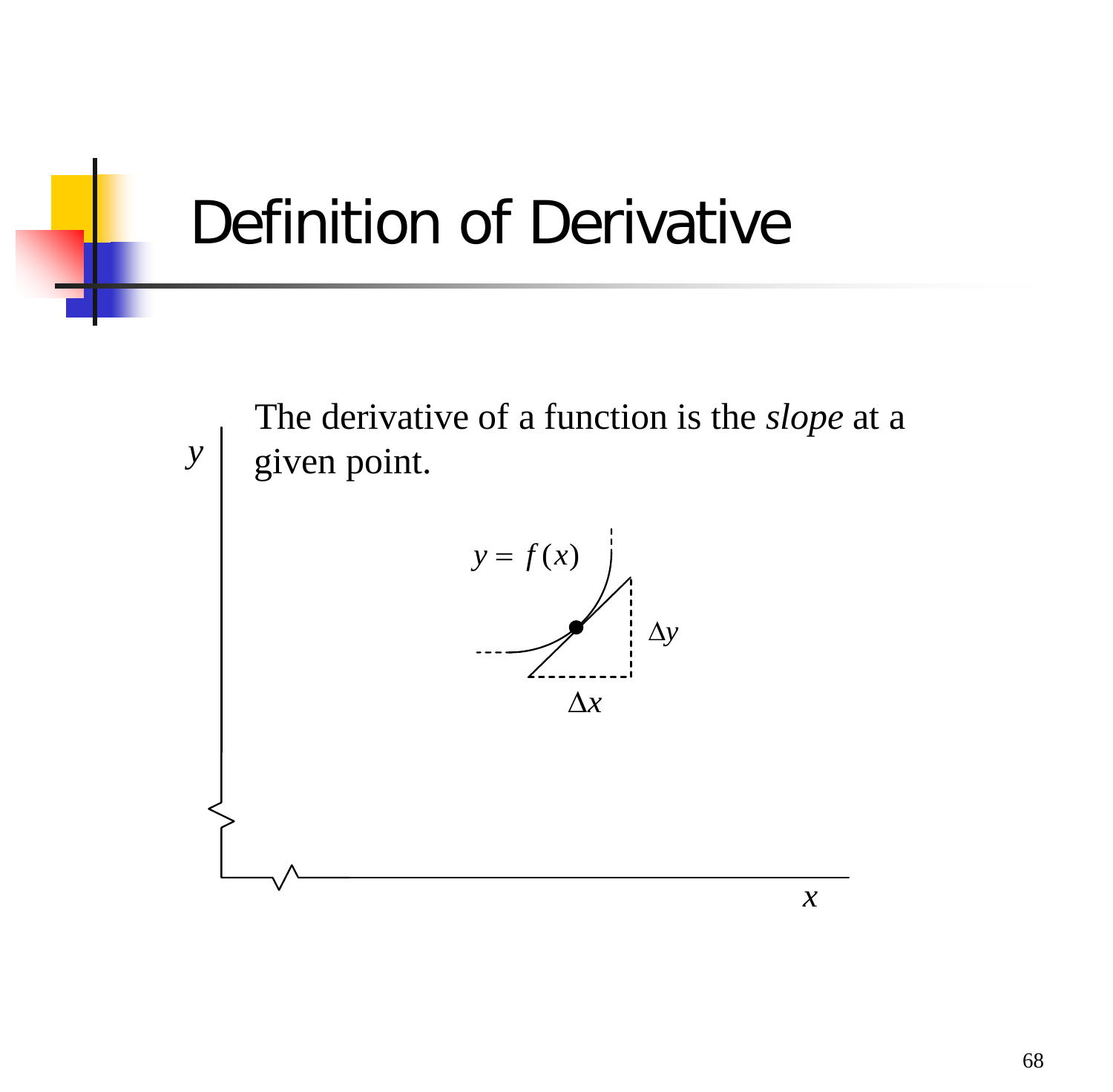#### Various Symbols for the Derivative

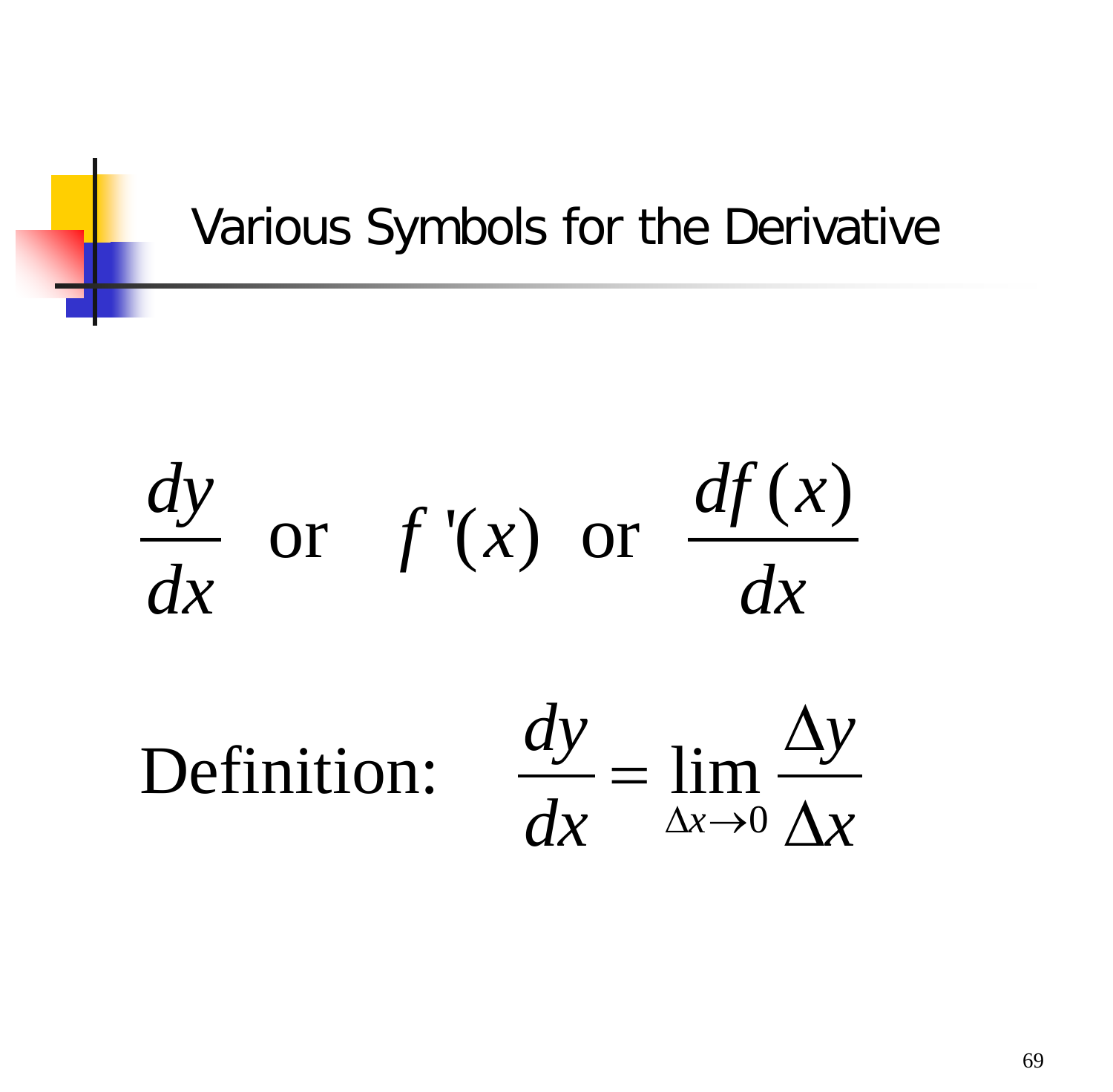

#### Piecewise Linear Segment

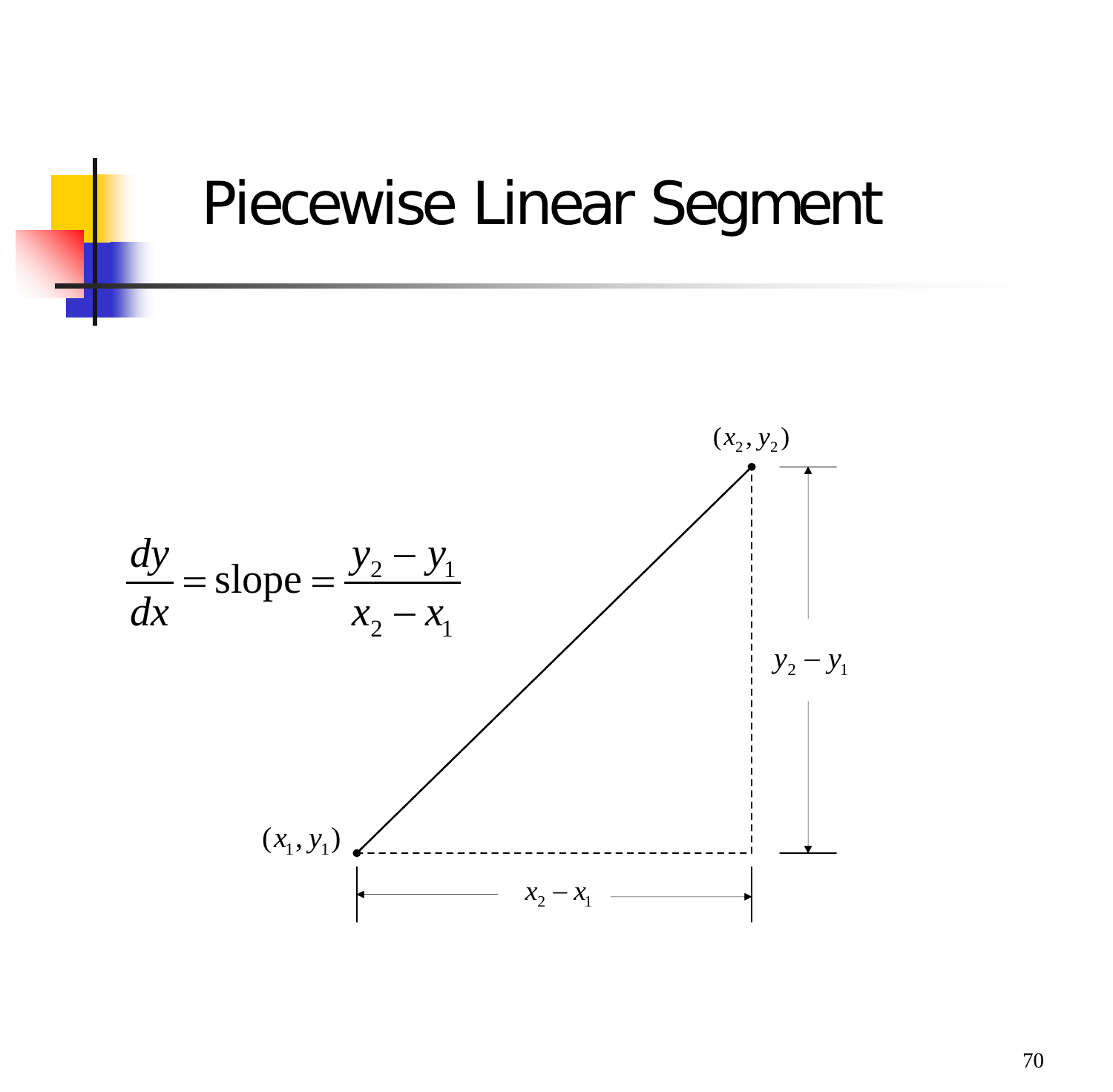#### Example of a Simple Derivative

$$
y = x2
$$
  
y + \Delta y = x<sup>2</sup> + 2x\Delta x + (\Delta x)<sup>2</sup>  

$$
\Delta y = 2x\Delta x + (\Delta x)^{2}
$$

$$
\frac{dy}{dx} = \lim_{\Delta x \to 0} \frac{\Delta y}{\Delta x} = 2x
$$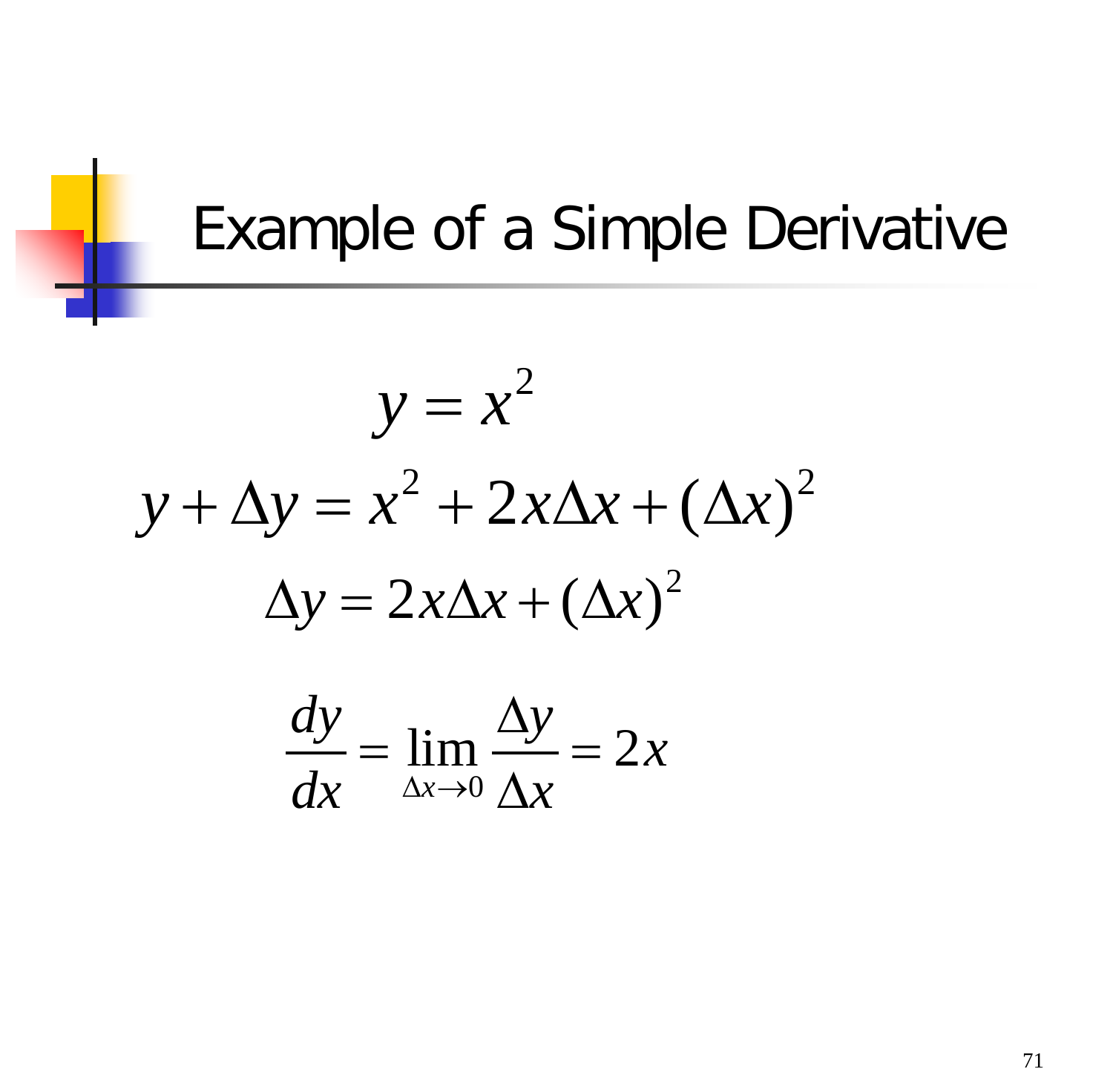#### Chain Rule of Differentiation

$$
y = f(u) \qquad u = u(x)
$$

$$
\frac{dy}{dx} = \frac{df(u)}{du} \frac{du}{dx} = f'(u) \frac{du}{dx}
$$

where 
$$
f'(u) = \frac{df(u)}{du}
$$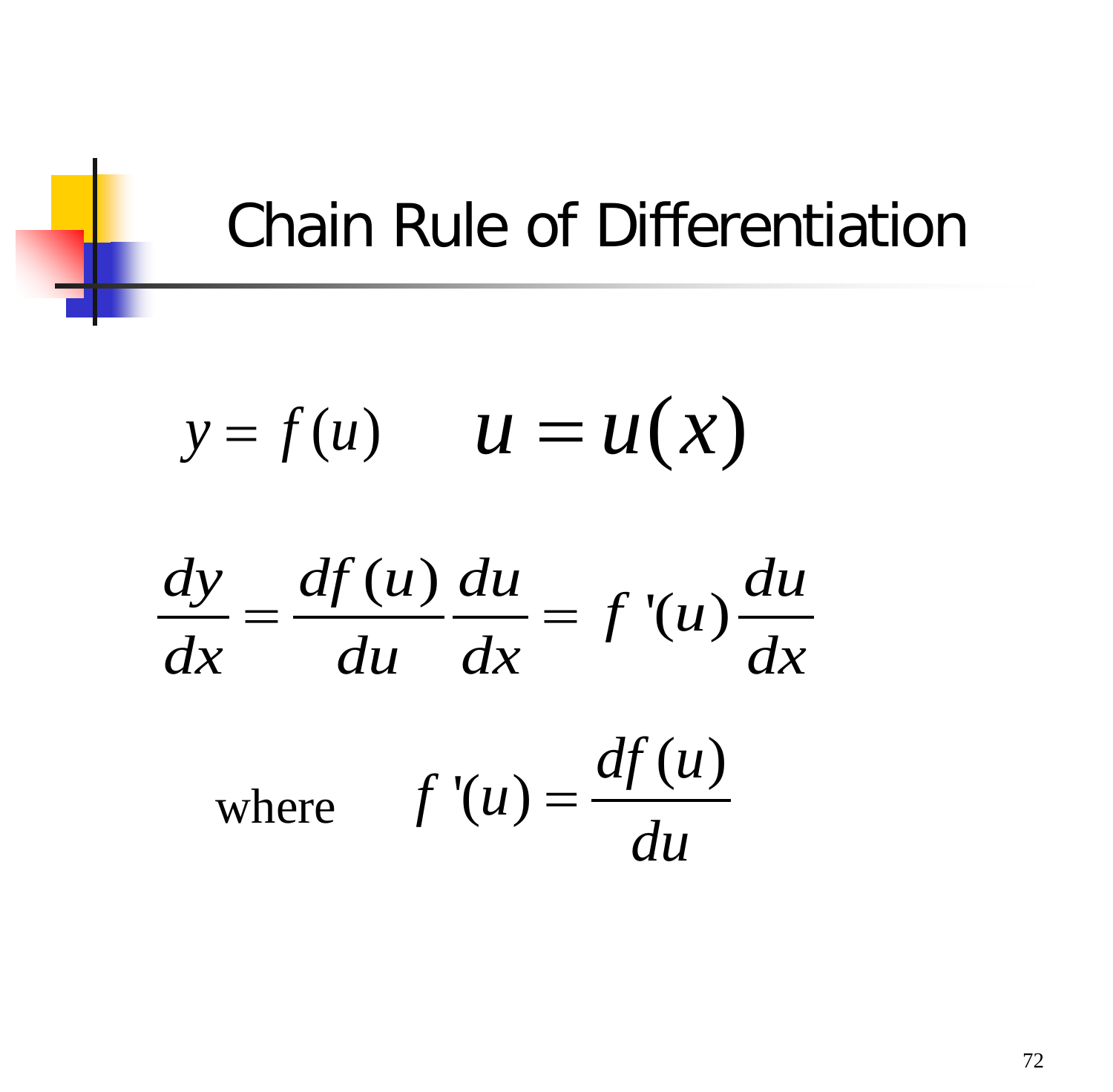## Table of Derivatives: Part One

| f(x)                                        | f'(x)                                                  | Derivative Number |
|---------------------------------------------|--------------------------------------------------------|-------------------|
| af(x)                                       | af'(x)                                                 | $D-1$             |
| $u(x)+v(x)$                                 | $u'(x) + v'(x)$                                        | $D-2$             |
| f(u)                                        | $f'(u) \frac{du}{dx} = \frac{df(u)}{du} \frac{du}{dx}$ | $D-3$             |
| $\boldsymbol{a}$                            | $\theta$                                               | $D-4$             |
| $x^n$<br>$(n \neq 0)$                       | $nx^{n-1}$                                             | $D-5$             |
| $u^n$<br>$(n \neq 0)$                       | $nu^{n-1} \frac{du}{dx}$                               | $D-6$             |
| uv                                          | $u\frac{dv}{dx} + v\frac{du}{dx}$                      | $D-7$             |
| $\boldsymbol{\mathcal{U}}$<br>$\mathcal{V}$ | $v \frac{du}{dx} - u \frac{dv}{dx}$                    | $D-8$             |
| $e^u$                                       | $e^u \frac{du}{dx}$                                    | $D-9$             |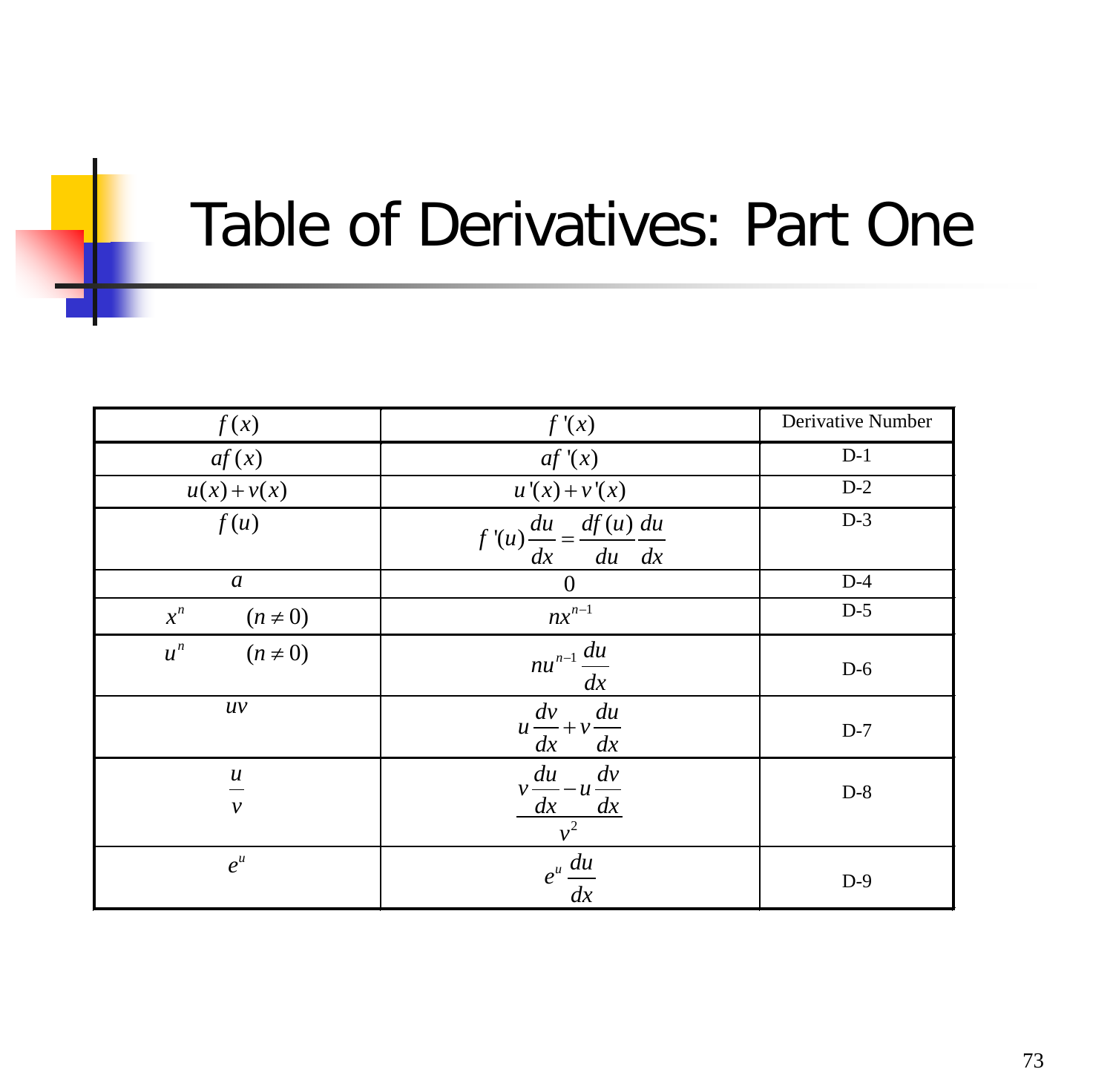#### Table of Derivatives:Part Two

| $a^{\mu}$     |                                                 | $(\ln a) a^u \frac{du}{dx}$                                       | $D-10$ |
|---------------|-------------------------------------------------|-------------------------------------------------------------------|--------|
| $\ln u$       | 1 du<br>$u$ dx                                  |                                                                   | $D-11$ |
| $\log_a u$    | $\left(\log_a e\right)\frac{1}{u}\frac{du}{dx}$ |                                                                   | $D-12$ |
| $\sin u$      |                                                 | $\cos u \left(\frac{du}{dx}\right)$                               | $D-13$ |
| $\cos u$      | $-\sin u \frac{du}{dx}$                         |                                                                   | $D-14$ |
| $\tan u$      | $\sec^2 u \frac{du}{dx}$                        |                                                                   | $D-15$ |
| $\sin^{-1} u$ | $\frac{1}{\sqrt{1-u^2}}\frac{du}{dx}$           | $\left(-\frac{\pi}{2} \leq \sin^{-1} u \leq \frac{\pi}{2}\right)$ | $D-16$ |
| $\cos^{-1} u$ | $\frac{-1}{\sqrt{1-u^2}}\frac{du}{dx}$          | $\left(0 \leq \cos^{-1} u \leq \pi\right)$                        | $D-17$ |
| $\tan^{-1} u$ | $1$ du<br>$\overline{1+u^2}$ dx                 | $\left(-\frac{\pi}{2} < \tan^{-1} u < \frac{\pi}{2}\right)$       | $D-18$ |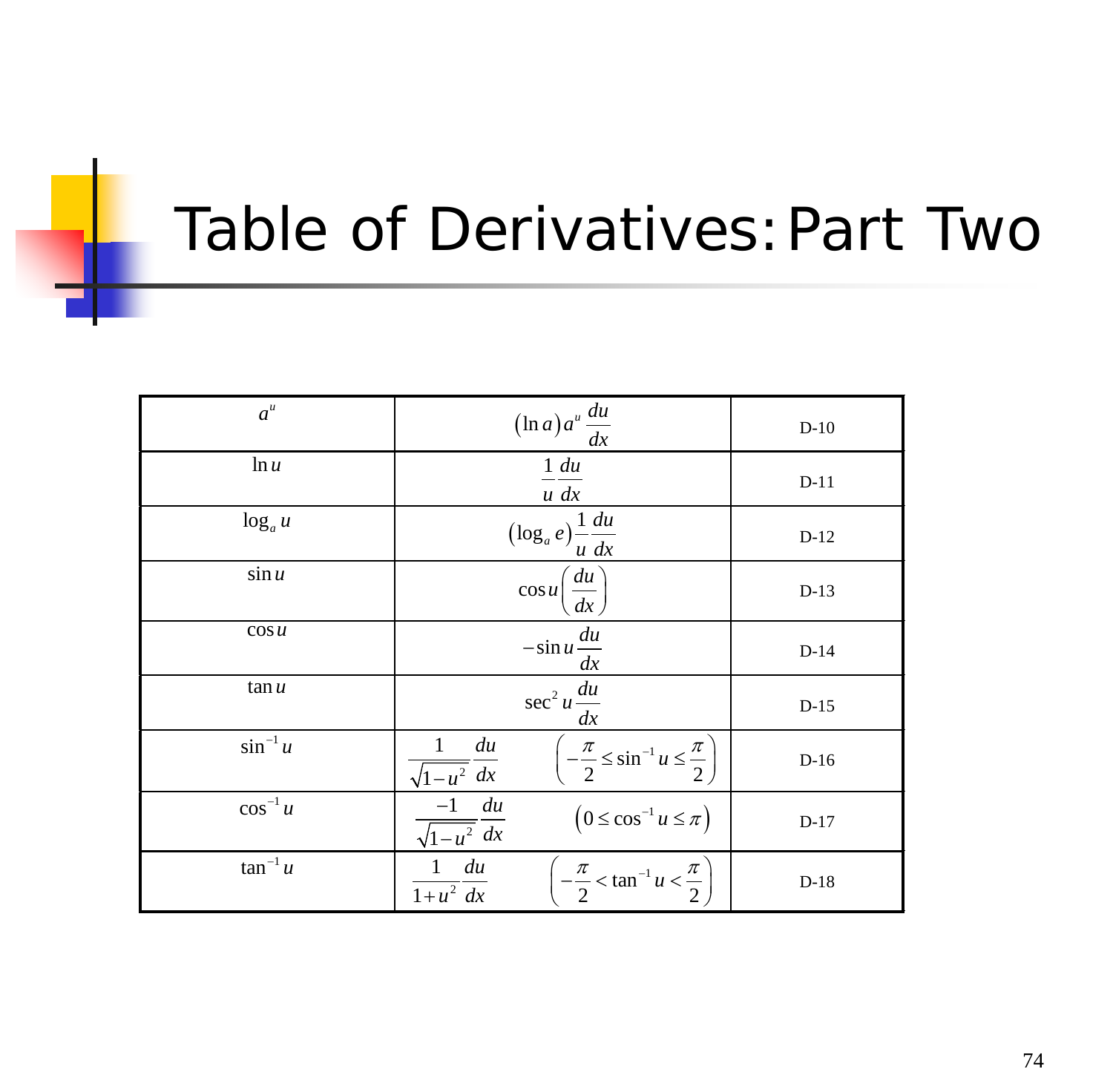#### Higher-Order Derivatives

$$
y = f(x)
$$
  

$$
\frac{dy}{dx} = f'(x) = \frac{df(x)}{dx}
$$
  

$$
\frac{d^2y}{dx^2} = f''(x) = \frac{d^2f(x)}{dx^2} = \frac{d}{dx}\left(\frac{dy}{dx}\right)
$$
  

$$
\frac{d^3y}{dx^3} = f^{(3)}(x) = \frac{d^3f(x)}{dx^3} = \frac{d}{dx}\left(\frac{d^2y}{dx^2}\right)
$$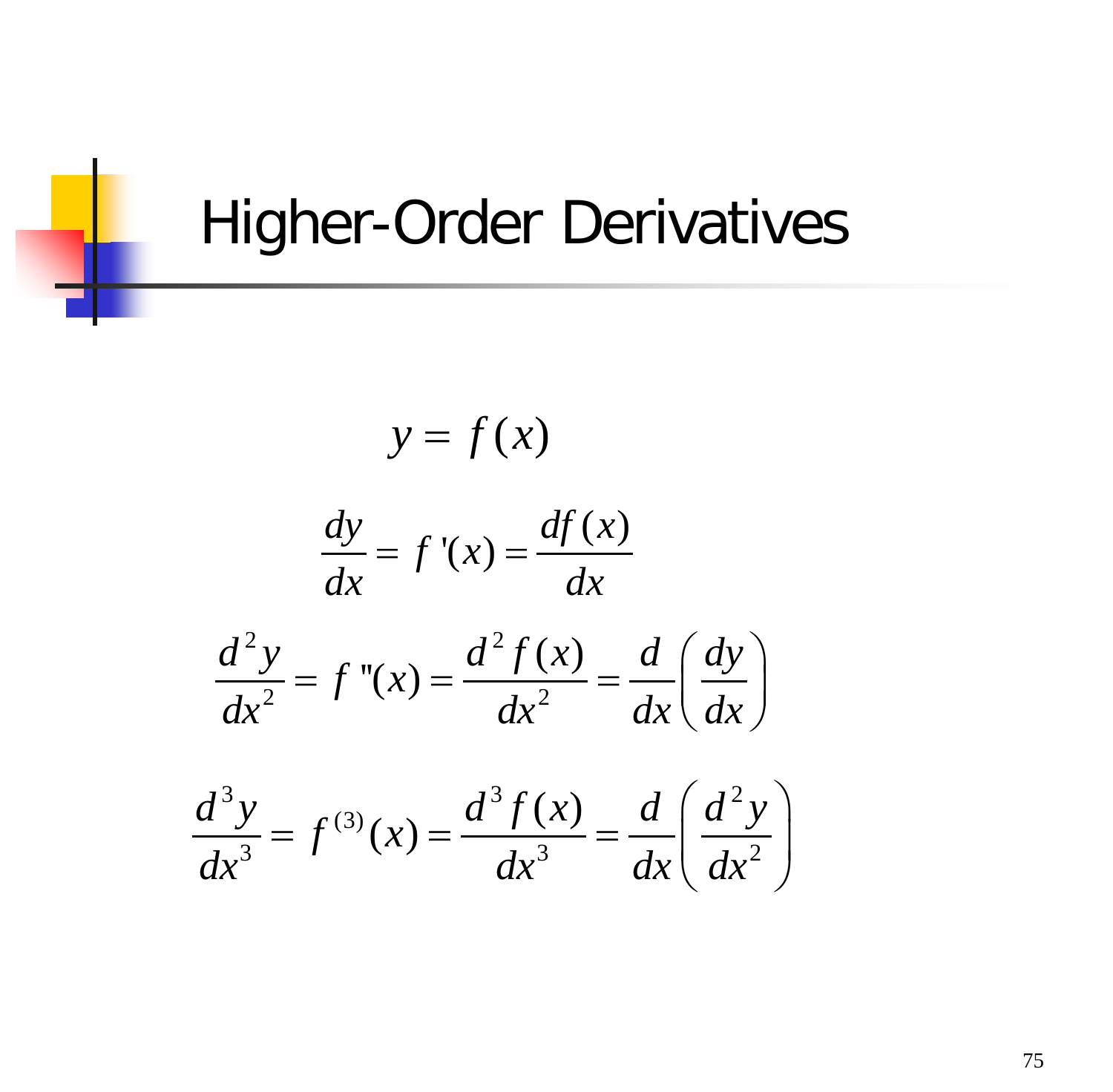# Applications: Maxima and Minima

- **1.** Determine the derivative.
- 2. Set the derivative to 0 and solve for values that satisfy the equation.
- 3. Determine the second derivative.
	- $\Box$  (a) If second derivative  $> 0$ , point is a minimum.
	- $\blacksquare$  (b) If second derivative  $\lt 0$ , point is a maximum.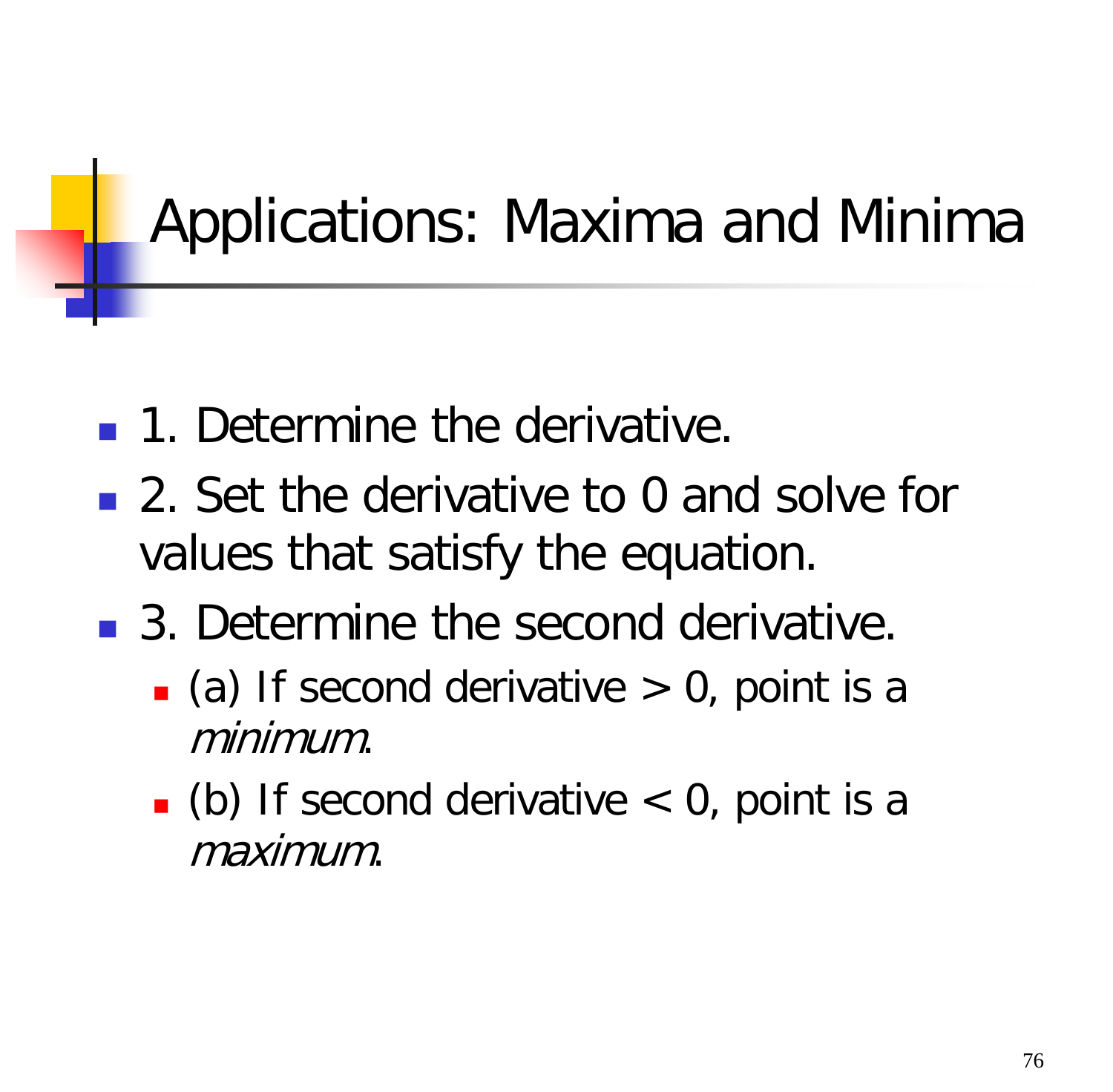# Displacement, Velocity, Acceleration

Displacement

**Acceleration** 

Velocity

 $v = \frac{dy}{dx}$ *dt* 2  $a = \frac{dv}{dt} = \frac{d^2y}{dt^2}$ *dt dt*  $=\frac{uv}{1}$ 

*y*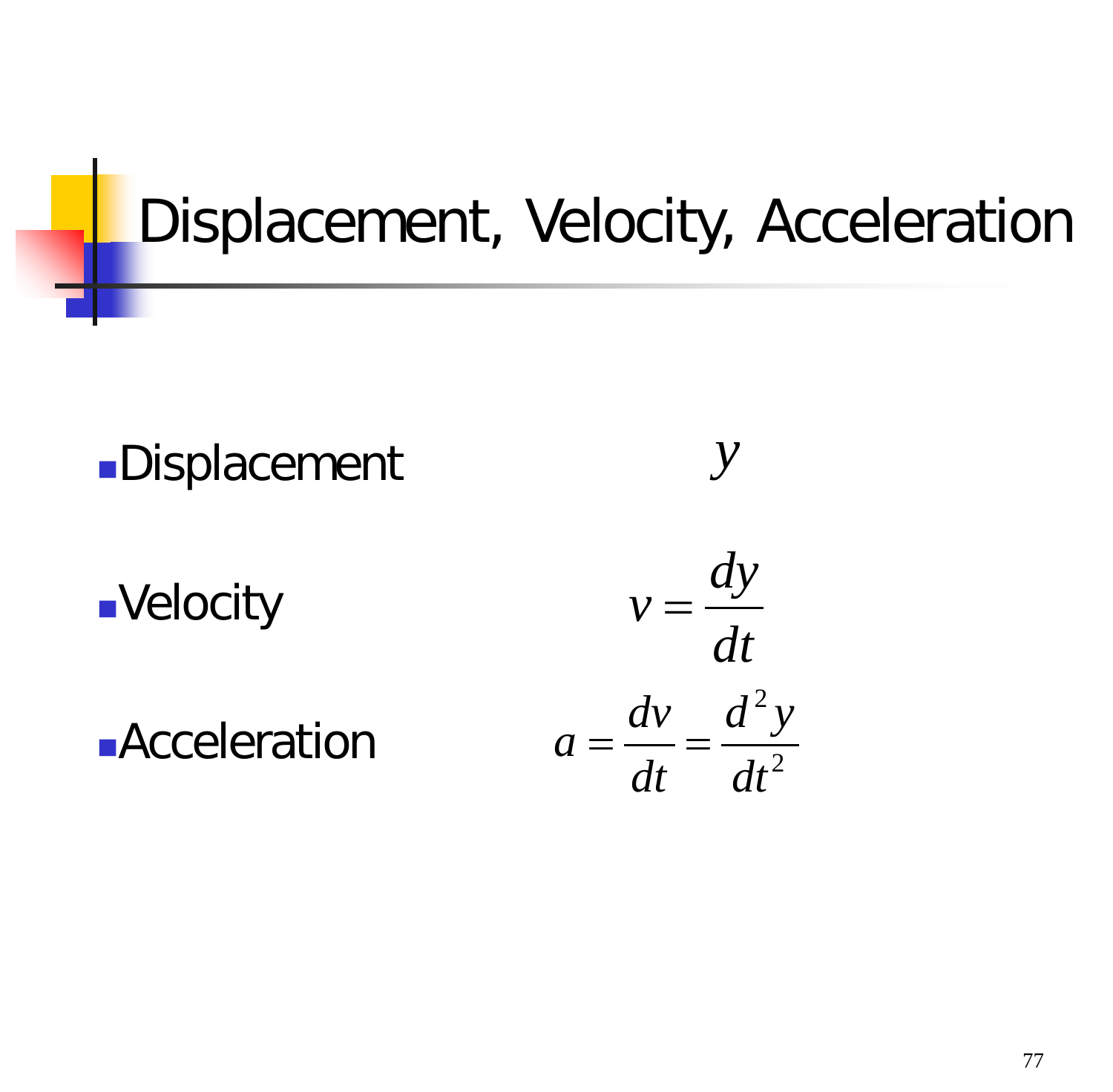## Partial Derivatives and Gradients

#### Developed for Azera Global

By: Joseph D. Fournier B.Sc.E.E., M.Sc.E.E.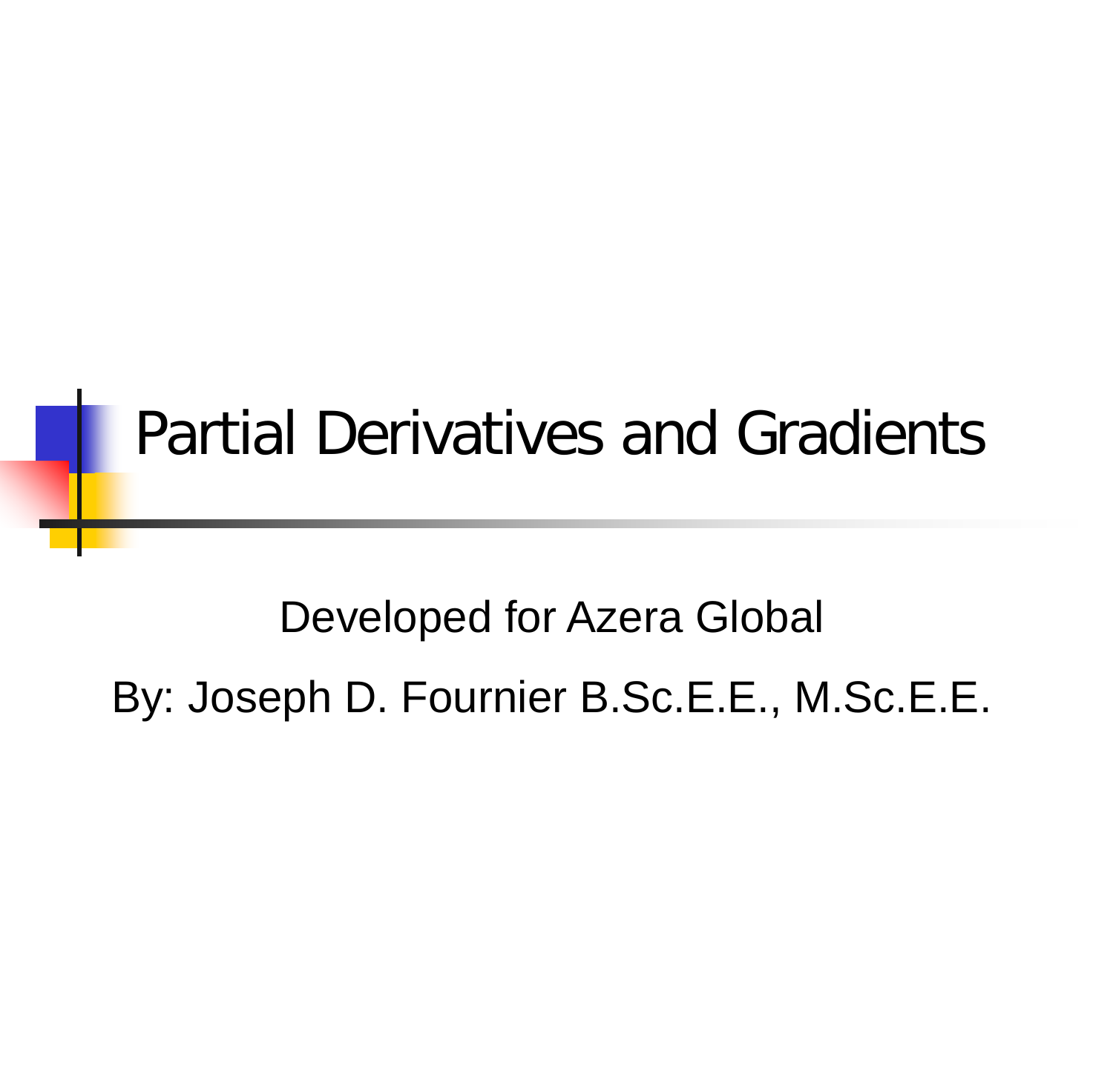### **Outline**

- Slide 80- Definition: Partial Derivative
- Slide 81-Total Differential
- Slide 82-Exact and Inexact Differentials
- Slide 83-Properties: Part One
- **Slide 84-Properties: Part Two**
- Slide 85-Directional Derivatives: Part One
- Slide 86-Directional Derivatives: Part Two
- Slide 87-Directional Derivatives: Part Three
- Slide 88-Directional Derivatives: Part Four
- Slide 89-Directional Derivatives: Part Five
- Slide 90-Directional Derivatives: Part Six
- Slide 91-Directional Derivatives: Part Seven
- Slide 92-The Gradient: Part One
- Slide 93-The Gradient: Part Two
- Slide 94-The Gradient: Part Three
- Slide 95-The Tangent Plane
- Slide 96-The Gradient: Summary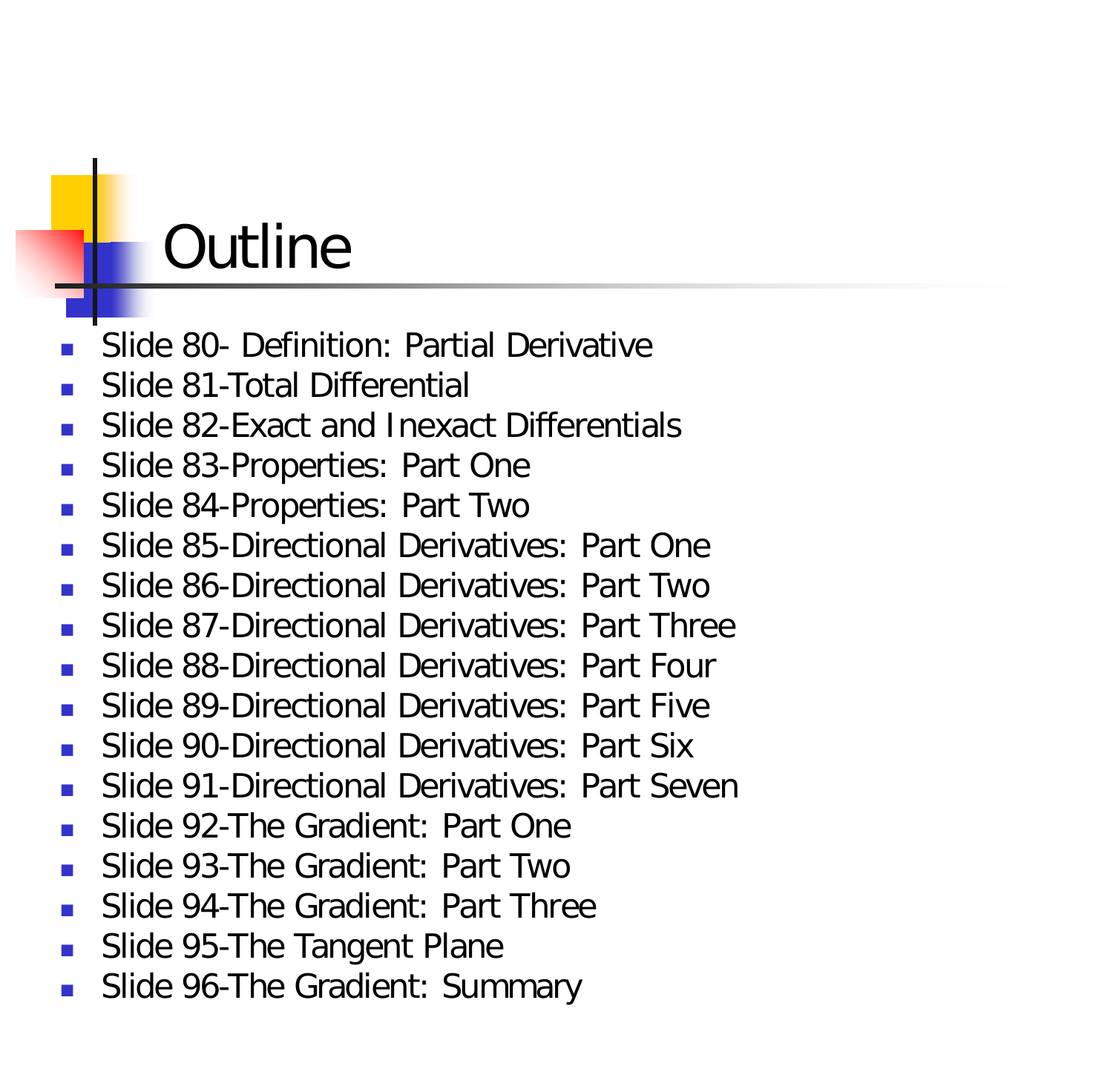# Definition: Partial Derivative

 $\bullet$  the partial derivative of  $f(x,y)$  with respect to x and y are

$$
\frac{\partial f}{\partial x} = \lim_{\Delta x \to 0} \frac{f(x + \Delta x, y) - f(x, y)}{\Delta x} = \left(\frac{\partial f}{\partial x}\right)_y = f_x
$$
  

$$
\frac{\partial f}{\partial y} = \lim_{\Delta y \to 0} \frac{f(x, y + \Delta y) - f(x, y)}{\Delta y} = \left(\frac{\partial f}{\partial y}\right)_x = f_y
$$

second partial derivatives of two-variable function f(x,y)

$$
\frac{\partial}{\partial x}(\frac{\partial f}{\partial x}) = \frac{\partial^2 f}{\partial x^2} = f_{xx} \qquad \frac{\partial}{\partial y}(\frac{\partial f}{\partial y}) = \frac{\partial^2 f}{\partial y^2} = f_{yy}
$$

$$
\frac{\partial}{\partial x}(\frac{\partial f}{\partial y}) = \frac{\partial^2 f}{\partial x \partial y} = f_{xy} \qquad \frac{\partial}{\partial y}(\frac{\partial f}{\partial x}) = \frac{\partial^2 f}{\partial y \partial x} = f_{yx}
$$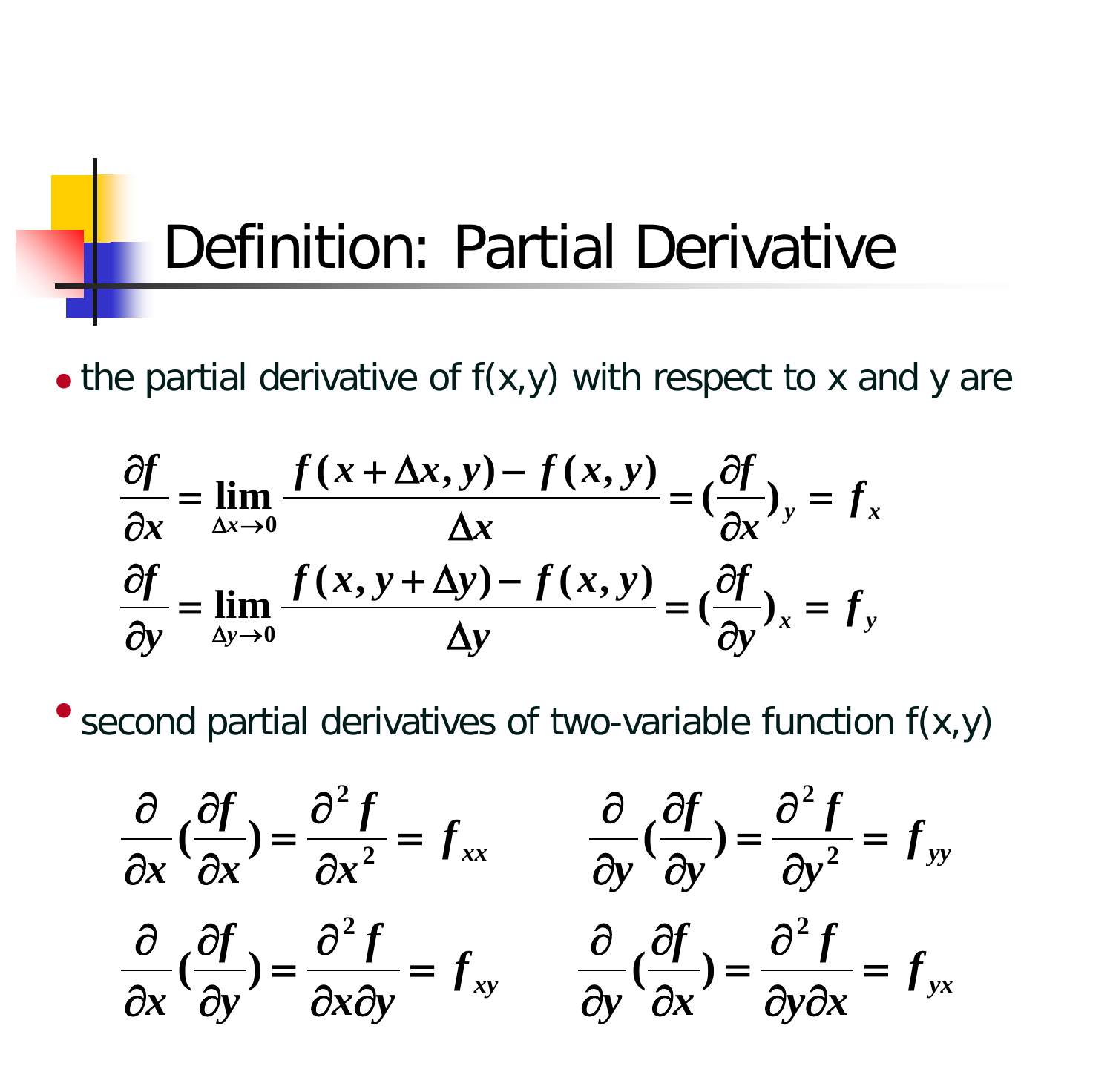

The total differential and total derivative

$$
x \to x + \Delta x \text{ and } y \to y + \Delta y \Rightarrow f \to f + \Delta f
$$
  
\n
$$
\Delta f = f(x + \Delta x, y + \Delta y) - f(x, y)
$$
  
\n
$$
= f(x + \Delta x, y + \Delta y) - f(x, y + \Delta y) + f(x, y + \Delta y) - f(x, y)
$$
  
\n
$$
= \left[ \frac{f(x + \Delta x, y + \Delta y) - f(x, y + \Delta y)}{\Delta x} \right] \Delta x + \left[ \frac{f(x, y + \Delta y) - f(x, y)}{\Delta y} \right] \Delta y
$$

as  $\Delta x \rightarrow 0$  and  $\Delta y \rightarrow 0$ , the total differential df is

$$
df = \frac{\partial f}{\partial x} dx + \frac{\partial f}{\partial y} dy
$$

for **n - variable function**  $f(x_1, x_2, ...x_n)$ 

$$
df = \frac{\partial f}{\partial x_1} dx_1 + \frac{\partial f}{\partial x_2} dx_2 + \dots + \frac{\partial f}{\partial x_n} dx_n
$$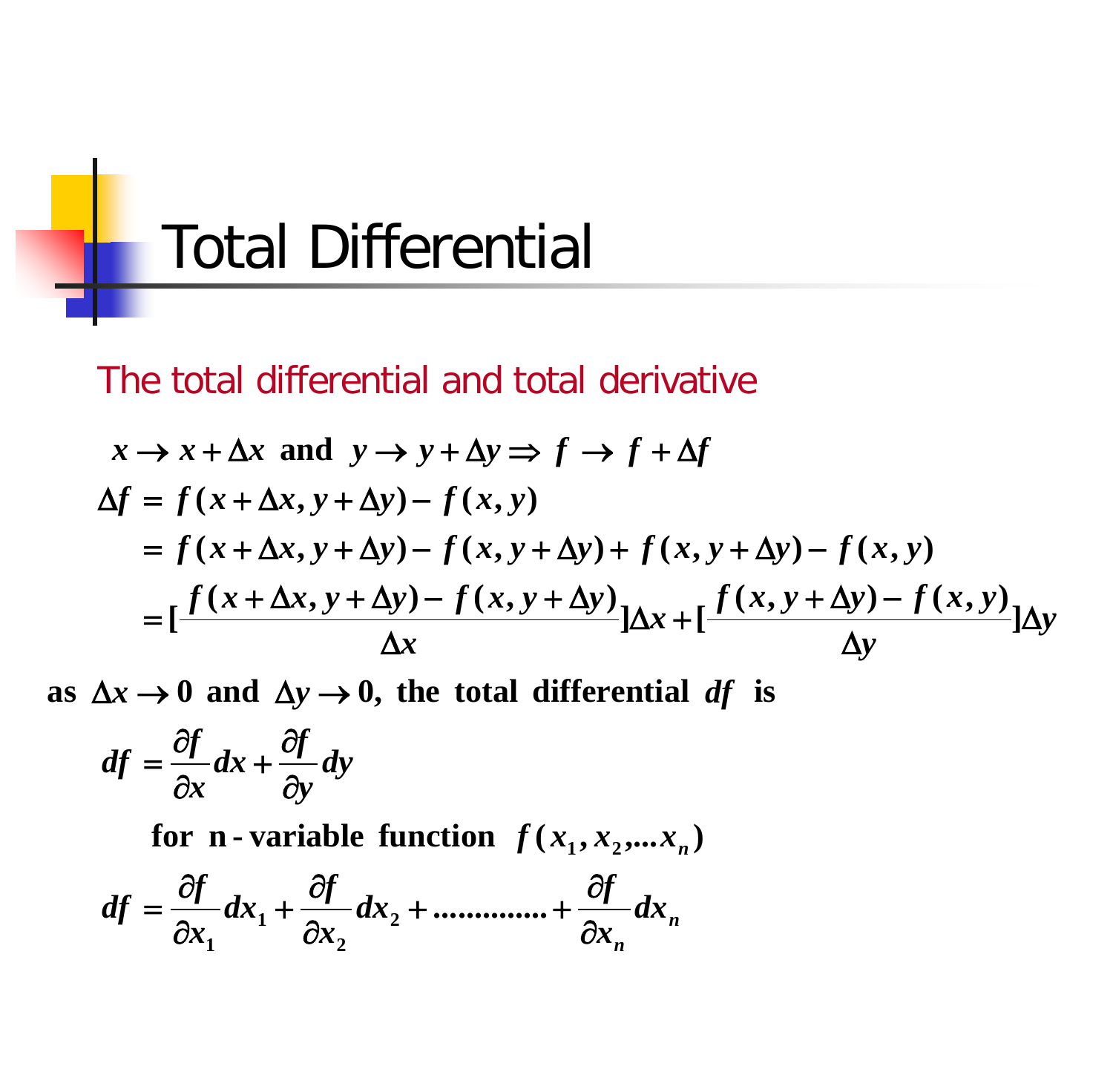# Exact and Inexact Differentials

If a function can be obtained by directly integrating its total differential, the differential of function f is called exact differential, whereas those that do not are inexact differential.

 $\Rightarrow$  function  $f(x, y)$  doesnot exist  $\Rightarrow$  inexact differential  $(2)$  *df* = *xdy* + 3*ydx* (1)  $df = xdy + (y+1)dx \Rightarrow f(x,y) = xy + x$  exact differential

Properties of exact differentials:

$$
A(x, y)dx + B(x, y)dy = df \Rightarrow \frac{\partial f}{\partial x} = A(x, y) \text{ and } \frac{\partial f}{\partial y} = B(x, y)
$$

$$
\Rightarrow \frac{\partial^2 f}{\partial y \partial x} = \frac{\partial A}{\partial y} = \frac{\partial^2 f}{\partial x \partial y} = \frac{\partial B}{\partial x} \Rightarrow \frac{\partial A(x, y)}{\partial y} = \frac{\partial B(x, y)}{\partial x}
$$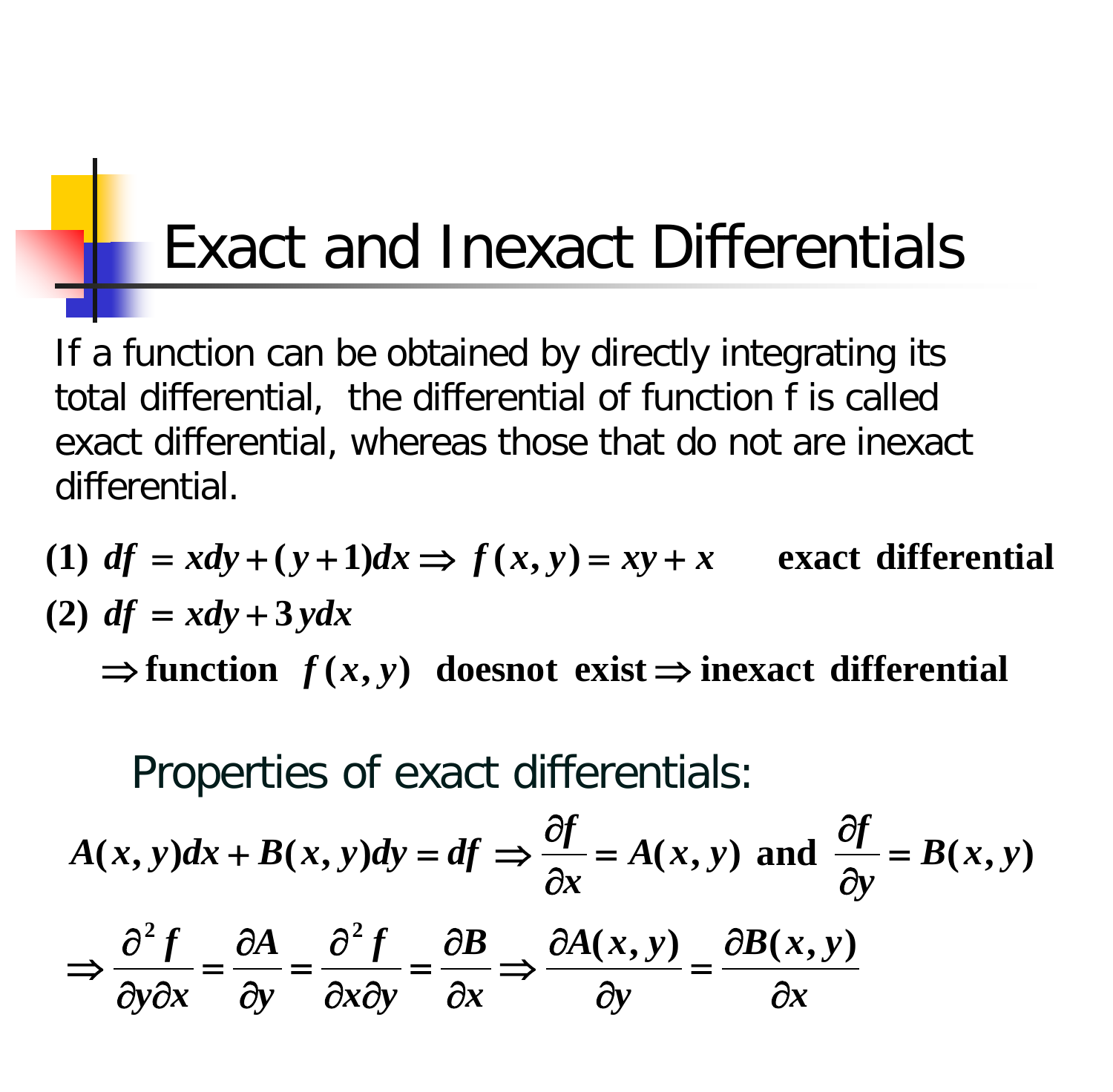#### Properties: Part One

$$
x = x(y, z) \Rightarrow dx = \left(\frac{\partial x}{\partial y}\right)_z dy + \left(\frac{\partial x}{\partial z}\right)_y dz
$$

$$
y = y(x, z) \Rightarrow dy = \left(\frac{\partial y}{\partial x}\right)_z dx + \left(\frac{\partial y}{\partial z}\right)_x dz
$$

$$
z = z(x, y) \Rightarrow dz = \left(\frac{\partial z}{\partial x}\right)_y dx + \left(\frac{\partial z}{\partial y}\right)_x dy
$$

$$
dx = \left(\frac{\partial x}{\partial y}\right)_z \left(\frac{\partial y}{\partial x}\right)_z dx + \left[\left(\frac{\partial x}{\partial y}\right)_z \left(\frac{\partial y}{\partial z}\right)_x + \left(\frac{\partial x}{\partial z}\right)_y\right] dz
$$

 $(\frac{\partial x}{\partial})_x = (\frac{\partial y}{\partial})_x^{-1}$  reciprocity relation  $(\frac{\partial y}{\partial})_x (\frac{\partial z}{\partial})_y (\frac{\partial x}{\partial})_z = -1$  cyclic relation if z is a constant  $\Rightarrow dz = 0$  if x is a constant  $\Rightarrow dx = 0$ ∂ ∂ ∂ ∂ = ∂  $\partial x$   $\partial y$   $\partial y$  $z = \left(\frac{\partial x}{\partial x}\right)z$  is expressed to  $\frac{\partial z}{\partial x}$   $\left(\frac{\partial x}{\partial x}\right)z^{x}$ *z y y y x*

if x is a constant  $\Rightarrow dx = 0$ 

 $\frac{\partial x}{\partial y}$ <sub>z</sub> = -∂ ∂ ∂ *y x x z*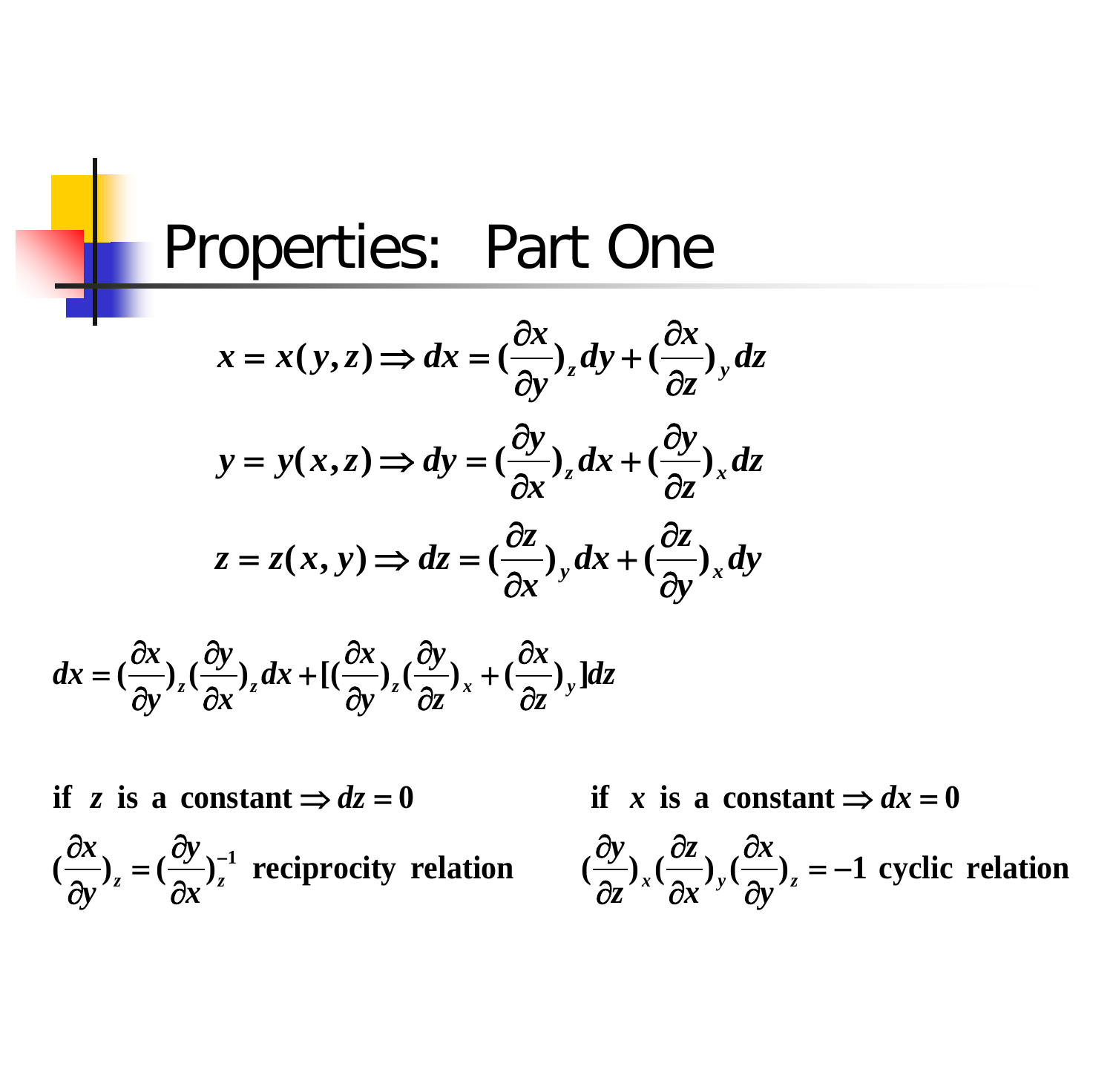#### Properties: Part Two

#### The chain rule

*du dx x f du dx x f du dx x f du dx x f du*  $\frac{df}{dx} = \sum_{n=1}^{n} \frac{\partial f}{\partial x} dx_i = \frac{\partial f}{\partial x} dx_1 + \frac{\partial f}{\partial x} dx_2 + \cdots + \frac{\partial f}{\partial x} dx_n$ **for many variables**  $f(x_1, x_2, \ldots, x_n)$  and  $x_i = x_i(u)$ *du dy y f du dx x f du*  $dy \Rightarrow \frac{df}{f}$ *y*  $dx + \frac{\partial f}{\partial x}$ *x*  $df = \frac{\partial f}{\partial x}$ for  $f = f(x, y)$  and  $x = x(u)$ ,  $y = y(u)$ *n i n*  $\sum_{i=1}^{\infty} \partial x_i$  *du*  $\partial x_1$  *du*  $\partial x_2$  *du*  $\partial x_3$ ∂ + ........+ ∂ ∂ + ∂ ∂ = ∂ ∂  $\Rightarrow \frac{dy}{du} = \sum_{i=1}^{N} \frac{\partial y}{\partial x_i} \frac{dx_i}{du} = \frac{\partial y}{\partial x_1} \frac{dx_1}{du} + \frac{\partial y}{\partial x_2} \frac{dx_2}{du} + \dots$ ∂ ∂ + ∂ ∂  $\Rightarrow \frac{dy}{dx} =$ ∂ ∂ + ∂ ∂ = **2 1**  $1 \alpha_i$  *uu*  $\alpha_1$ 

Partial Differentiation of Integrals

$$
F(x,t) = \int f(x,t)dt \Rightarrow \frac{\partial F(x,t)}{\partial x} = f(x,t)
$$
  

$$
\Rightarrow \frac{\partial^2 F(x,t)}{\partial t \partial x} = \frac{\partial^2 F(x,t)}{\partial x \partial t} \Rightarrow \frac{\partial}{\partial t} [\frac{\partial F(x,t)}{\partial x}] = \frac{\partial}{\partial x} [\frac{\partial F(x,t)}{\partial t}] = \frac{\partial f(x,t)}{\partial x}
$$
  

$$
\Rightarrow \int \frac{\partial}{\partial t} [\frac{\partial F(x,t)}{\partial x}] dt = \int \frac{\partial}{\partial x} f(x,t) dt \Rightarrow \frac{\partial F(x,t)}{\partial x} = \int \frac{\partial f(x,t)}{\partial x} dt
$$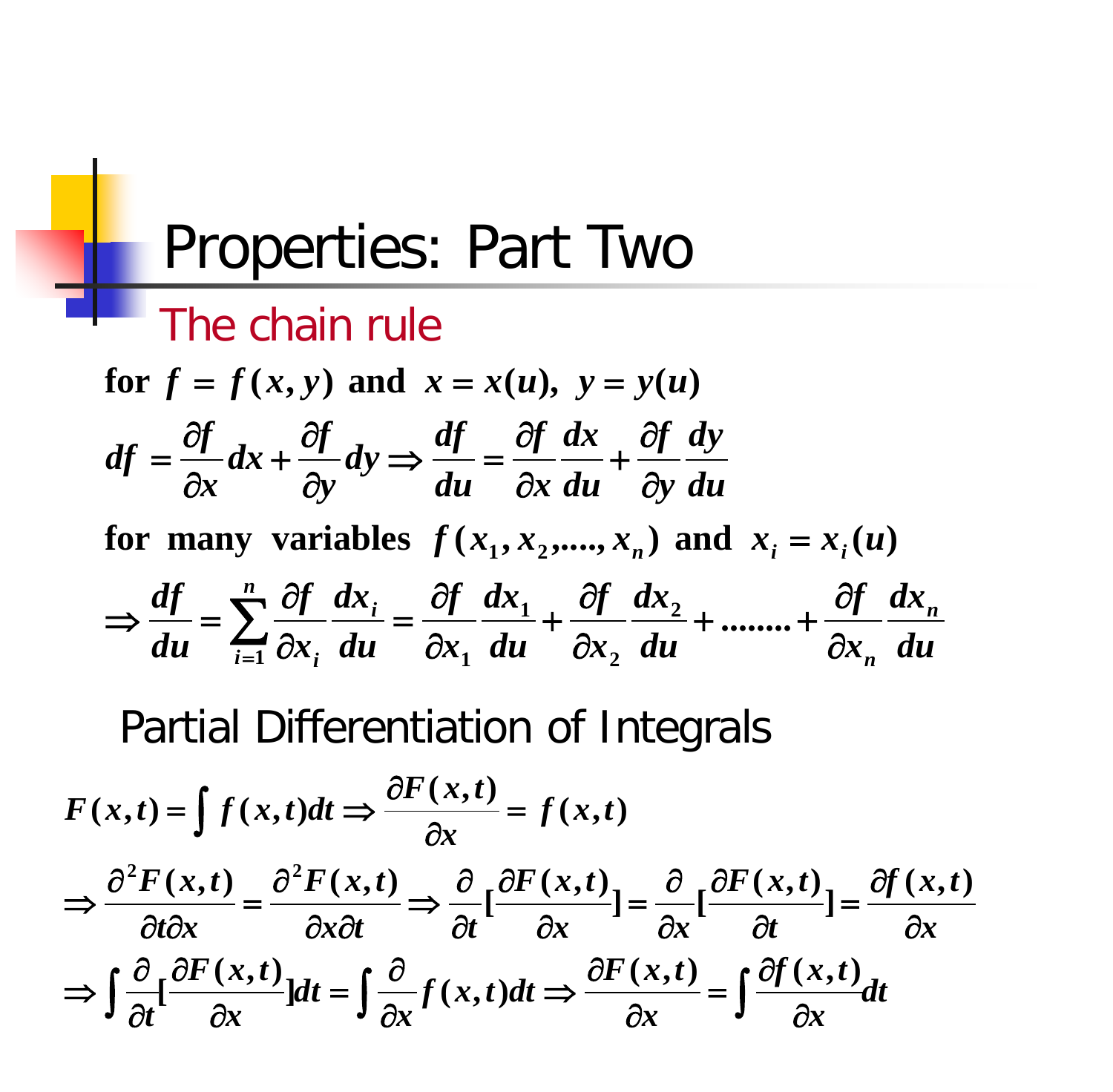## Directional Derivatives: Part One

Recall that, if  $z = f(x, y)$ , then the partial derivatives  $f_x$  and  $f_y$  are defined as:

$$
f_x(x_0, y_0) = \lim_{h \to 0} \frac{f(x_0 + h, y_0) - f(x_0, y_0)}{h}
$$

$$
f_y(x_0, y_0) = \lim_{h \to 0} \frac{f(x_0, y_0 + h) - f(x_0, y_0)}{h}
$$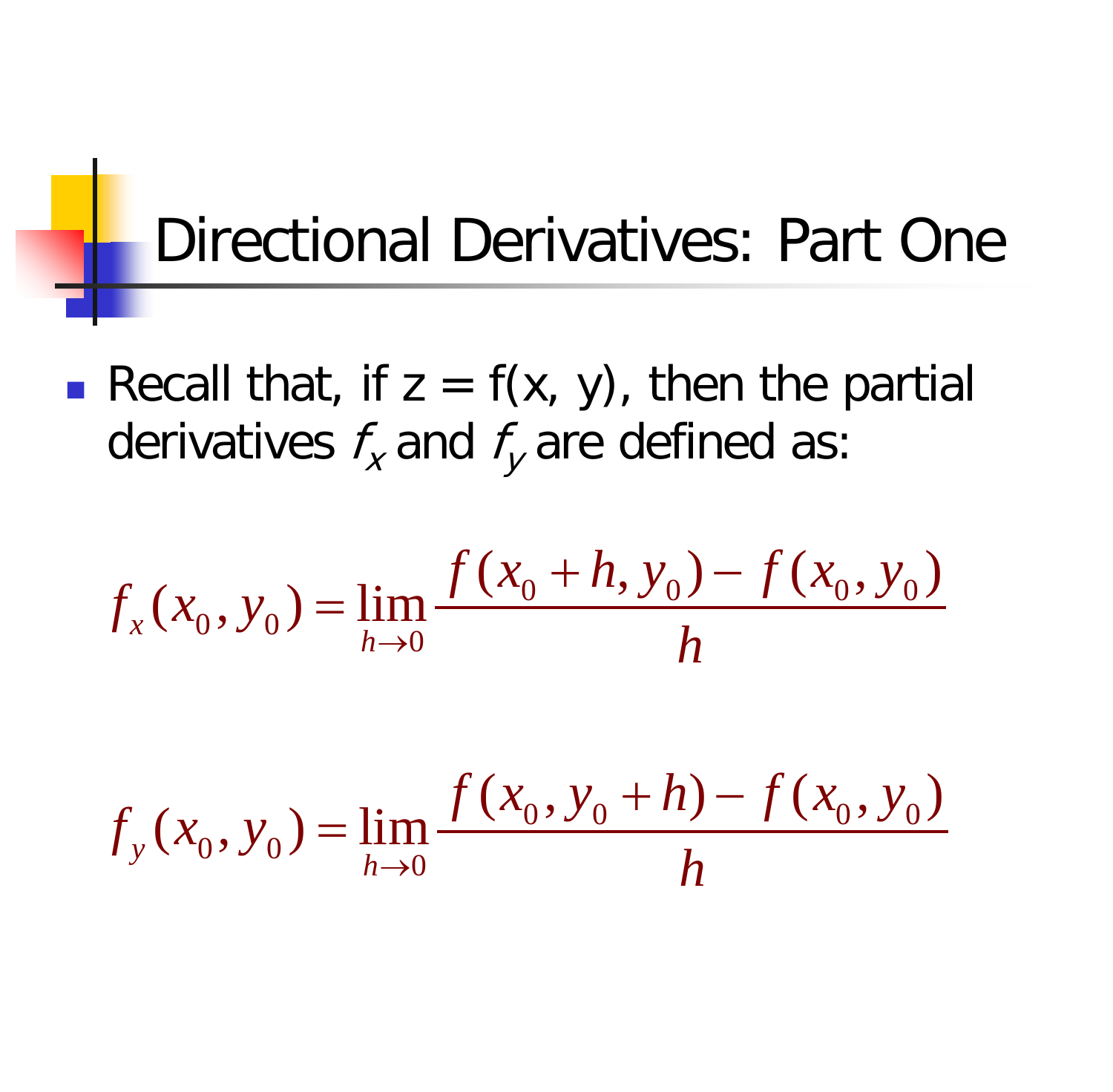#### Directional Derivatives: Part Two

■ Suppose that we now wish to find the rate of change of z at  $(x_0, y_0)$  in the direction of an arbitrary unit vector  $\mathbf{u} = \langle a, b \rangle$ .

- To do this, we consider the surface S with equation  $z = f(x, y)$  [the graph of  $f$ ] and we let  $Z_0 = f(X_0, y_0).$
- Then, the point  $P(X_0,$  $y_0$ ,  $z_0$ ) lies on S.

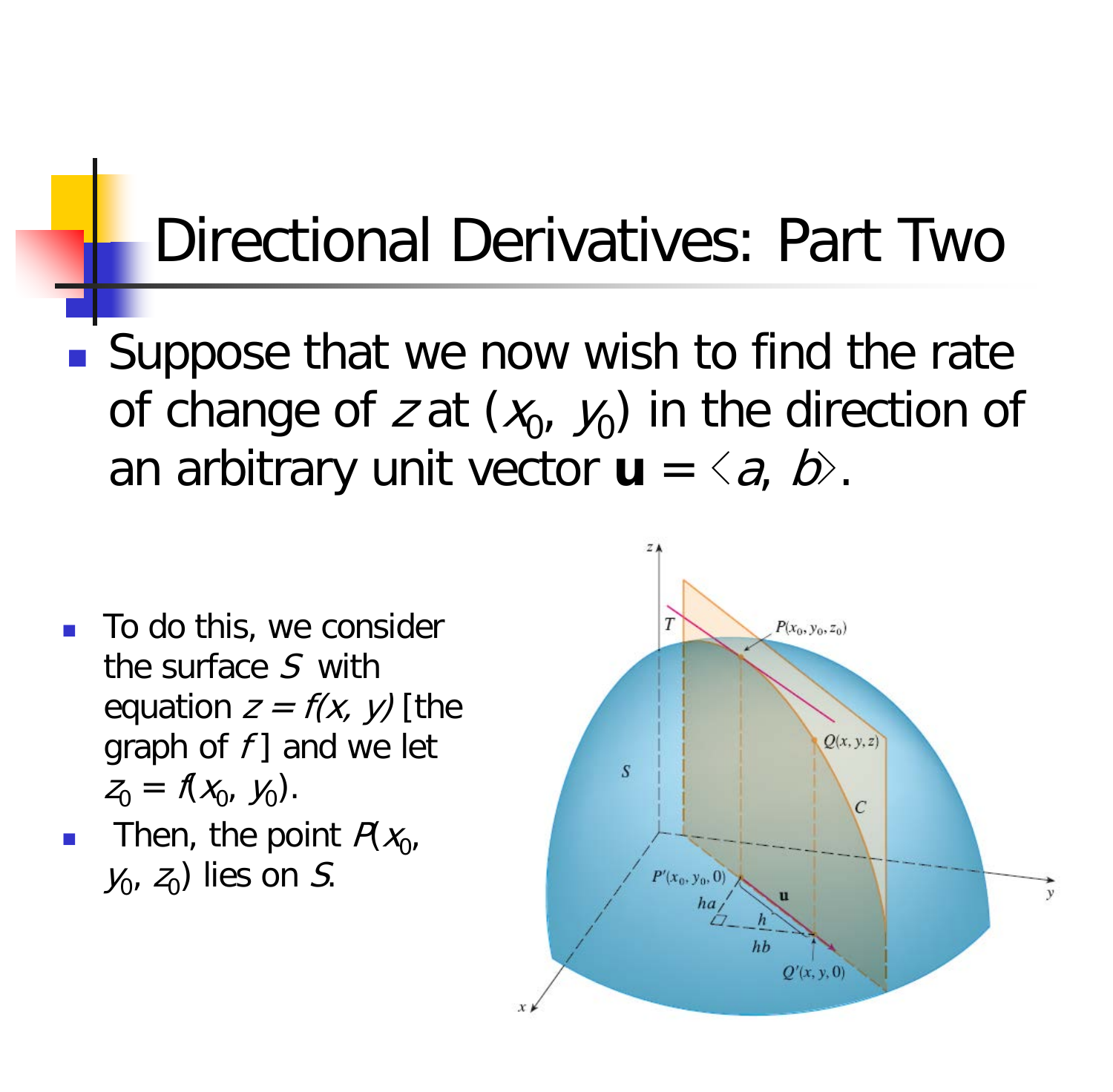# Directional Derivatives: Part Three

- The vertical plane that passes through P in the direction of **u** intersects S in a curve C.
- The slope of the tangent line  $T$  to  $C$ at the point  $P$  is the rate of change of <sup>z</sup> in the direction of **u**.

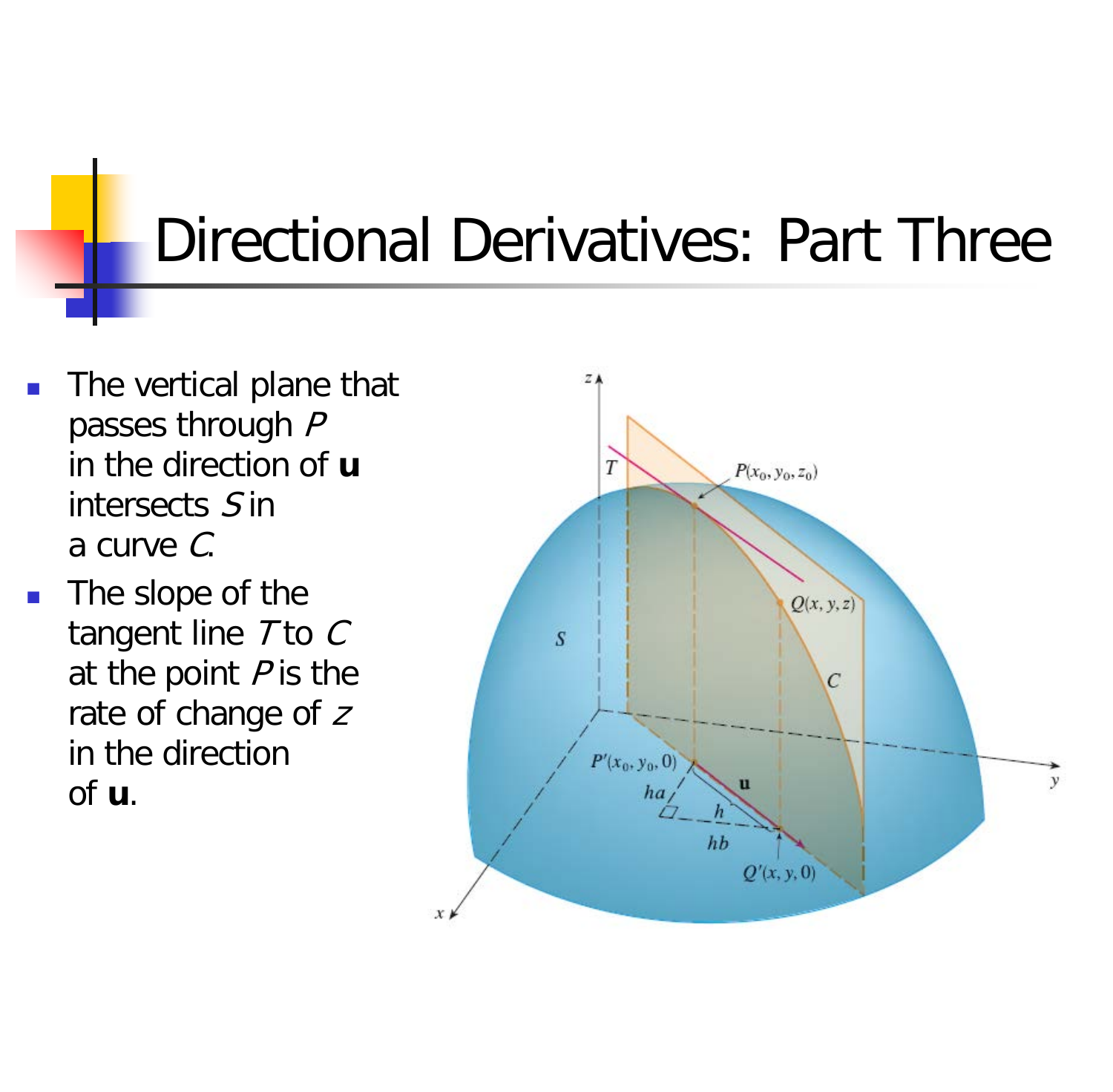# Directional Derivatives: Part Four

Now, let:

 $Q(x, y, z)$  be another point on  $C$ .

P', Q' be the projections of P, Q on the xy-plane. Then the vector  $P^{\,\prime}Q^{\,\prime}$  is . parallel to **U.**   $\overline{\phantom{a}}$  $P$  ' $Q$ 

**So:**  $\overrightarrow{P'Q'} = h\mathbf{u}$ 

For some scaler h. Therefore:  $= \langle ha, hb \rangle$ 

$$
x - x_0 = ha
$$
  

$$
y - y_0 = hb
$$

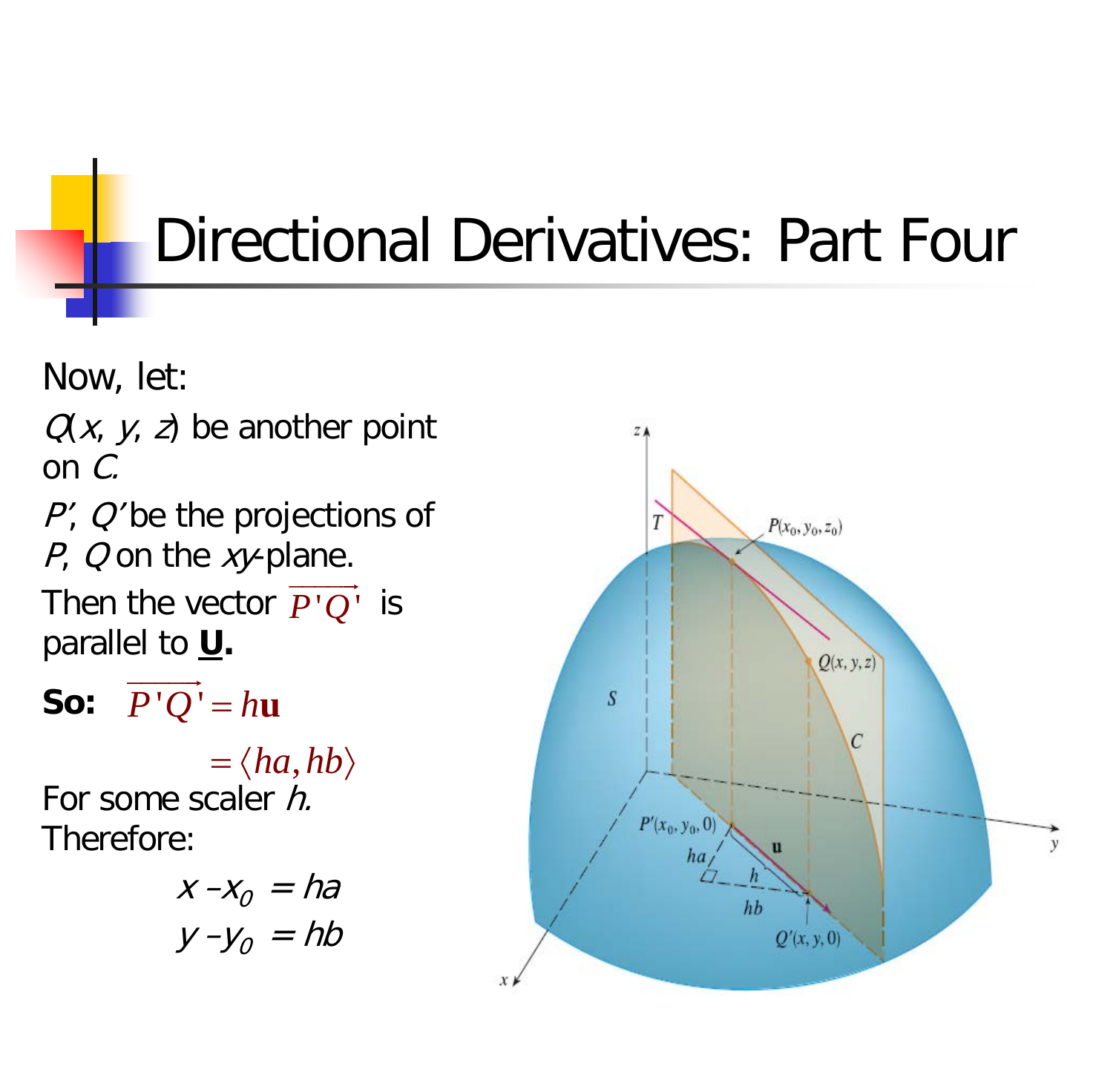Directional Derivatives: Part Five

From: 
$$
x - x_0 = ha
$$
  
\n $y - y_0 = hb$   
\nThen:  
\n
$$
\frac{\Delta z}{h} = \frac{z - z_0}{h}
$$
\n
$$
= \frac{f(x_0 + ha, y_0 + hb) - f(x_0, y_0)}{h}
$$

In the limit as  $h \rightarrow 0$ , we obtain the rate of change of  $z$  in the direction of **U.**

This is called the directional derivative of  $f$  in the direction of **U.**

$$
D_{\mathbf{u}}f(x_0, y_0)
$$
  
= 
$$
\lim_{h\to 0} \frac{f(x_0 + ha, y_0 + hb) - f(x_0, y_0)}{h}
$$

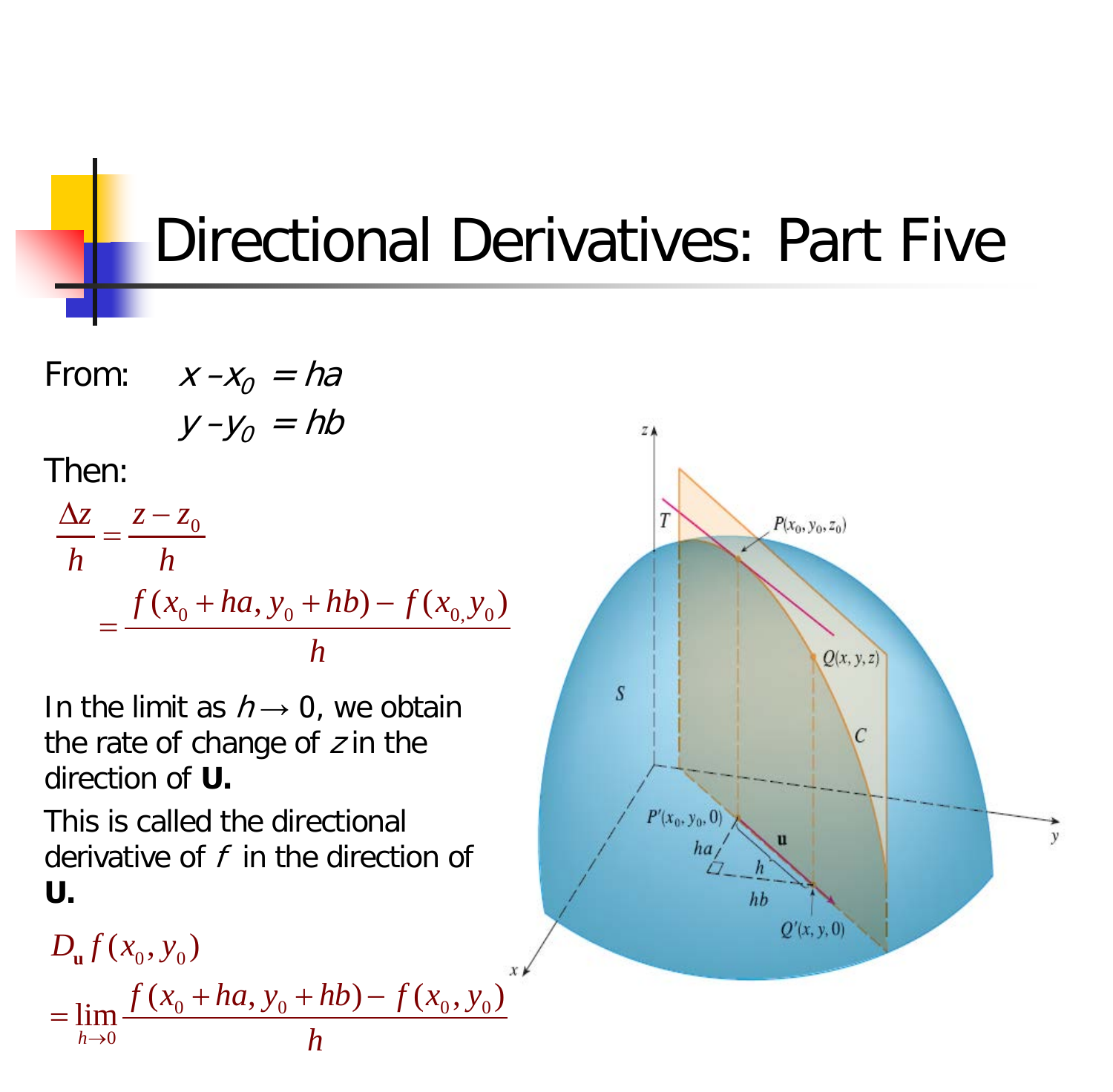# Directional Derivatives: Part Six

If we define a function  $g$  of the single variable  $h$  by

 $D_{\mathbf{u}} f(x, y) = f_{x}(x, y) a + f_{y}(x, y) b$ 

If we define a function  $g$  of the single variable  $h$  by:

 $g(h) = f(x_0 + ha, y_0 + hb)$ 

then, by the definition of a derivative, we have the following equation. '(0) *g*

$$
= \lim_{h \to 0} \frac{g(h) - g(0)}{h}
$$
  
= 
$$
\lim_{h \to 0} \frac{f(x_0 + ha, y_0 + hb) - f(x_0, y_0)}{h}
$$
  
= 
$$
D_u f(x_0, y_0)
$$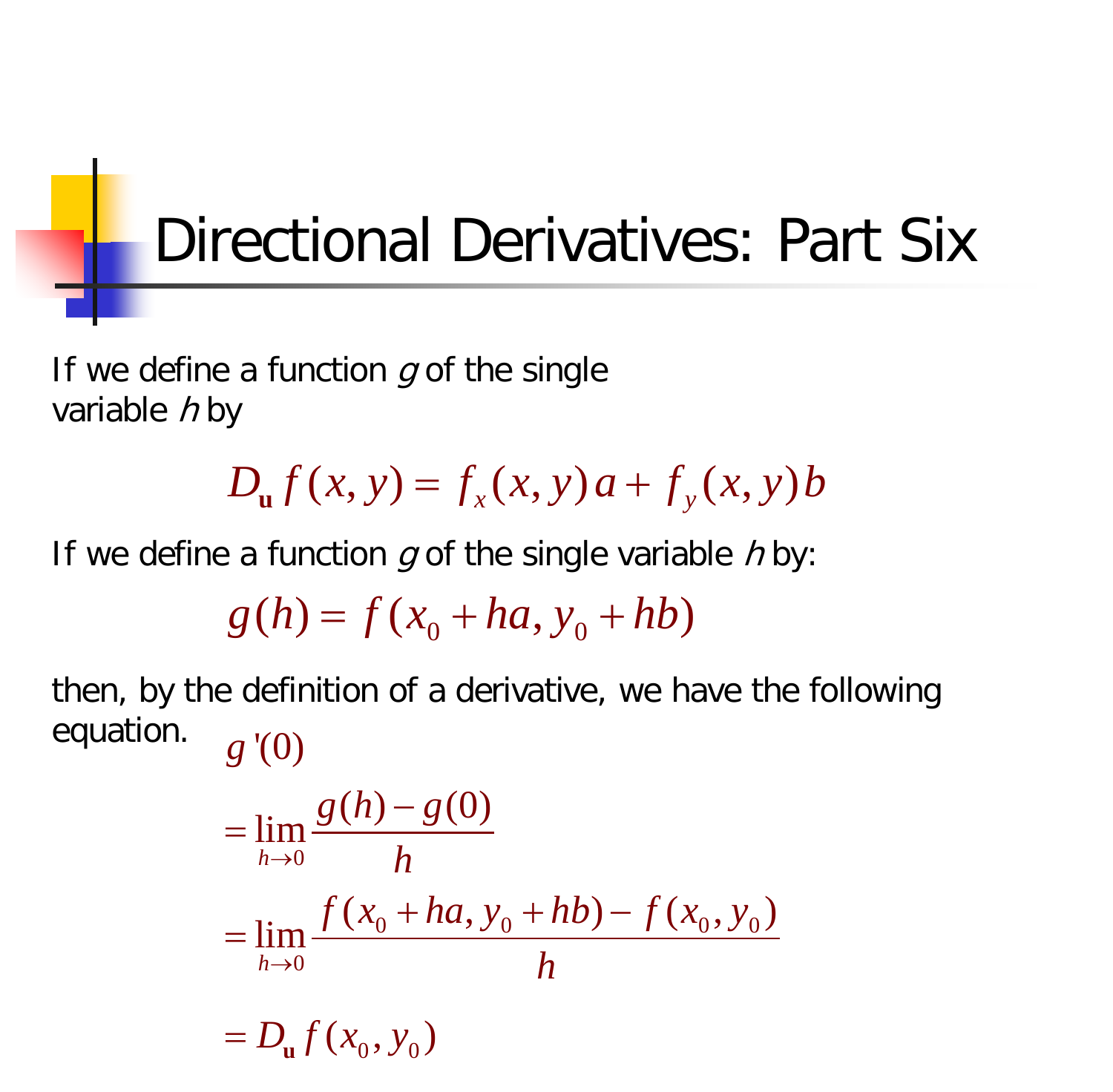#### Directional Derivatives: Part Seven



Notice that the directional derivative can be written as the dot product of two vectors:

$$
D_{\mathbf{u}}f(x, y) = f_x(x, y) a + f_y(x, y) b
$$
  
=  $\langle f_x(x, y), f_y(x, y) \rangle \cdot \langle a, b \rangle$   
=  $\langle f_x(x, y), f_y(x, y) \rangle \cdot \mathbf{u}$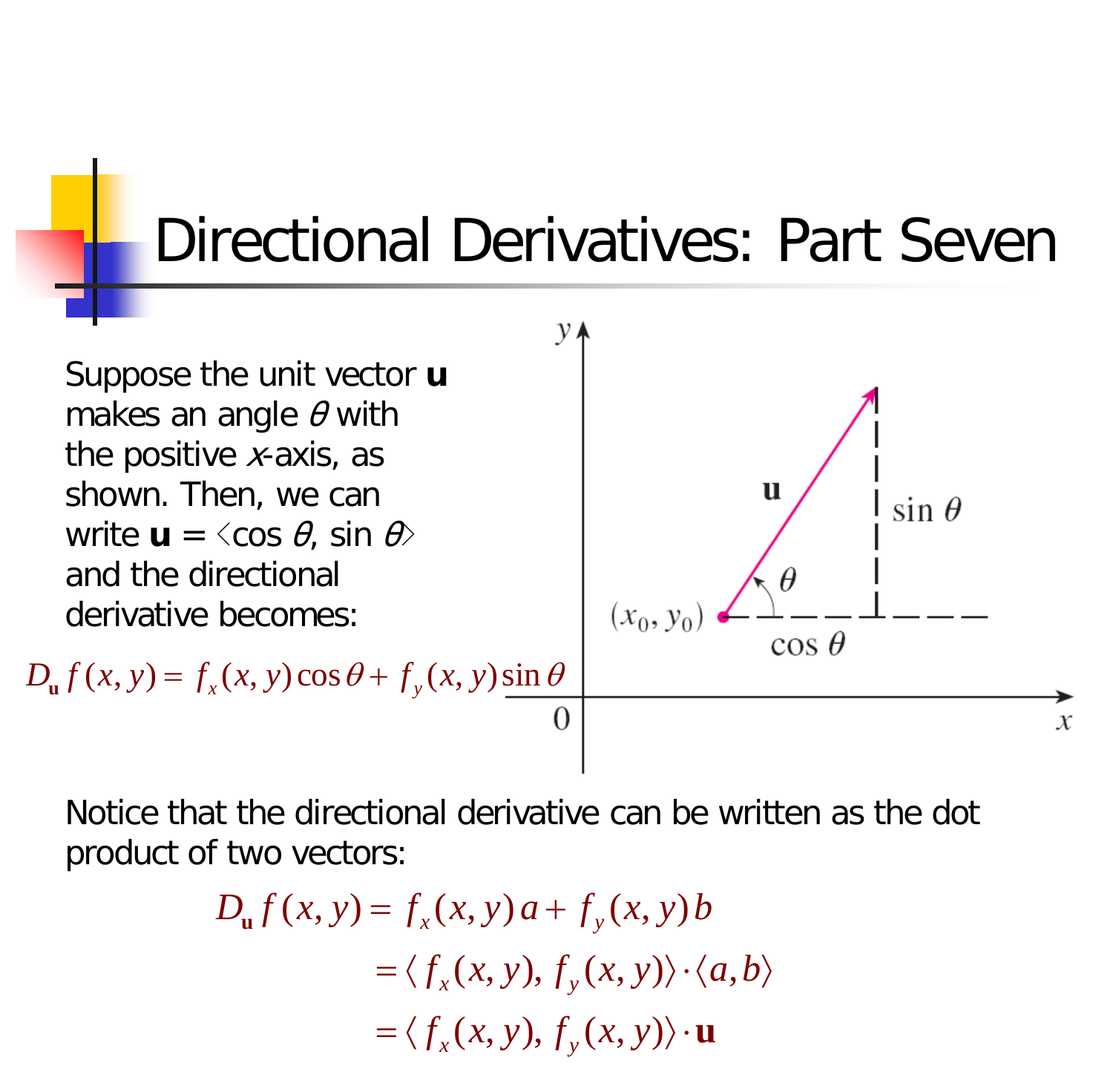# The Gradient: Part One

The first vector in that dot product occurs not only in computing directional derivatives but in many other contexts as well. This directional derivative is called the Gradient of f. The Gradient of f is written as:  $\nabla f$  which is read as "del f" If f is a function of two variables  $x$  and  $y$  then the gradient of  $f(x, y)$  is defined as:

 $\nabla f(x, y) = \langle f_x(x, y), f_y(x, y) \rangle$ 

$$
=\frac{\partial f}{\partial x}\mathbf{i}+\frac{\partial f}{\partial x}\mathbf{j}
$$

We can rewrite the expression for the directional derivative as:  $D_{\mathbf{u}} f(x, y) = \nabla f(x, y) \cdot \mathbf{u}$ 

This expresses the directional derivative in the direction of **u** as the scalar projection of the gradient vector onto **u**.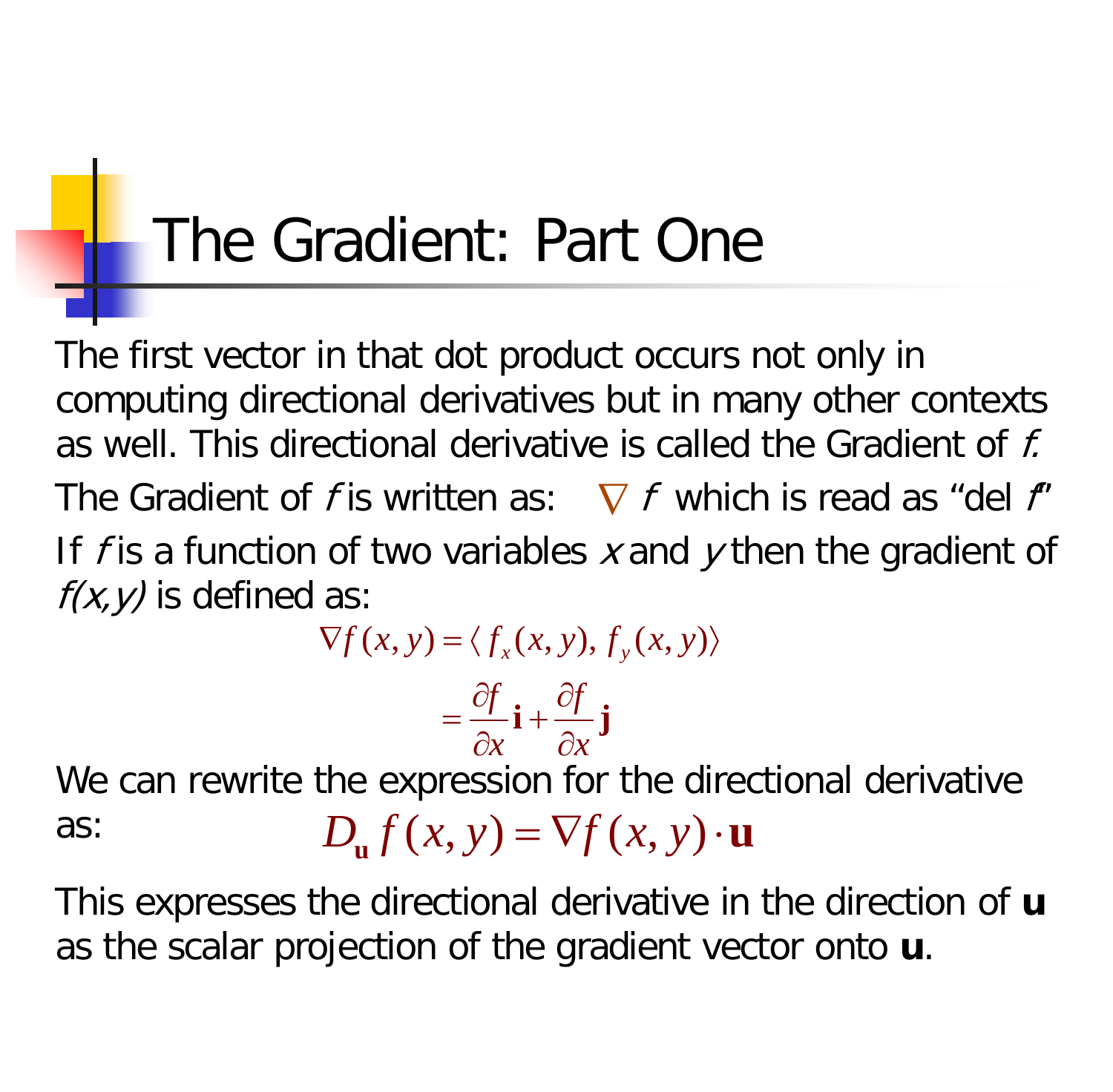# The Gradient: Part Two

For functions of three variables, we can define directional derivatives in a similar manner.

The directional derivative of f at  $(x_0, y_0, z_0)$  in the direction of a unit vector  $\mathbf{u} = \langle a, b, c \rangle$  is:

$$
D_{\mathbf{u}}f(x_0, y_0, z_0)
$$
  
= 
$$
\lim_{h\to 0} \frac{f(x_0 + ha, y_0 + hb, z_0 + hc) - f(x_0, y_0, z_0)}{h}
$$

Using vector notation we can rewrite the directional derivative as:  $D_{\mathbf{u}}f(\mathbf{x}_0) = \lim_{h \to 0} \frac{f(\mathbf{x}_0 + h\mathbf{u}) - f(\mathbf{x}_0)}{h}$ 

$$
D_{\mathbf{u}}f(\mathbf{x}_0) = \lim_{h \to 0} \frac{f(\mathbf{x}_0 + h\mathbf{u}) - f(\mathbf{x}_0)}{h}
$$

where:

\n- $$
\mathbf{x}_0 = \langle x_0, y_0 \rangle
$$
 if  $n = 2$
\n- $\mathbf{x}_0 = \langle x_0, y_0, z_0 \rangle$  if  $n = 3$
\n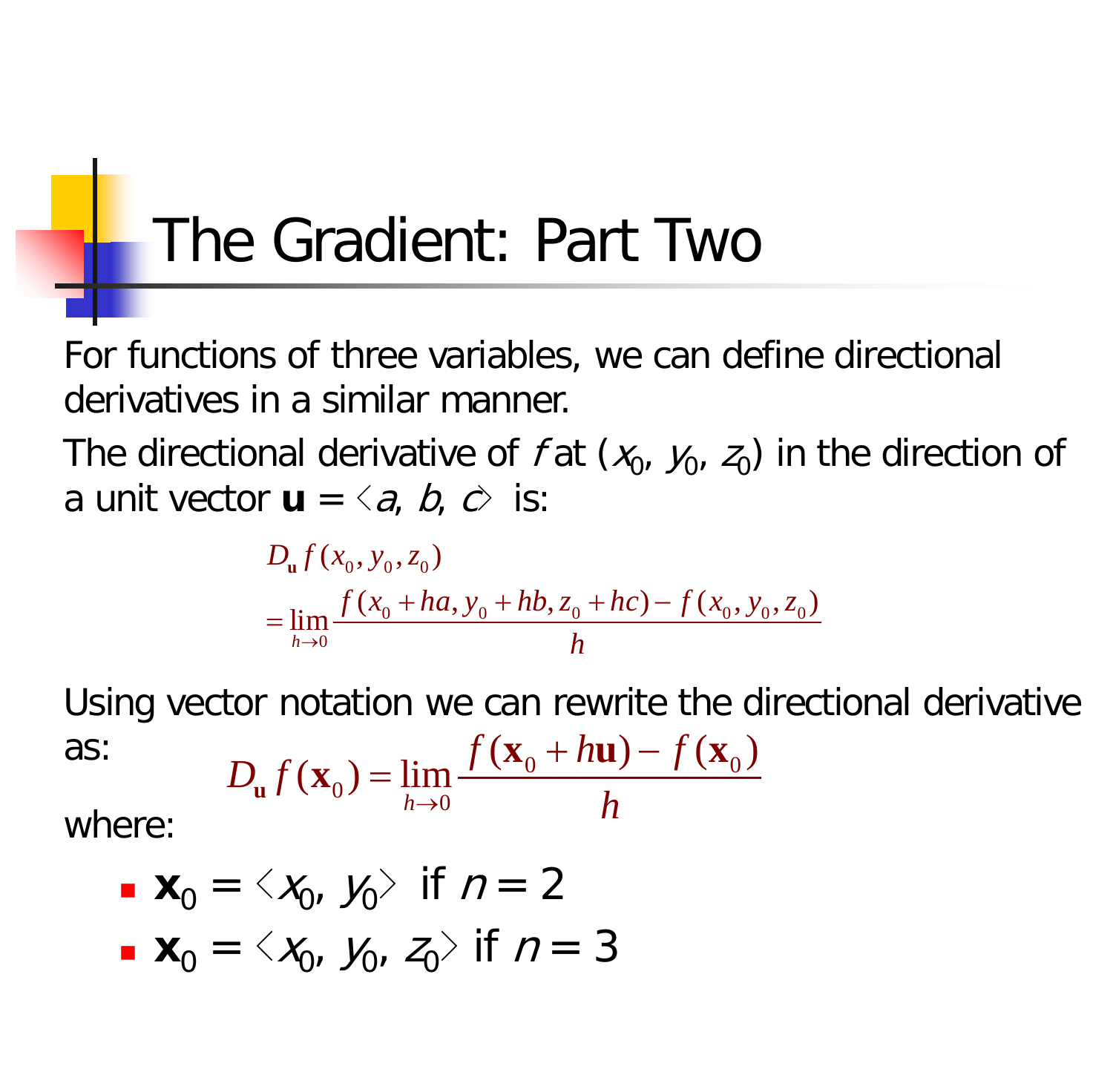# The Gradient: Part Three

For a function f of three variables, the gradient vector, denoted by  $\nabla \! f$  or grad  $f$ , is:

> $\nabla f(x, y, z)$  $=\langle f_x(x, y, z), f_y(x, y, z), f_z(x, y, z) \rangle$

And is written as:  $\nabla f = \langle f_x, f_y, f_z \rangle$ 

$$
=\frac{\partial f}{\partial x}\mathbf{i}+\frac{\partial f}{\partial y}\mathbf{j}+\frac{\partial f}{\partial z}\mathbf{k}
$$

The directional derivative can be rewritten as:

 $D_{\alpha} f(x, y, z) = \nabla f(x, y, z) \cdot \mathbf{u}$ 

The maximum value of the directional derivative  $D_{\mathbf{u}}f(\mathbf{x})$ is:  $|\nabla f(\mathbf{x})|$  and it occurs when **u** has the same direction as the gradient vector  $\nabla f(\mathbf{x})$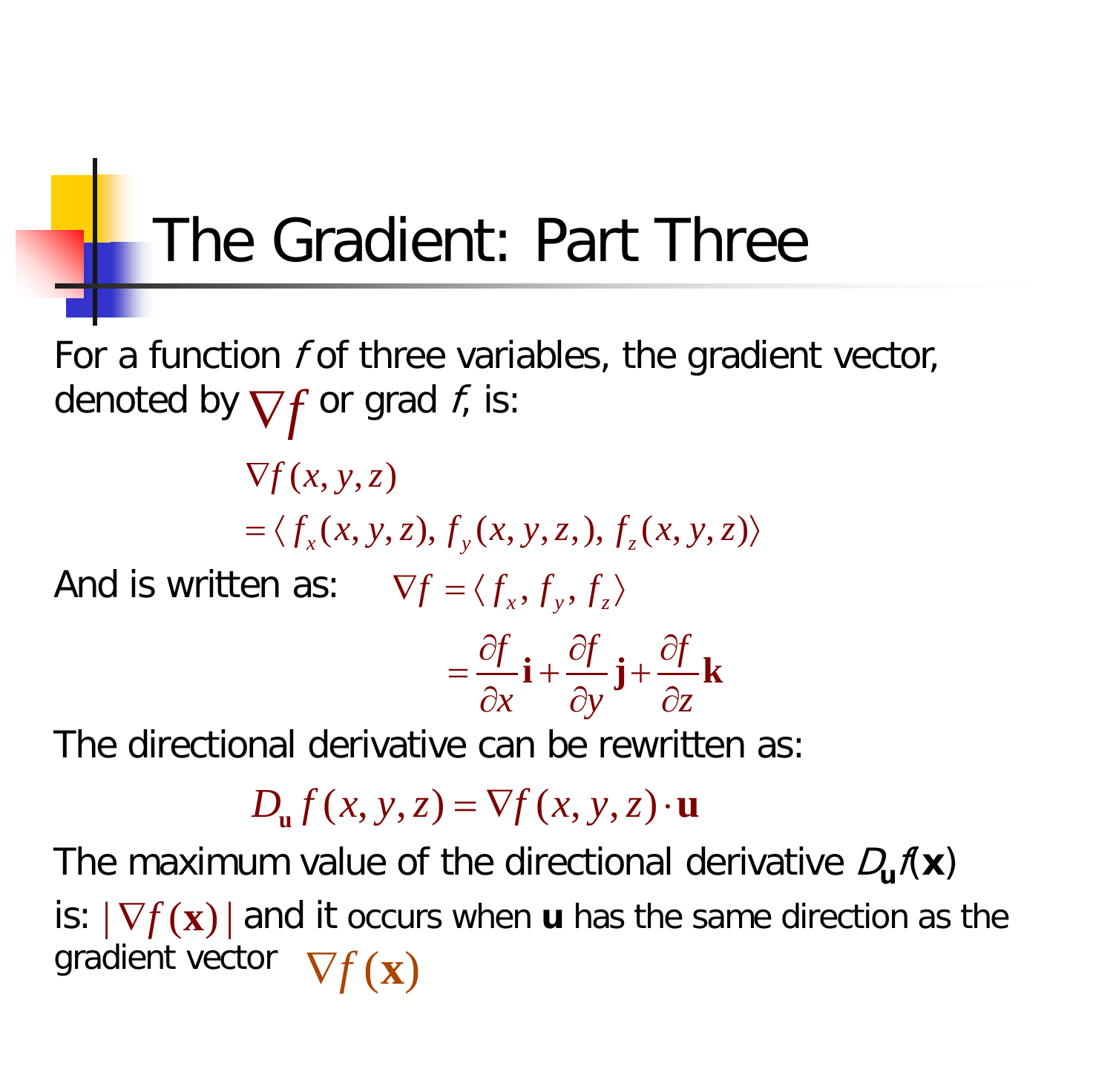# Tangent Plane

Suppose S is a surface with equation  $F(x, y, z)$  that is, it is a level surface of a function  $F$  of three variables.

Then, let  $P(x_0, y_0, z_0)$  be a point on S.

Then, let  $C$  be any curve that lies on the surface  $S$  and passes through the point P.

The curve  $C$  is described by a continuous vector function  $\mathbf{r}(t) = \langle x(t), y(t), z(t) \rangle$ The gradient vector at  $P \nabla F(x_0, y_0, z_0)$ is perpendicular to the tangent vector  $\mathbf{r}'(t_0)$  and to any curve C on S that passes through P. Thus the direction of the normal line is given by the  $\mathcal{X}$ gradient vector.  $\nabla F(x_0, y_0, z_0)$ 

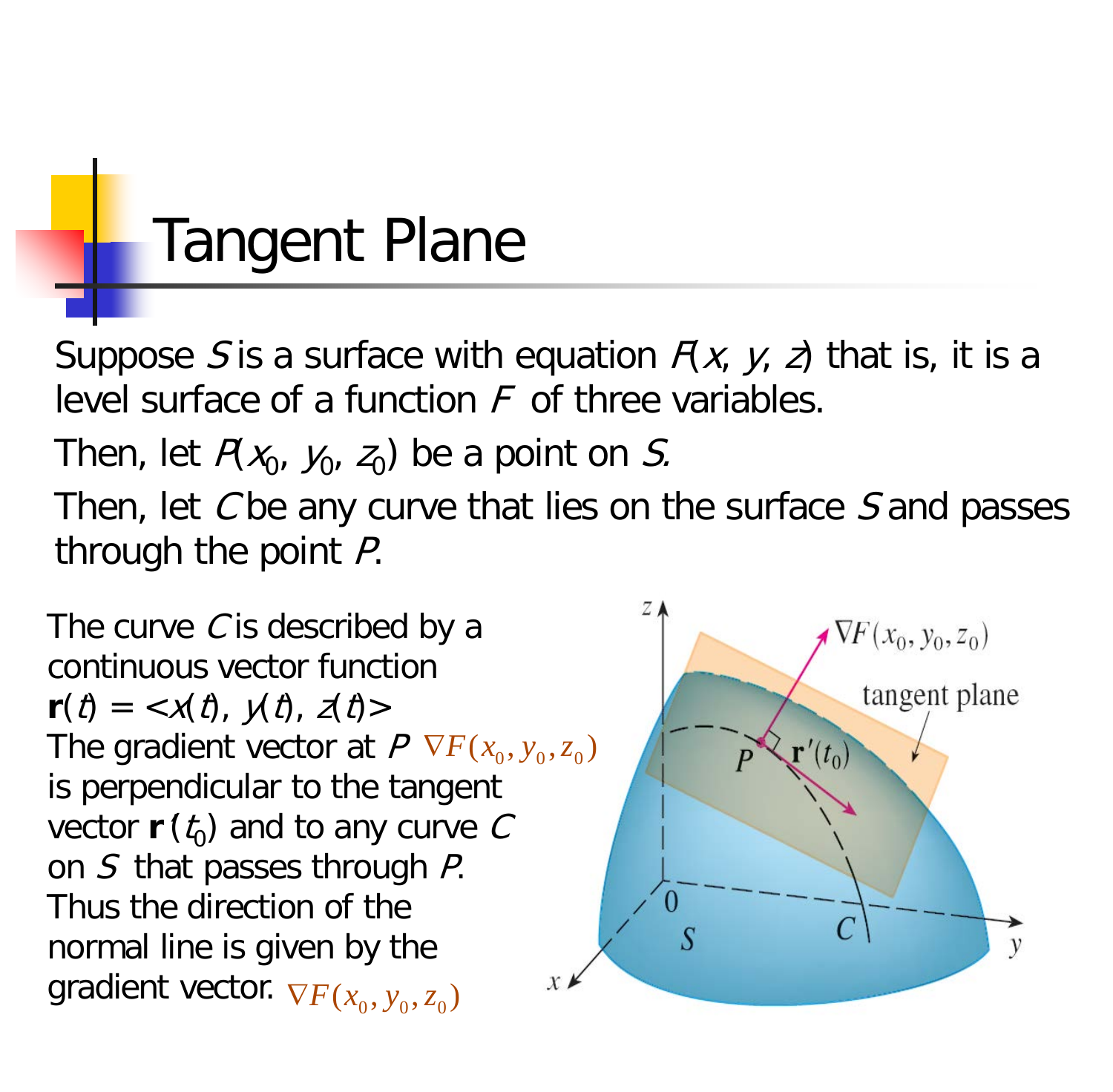# Summary of Gradient

We now summarize the ways in which the gradient vector is significant.

For a function f of three variables and a point  $P(x_0, y_0, z_0)$ in its domain we know that the gradient vector  $\nabla \! f(x_0,y_0,z_0)$ gives the direction of fastest increase of *f*.

On the other hand, we know that  $\nabla f(x_0, y_0, z_0)$  is orthogonal to the level surface  $S$  of  $f$ through P. So, it seems reasonable that, if we move in the perpendicular

direction, we get the maximum increase.

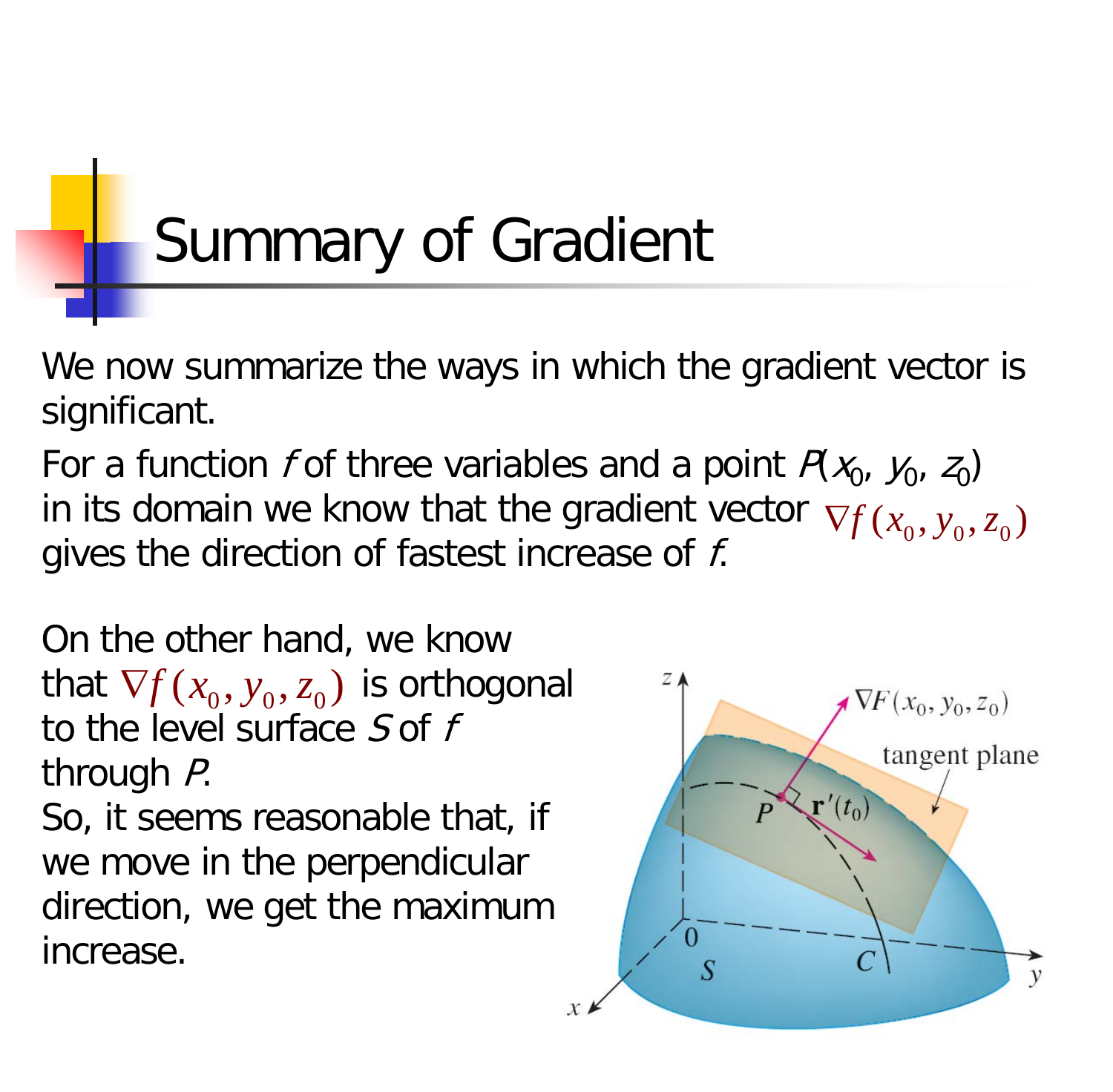# Chapter Six: Integral Calculus

Developed for Azera Global

By: Joseph D. Fournier B.Sc.E.E., M.Sc.E.E.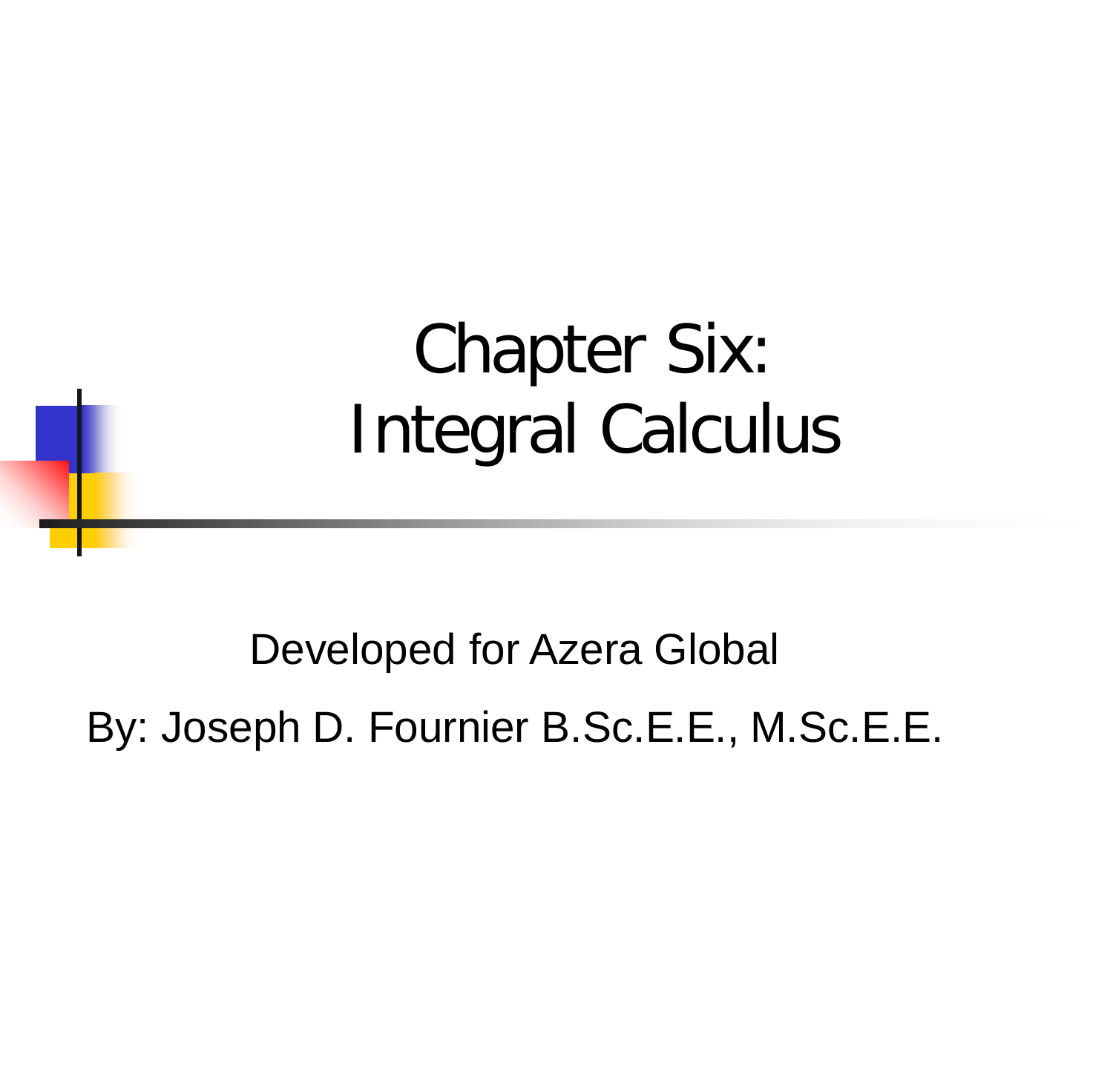# **Outline**

Slide 99- Integral Calculus Slide 100-Total Differential Slide 101-Anti-Derivative Slide 102-Indefinate and Definite Integral Slide 103-Definite Integral: Area under the Curve Slide 104-Guidelines Slide 105-Tabulation of Integrals Slide 106-Common Integrals: Part One Slide 107-Common Integrals: Part Two Slide 108-Displacement, Velocity, Acceleration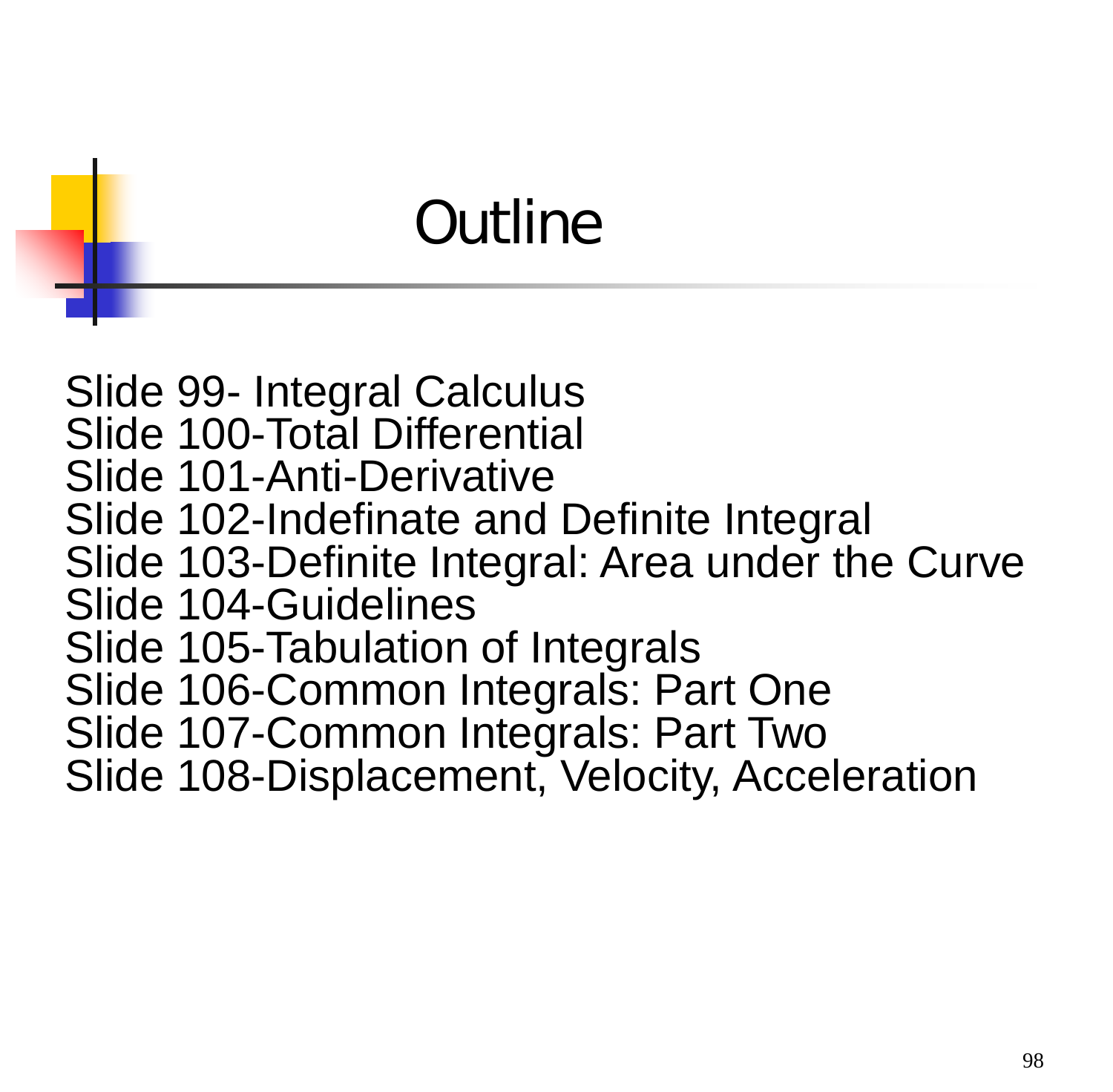

The basic concepts of *differential calculus* were covered in the preceding presentation. This presentation will be devoted to *integral calculus*, which is the other broad area of calculus.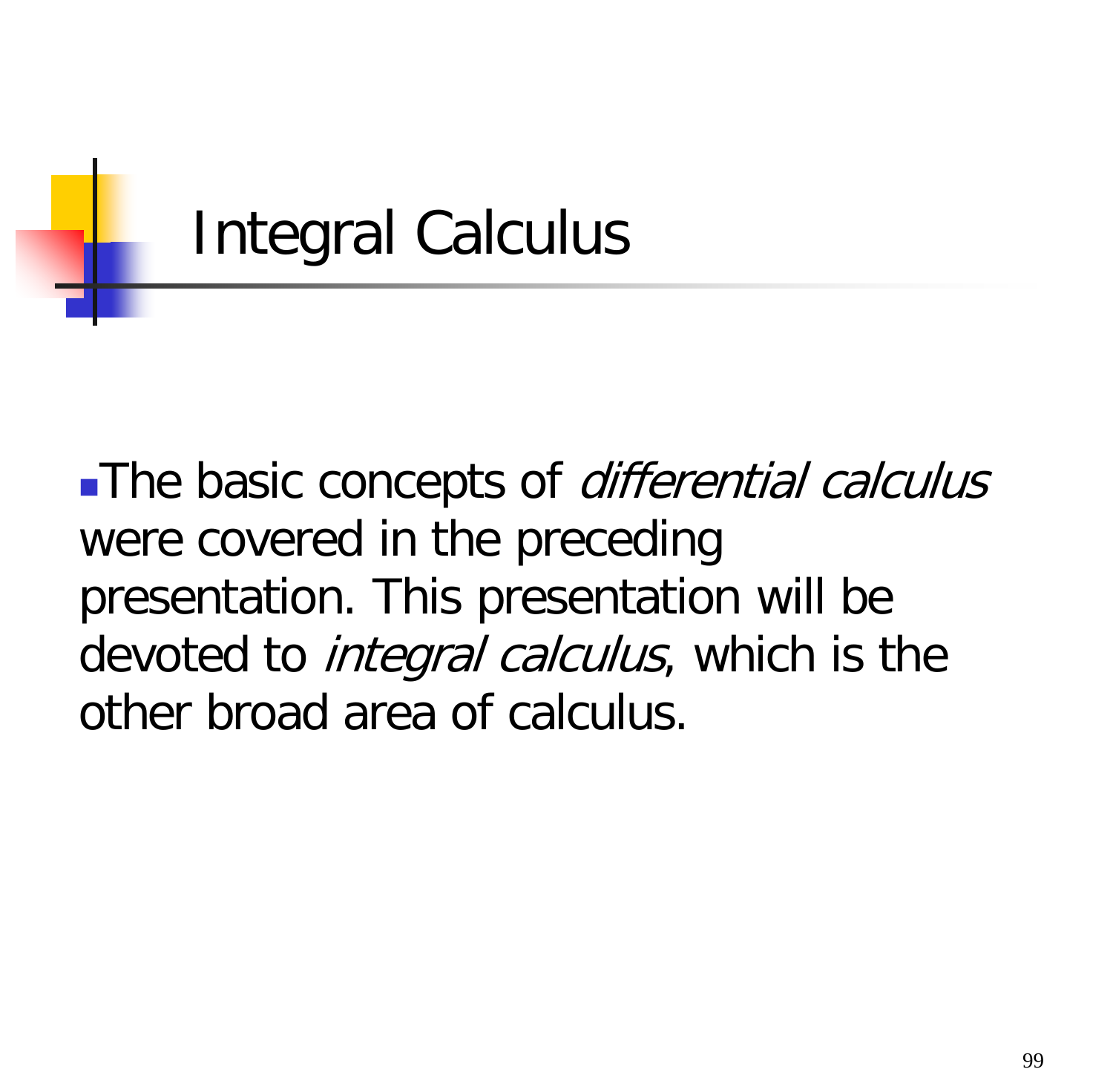

An anti-derivative of a function  $f(x)$  is a new function  $F(x)$  such that

$$
\frac{dF(x)}{dx} = f(x)
$$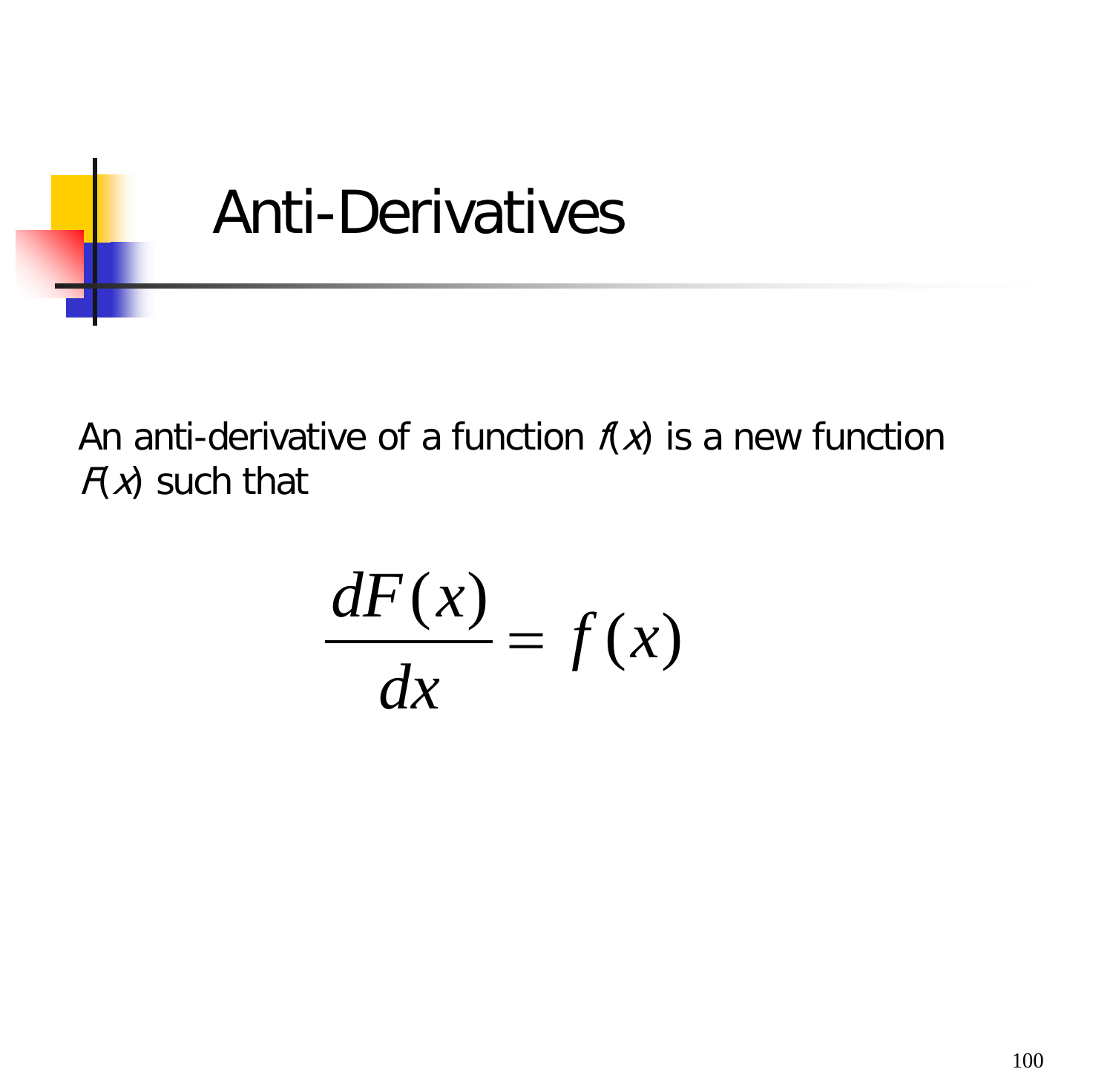# Indefinite and Definite Integrals

$$
\text{Indefinite} \quad \int f(x) dx
$$

Definite

$$
\int_{x_1}^{x_2} f(x) dx
$$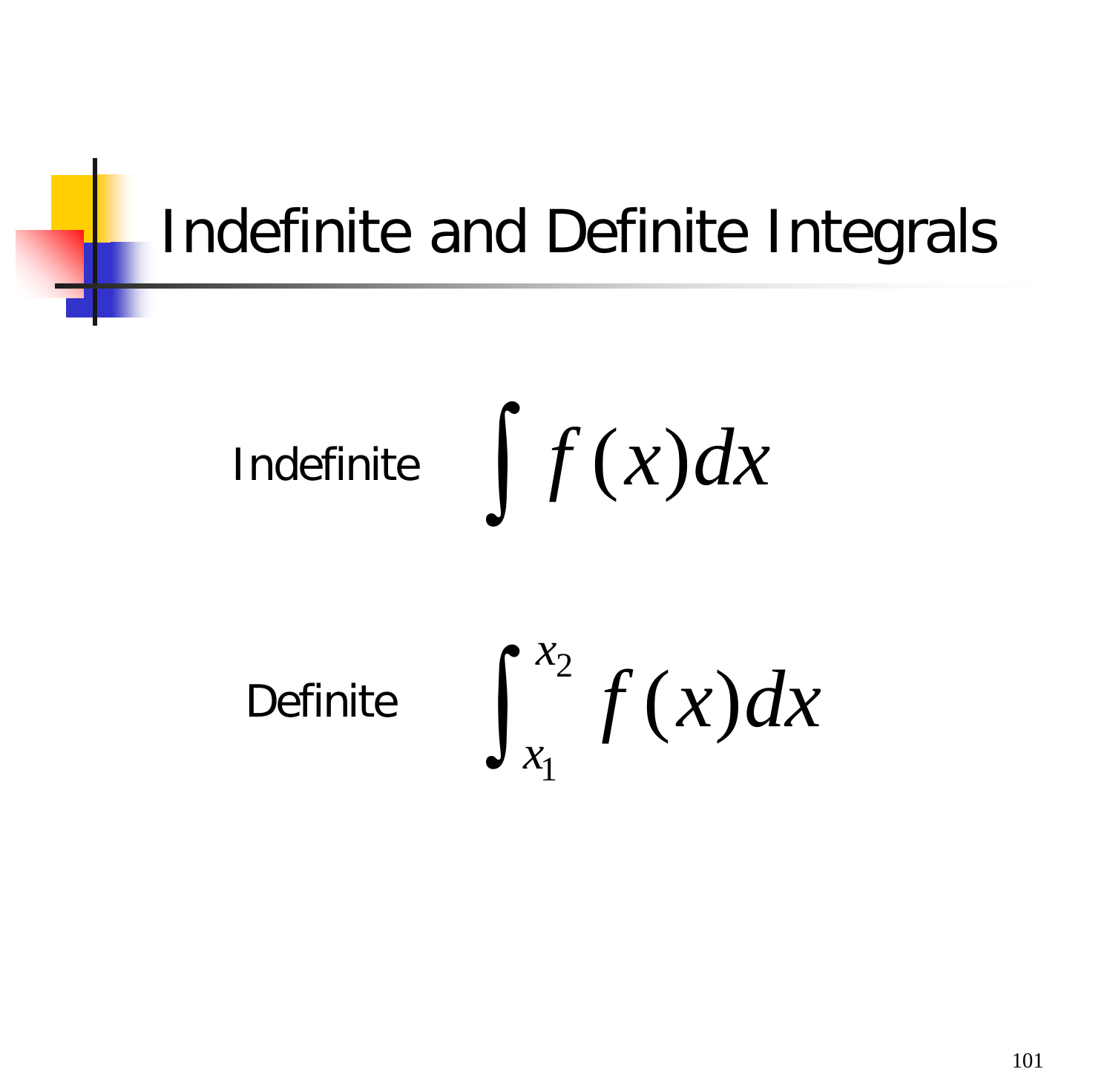#### Definite Integral/ Area Under the Curve



Exact Area as Definite Integral

$$
\int_{a}^{b} ydx = \lim_{\Delta x \to dx} \sum_{k} y_{k} \Delta x
$$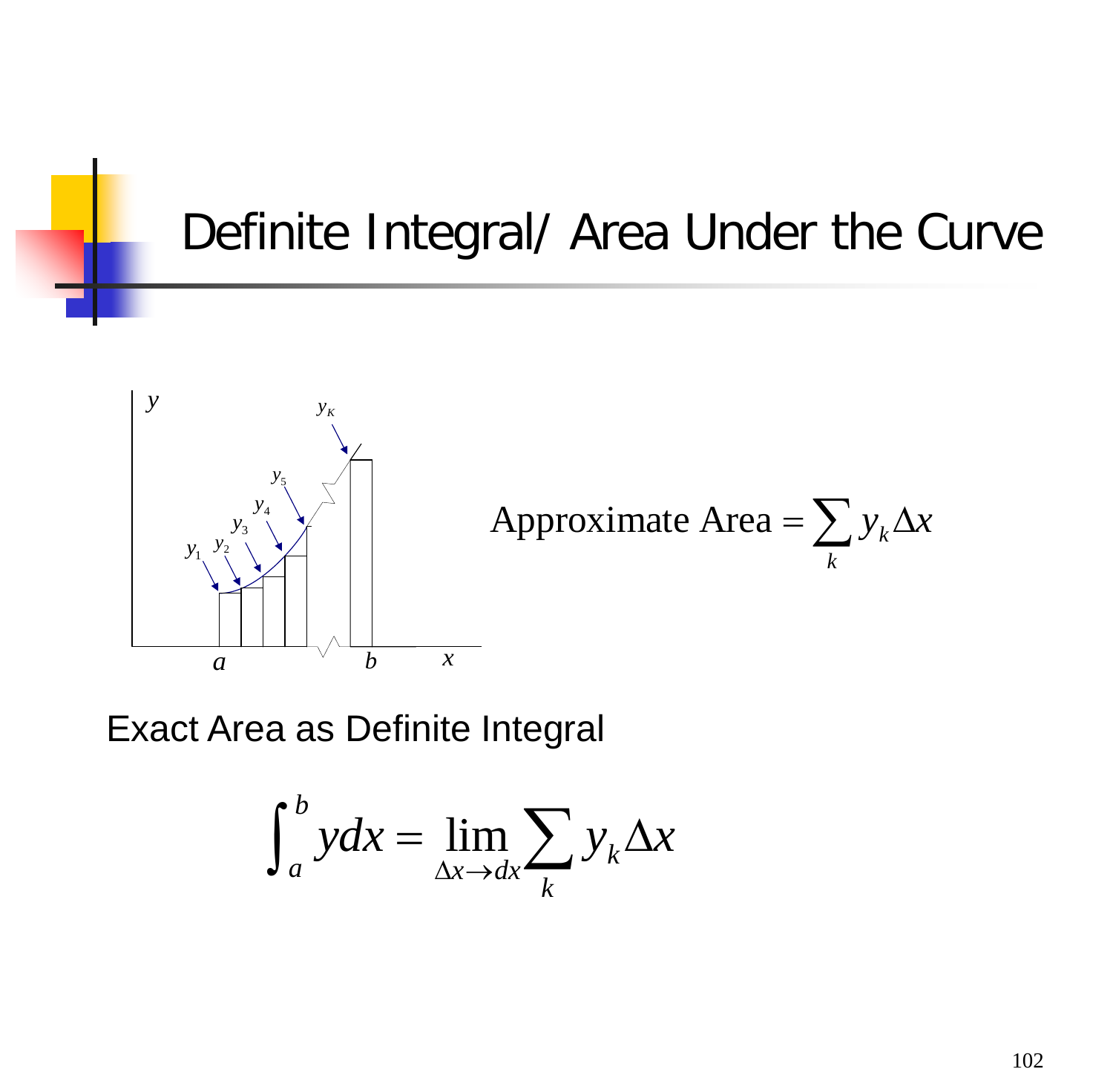#### Definite Integral with Variable Upper Limit

$$
\int_{a}^{x} y dx
$$

#### More "proper" form with "dummy" variable

$$
\int_a^x y(u)du
$$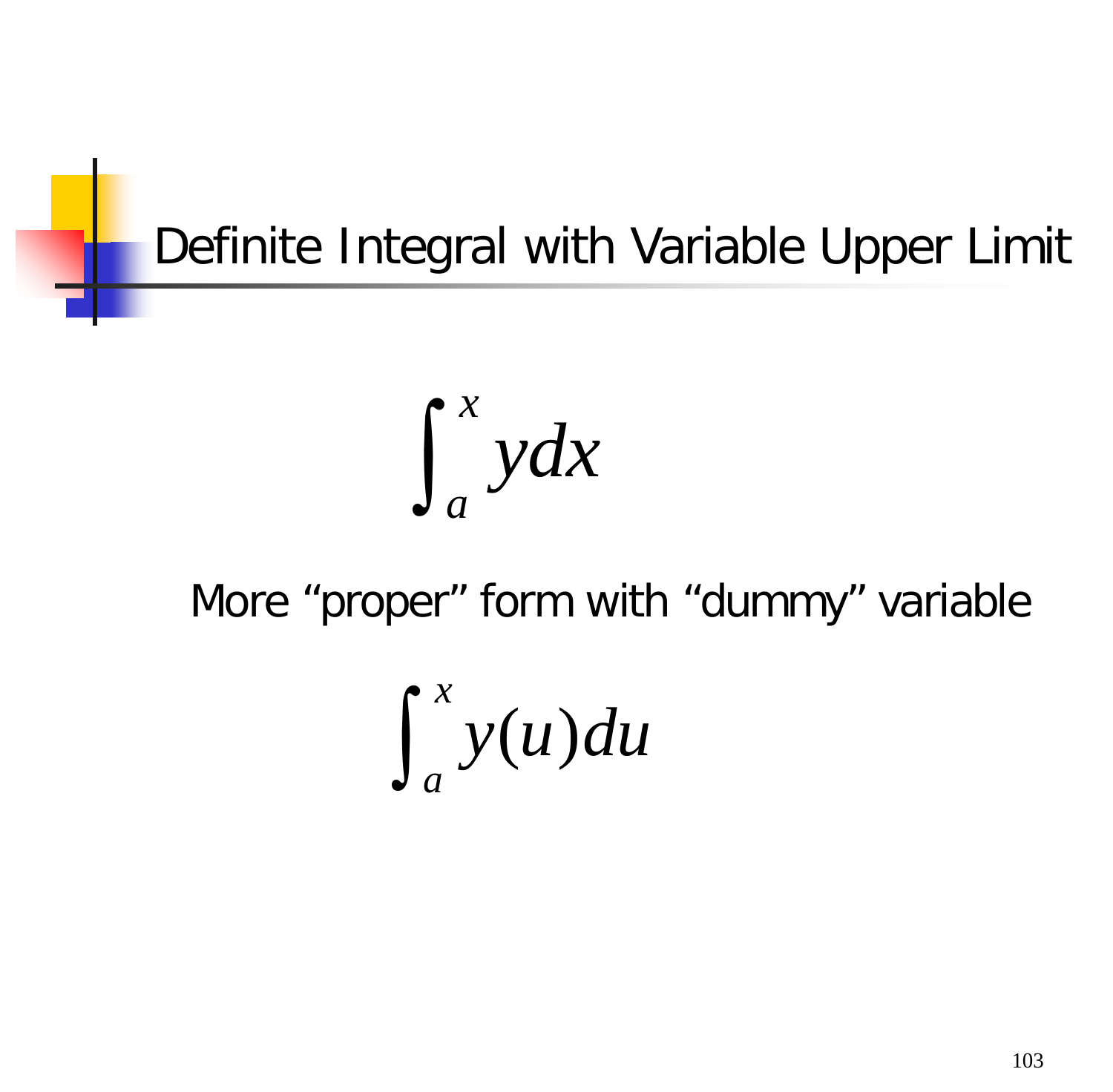# **Guidelines**

- If  $\nu$  is a non-zero constant, integral is either increasing or decreasing linearly.
- If segment is triangular, integral is increasing or decreasing as a parabola.
- If  $y=0$ , integral remains at previous level.
- **Integral moves up or down from previous level;** i.e., no sudden jumps.
- Beginning and end points are good reference levels.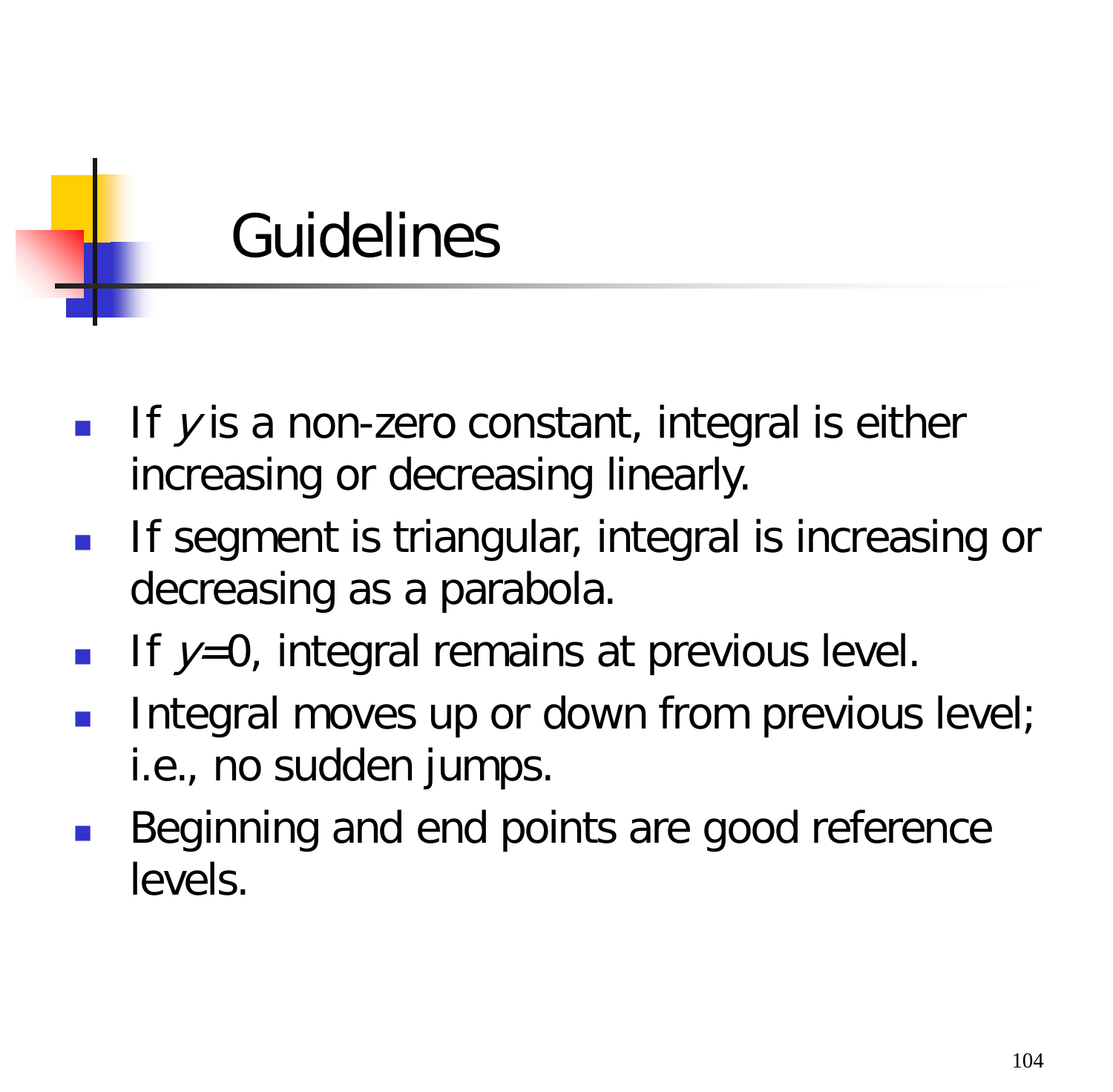# Tabulation of Integrals

$$
F(x) = \int f(x) dx
$$

$$
I=\int_{a}^{b}f(x)dx
$$

$$
I = F(x)\big]_a^b = F(b) - F(a)
$$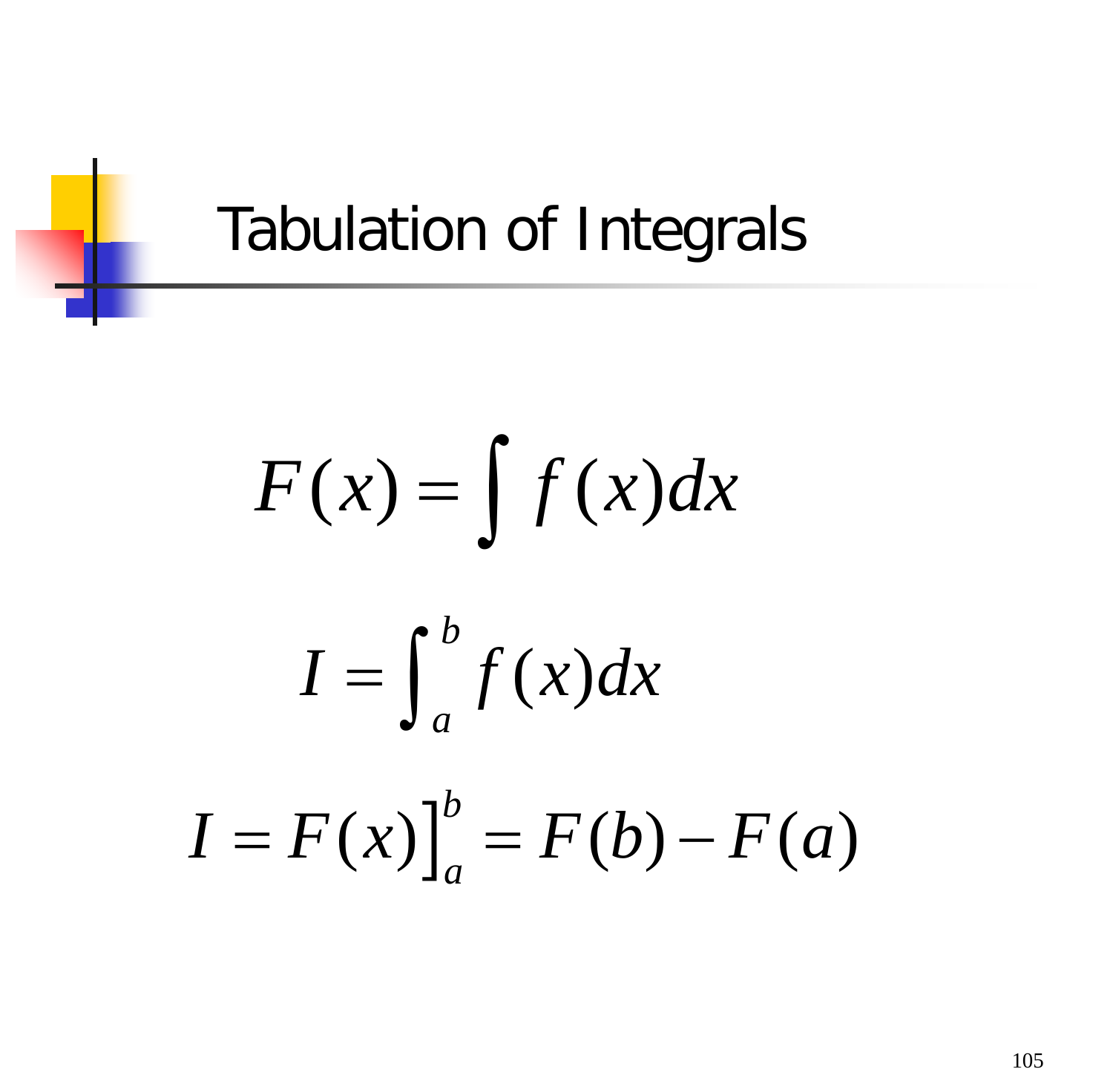# Common Integrals: Part One

| f(x)                   | $F(x) = \int f(x)dx$                     | <b>Integral Number</b> |
|------------------------|------------------------------------------|------------------------|
| af(x)                  | aF(x)                                    | $I-1$                  |
| $u(x)+v(x)$            | $\int u(x)dx + \int v(x)dx$              | $I-2$                  |
| $\boldsymbol{a}$       | ax                                       | $I-3$                  |
| $(n \neq -1)$<br>$x^n$ | $x^{n+1}$<br>$n+1$                       | $I-4$                  |
| $e^{ax}$               | $\frac{e^{ax}}{a^x}$<br>$\boldsymbol{a}$ | $I-5$                  |
| $\boldsymbol{\chi}$    | ln x                                     | $I-6$                  |
| $\sin ax$              | $-\frac{1}{\cos ax}$<br>a                | $I-7$                  |
| $\cos ax$              | $\frac{1}{-\sin ax}$<br>a                | $I-8$                  |
| $\sin^2 ax$            | $\frac{1}{2}x - \frac{1}{4a}\sin 2ax$    | $I-9$                  |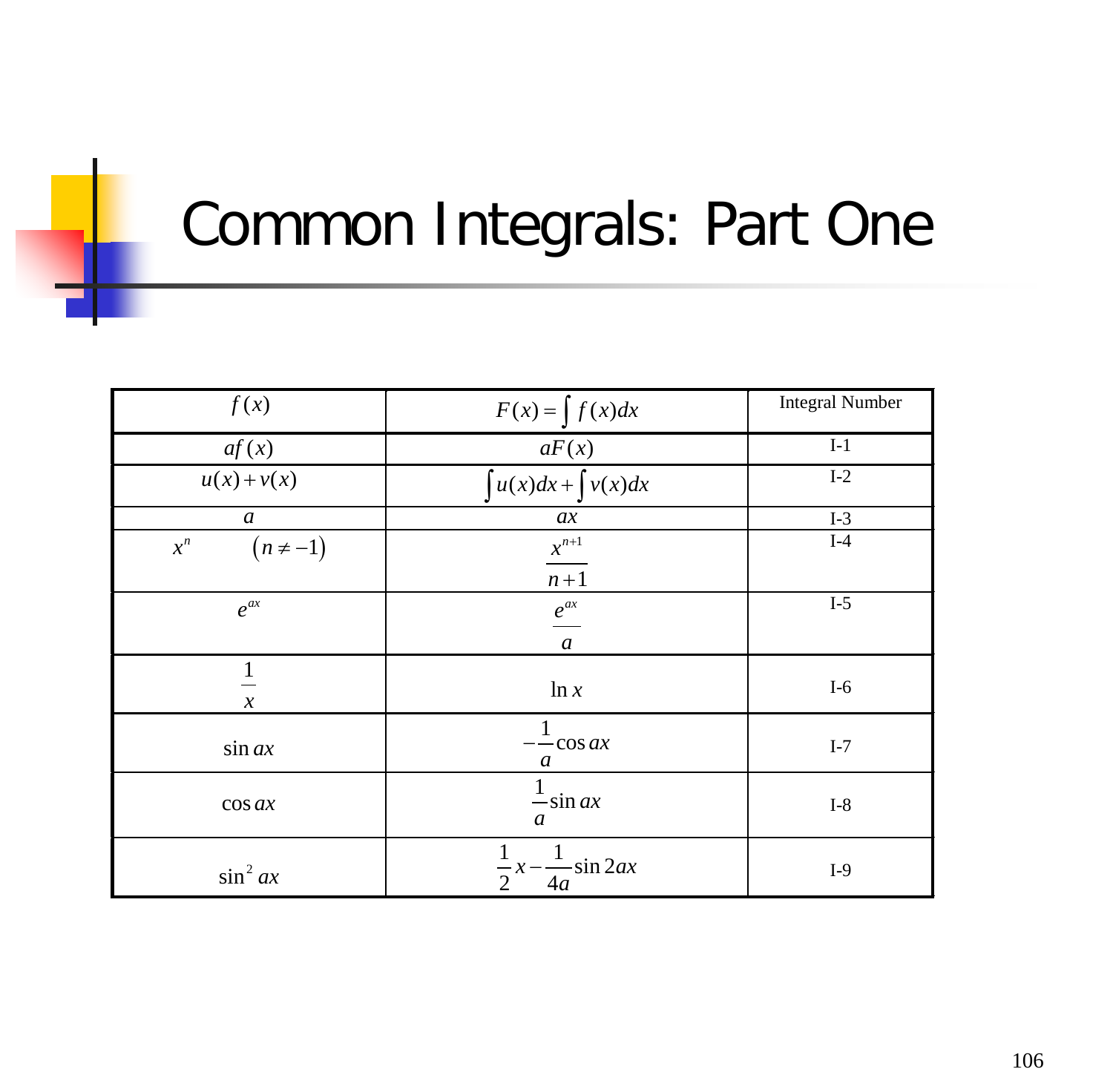## Common Integrals: Part Two

| $\cos^2 ax$                             | $\frac{1}{2}x + \frac{1}{4a}\sin 2ax$              | $I-10$ |
|-----------------------------------------|----------------------------------------------------|--------|
| $x \sin ax$                             | $\frac{1}{a^2}\sin ax - \frac{x}{a}\cos ax$        | $I-11$ |
| $x \cos ax$                             | $\frac{1}{a^2} \cos ax + \frac{x}{a} \sin ax$<br>a | $I-12$ |
| $\sin ax \cos ax$                       | $\frac{1}{2a}\sin^2 ax$                            | $I-13$ |
| $\sin ax \cos bx$<br>for $a^2 \neq b^2$ | $cos(a-b)x$ $cos(a+b)x$<br>$2(a-b)$ $2(a+b)$       | $I-14$ |
| $xe^{ax}$                               | $\frac{e^{ax}}{a^2}(ax-1)$                         | $I-15$ |
| ln x                                    | $x(\ln x-1)$                                       | $I-16$ |
| $\overline{ax^2+b}$                     | $\frac{1}{\sqrt{ab}}$ tan <sup>-1</sup>            | $I-17$ |